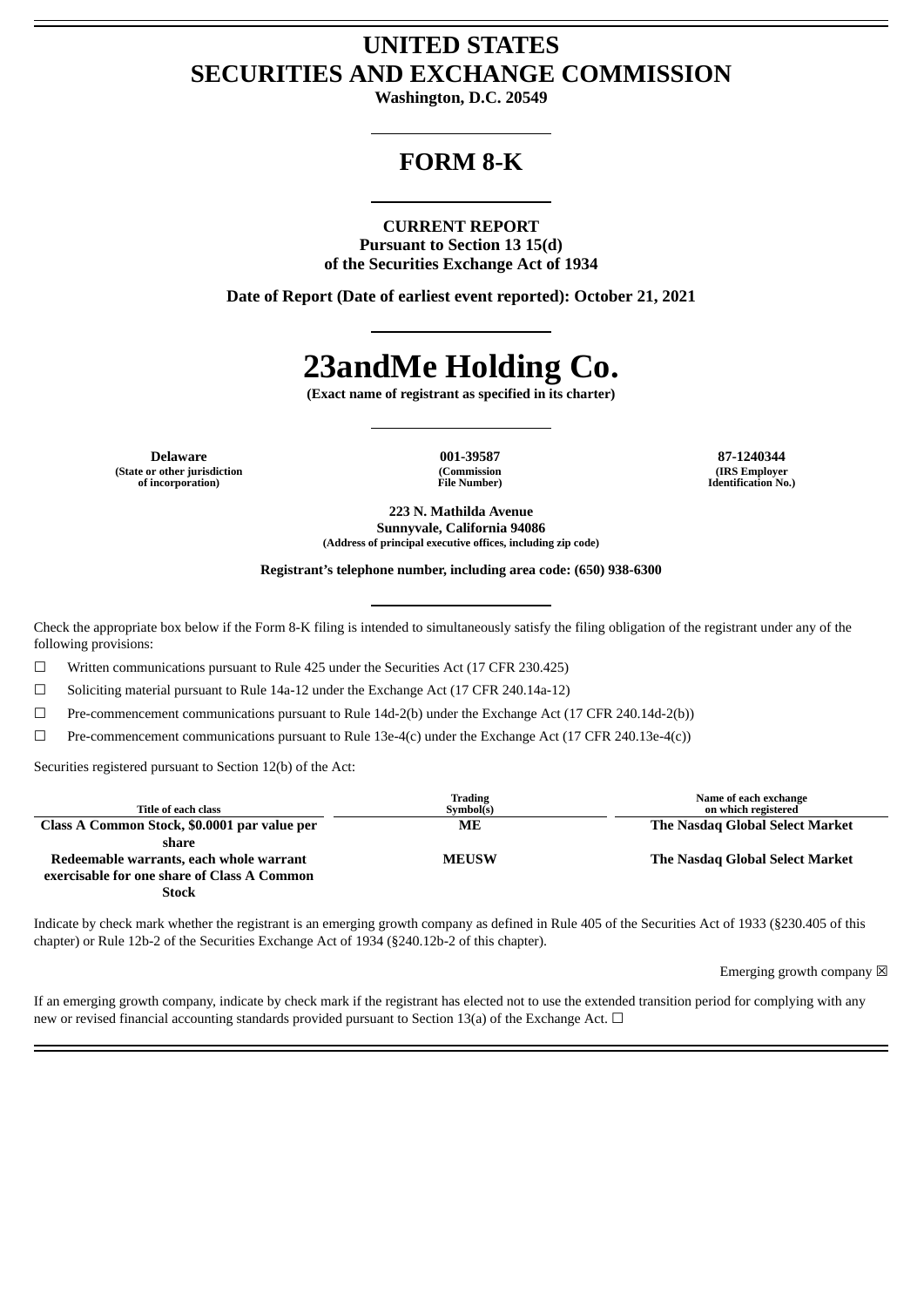# **Item 1.01. Entry into a Material Definitive Agreement.**

On October 21, 2021 (the "Signing Date"), 23andMe Holding Co. ("23andMe") entered into an Agreement and Plan of Merger and Reorganization (the "Merger Agreement") with Life Merger Sub One, Inc., a Delaware corporation and direct, wholly owned subsidiary of 23andMe ("First Merger Sub"), Life Merger Sub Two, Inc., a Delaware corporation and direct, wholly owned subsidiary of 23andMe ("Second Merger Sub" and, together with First Merger Sub, the "Merger Subs"), Lemonaid Health, Inc., a Delaware corporation (the "Company"), and Fortis Advisors LLC, a Delaware limited liability company, in its capacity as representative of the Indemnifying Parties (the "Securityholder Representative"). The Merger Agreement provides for the acquisition of the Company by 23andMe through a reorganization, in which, as steps in a single integrated transaction, (i) First Merger Sub will merge with and into the Company and the Company will become a direct, wholly owned subsidiary of 23andMe (the "First Merger") and (ii) thereafter as part of the same overall transaction, the Company will merge with and into Second Merger Sub, with the Company ceasing to exist and Second Merger Sub surviving as a direct, wholly owned subsidiary of 23andMe (the "Surviving Entity"). Capitalized terms used herein but not otherwise defined have the meaning set forth in the Merger Agreement.

# Consideration

Upon consummation of the transactions contemplated by the Merger Agreement (the "Closing"), (a) all outstanding shares of Company capital stock, options to purchase Company capital stock ("Company Options"), and warrants to purchase Company capital stock ("Company Warrants") will be cancelled in exchange for aggregate consideration of \$400,000,000, subject to certain adjustments (including certain adjustments for the Company's working capital, indebtedness, and transaction expenses), of which (i) approximately 25% will be in the form of cash (the "Cash Consideration") and (ii) approximately 75% will be in the form of shares of Class A common stock of 23andMe, par value \$0.0001 per share ("23andMe Class A Common Stock") (the "Stock Consideration"). The number of shares to be issued in connection with the Stock Consideration will be calculated based on a fixed value of \$8.82 per share, which is the volume weighted average price on The Nasdaq Global Select Market of a share of 23andMe Class A Common Stock for the forty-five (45) trading days preceding the Signing Date.

A portion of the Cash Consideration will be held in escrow to (i) provide 23andMe recourse for any purchase price adjustment and (ii) secure the indemnification obligations of the Indemnifying Parties.

# Representations, Warranties, and Covenants

The Merger Agreement contains customary representations, warranties, and covenants from each of 23andMe, Merger Subs, and the Company. 23andMe has obtained a representation and warranty insurance policy to insure against certain losses arising from breaches of, or inaccuracies in, the representations and warranties of the Company. The policy is subject to a retention amount, exclusions, policy limits, and certain other terms and conditions.

The Merger Agreement contains customary representations, warranties, and covenants that 23andMe and the Company made to and solely for the benefit of each other. These representations and warranties are subject to materiality standards which may differ from what may be viewed as material by investors and stockholders, and, in certain cases, were used for the purpose of allocating risk among the parties rather than establishing matters as facts. The assertions embodied in those representations and warranties are qualified by information in disclosure schedules to the Merger Agreement, which contain information that modifies and creates exceptions to the representations and warranties in the Merger Agreement.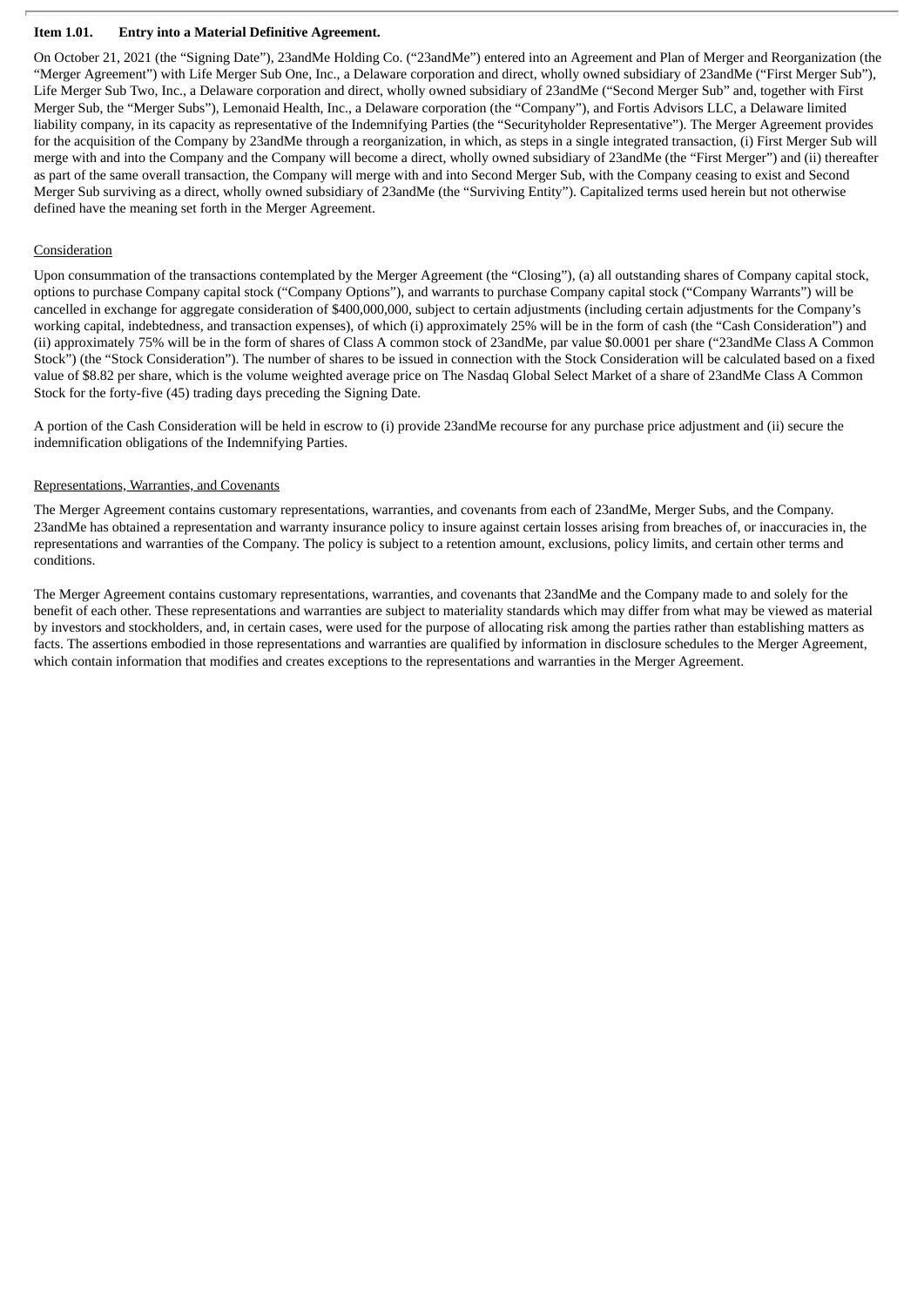# Closing Conditions and Termination Rights

The Closing is subject to customary closing conditions and is expected to occur in the fiscal third quarter. The Merger Agreement contains certain termination rights for both 23andMe and the Company, including, among others, the right to terminate if the First Merger has not been consummated on or before January 19, 2022.

The foregoing description of the terms and conditions of the Merger Agreement does not purport to be complete and is qualified in its entirety by reference to the full text of the Merger Agreement, which is attached hereto as Exhibit 2.1 and incorporated herein by reference.

# **Item 3.02. Unregistered Sales of Equity Securities.**

The disclosures set forth in Item 1.01 with respect to the issuance of the Stock Consideration above are incorporated by reference into this Item 3.02.

Pursuant to the Merger Agreement, 23andMe intends to issue the Stock Consideration solely to those individuals who are "accredited investors" as defined in Rule 501 of Regulation D promulgated under the Securities Act of 1933, as amended (the "Securities Act"), in a private placement exempt from registration pursuant to Section 4(a)(2) of the Securities Act. The shares of 23andMe Class A Common Stock that will be issued as Stock Consideration will be restricted securities for purposes of Rule 144 under the Securities Act and subject to certain requirements restricting the resale of such shares, including certain holding period requirements. 23andMe did not engage in general solicitation or advertising with regard to the issuance and sale of the 23andMe Class A Common Stock that will be issued as Stock Consideration.

# **Item 7.01. Regulation FD Disclosure.**

On October 22, 2021, 23andMe issued a press release announcing the execution of the Merger Agreement. A copy of the press release is attached hereto as Exhibit 99.1 and is incorporated by reference herein.

The information furnished pursuant to this Item 7.01 and the accompanying Exhibit 99.1 shall not be deemed to be "filed" for the purposes of Section 18 of the Securities Exchange Act of 1934, as amended, or otherwise subject to the liability of that section, and is not to be incorporated by reference into any filing of 23andMe.

# **Cautionary Statement Regarding Forward-Looking Statements**

This Current Report on Form 8-K may contain forward-looking statements as defined in the Private Securities Litigation Reform Act of 1995. Forwardlooking statements are those that address activities, events or developments that 23andMe intends, expects, projects, believes, or anticipates will or may occur in the future. Forward-looking statements are those that use terms such as "may," "will," "expect," "believe," "intend," "should," "could," "anticipate," "estimate," "forecast," "project," "plan," "predict," "potential," and similar expressions. Forward-looking statements contained in this and other written and oral reports are based on management's assumptions and assessments in light of past experience and trends, current conditions, expected future developments, and other relevant factors.

Many factors could cause actual future events to differ materially from the forward-looking statements in this Current Report on Form 8-K, including but not limited to: (i) the risk that the transaction may not be completed in a timely manner or at all, which may adversely affect 23andMe's business and the price of 23andMe's Class A Common Stock; (ii) the failure to satisfy the conditions to the consummation of the transaction; (iii) the parties may be unable to achieve expected synergies and operating efficiencies in the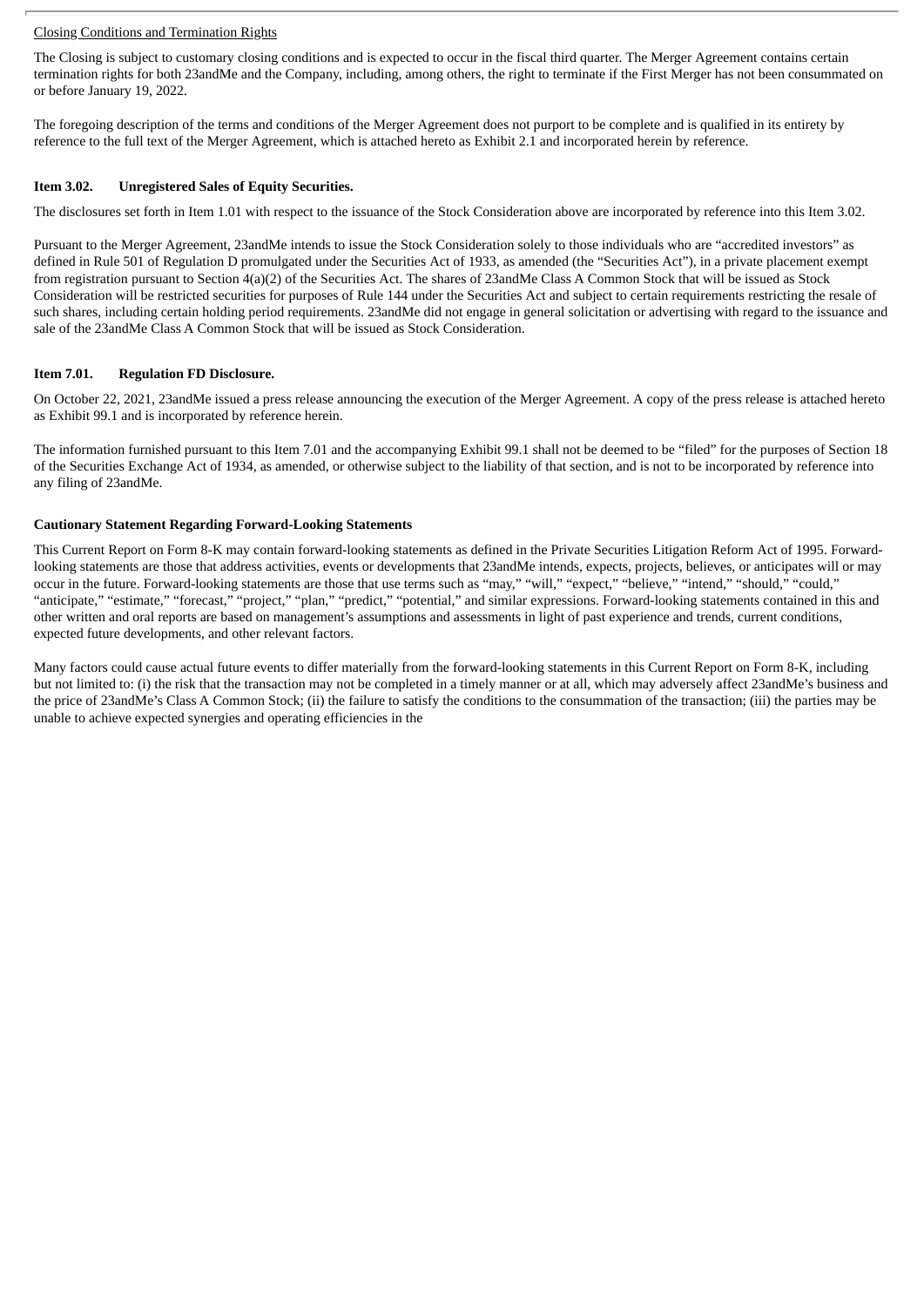transaction within the expected time frames or at all and to successfully integrate the Company's operations into those of 23andMe; (iv) the occurrence of any event, change, or other circumstance that could give rise to the termination of the Merger Agreement; (v) integration of the Company into 23andMe may be more difficult, time consuming, or costly than expected; (vi) the effect of the announcement or pendency of the transaction on 23andMe's and/or the Company's business relationships, operating results, and business generally and potential difficulties in the Company's employee retention as a result of the transaction; (vii) risks related to diverting management's attention from 23andMe's ongoing business operations; (viii) the outcome of any legal proceedings that may be instituted against 23andMe, its officers, or directors related to the Merger Agreement or the transaction; and (ix) other risk factors described in 23andMe's periodic reports filed with the Securities and Exchange Commission (the "SEC"), including its Quarterly Report on Form 10-Q for the quarter ended June 30, 2021. Factors or events that could cause 23andMe's actual results to differ may emerge from time to time, and it is not possible for 23andMe to predict all of them. The statements made herein are made as of the date of this disclosure and, except as may be required by law, 23andMe undertakes no obligation to update them, whether as a result of new information, future developments, or otherwise.

#### **Item 9.01. Financial Statements and Exhibits.**

(d) Exhibits.

| <b>Exhibit No.</b> | <b>Description of Exhibit</b>                                                                                                                                                                      |
|--------------------|----------------------------------------------------------------------------------------------------------------------------------------------------------------------------------------------------|
| 2.1                | Agreement and Plan of Merger and Reorganization, by and between 23andMe, First Merger Sub, Second Merger Sub, the Company,<br>and the Security holder Representative, dated as of October 21, 2021 |
| 99.1               | 23andMe Holding Co. Press Release, dated October 22, 2021                                                                                                                                          |
| 104                | Cover Page Interactive Data File - the cover page interactive data file does not appear in the Interactive Data File because its XBRL<br>tags are embedded within the Inline XBRL document         |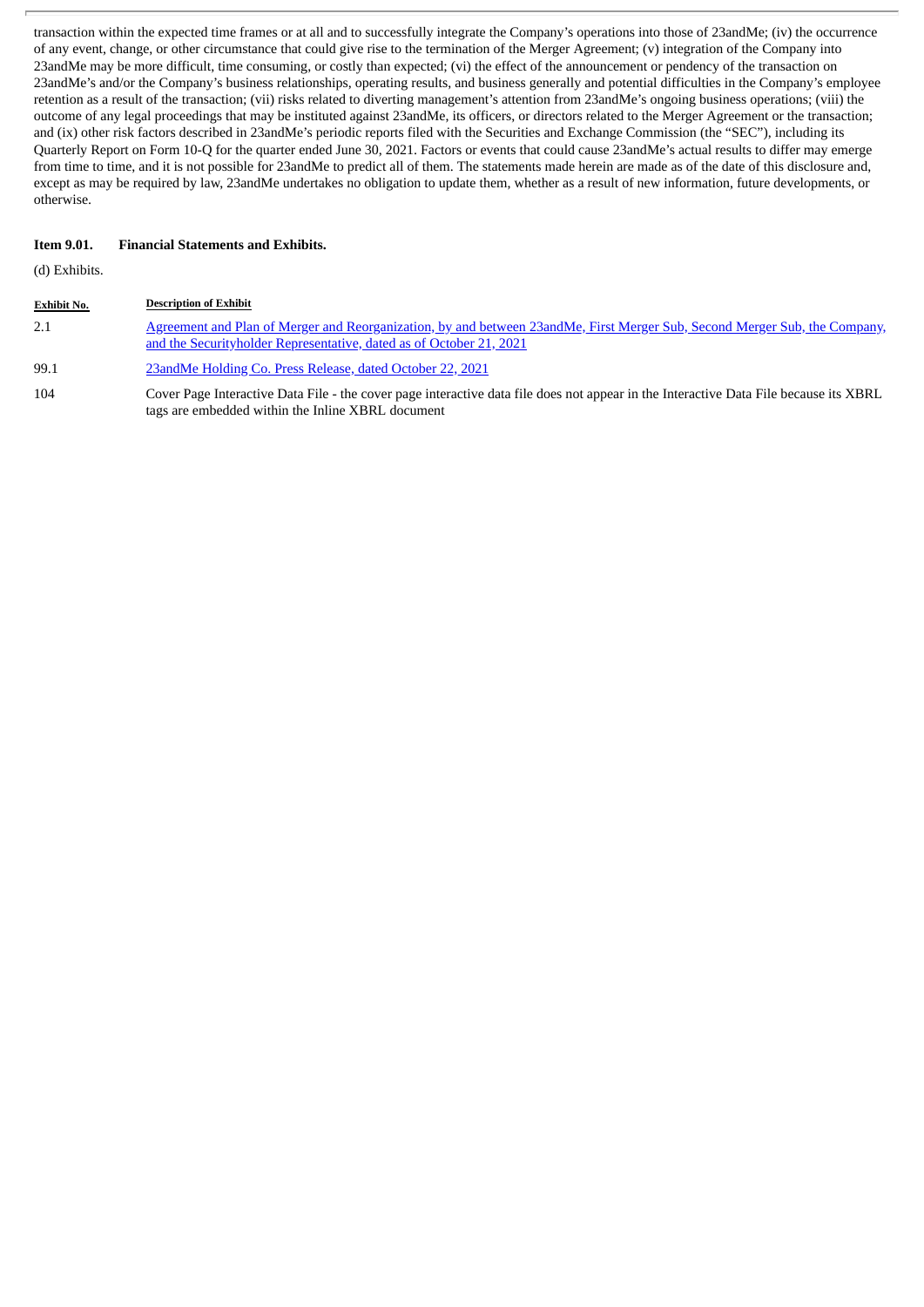**SIGNATURES**

Pursuant to the requirements of the Securities Exchange Act of 1934, the registrant has duly caused this report to be signed on its behalf by the undersigned hereunto duly authorized.

# **23ANDME HOLDING CO.**

By: /s/ Kathy Hibbs

Name: Kathy Hibbs Title: Chief Legal and Regulatory Counsel

Dated: October 22, 2021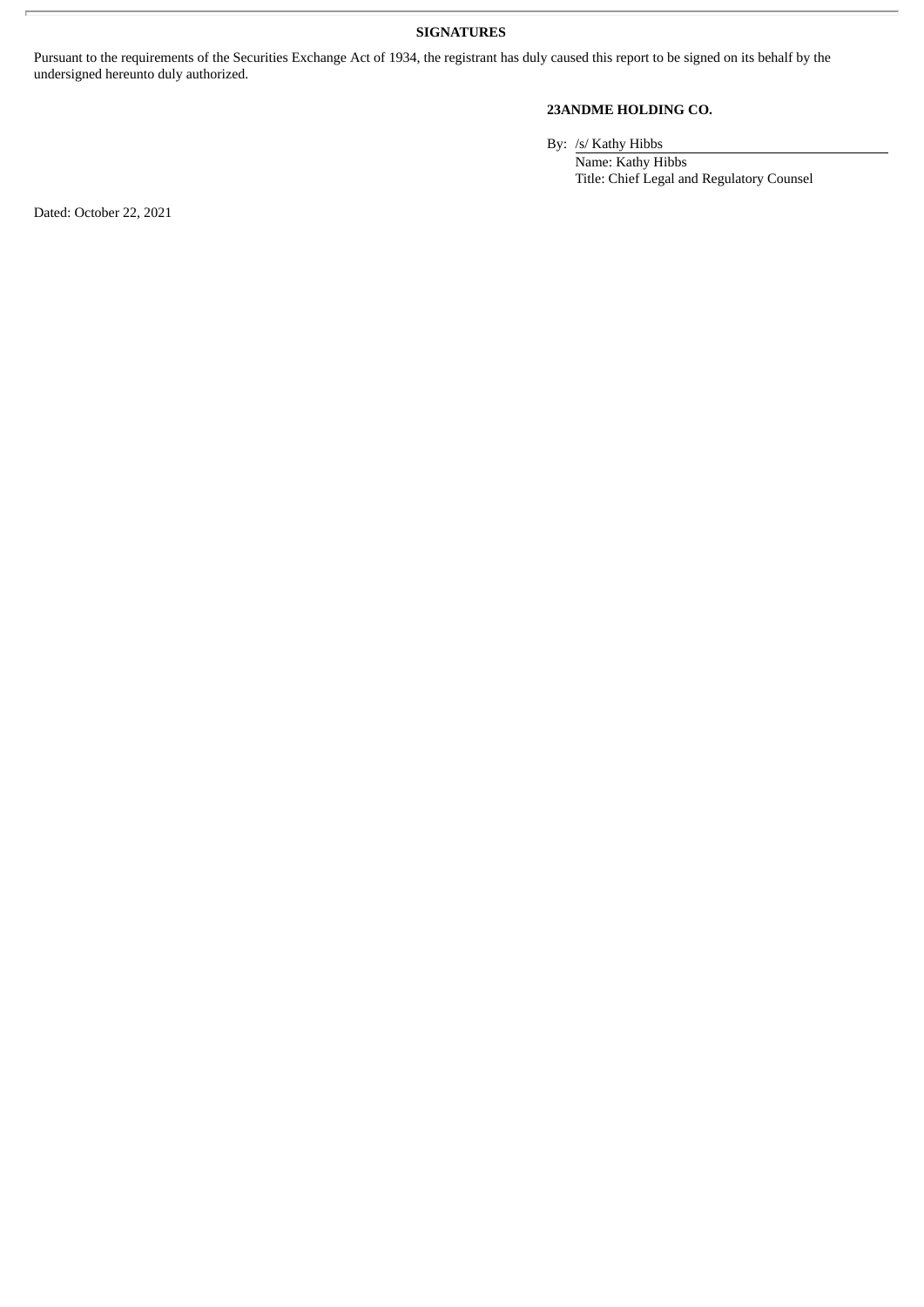# <span id="page-5-0"></span>**AGREEMENT AND PLAN OF MERGER AND REORGANIZATION**

**by and among**

**23ANDME HOLDING CO.** a Delaware corporation,

**LIFE MERGER SUB ONE, INC.**

a Delaware corporation,

**LIFE MERGER SUB TWO, INC.** a Delaware corporation,

**LEMONAID HEALTH, INC.**

a Delaware corporation

**and**

**FORTIS ADVISORS LLC** a Delaware limited liability company, as the Securityholder Representative

**Dated as of October 21, 2021**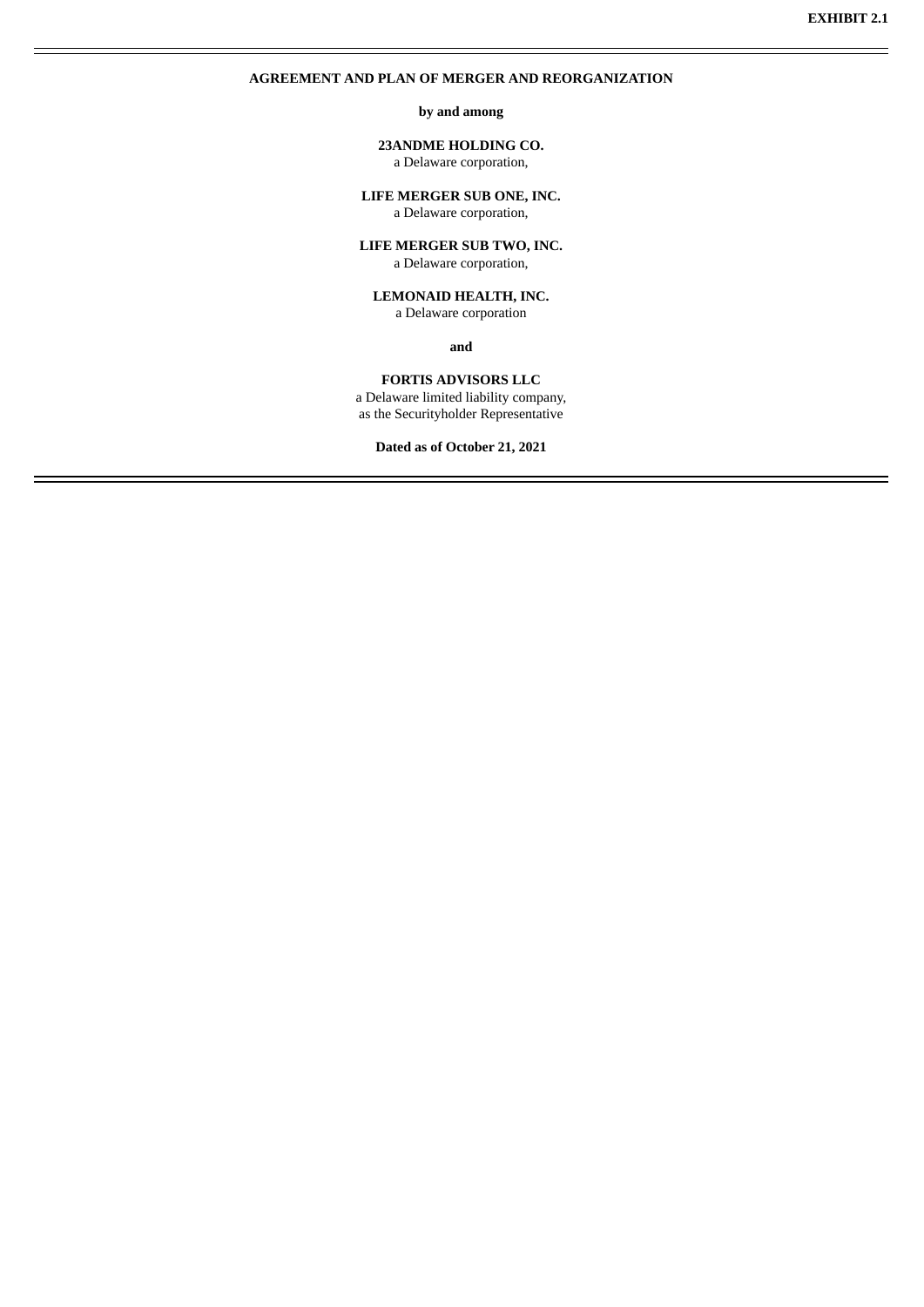#### **TABLE OF CONTENTS**

|                              |                                                          | Page           |
|------------------------------|----------------------------------------------------------|----------------|
| <b>ARTICLE I THE MERGERS</b> |                                                          | $\overline{2}$ |
| Section 1.1                  | The Mergers                                              | $\overline{2}$ |
| Section 1.2                  | <b>Closing</b> ; Effective Times                         | $\mathbf 2$    |
| Section 1.3                  | <b>Organizational Documents</b>                          | $\overline{c}$ |
| Section 1.4                  | Directors; Officers                                      | 3              |
| Section 1.5                  | <b>Subsequent Actions</b>                                | 3              |
| Section 1.6                  | Effect on Capital Stock, Options and Warrants            | $\overline{4}$ |
| Section 1.7                  | <b>Dissenting Shares</b>                                 | 8              |
| Section 1.8                  | Payment and Exchange Procedures                          | $\, 8$         |
| Section 1.9                  | <b>Closing Spreadsheet</b>                               | 10             |
| Section 1.10                 | Post-Closing Adjustment                                  | 12             |
| Section 1.11                 | Tax Withholding                                          | 14             |
| Section 1.12                 | Tax Consequences                                         | 14             |
| Section 1.13                 | <b>Further Actions</b>                                   | 14             |
|                              | ARTICLE II REPRESENTATIONS AND WARRANTIES BY THE COMPANY | 15             |
| Section 2.1                  | Organization and Qualification                           | 15             |
| Section 2.2                  | Certificate of Incorporation and Bylaws; Minute Books    | 15             |
| Section 2.3                  | Capitalization                                           | 16             |
| Section 2.4                  | Authority                                                | 18             |
| Section 2.5                  | No Conflict; Required Consents and Approvals             | 19             |
| Section 2.6                  | Compliance with Applicable Law; Permits                  | 19             |
| Section 2.7                  | <b>Financial Statements</b>                              | 20             |
| Section 2.8                  | Absence of Changes                                       | 21             |
| Section 2.9                  | No Undisclosed Liabilities                               | 21             |
| Section 2.10                 | Litigation                                               | 21             |
| Section 2.11                 | <b>Employee Benefits</b>                                 | 21             |
| Section 2.12                 | Labor and Employment Matters                             | 23             |
| Section 2.13                 | <b>Real Property</b>                                     | 25             |
| Section 2.14                 | <b>Intellectual Property</b>                             | 26             |
| Section 2.15                 | Privacy and Security                                     | 30             |
| Section 2.16                 | <b>Information Technology</b>                            | 31             |
| Section 2.17                 | Taxes                                                    | 31             |
| Section 2.18                 | <b>Material Contracts</b>                                | 35             |
| Section 2.19                 | <b>Payment Programs</b>                                  | 37             |
| Section 2.20                 | <b>Healthcare Compliance</b>                             | 37             |
| Section 2.21                 | Government Healthcare Programs                           | 38             |
| Section 2.22                 | Fraud and Abuse Referrals                                | 38             |
| Section 2.23                 | Corruption and Trade Regulation                          | 38             |
| Section 2.24                 | <b>Tangible Assets</b>                                   | 40             |
| Section 2.25                 | Insurance                                                | 40             |
| Section 2.26                 | <b>Brokers</b>                                           | 40             |
| Section 2.27                 | Bank Accounts; Powers of Attorney                        | 40             |
| Section 2.28                 | <b>Related Party Transactions</b>                        | 40             |
| Section 2.29                 | <b>Information Statement</b>                             | 41             |

i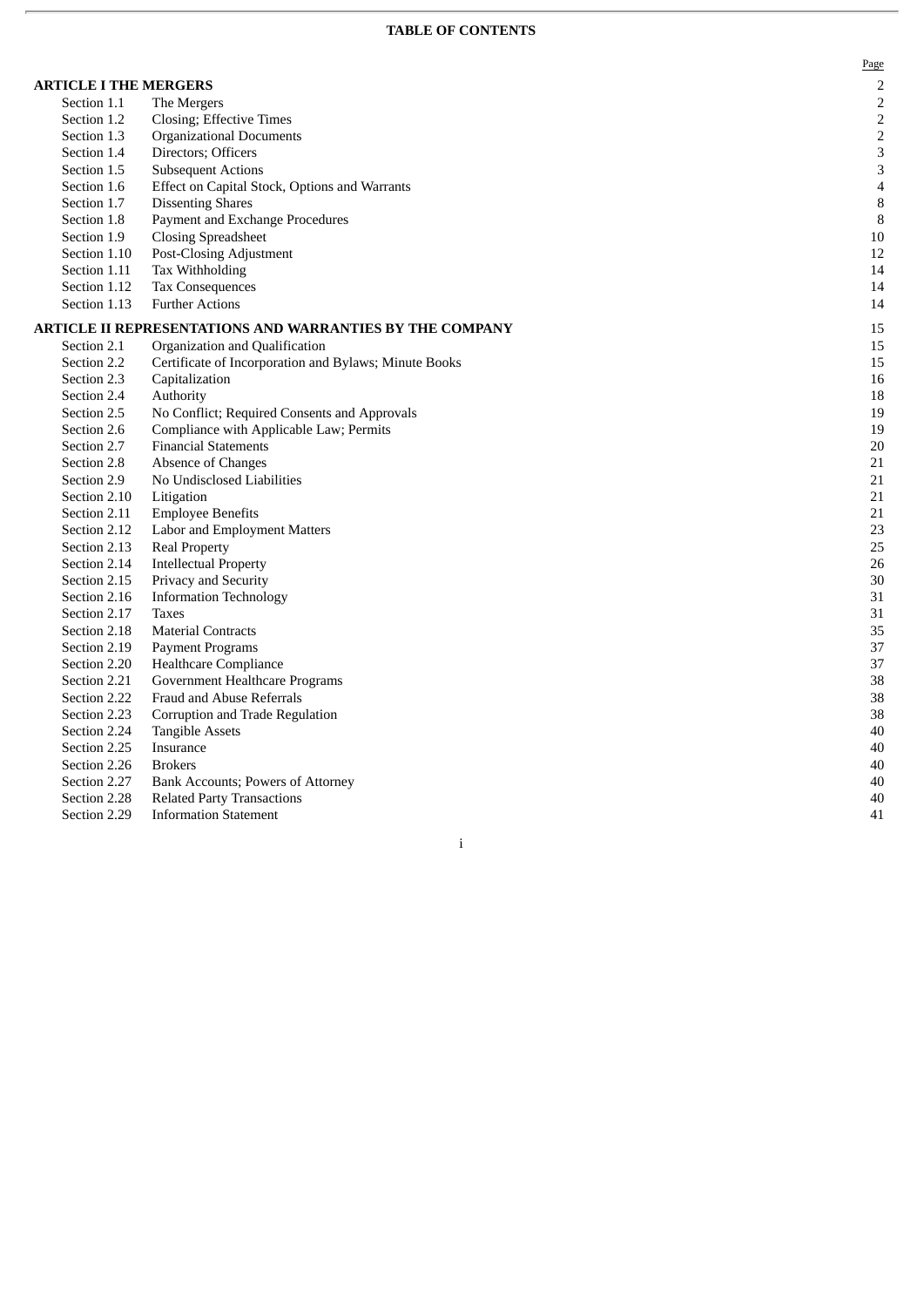|                               | ARTICLE III REPRESENTATIONS AND WARRANTIES OF PARENT AND MERGER SUBS | 41 |
|-------------------------------|----------------------------------------------------------------------|----|
| Section 3.1                   | Organization and Qualification                                       | 41 |
| Section 3.2                   | Authority                                                            | 41 |
| Section 3.3                   | No Conflict; Required Consents and Approvals                         | 42 |
| Section 3.4                   | No Prior Merger Sub Operations                                       | 42 |
| Section 3.5                   | Financing                                                            | 42 |
| Section 3.6                   | Reorganization                                                       | 42 |
| Section 3.7                   | <b>Brokers</b>                                                       | 42 |
| Section 3.8                   | <b>Parent Stock</b>                                                  | 42 |
| <b>ARTICLE IV COVENANTS</b>   |                                                                      | 43 |
| Section 4.1                   | <b>Conduct of Business</b>                                           | 43 |
| Section 4.2                   | <b>Restrictions on Conduct of Business</b>                           | 43 |
| Section 4.3                   | Reasonable Efforts                                                   | 45 |
| Section 4.4                   | Stockholder Approval                                                 | 45 |
| Section 4.5                   | <b>Information Statement</b>                                         | 46 |
| Section 4.6                   | Third Party Notices and Consents; Certain Terminations               | 46 |
| Section 4.7                   | Notice of Certain Events                                             | 46 |
| Section 4.8                   | Confidentiality; Public Announcements                                | 47 |
| Section 4.9                   | Exclusivity                                                          | 47 |
| Section 4.10                  | <b>Tax Matters</b>                                                   | 48 |
| Section 4.11                  | Access to Information                                                | 50 |
| Section 4.12                  | <b>Termination of Benefit Plans</b>                                  | 50 |
| Section 4.13                  | <b>Employee Matters</b>                                              | 50 |
| Section 4.14                  | <b>Equity Release Agreement</b>                                      | 51 |
| Section 4.15                  | <b>Securities Law Compliance</b>                                     | 52 |
| Section 4.16                  | Securities Law Exemption; Transfer Restrictions                      | 52 |
| Section 4.17                  | <b>Exchange Agent Documentation</b>                                  | 52 |
| Section 4.18                  | Indemnification of Directors and Officers of the Company             | 53 |
| Section 4.19                  | R&W Insurance Policy                                                 | 53 |
| Section 4.20                  | Legend Removal                                                       | 53 |
|                               | <b>ARTICLE V CONDITIONS TO CLOSING</b>                               | 54 |
| Section 5.1                   | Conditions to Obligations of Parent and Merger Subs                  | 54 |
| Section 5.2                   | Conditions to Obligations of the Company                             | 56 |
| <b>ARTICLE VI TERMINATION</b> |                                                                      | 57 |
| Section 6.1                   | Termination                                                          | 57 |
| Section 6.2                   | <b>Effect of Termination</b>                                         | 58 |
|                               | <b>ARTICLE VII INDEMNIFICATION</b>                                   | 58 |
| Section 7.1                   | Survival                                                             | 58 |
| Section 7.2                   | Indemnification                                                      | 59 |
| Section 7.3                   | Securityholder Representative                                        | 61 |
| Section 7.4                   | Third Party Claims                                                   | 63 |
| Section 7.5                   | <b>Indemnification Procedures</b>                                    | 64 |
| Section 7.6                   | <b>Escrow Release</b>                                                | 65 |
| Section 7.7                   | Tax Treatment of Indemnity Payments                                  | 65 |
| Section 7.8                   | R&W Insurance Policy                                                 | 65 |

ii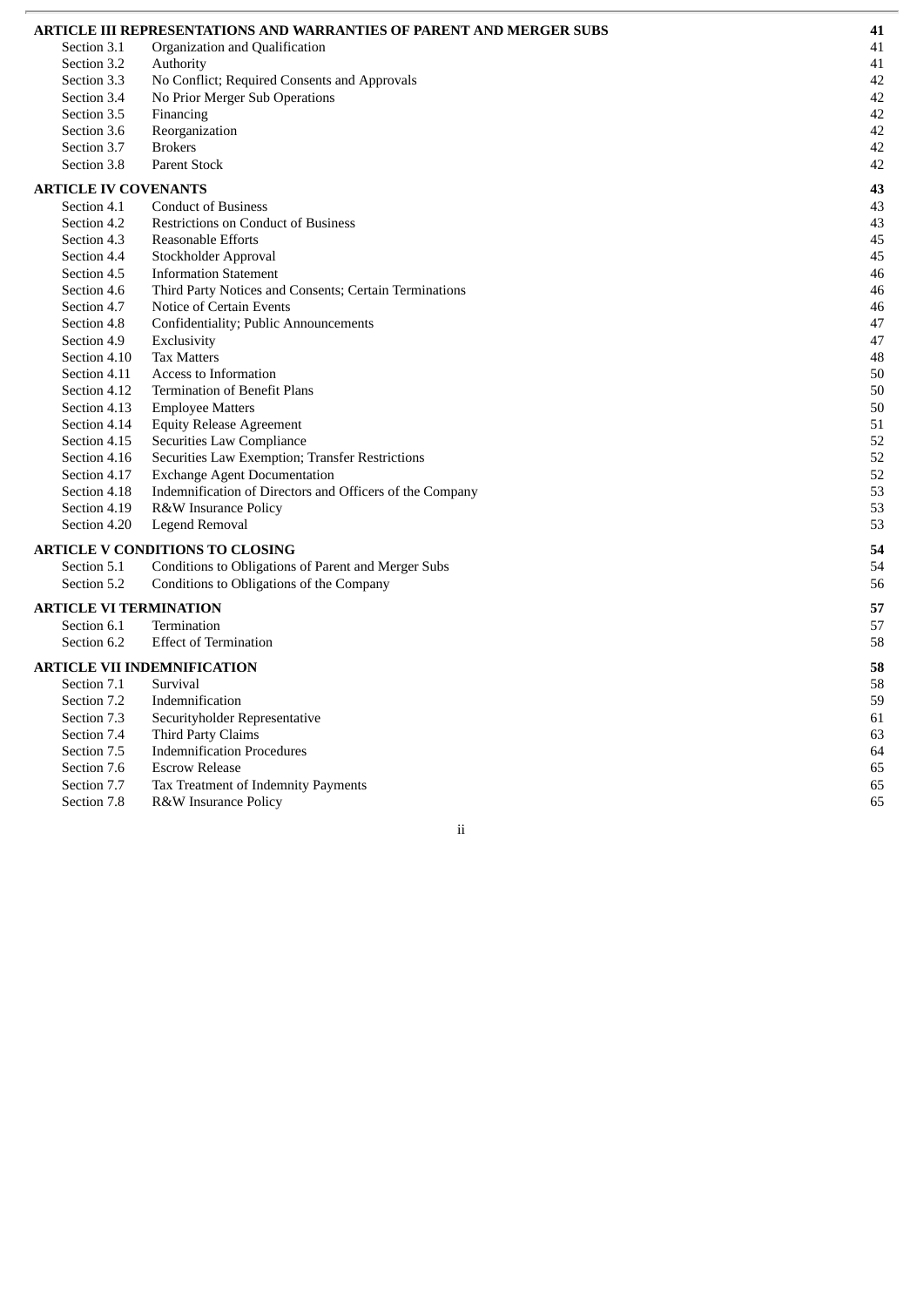#### **ARTICLE VIII MISCELLANEOUS**

| <b>ARTICLE VIII MISCELLANEOUS</b> |                                                           | 66 |
|-----------------------------------|-----------------------------------------------------------|----|
| Section 8.1                       | Entire Agreement; Assignment; Successors                  | 66 |
| Section 8.2                       | Severability                                              | 66 |
| Section 8.3                       | <b>Notices</b>                                            | 66 |
| Section 8.4                       | Governing Law                                             | 67 |
| Section 8.5                       | Submission to Jurisdiction; Consent to Service of Process | 67 |
| Section 8.6                       | Interpretation                                            | 68 |
| Section 8.7                       | No Third Party Beneficiaries                              | 68 |
| Section 8.8                       | Counterparts; Electronic Signature                        | 69 |
| Section 8.9                       | Amendment and Modification                                | 69 |
| Section 8.10                      | Fees and Expenses                                         | 69 |
| Section 8.11                      | Waiver                                                    | 69 |
| Section 8.12                      | Legal Representation; Privilege                           | 69 |
| Section 8.13                      | No Presumption Against Drafting Party                     | 70 |
|                                   |                                                           |    |

L,

#### **E X H I B I T S**

| Exhibit A   | <b>Certain Definitions</b>                    |
|-------------|-----------------------------------------------|
| Exhibit B   | Form of Written Consent                       |
| Exhibit C   | Form of Support Agreement                     |
| Exhibit D-1 | Form of Certificate of Merger (First Merger)  |
| Exhibit D-2 | Form of Certificate of Merger (Second Merger) |
| Exhibit E   | Form of Option Surrender Agreement            |
| Exhibit F   | Form of Warrant Surrender Agreement           |
| Exhibit G   | Form of Letter of Transmittal                 |
| Exhibit H   | Form of Investor Suitability Documentation    |
| Exhibit I   | Form of Legal Opinion                         |
| Exhibit J   | Form of Release                               |
| Exhibit K   | R&W Insurance Policy                          |

#### **SCHEDULES**

| Schedule $1.6(a)(ii)(A)$ | <b>Accelerated Vesting</b>   |
|--------------------------|------------------------------|
| Schedule $1.6(a)(ii)$    | <b>Specified Option</b>      |
| Schedule $5.1(g)$        | Key Employees                |
| Schedule 5.1(i)(i)       | Principal Stockholders       |
| Schedule $7.2(a)(v)$     | <b>Specified Matters</b>     |
| Schedule A-1             | <b>Accounting Principles</b> |
| Schedule A-2             | Company Knowledge Group      |
| Schedule A-3             | Parent Knowledge Group       |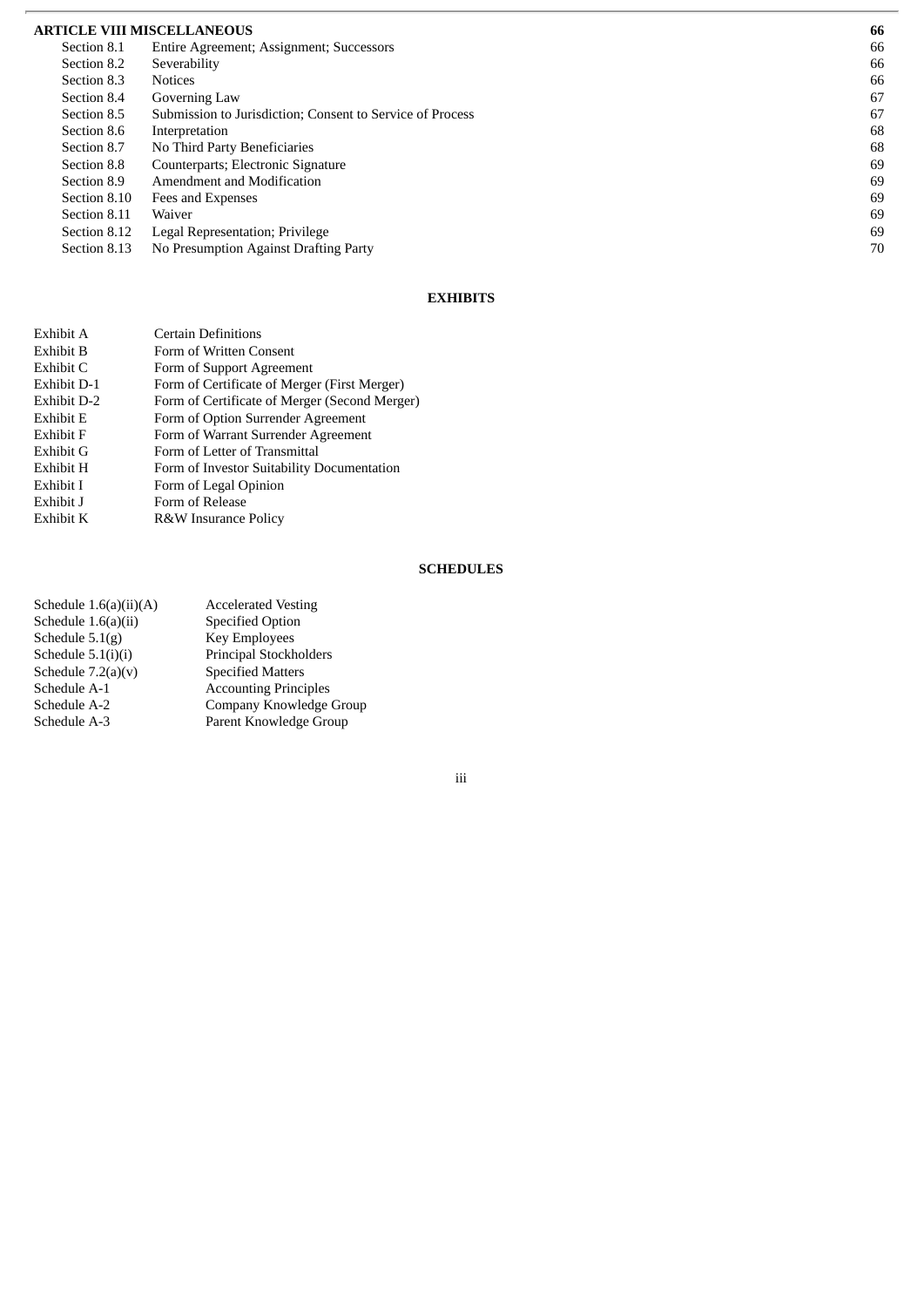#### **AGREEMENT AND PLAN OF MERGER AND REORGANIZATION**

THIS AGREEMENT AND PLAN OF MERGER AND REORGANIZATION, dated as of October 21, 2021 (this "*Agreement*"), is entered into by and among 23andMe Holding Co., a Delaware corporation ("*Parent*"), Life Merger Sub One, Inc., a Delaware corporation and direct wholly owned Subsidiary of Parent ("*First Merger Sub*"), Life Merger Sub Two, Inc., a Delaware corporation and direct, wholly owned Subsidiary of Parent ("*Second Merger Sub*" and, together with First Merger Sub, "*Merger Subs*"), Lemonaid Health, Inc., a Delaware corporation (the "*Company*"), and Fortis Advisors LLC, a Delaware limited liability company, in its capacity as representative of the Indemnifying Parties (the "*Securityholder Representative*"). Capitalized terms used in this Agreement but not otherwise defined shall have the meanings set forth in Exhibit A to this Agreement.

## **RECITALS**

A. Parent, Merger Subs and the Company wish to effect a reorganization (the "*Reorganization*"), in which, as steps in a single integrated transaction, (i) First Merger Sub will merge with and into the Company in accordance with this Agreement and the Delaware General Corporation Law (the "*DGCL*"), and the Company will become a direct, wholly owned Subsidiary of Parent (the "*First Merger*"), and (ii) thereafter as part of the same overall transaction, the Company will merge with and into Second Merger Sub in accordance with this Agreement and the DGCL, the Company will cease to exist, and Second Merger Sub will survive as a direct, wholly owned Subsidiary of Parent (the "*Second Merger*" and, together with the First Merger, the "*Mergers*").

B. The board of directors of the Company (the "*Company Board*") has carefully considered the terms of this Agreement and has unanimously: (a) determined that this Agreement, and the transactions contemplated by this Agreement and the other Transaction Documents and the documents referenced herein and therein (collectively, the "*Transactions*"), including the First Merger, upon the terms and subject to the conditions set forth herein, are advisable and fair to, and in the best interests of, the Stockholders; (b) approved the First Merger and the other Transactions upon the terms and subject to the conditions set forth herein in accordance with applicable provisions of the DGCL; and (c) directed that the adoption of this Agreement and approval of the principal terms of the First Merger be submitted to the Stockholders for consideration and recommended that all of the Stockholders adopt this Agreement and approve the First Merger.

C. The board of directors of Parent, First Merger Sub and Second Merger Sub have approved this Agreement, the Mergers and the other Transactions.

D. As a condition and material inducement to the willingness of Parent and Merger Subs to enter into this Agreement, concurrently with the execution and delivery of this Agreement, (a) the Founders have entered into non-competition and non-solicitation agreement with the Company and Parent (the "*Non-Competition and Non-Solicitation Agreement*") and relinquishment agreements (the "*Relinquishment Agreements*"), in each case to become effective upon the Closing and (b) the Founders have entered into new employment arrangements with Parent or its designee (the "*Employment Arrangements*"), in each case, to become effective upon the Closing.

F. Immediately following the execution and delivery of this Agreement, the Company shall seek to obtain and deliver to Parent a written consent in substantially the form attached hereto as Exhibit B (a "*Written Consent*") executed by the Principal Stockholders, evidencing the Requisite Stockholder Approval, and a support agreement in substantially the form attached hereto as Exhibit C (a "*Support Agreement*") executed by each Principal Stockholder.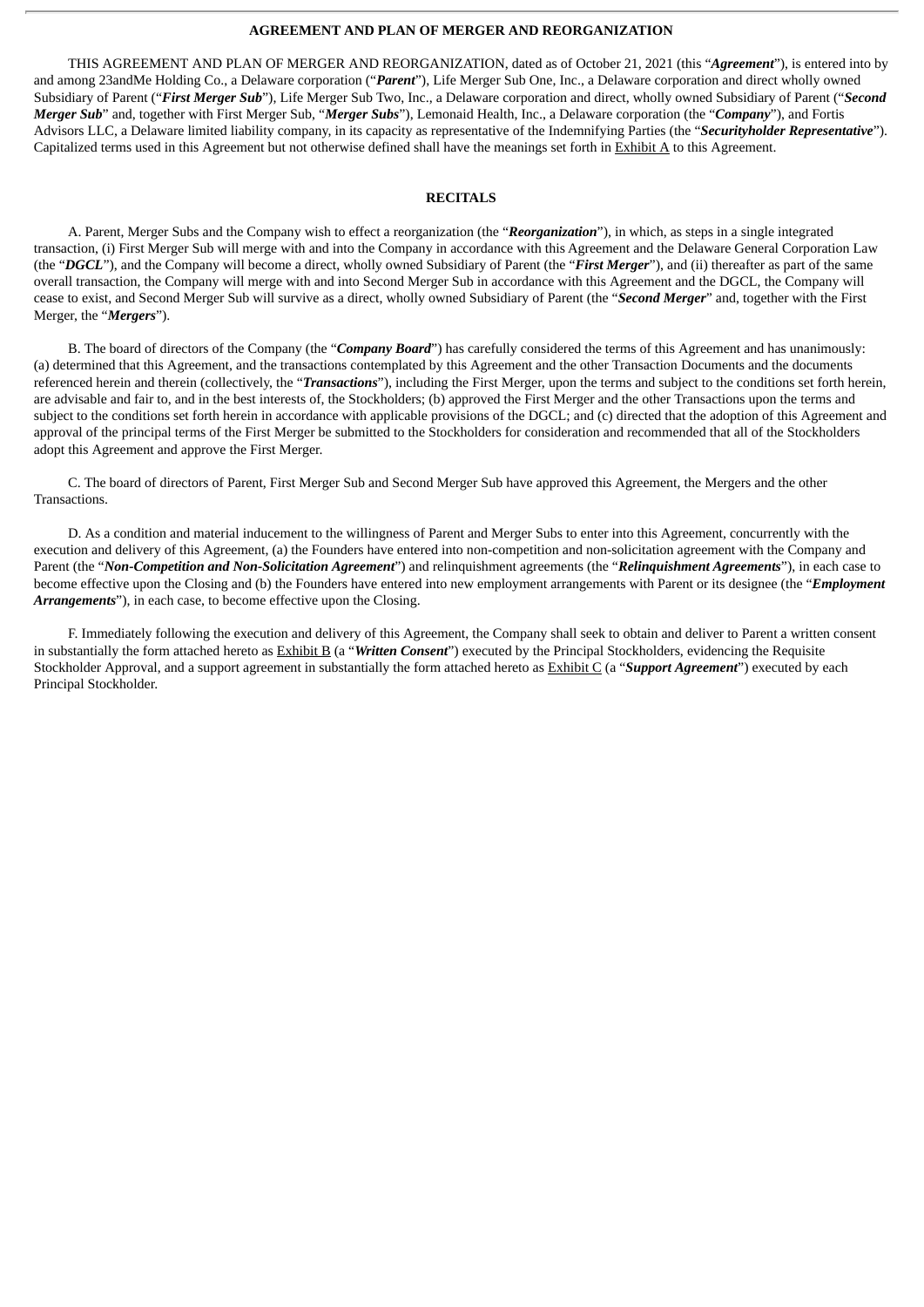In consideration of the representations, warranties, covenants, agreements and obligations contained herein, and for other good and valuable consideration, the receipt and sufficiency of which are hereby acknowledged, the parties hereto agree as follows:

# **ARTICLE I THE MERGERS**

Section 1.1 The Mergers. On the terms and subject to the conditions of this Agreement, at the Effective Time, First Merger Sub shall be merged with and into the Company in accordance with the DGCL, the separate corporate existence of First Merger Sub shall cease, and the Company shall be the surviving corporation in the First Merger (the "*First Step Surviving Corporation*") as a wholly owned Subsidiary of Parent. At the Final Effective Time, the First Step Surviving Corporation shall merge with and into Second Merger Sub in accordance with the DGCL, the separate corporate existence of the First Step Surviving Corporation shall cease, and Second Merger Sub shall be the surviving corporation and shall continue to be governed by the DGCL. The surviving corporation after the Second Merger is sometimes referred to hereinafter as the "*Final Surviving Corporation*."

#### Section 1.2 Closing; Effective Times.

(a) The closing of the First Merger (the "*Closing*") shall take place remotely by exchange of documents and signatures, (i) on the first Business Day of the month occurring after satisfaction or, to the extent permitted by Applicable Law, waiver of all conditions to the obligations of the parties set forth in Article V (other than such conditions as may, by their terms, only be satisfied at the Closing, but subject to the satisfaction or waiver of such conditions), or (ii) at such other place or on such other date as the parties may mutually agree in writing. The day on which the Closing takes place is referred to as the "*Closing Date*."

(b) As soon as practicable on the Closing Date, the parties shall cause a certificate of merger substantially in the form attached as Exhibit D-1 to be executed and filed with the Delaware Secretary of State (the "*Certificate of Merger*"), in accordance with the relevant provisions of the DGCL. The First Merger shall become effective upon the filing of the Certificate of Merger with the Delaware Secretary of State or at such other time as the parties shall agree and as shall be specified in the Certificate of Merger. The date and time when the First Merger shall become effective is herein referred to as the "*Effective Time*."

(c) Promptly after the Effective Time, Parent shall cause a certificate of merger in substantially the form attached hereto as Exhibit D-2 to be executed and filed with the Delaware Secretary of State, in accordance with the relevant provisions of the DGCL, and the Second Merger shall become effective upon such filing. The date and time when the Second Merger shall become effective is herein referred to as the "*Final Effective Time*." Parent shall use reasonable best efforts cause the Final Effective Time to occur on the same day as the Effective Time occurs. At the Final Effective Time, the effect of the Second Merger shall be as provided in this Agreement and the applicable provisions of the DGCL.

#### Section 1.3 Organizational Documents.

(a) First Step Surviving Corporation. Unless otherwise determined by Parent prior to the Effective Time, the certificate of incorporation of the First Step Surviving Corporation shall be amended and restated as of the Effective Time to be identical to the certificate of incorporation of First Merger Sub as in effect immediately prior to the Effective Time, until thereafter amended in accordance with the DGCL and as provided in such certificate of incorporation; provided, however, that at the Effective Time, the certificate of incorporation of the First Step Surviving Corporation shall be amended to change the name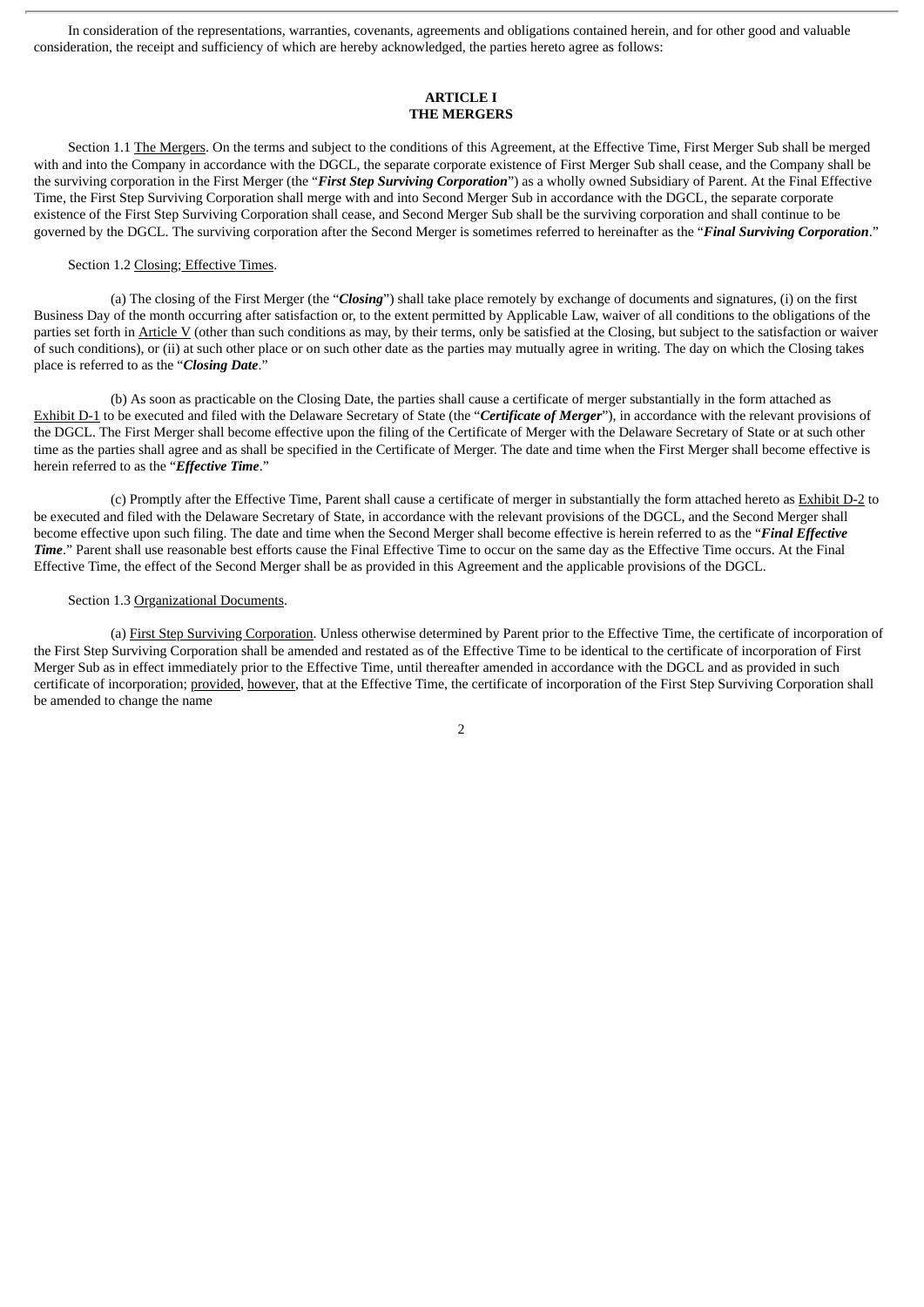of the First Step Surviving Corporation to "Lemonaid Health, Inc." Unless otherwise determined by Parent prior to the Effective Time, the bylaws of First Merger Sub as in effect immediately prior to the Effective Time shall be the bylaws of the First Step Surviving Corporation as of the Effective Time until thereafter amended in accordance with the DGCL and as provided in the certificate of incorporation of the First Step Surviving Corporation and such bylaws, except that all references to First Merger Sub in the bylaws of the First Step Surviving Corporation shall be changed to references "Lemonaid Health, Inc.".

(b) Final Surviving Corporation. Unless otherwise determined by Parent prior to the Final Effective Time, the certificate of incorporation of Second Merger Sub, as in effect immediately prior to the Final Effective Time, shall be the certificate of incorporation of the Final Surviving Corporation at the Final Effective Time, until thereafter amended in accordance with the DGCL and as provided in such certificate of incorporation; provided, however, that at the Final Effective Time, the certificate of incorporation of the Final Surviving Corporation shall be amended to change the name of the Final Surviving Corporation to "Lemonaid Health, Inc." Unless otherwise determined by Parent prior to the Final Effective Time, the bylaws of Second Merger Sub, as in effect immediately prior to the Final Effective Time, shall be the bylaws of the Final Surviving Corporation at the Final Effective Time, until thereafter amended in accordance with the DGCL and as provided in such bylaws, except that all references to Second Merger Sub in the bylaws of the Final Surviving Corporation shall be changed to references "Lemonaid Health, Inc."

#### Section 1.4 Directors; Officers.

(a) First Step Surviving Corporation. Unless otherwise determined by Parent prior to the Effective Time, the directors of First Merger Sub immediately prior to the Effective Time shall be the directors of the First Step Surviving Corporation immediately after the Effective Time, each to hold the office of a director of the First Step Surviving Corporation in accordance with the provisions of the DGCL and the certificate of incorporation and bylaws of the First Step Surviving Corporation until his or her successor is duly elected and qualified. Unless otherwise determined by Parent prior to the Effective Time, the officers of First Merger Sub immediately prior to the Effective Time shall be the officers of the First Step Surviving Corporation immediately after the Effective Time, each to hold office in accordance with the provisions of the bylaws of the First Step Surviving Corporation.

(b) Final Surviving Corporation. Unless otherwise determined by Parent prior to the Final Effective Time, the directors of Second Merger Sub immediately prior to the Effective Time shall be the directors of the Final Surviving Corporation immediately after the Final Effective Time, each to hold the office of a director of the Final Surviving Corporation in accordance with the provisions of the DGCL and the certificate of incorporation and bylaws of Final Surviving Corporation until his or her successor is duly elected and qualified. Unless otherwise determined by Parent prior to the Final Effective Time, the officers of Second Merger Sub immediately prior to the Effective Time shall be the officers of the Final Surviving Corporation immediately after the Effective Time, each to hold office in accordance with the provisions of the bylaws of the Final Surviving Corporation.

Section 1.5 Subsequent Actions. If, at any time after the Final Effective Time, the Final Surviving Corporation shall consider or be advised that any further action is necessary or desirable to vest, perfect or confirm of record or otherwise in the Final Surviving Corporation its right, title or interest in, to or under any of the rights, properties or assets of either the Company or First Merger Sub acquired or to be acquired by the Final Surviving Corporation as a result of or in connection with the Mergers or otherwise to carry out the purposes of this Agreement, the officers and directors of the Final Surviving Corporation shall be authorized, in the name of and on behalf of either the Company or Merger Subs, to take such action.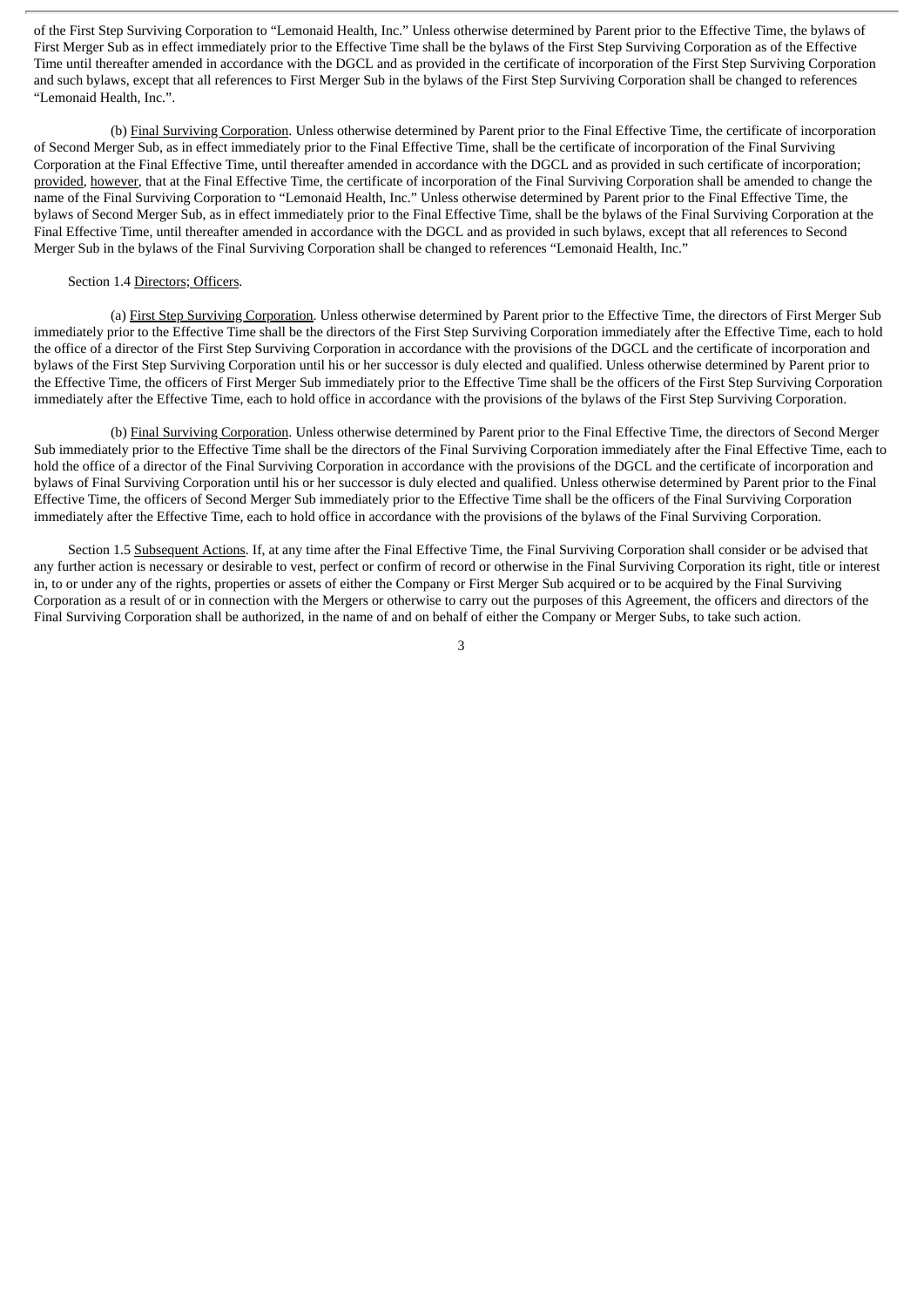#### Section 1.6 Effect on Capital Stock, Options and Warrants.

(a) Treatment of Company Capital Stock, Options and Warrants. At the Effective Time, by virtue of the First Merger and without any further action on the part of Parent, the Merger Subs, the Company or any holder of any shares of capital stock of the Company (the "*Shares*"), Options, Warrants or any shares of capital stock of the Merger Subs:

(i) Company Capital Stock. Each Share issued and outstanding immediately prior to the Effective Time (other than any Dissenting Shares or Shares to be cancelled pursuant to Section 1.6(b)) shall, following the surrender of the certificate representing such Share in accordance with Section 1.8, be converted into the right to receive, at the respective times and subject to the terms and conditions specified herein, (A) an amount in cash, without interest, equal to (I) the Per Share Cash Consideration; minus (II) the Pro Rata Portion with respect to such Share multiplied by (x) the Expense Amount and (y) the Escrow Amount; and (B) a number of shares of Parent Class A Common Stock equal to the Per Share Stock Consideration. The amount of cash each holder of Shares is entitled to receive for such Shares shall be rounded to the nearest cent and computed after aggregating cash amounts for all Shares held by such holder.

# (ii) Options.

(A) Each unvested Option that is outstanding immediately prior to the Effective Time and listed on Schedule 1.6(a)(ii)(A) shall vest with respect to the portion that would have vested in the twelve months immediately following the Effective Time, and any portion of the Option that remains unvested after giving effect to the foregoing shall be cancelled at the Effective Time.

(B) Each vested Option that is unexpired, unexercised, and outstanding immediately prior to the Effective Time (including any portion whose vesting is accelerated pursuant to Section 1.6(a)(ii)(A)), other than the Specified Options and the Excluded Options, shall be cancelled and extinguished, and the Final Surviving Corporation shall pay to each Person who, at the time of such cancellation was holding a vested Option, in respect of each Share exercisable under such Option immediately prior to the Effective Time, at the respective times and subject to the terms and conditions specified herein: an amount in cash without interest, equal to (I) the Per Share Merger Consideration; minus (II) the exercise price per share under such Option; minus (III) the Pro Rata Portion with respect to such Option multiplied by (x) the Expense Amount and (y) the Escrow Amount; provided, however, that if the exercise price per share of any such Option is equal to or greater than the Per Share Merger Consideration, then such Option shall be cancelled as of the Effective Time without payment therefor and such Option shall have no further force or effect; provided, further, the amount of cash each holder is entitled to receive for such Option shall be rounded to the nearest cent and computed after aggregating cash amounts for all Options held by such holder and will be processed through the Final Surviving Corporation's payroll procedures to be reduced by any applicable payroll, income Tax or other withholding Taxes in accordance with Section 1.11. The Company shall take or cause to be taken all actions, and shall obtain all consents, as may be required (under the Company Equity Plan or otherwise) to effect the treatment of Options pursuant to this Section  $1.6(a)(ii)(A)$ . No holder of a vested Option will be entitled to receive any consideration in respect of such vested Option until such holder delivers an executed Option Surrender Agreement substantially in the form attached as Exhibit E (an "*Option Surrender Agreement*").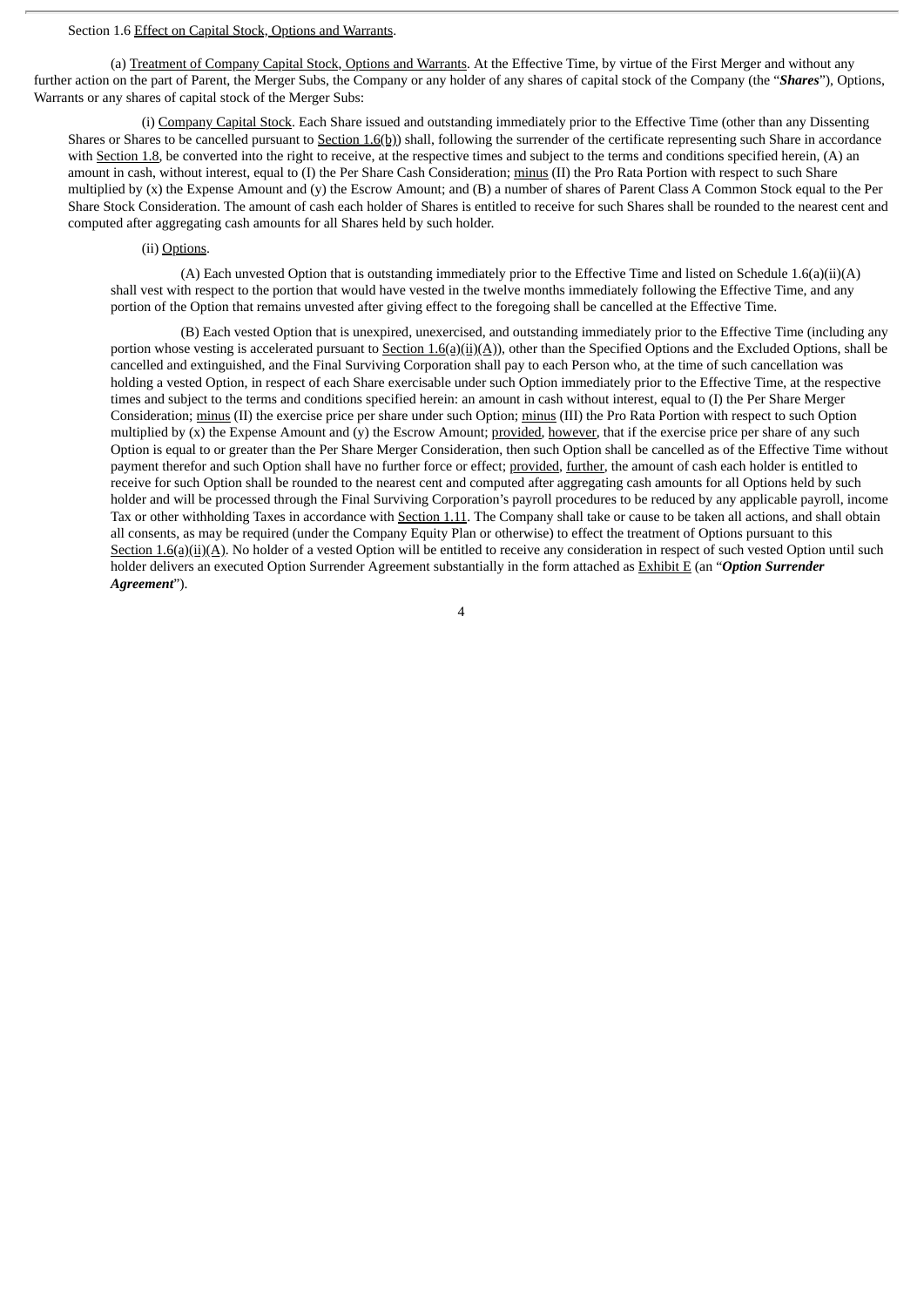(C) Each vested Option that is unexpired, unexercised, and outstanding immediately prior to the Effective Time (including any portion whose vesting is accelerated pursuant to Section 1.6(a)(ii)(A)) and held by a holder who, in the aggregate has vested Options to purchase less than 10,000 shares of Common Stock (each such option, an "*Excluded Option*"), shall be cancelled and extinguished, and the Final Surviving Corporation shall pay to each Person who, at the time of such cancellation was holding a vested Option, in respect of each Share exercisable under such Option immediately prior to the Effective Time, at the respective times and subject to the terms and conditions specified herein: an amount in cash without interest, equal to (I) the Per Share Merger Consideration; minus (II) the exercise price per share under such Option; provided, however, that if the exercise price per share of any such Option is equal to or greater than the Per Share Merger Consideration, then such Option shall be cancelled as of the Effective Time without payment therefor and such Option shall have no further force or effect; provided, further, the amount of cash each holder is entitled to receive for such Option shall be rounded to the nearest cent and computed after aggregating cash amounts for all Options held by such holder and will be processed through the Final Surviving Corporation's payroll procedures to be reduced by any applicable payroll, income Tax or other withholding Taxes in accordance with Section 1.11. The Company shall take or cause to be taken all actions, and shall obtain all consents, as may be required (under the Company Equity Plan or otherwise) to effect the treatment of Options pursuant to this Section 1.6(a)(ii)(C). No holder of a vested Option will be entitled to receive any consideration in respect of such vested Option until such holder delivers an executed Option Surrender Agreement.

(D) Each unvested Option that is unexpired and outstanding immediately prior to the Effective Time and the Specified Options, shall be assumed by Parent and converted into a Parent Option to purchase (A) that number of shares of Parent Class A Common Stock (rounded down to the nearest whole share) equal to the product obtained by multiplying (I) the total number of shares of Common Stock subject to such Option immediately prior to the Effective Time and (II) the Exchange Ratio, (B) at a per-share exercise price (rounded up to the nearest whole cent) equal to the quotient obtained by dividing (x) the exercise price per share of Common Stock at which such Option was exercisable immediately prior to the Effective Time by  $(y)$  the Exchange Ratio. Except as otherwise provided in this Section  $1.6(a)(ii)(D)$ , each such Parent Option shall continue to have, and shall be subject to, the same terms and conditions (including the applicable term, vesting schedule and exercisability conditions) as applied to the corresponding Option immediately prior to the Effective Time; provided that the Parent Option converted from the Specified Option shall be subject to the terms and conditions, including the vesting schedule, as set forth in the Relinquishment Agreement applicable to such Specified Options; provided, further that (1) each assumed Option shall, in accordance with its terms, be subject to further adjustment as appropriate to reflect any stock split, reverse stock split, stock dividend, combination, consolidation, reclassification, recapitalization or other similar transaction with respect to Parent Class A Common Stock subsequent to the Effective Time; (2) the compensation committee of Parent's board of directors shall succeed to the authority and responsibility of the Company Board or any committee thereof with respect to each assumed Option; and (3) each assumed Option shall be subject to administrative procedures consistent with those in effect under Parent's equity compensation plan or that are otherwise necessary for the administration of the assumed Options. The assumption of the Options pursuant to this Section  $1.6(a)(ii)(D)$  shall be effected in a manner that satisfies the requirements of Sections 409A and 424 of the Code and the Treasury Regulations promulgated thereunder (and, in the case of any such Options that are intended to qualify as incentive stock options within the meaning of Section 422 of the Code, consistent with the requirements of Section 422 of the Code), and this Section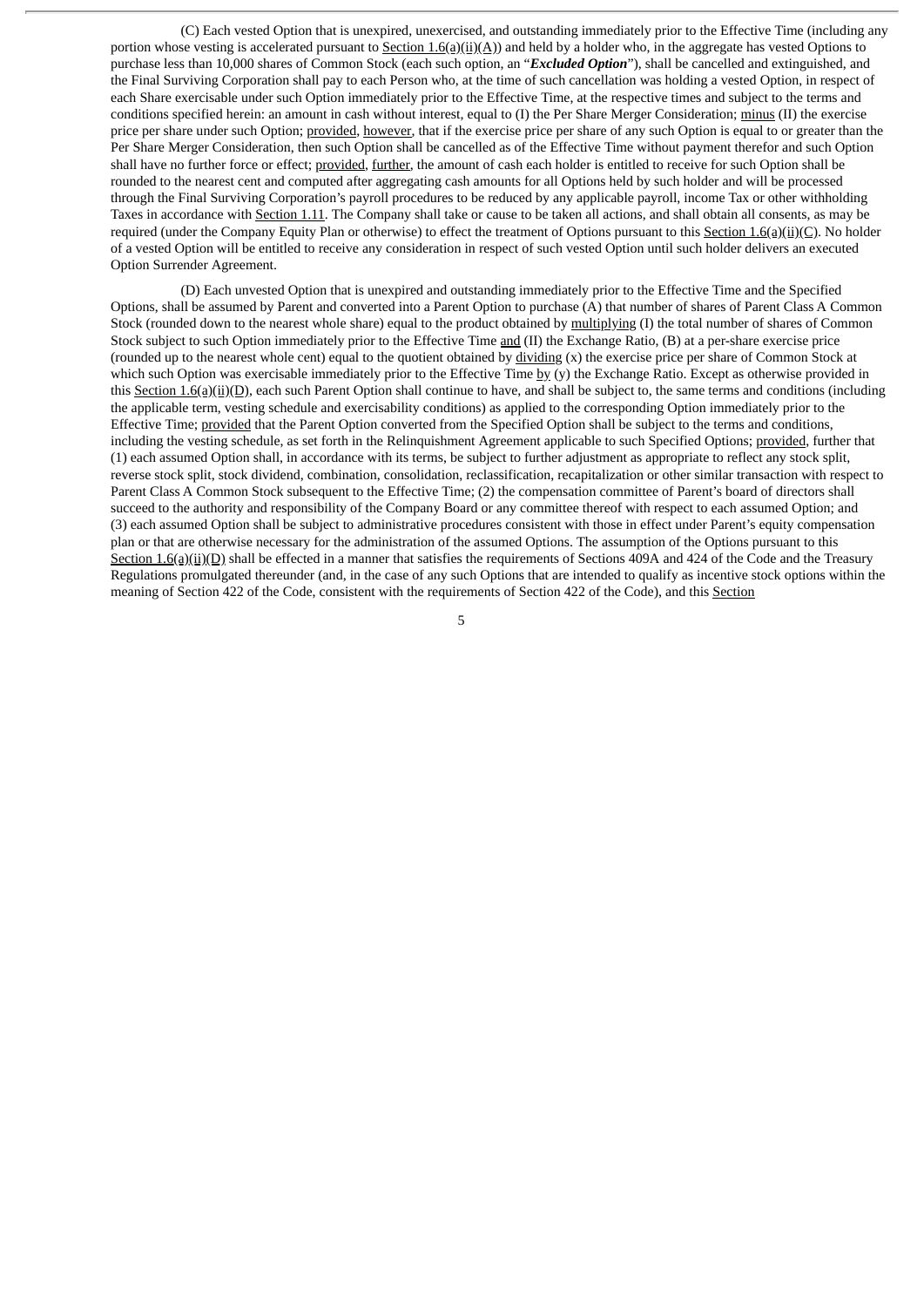$1.6(a)(ii)(D)$  shall be construed with this intent. The Company shall take or cause to be taken all actions, and shall obtain all consents, as may be required (under the Company Equity Plan or otherwise) to effect the treatment of Options pursuant to this Section 1.6(a)(ii)(D). No holder of an unvested Option will be entitled to receive any consideration in respect of such unvested Option until such holder delivers an executed Option Surrender Agreement.

(iii) Warrants. Each Warrant that is unexpired, unexercised and outstanding immediately prior to the Effective Time shall be cancelled and extinguished and Parent shall, in accordance with Section 1.8, pay to each Person who, at the time of such cancellation was holding a Warrant, in respect of each Share exercisable under such Warrant immediately prior to the Effective Time, at the respective times and subject to the terms and conditions specified herein: (A) an amount in cash without interest, equal to (I) the Per Share Cash Consideration; minus (II) the Pro Rata Portion with respect to such Warrant multiplied by (x) the Expense Amount and (y) the Escrow Amount; minus (III) (a) the exercise price per share under such Warrant multiplied by (b) twenty-five percent (25%); and (B) a number of shares of Parent Class A Common Stock equal to the (I) Per Share Stock Consideration minus (a) the exercise price per share under such Warrant multiplied by (b) seventy-five percent (75%); provided, however, that if the exercise price per share of any such Warrant is equal to or greater than the sum of (1) the Per Share Cash Consideration plus (2) the product obtained by  $\frac{multiplying}{arg(x)}$  the Per Share Stock Consideration and (y) the Parent Stock Price, then such Warrant shall be cancelled without any cash or other consideration being paid or provided in respect thereof; provided, further, the amount of cash each Warrantholder is entitled to receive for such Warrant shall be rounded to the nearest cent and computed after aggregating cash amounts for all Warrants held by such holder and will be reduced by any applicable payroll, income Tax or other withholding Taxes. The Company shall, prior to the Closing and subject to Applicable Laws, (x) obtain from each Warrantholder an executed Warrant Surrender Agreement substantially in the form attached as Exhibit F (a "*Warrant Surrender Agreement*") and (y) take or cause to be taken all actions, and shall obtain all consents, as may be required to effect the treatment of Warrants pursuant to this Section 1.6(a)(iii).

(b) Treatment of Shares Owned by the Company, Parent or Merger Subs. All Shares that are (i) held in the treasury of the Company or owned by the Company; or (ii) held by Parent or the Merger Subs shall automatically be cancelled and retired and shall cease to exist, and no cash or other consideration shall be delivered or deliverable in exchange therefor.

(c) Treatment of First Merger Sub Capital Stock. Each share of common stock, par value \$0.0001 per share, of First Merger Sub issued and outstanding immediately prior to the Effective Time shall be converted into one (1) fully paid share of common stock, par value \$0.0001 per share, of the First Step Surviving Corporation. From and after the Effective Time, all certificates representing shares of common stock of First Merger Sub shall be deemed for all purposes to represent the number of shares of common stock of the First Step Surviving Corporation into which the shares of common stock of First Merger Sub were converted in accordance with the immediately preceding sentence.

(d) Treatment of Second Merger Sub Capital Stock. Each share of common stock, par value \$0.0001 per share, of Second Merger Sub issued and outstanding immediately prior to the Effective Time shall be converted into one (1) fully paid share of common stock, par value \$0.0001 per share, of the Final Surviving Corporation. From and after the Effective Time, all certificates representing shares of common stock of Second Merger Sub shall be deemed for all purposes to represent the number of shares of common stock of the Final Surviving Corporation into which the shares of common stock of First Merger Sub were converted in accordance with the immediately preceding sentence.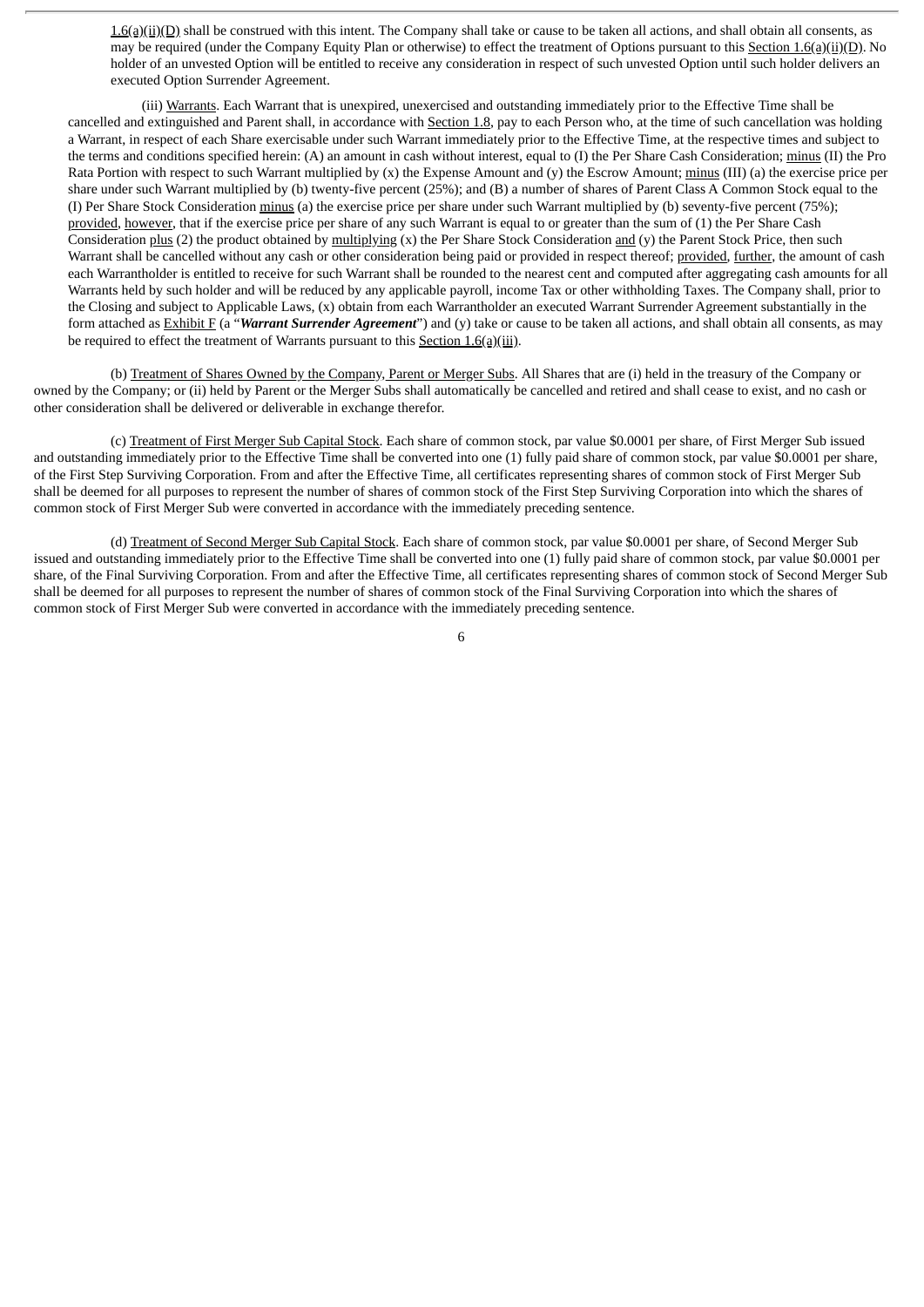(e) Adjustments. In the event of any stock split, reverse stock split, stock dividend (including any dividend or distribution of securities convertible into capital stock), reorganization, reclassification, combination, recapitalization or other like change with respect to the Shares or Parent Class A Common Stock occurring after the date hereof and prior to the Effective Time, all references herein to specified numbers of shares of any class or series affected thereby, and all calculations provided for that are based upon numbers of shares of any class or series (or trading prices therefor) affected thereby, shall be equitably adjusted to the extent necessary to provide the parties the same economic effect as contemplated by this Agreement prior to such stock split, reverse stock split, stock dividend, reorganization, reclassification, combination, recapitalization or other like change.

(f) Fractional Shares. The number of shares of Parent Class A Common Stock into which Shares or Warrants, as applicable, are converted pursuant to this Article I shall be rounded down to the nearest whole number of shares of Parent Class A Common Stock. In lieu of any fractional shares of Parent Class A Common Stock to which any Securityholder would otherwise be entitled (after aggregating all fractional shares of Parent Class A Common Stock to be received by such Securityholder), such Securityholder shall receive from Parent an amount in cash (rounded to the nearest whole cent) equal to the product of (i) such fraction and (ii) the Parent Stock Price.

# (g) Unaccredited Investors.

(i) Notwithstanding anything to the contrary in this Section 1.6 or otherwise in this Agreement, in no event shall Parent be required to issue any shares of Parent Class A Common Stock to any Person (A) that does not provide duly completed and executed Investor Suitability Documentation, or (B) that Parent has reasonably determined prior to the Closing is an Unaccredited Investor. To the extent such Investor Suitability Documentation is not provided or Parent has made such determination regarding Unaccredited Investor status, Parent shall inform the Company of such determination at least one Business Day prior to the Closing and the Company shall indicate on the Closing Spreadsheet that such Person is an Unaccredited Investor.

(ii) To the extent any such Unaccredited Investor would otherwise have been entitled to be issued shares of Parent Class A Common Stock as consideration or otherwise under this Agreement or any Transaction Document in connection with the First Merger, Parent shall be entitled, in its sole discretion, to pay such amounts in cash, rather than issuing shares of Parent Class A Common Stock, with the amount of cash payable equal to the value of the shares of Parent Class A Common Stock (having a value per share equal to the Parent Stock Price) that would have otherwise been issuable had such Person provided the Investor Suitability Documentation and been determined to be an Accredited Investor (a "*Cash-Out Election*").

(iii) In the event of a Cash-Out Election, the Per Share Cash Consideration and the Per Share Stock Consideration (at a value per share equal to the Parent Stock Price), shall be respectively and equitably adjusted, such that in the aggregate, the amount of cash payable as Merger Consideration and the amount of Parent Class A Common Stock payable as Merger Consideration (at a value per share equal to the Parent Stock Price), shall equal twenty-five percent (25%) and seventy-five percent (75%), respectively, of the aggregate Merger Consideration. For avoidance of doubt, in no event shall the adjustment contemplated by this Section 1.6(g)(iii) result in either an increase or decrease in the aggregate Merger Consideration (assuming that each share of Parent Class A Common Stock is valued at a value per share equal to the Parent Stock Price).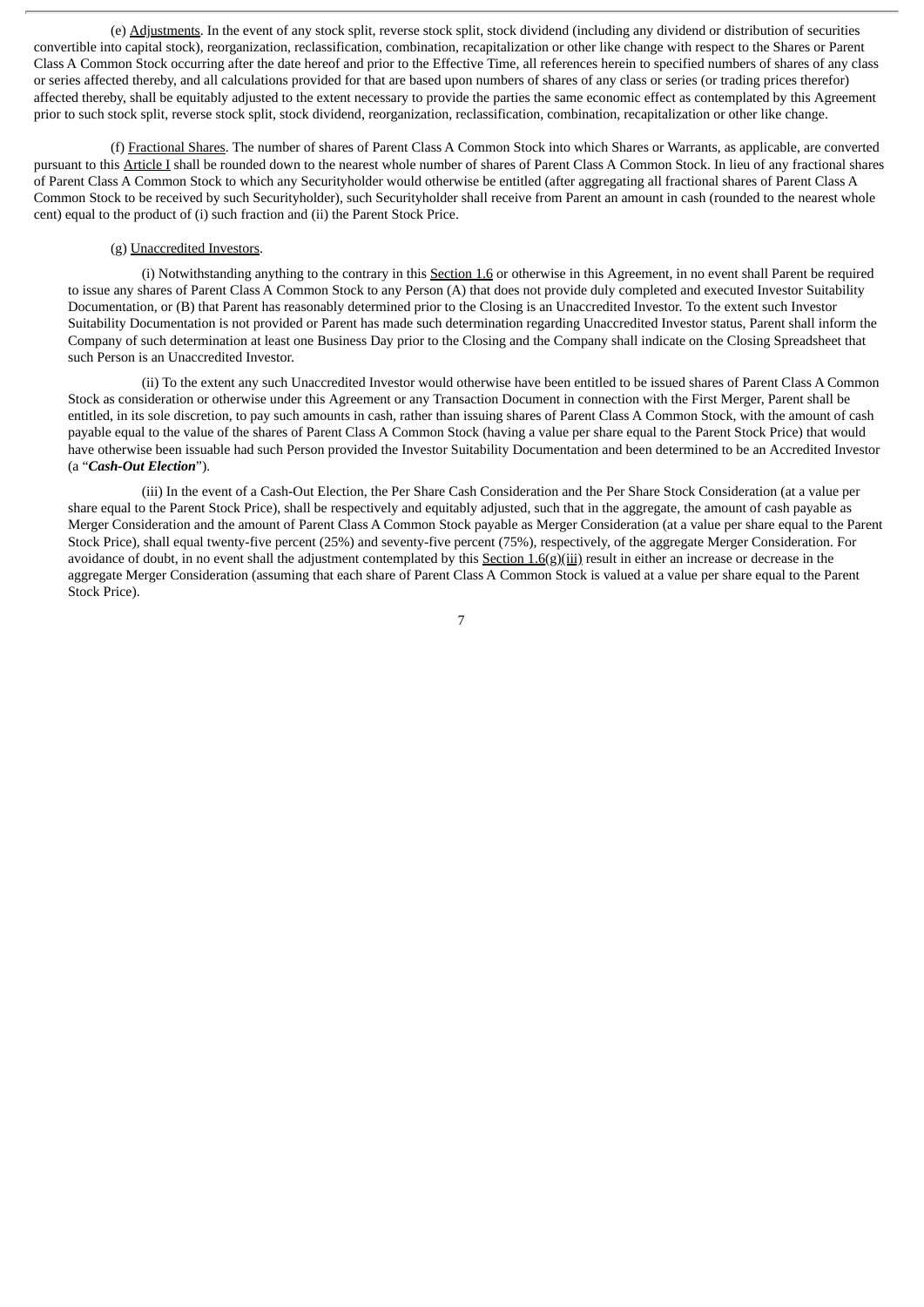Section 1.7 Dissenting Shares. Notwithstanding anything in this Agreement to the contrary, Shares (other than any Shares to be cancelled pursuant to Section 1.6(b)) outstanding immediately prior to the Effective Time and held by a holder who has not voted in favor of the First Merger or consented thereto in writing and who has properly demanded appraisal rights for such Shares in accordance with Section 262 of the DGCL ("*Dissenting Shares*"), shall not be converted into or be exchangeable for the right to receive a portion of the Merger Consideration unless and until such holder fails to perfect or withdraws or otherwise loses such holder's right to appraisal and payment under the DGCL. If, after the Effective Time, any such holder fails to perfect or withdraws or loses such holder's right to appraisal, such Dissenting Shares shall thereupon be treated as if they had been converted as of the Effective Time into the right to receive the portion of the Merger Consideration, if any, to which such holder is entitled, without interest. The Company shall give Parent: (a) prompt notice of any demands received by the Company for appraisal of Shares, attempted written withdrawals of such demands, and any other instruments served pursuant to the DGCL, and received by the Company relating to stockholders' rights to appraisal with respect to the First Merger; and (b) the opportunity to direct all negotiations and proceedings with respect to any exercise of such appraisal rights under the DGCL. The Company shall not, except with the prior written consent of Parent, make any payment with respect to any demands for payment of fair value for capital stock of the Company, offer to settle or settle any such demands or approve any withdrawal of any such demands.

#### Section 1.8 Payment and Exchange Procedures.

(a) Exchange Agent. Prior to the Effective Time, Acquiom Financial LLC or another institution reasonably acceptable to Parent and the Company shall be engaged to act as the exchange agent (the "*Exchange Agent*") for the First Merger. Parent shall:

(i) On the Closing Date, make available to the Exchange Agent for the benefit of holders of Shares (the "*Stockholders*") and Warrants ("*Warrantholders*" and together with Stockholders and holders of Options, "*Securityholders*"), as needed, the consideration to which such Stockholders and Warrantholders shall be entitled at the Effective Time pursuant to Section 1.6.

(ii) As soon as reasonably practicable after the Effective Time, pay or cause the Final Surviving Corporation to pay the aggregate amount of cash payable to the holders of Options pursuant to Section 1.6, (i) for employee holders of Options (both current and former), through the Final Surviving Corporation's payroll system in accordance with standard payroll practices, and subject to any required withholding for applicable Taxes, and (ii) for Persons who are neither current nor former employees, through its accounts payable system.

(iii) On the Closing Date, wire the Expense Fund to the Securityholder Representative.

#### (b) Surrender of Certificates and Warrants.

(i) As promptly as reasonably practicable after the Effective Time, Parent shall, to the extent not previously delivered, cause to be delivered to each holder of record of a Warrant or certificate or certificates that, immediately prior to the Effective Time, evidenced outstanding Shares (the "*Certificates*"): (A) a letter of transmittal substantially in the form attached as Exhibit G (a "*Letter of Transmittal*"); and (B) instructions for use in effecting the surrender of the Certificates and Warrants in exchange for payment therefor. Upon surrender of a Certificate or Warrant for cancellation to the Exchange Agent or such other agent or agents as may be appointed by Parent, together with such Letter of Transmittal duly executed, and, in the case of a holder of a Warrant, a Warrant Surrender Agreement duly executed, the holder of such Certificate or Warrant shall be entitled to receive in exchange therefor (as promptly as practicable), subject to any applicable Relinquishment Agreement, an amount in cash, without interest, and a number of shares of Parent Class A Common Stock equal to the respective amounts set forth in the Closing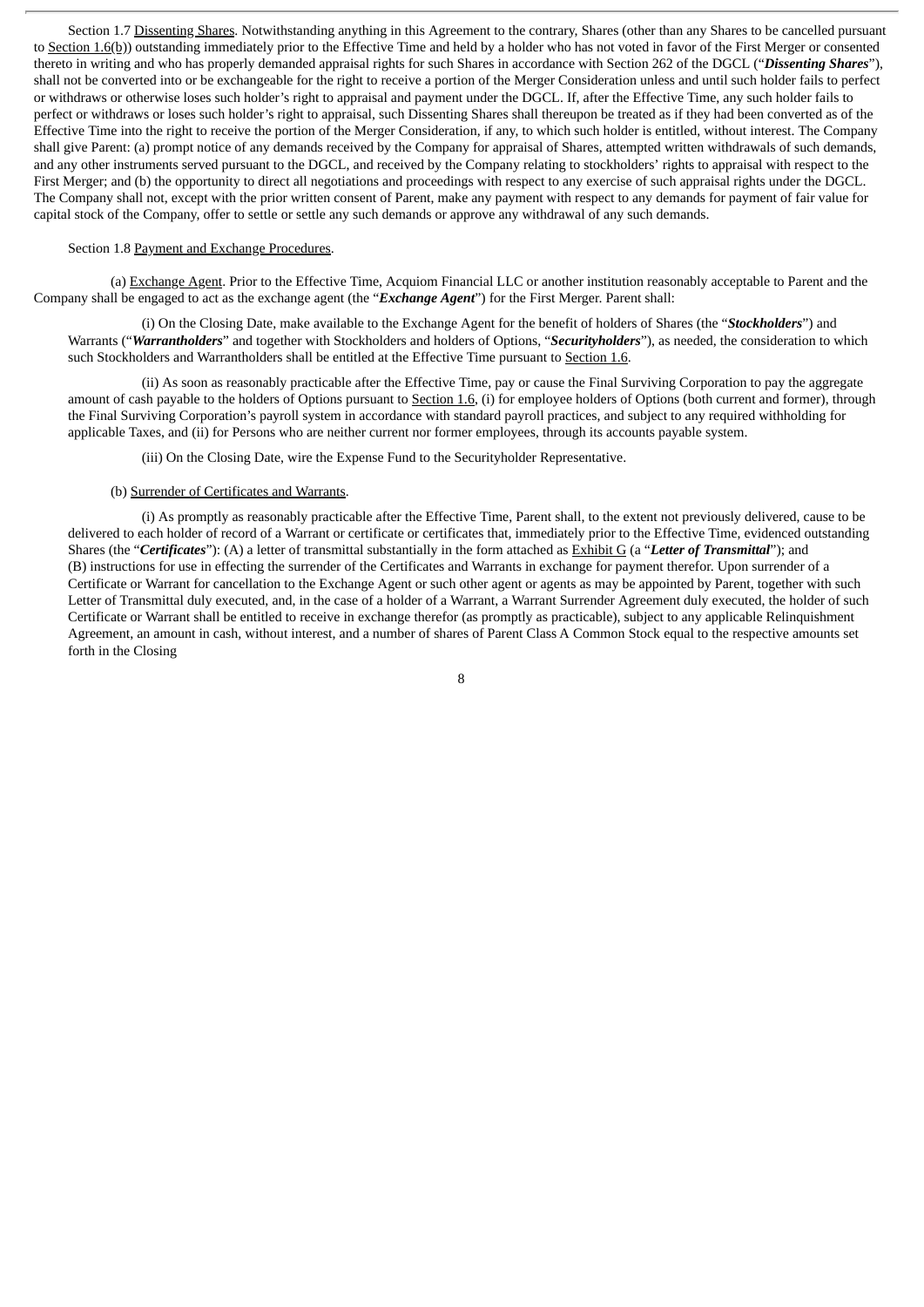Spreadsheet represented by such Certificate or Warrant, and such Certificate or Warrant shall, upon such surrender, be cancelled. If payment in respect of any Certificate or Warrant is to be made to a Person other than the Person in whose name such Certificate or Warrant is registered, it shall be a condition of payment that the Certificate or Warrant so surrendered shall be properly endorsed or shall otherwise be in proper form for transfer, that the signatures on such Certificate or any related stock power shall be properly guaranteed and that the Person requesting such payment shall have established to the satisfaction of Parent and the Exchange Agent that any transfer and other Taxes required by reason of such payment to a Person other than the registered holder of such Certificate or Warrant have been paid or are not applicable. Until surrendered in accordance with the provisions of this Section 1.8, any Certificate (other than Certificates representing Dissenting Shares and Shares to be cancelled pursuant to Section  $1.6(b)$ ) shall be deemed, at any time after the Effective Time, to represent only the right to receive the portion of the Merger Consideration payable with respect thereto as contemplated herein.

(ii) At the Effective Time, the stock transfer books of the Company shall be closed and there shall be no further registration of transfers of any shares of capital stock thereafter on the records of the Company. If, after the Effective Time, a Certificate is presented to the Final Surviving Corporation, it shall be cancelled and exchanged as set forth in this Section 1.8.

(iii) If any Certificate shall have been lost, stolen or destroyed, upon the making of an affidavit of that fact by the holder thereof, the Final Surviving Corporation shall pay or cause to be paid in exchange for such lost, stolen or destroyed Certificate the relevant portion of the Merger Consideration payable in respect thereof pursuant to this Section 1.8(b) for Shares represented thereby; provided, however, that the Final Surviving Corporation or the Exchange Agent may, in their discretion, require the delivery of an indemnity and/or bond from the holder of any such lost, stolen or destroyed Certificate that is satisfactory to Parent or the Exchange Agent, as applicable.

(c) Transfers of Ownership. If any cash amount or shares of Parent Class A Common Stock payable or issuable pursuant to Section 1.6 is to be paid or issued to a Person other than the Person to which the Certificate, Option or Warrant surrendered in exchange therefor is registered, it shall be a condition of the payment or issuance thereof that such Certificate, Option or Warrant shall be in proper form for transfer and that the Person requesting such exchange shall have paid to Parent or any agent designated by Parent any transfer or other Taxes required by reason of the payment of cash or issuance of shares of Parent Class A Common Stock in any name other than that of the registered holder of such Certificate, Option or Warrant, or established to the satisfaction of Parent or any agent designated by Parent that such Tax has been paid or is not payable.

(d) No Further Ownership Rights. Any Merger Consideration paid upon conversion of the Shares, Options and Warrants in accordance with the terms of this Article I shall be deemed to have been paid in full satisfaction of all rights pertaining to such Shares, Options and Warrants. From and after the Effective Time, the holders of Certificates, Options or Warrants shall cease to have any rights with respect to Shares, Options or Warrants represented thereby, except as otherwise set forth herein or by Applicable Law.

(e) Unclaimed Merger Consideration. Each holder of a Certificate, Option or Warrant who has not theretofore complied with the exchange procedures set forth in and contemplated by this Section 1.8 shall look only to Parent (subject to abandoned property, escheat and similar Applicable Law) for its claim, only as a general unsecured creditor thereof, to any portion of the Merger Consideration payable or issuable pursuant to Section 1.6 in respect of such Certificate, Option or Warrant. Notwithstanding anything to the contrary contained herein, if any Certificate, Option or Warrant has not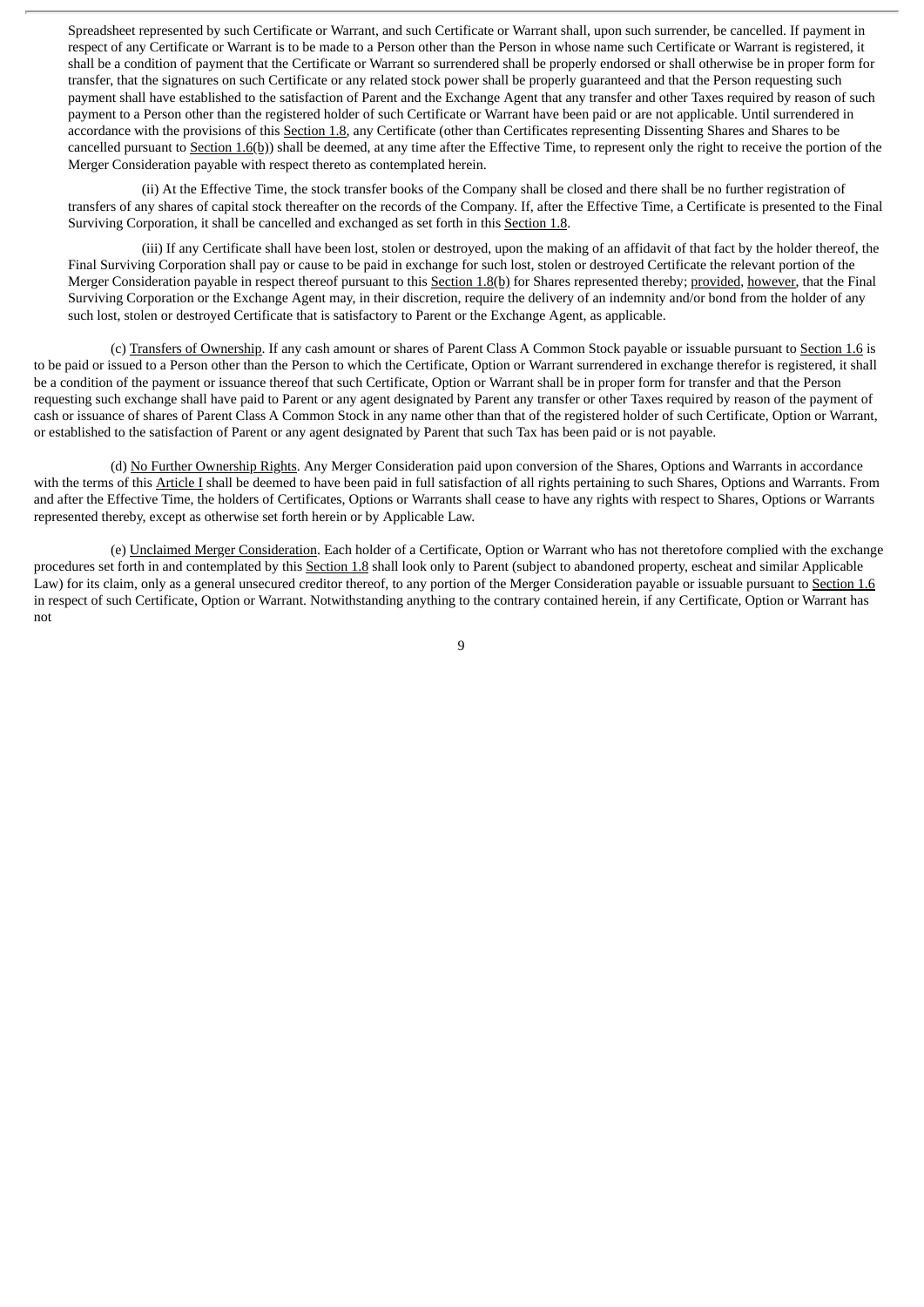been surrendered prior to the earlier of the one (1) year anniversary of the Effective Time and such date on which the applicable portion of the Merger Consideration payable or issuable pursuant to Section 1.6 in respect of such Certificate, Option or Warrant would otherwise escheat to, or become the property of, any Governmental Entity, any amounts payable in respect of such Certificate, Option or Warrant shall, to the extent permitted by Applicable Law, become the property of Parent, free and clear of all claims or interests of any Person previously entitled thereto. Notwithstanding anything to the contrary in this Section 1.8, no party hereto shall be liable to any Person for any amount properly paid to a public official pursuant to any applicable abandoned property, escheat or similar Applicable Law.

(f) Escrow Amount. In respect of the Indemnifying Parties' potential obligations (i) related to the payment of any Adjustment Escrow Amount pursuant to Section 1.10(e), and (ii) for indemnification pursuant to Article VII, at the Closing, Parent shall deliver (or cause to be delivered) to Acquiom Clearinghouse LLC (or another institution mutually agreeable to Parent and the Company) as escrow agent (the "*Escrow Agent*" (A) the Adjustment Escrow Amount for deposit into the Adjustment Escrow Fund and (B) the Indemnity Escrow Amount for deposit into the Indemnity Escrow Fund, each as established pursuant to the terms of the Escrow Agreement. Except as otherwise provided by Applicable Law, the Adjustment Escrow Fund and the Indemnity Escrow Fund shall be held as trust funds and shall not be subject to any lien, attachment, trustee process or other judicial process of any creditor of any Person. The Adjustment Escrow Amount and the Indemnity Escrow Amount shall be released to the Indemnifying Parties in accordance with Section 1.10 and Section 7.6, respectively; provided, that if on or prior to the escrow release date set forth in Section 7.6, Parent notifies the Securityholder Representative in writing of a claim for indemnification pursuant to Article VII which Parent reasonably believes may be satisfied from the Indemnity Escrow Fund in accordance with Section 7.2(b), then, for each such claim, an amount equal to such claim shall not be released from the Indemnity Escrow Fund.

(g) Composition of Payments. Notwithstanding anything to the contrary set forth herein, if at any point the payment of Merger Consideration hereunder would prevent the achievement of the Tax treatment set out in  $Section 4.10(g)$  hereof due to an insufficient number of shares of Parent Class A Common Stock being issued as Merger Consideration, then the parties agree to increase the proportion of any Merger Consideration payable to the Securityholders in Parent Class A Common Stock (and reduce the proportion of any Merger Consideration payable to the Securityholder in cash by an amount equal to the aggregate value of such additional shares of Parent Class A Common Stock, using the Parent Stock Price for such purpose) to the extent necessary to achieve such Tax treatment, with each Securityholder receiving their Pro Rata Portion of such additional shares of Parent Class A Common Stock.

#### Section 1.9 Closing Spreadsheet.

(a) The Company shall prepare and deliver to Parent, not later than five (5) Business Days prior to the Closing Date a draft version, and not later than two (2) Business Days prior to the Closing Date, a final version of a spreadsheet (the "*Closing Spreadsheet*") in form and substance reasonably satisfactory to Parent, which spreadsheet shall be dated as of the Closing Date and shall set forth all of the following information (in addition to the other required data and information specified therein), as of immediately prior to the Closing:

(i) an unaudited consolidated balance sheet of the Company as of the Closing prepared in accordance with the Accounting Principles;

(ii) the calculation of: (A) the consolidated Working Capital of the Company as of the Closing (the "*Closing Working Capital*"); (B) the Closing Working Capital Shortfall, if any; (C) the aggregate amount of Indebtedness as of the Closing (the "*Closing Indebtedness*"), together with a breakdown thereof; and (D) the aggregate amount of all Transaction Expenses that are unpaid as of the Closing (the "*Unpaid Transaction Expenses*"), together with a breakdown thereof, in each case prepared in accordance with the Accounting Principles;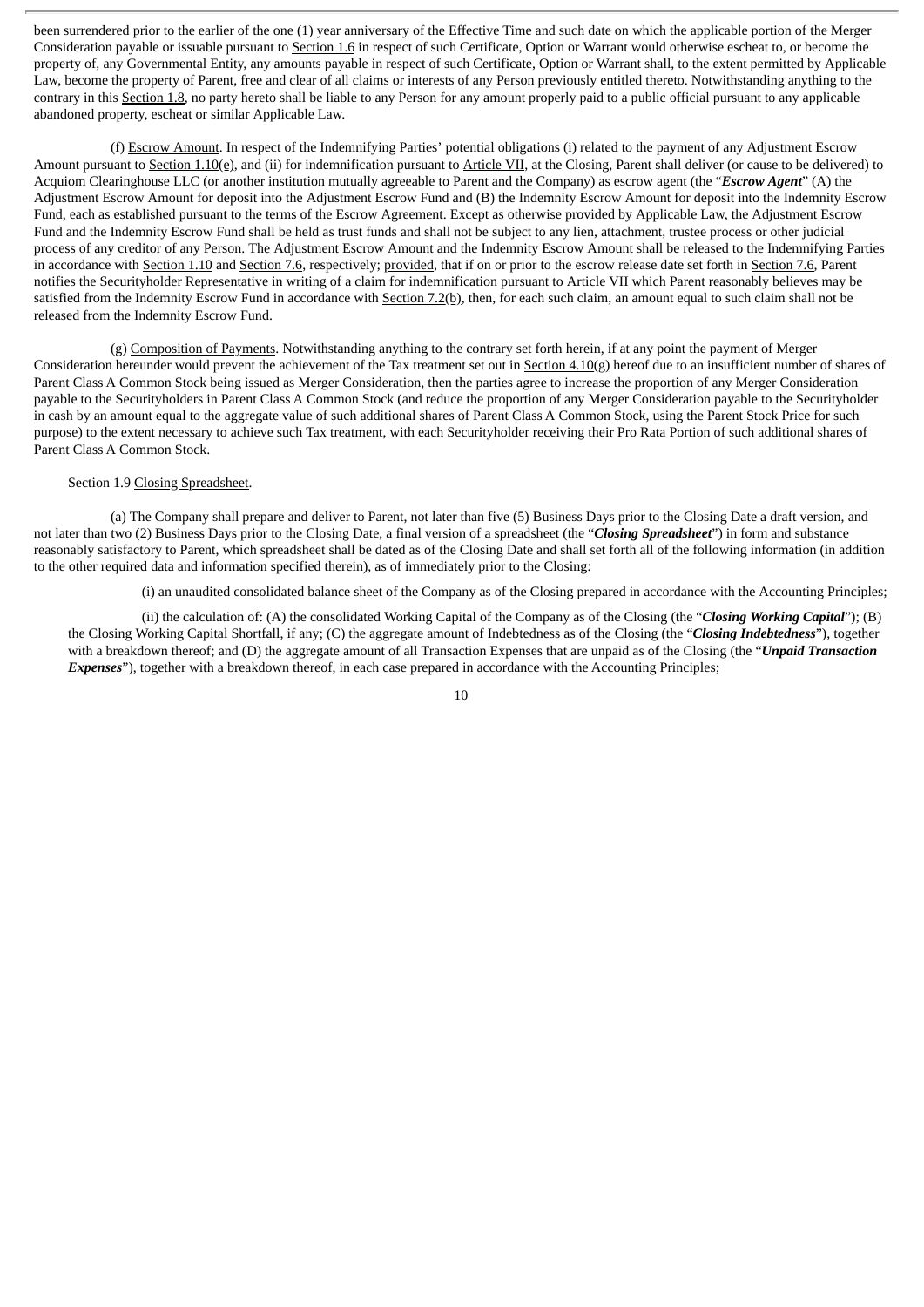(iii) the calculation of: (A) the Merger Consideration resulting from the amounts set forth in Section 1.9(a)(ii); (B) the Fully Diluted Shares; (C) the Per Share Merger Consideration, including the Per Share Cash Consideration and the Per Share Stock Consideration; and (D) each Indemnifying Party's Pro Rata Portion;

(iv) with respect to each Person who is a Stockholder immediately prior to the Effective Time: (A) the name and email address of such Stockholder; (B) the number, class and series of Shares held by such Stockholder (on a certificate-by-certificate basis and including certificate numbers); (C) the aggregate cash amount and aggregate number of shares of Parent Class A Common Stock payable and issuable, respectively, to such Stockholder pursuant to Section 1.6 before deduction of amounts to be contributed to the Expense Fund (on a certificate-by-certificate basis and in the aggregate); (D) the aggregate Pro Rata Portion of the Escrow Amount to be withheld in accordance with Section 1.8(f); (E) the aggregate Pro Rata Portion of the Expense Amount to be contributed to the Expense Fund from the consideration otherwise payable to such Stockholder pursuant to Section 1.6(a)(i); (F) the net cash amount to be paid to such Stockholder upon surrender of such Stockholder's Certificate(s) in accordance with Section 1.6 (after deduction of any cash and stock amounts to be contributed to the Expense Fund with respect to the Shares held by such Stockholder); (G) whether such holder is an Accredited Investor (based on the questionnaire submitted by such holder or at the direction of Parent in accordance with Section 4.15); (H) in the case of a Principal Stockholder, whether any Taxes are required to be withheld from the consideration that such Stockholder is entitled to receive pursuant to Section 1.6(a)(i); (I) with respect to any Shares that constitute "covered securities" within the meaning of Treasury Regulation Section 1.6045-1(a)(15), the cost basis of such Shares; and (J) such other information as is reasonably requested by the Exchange Agent to comply with IRS Form 1099-B or other Tax reporting requirements in connection with the transaction contemplated by this Agreement;

(v) with respect to each Option (on an option-by-option basis) that is outstanding and unexercised as of immediately prior to the Closing: (A) the name and email address of record of the holder of such Option as of immediately prior to the Closing; (B) whether such holder is an employee, consultant, director or officer of the Company or any other Group Company; (C) the grant date of such Option; (D) whether such Option is an unvested Option or a vested Option; (E) the number of shares of Common Stock that are subject to such Option as of immediately prior to the Effective Time; (F) the exercise price per share applicable to such Option as of immediately prior to the Closing; (G) the vesting schedule (including the vesting commencement date and any acceleration provisions) applicable to such Option; (H) the expiration date of such Option; (I) whether such Option is intended to qualify as an "incentive stock option" (as defined in Section 422 of the Code); and (J) with respect to Options subject to Section 1.6(a)(ii)(D) (1) the resulting number of shares of Parent Class A Common Stock to be subject to such Option immediately after the Effective Time pursuant to Section  $1.6(a)(ii)$ ; and (2) the resulting exercise price per share of such Option immediately after the Effective Time pursuant to Section  $1.6(a)(ii)$ ;

(vi) with respect to each Warrant (after giving effect to any exercises or deemed exercises of Warrants prior to the Closing): (A) the name and email address of record of the holder of such Warrant as of immediately prior to the Closing; (B) the number, class and series of shares in the capital of the Company that are subject to such Warrant (on a warrant-by-warrant basis) and the number of such shares that are vested as of immediately prior to the Closing; (C) the exercise price applicable to such Warrant as of immediately prior to the Closing; (D) the aggregate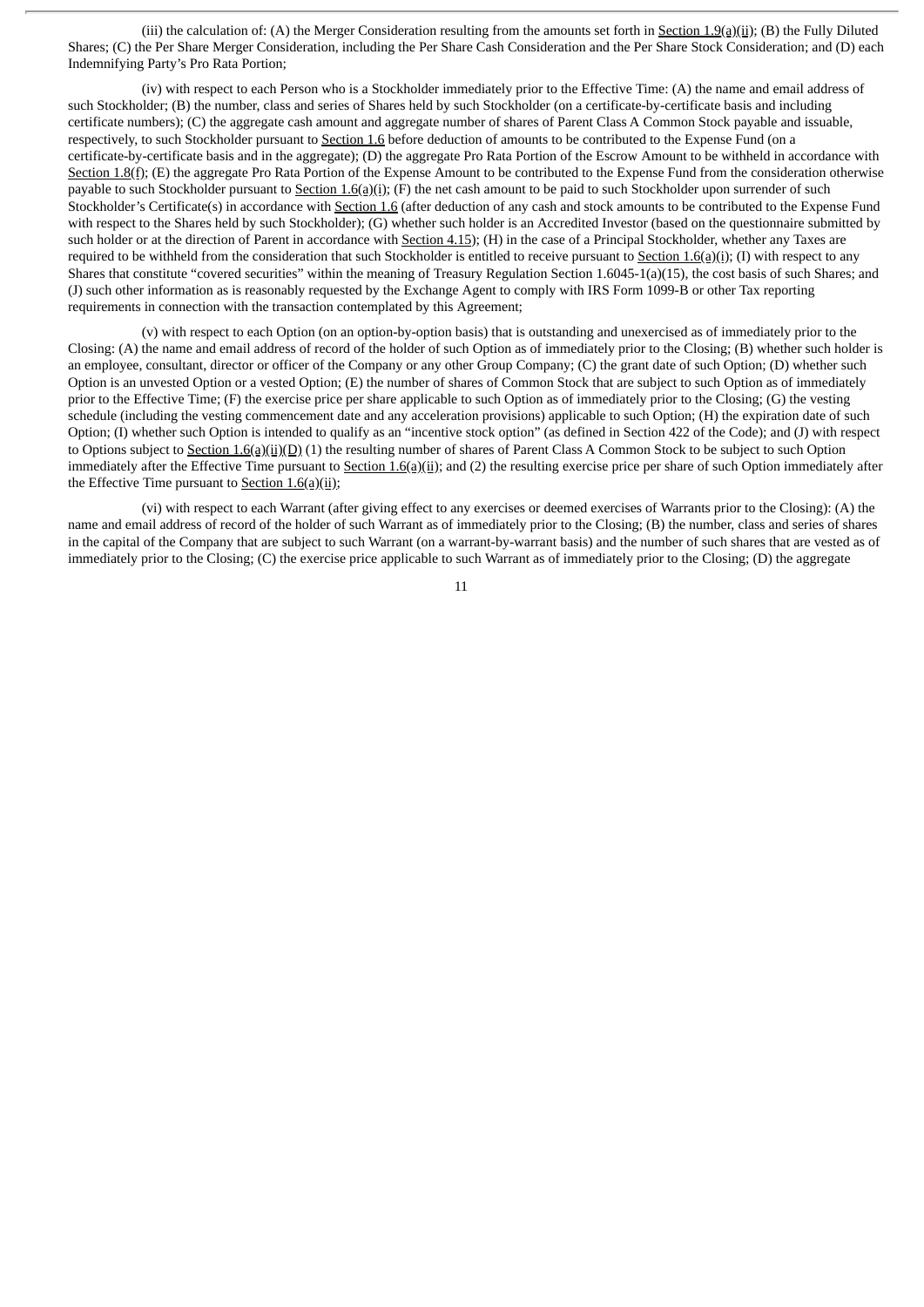Pro Rata Portion of the Escrow Amount to be withheld in accordance with Section 1.8(f); (E) the aggregate cash amount and aggregate number of shares of Parent Class A Common Stock payable and issuable, respectively, to the holder of such Warrant pursuant to Section 1.6(a)(iii) before deduction of amounts to be contributed to the Expense Fund; (F) the aggregate Pro Rata Portion of the Expense Amount to be contributed to the Expense Fund from the consideration otherwise payable to the holder of such Warrant pursuant to Section 1.6(a)(iii); (G) the net cash amount to be paid to the holder of such Warrant in accordance with Section 1.6(a)(iii) (after deduction of any amounts to be contributed to the Expense Fund with respect to such Warrant); (H) whether such holder is an Accredited Investor (based on the questionnaire submitted by such holder or at the direction of Parent in accordance with Section 4.15); (I) whether, in the case of any Principal Stockholder, any Taxes are required to be withheld from the consideration that the holder of such Warrant is entitled to receive pursuant to Section 1.6(a)(iii); (J) with respect to any Warrant that constitutes a "covered security" within the meaning of Treasury Regulation Section 1.6045-1(a)(15), the cost basis of such Warrant; and (K) such other information as is reasonably requested by the Exchange Agent to comply with IRS Form 1099-B or other Tax reporting requirements in connection with the transactions contemplated by this Agreement;

(vii) with respect to each Specified Person (if any): (A) the amount of any payment to be made to such Specified Person pursuant to such Specified Person's Equity Release Agreement; and (B) whether any Taxes are required to be withheld from such payment; and

(viii) a funds flow spreadsheet showing: (A) the aggregate amount to be delivered to the payroll provider of the Company or an Affiliate of the Company following the Closing in respect of any Change of Control Payments or any payment to be made to a Specified Person pursuant to an Equity Release Agreement; (B) the amount to be delivered by Parent to the Exchange Agent for further payment to the Stockholders (in the aggregate), including the stock portion of consideration payable each Warrantholder; (C) the aggregate amount to be delivered by Parent to the Securityholder Representative; (D) the amounts to be paid to each creditor of Indebtedness in satisfaction of such creditor's portion of the Closing Indebtedness; (E) the amounts to be paid to each Person entitled to receive any portion of the Unpaid Transaction Expenses; and (F) wire transfer instructions for each payment referred to in this clause (viii).

(b) The Company shall consider any comments to the draft Closing Spreadsheet made in good faith by Parent. In the event that Parent notifies the Company that there are reasonably apparent errors in the drafts of the Closing Spreadsheet delivered not later than three (3) Business Days prior to the Closing Date, Parent and the Company shall discuss such errors in good faith and the Company shall correct such errors prior to delivering final versions of the same in accordance with this Section 1.9. Without limiting the generality or effect of the foregoing, the Company shall provide to Parent, together with the Closing Spreadsheet, such supporting documentation, information and calculations as are reasonably necessary for Parent to verify and determine the calculations, amounts and other matters set forth in the Closing Spreadsheet.

#### Section 1.10 Post-Closing Adjustment.

(a) Within ninety (90) days after the Closing Date, Parent shall deliver to the Securityholder Representative a statement (the "*Post-Closing Statement*") setting forth Parent's calculation of: (i) the Closing Working Capital; (ii) the Closing Working Capital Shortfall, if any; (iii) the Closing Indebtedness; (iv) the Unpaid Transaction Expenses; and (v) the Merger Consideration resulting from the amounts set forth in clauses (i) though (iv).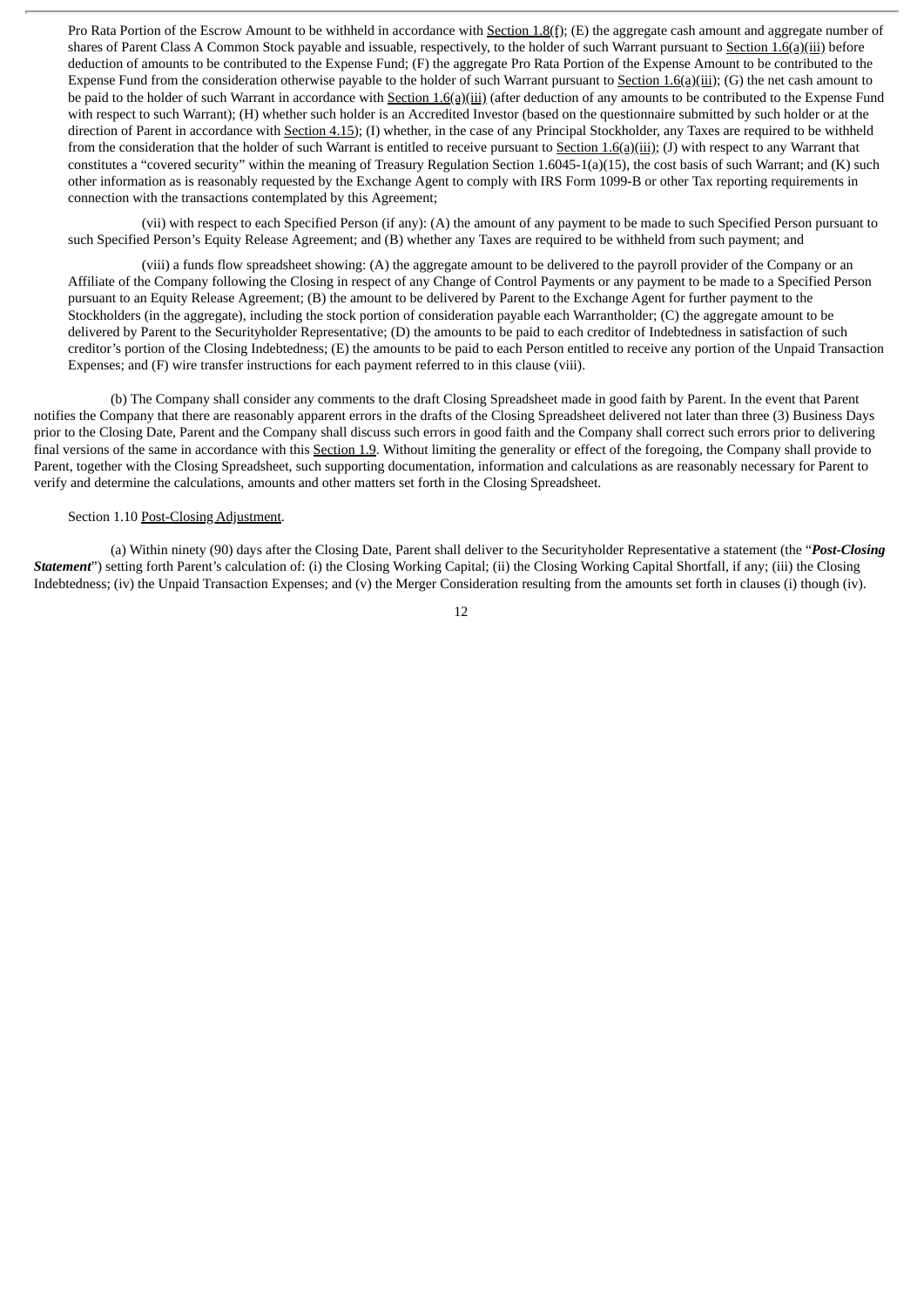(b) During the twenty (20) Business Day period following delivery of the Post-Closing Statement to the Securityholder Representative, Parent shall provide the Securityholder Representative and its Representatives with reasonable access during normal business hours upon reasonable advance notice to the working papers of Parent relating to the Post-Closing Statement, and Parent shall cooperate with the Securityholder Representative and its Representatives to provide them with other information used in preparing the Post-Closing Statement reasonably requested by the Securityholder Representative and its Representatives including, upon reasonable advance notice, access during normal business hours to relevant personnel and records of Parent; provided that Parent shall not be required to provide access to any information or take any other action that would constitute a waiver of attorney-client privilege. The Post-Closing Statement shall become final and binding on the twentieth (20th) Business Day following delivery thereof, unless prior to the end of such period, the Securityholder Representative delivers to Parent written notice of its disagreement (a "*Notice of Disagreement*") specifying the nature and amount of any disputed item. The Securityholder Representative shall be deemed to have agreed with all items and amounts in the Post-Closing Statement not specifically referenced in the Notice of Disagreement, and such items and amounts shall not be subject to review under Section 1.10(c).

(c) During the ten (10) Business Day period following delivery of a Notice of Disagreement by the Securityholder Representative to Parent, the parties shall seek in good faith to resolve in writing any differences that they may have with respect to the matters specified therein. During such ten (10) Business Day period, the Securityholder Representative shall provide Parent and its Representatives with reasonable access during normal business hours upon reasonable advance notice to the working papers of the Securityholder Representative, the Indemnifying Parties and their respective Representatives relating to such Notice of Disagreement, and the Securityholder Representative shall, and shall cause its Representatives to, cooperate with Parent and its Representatives to provide them with other information used in the preparation of such Notice of Disagreement reasonably requested by Parent or its Representatives including, upon reasonable advance notice, access during normal business hours to relevant personnel and records of the Securityholder Representative's Representatives; provided that, the Securityholder Representative shall not be required to provide access to any information or take any other action that would constitute a waiver of attorney-client privilege. Any disputed items resolved in writing between the Securityholder Representative and Parent within such ten (10) Business Day period shall be final and binding with respect to such items, and if the Securityholder Representative and Parent agree in writing on the resolution of each disputed item specified in the Notice of Disagreement, the amount so determined shall be final and binding on the parties for all purposes hereunder.

(d) If the Securityholder Representative and Parent have not resolved all such differences by the end of such ten (10) Business Day period, the Securityholder Representative and Parent shall submit their written briefs detailing their views as to the correct nature and amount of each item remaining in dispute to the Accounting Firm, and the Accounting Firm shall make a written determination as to each such disputed item and the amount of the Merger Consideration (in each case, if and to the extent disputed), which determination shall be final and binding on the parties for all purposes hereunder. The Accounting Firm shall be authorized to resolve only those items remaining in dispute between the parties in accordance with the provisions of this Section 1.9 within the range of the difference between Parent's position with respect thereto and the Securityholder Representative's position with respect thereto. The determination of the Accounting Firm shall be accompanied by a certificate of the Accounting Firm that it reached such determination in accordance with the Accounting Principles and the provisions of this Section 1.9. The Securityholder Representative and Parent shall use their commercially reasonable efforts to cause the Accounting Firm to render a written decision resolving the matters submitted to it within twenty (20) Business Days following the submission thereof. Judgment may be entered upon the written determination of the Accounting Firm in any court of competent jurisdiction. Notwithstanding anything to the contrary in this Agreement, the costs of any dispute resolution pursuant to this subsection, including the fees and expenses of the Accounting Firm and of any enforcement of the determination thereof, shall be borne by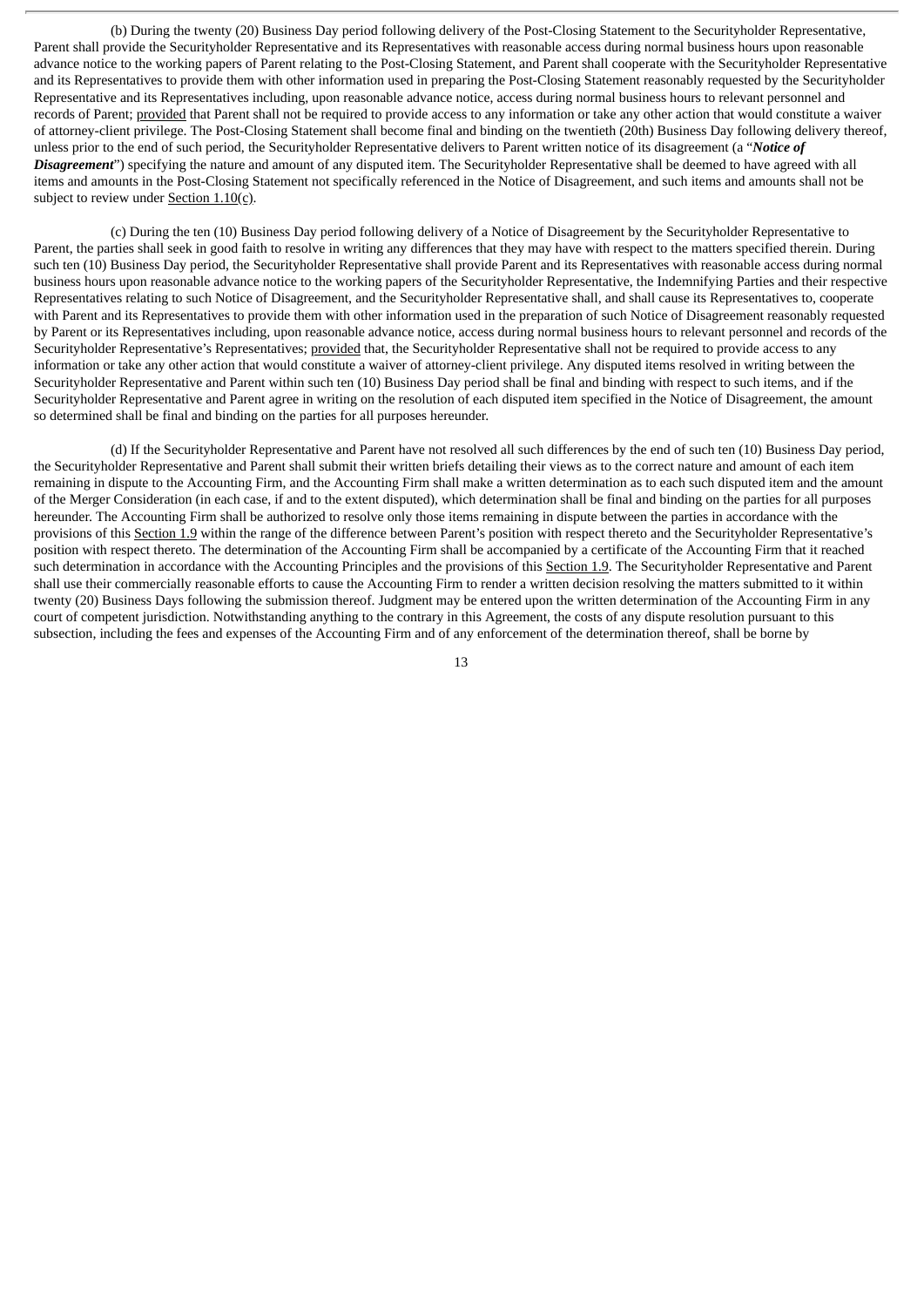Parent and the Securityholder Representative (on behalf of the Indemnifying Parties) in inverse proportion as they may prevail on the matters resolved by the Accounting Firm, which proportionate allocation shall be calculated on an aggregate basis based on the relative values of the amounts in dispute and shall be determined by the Accounting Firm at the time the determination of such firm is rendered on the merits of the matters submitted. The fees and disbursements of the Representatives of each party incurred in connection with their preparation or review of the Post-Closing Statement and preparation or review of any Notice of Disagreement, as applicable, shall be borne by such party.

(e) If the Merger Consideration, as finally determined pursuant to this Section 1.10 (the "*Final Merger Consideration*"), is less than the Merger Consideration as set forth in the Closing Spreadsheet (the amount of such shortfall, the "*Adjustment Amount*"), then the Securityholder Representative shall, as promptly as practicable (and in any event within five (5) Business Days) following the final determination of the Adjustment Amount, pay an amount equal to the Adjustment Amount to Parent from the Adjustment Escrow Fund. If the Adjustment Escrow Fund is insufficient to cover the entire Adjustment Amount, then such shortfall shall be paid, at Parent's election, from the Indemnity Escrow Fund (in which event Parent and the Securityholder Representative shall deliver joint written instructions to the Escrow Agent) or directly from the Indemnifying Parties, each of whom shall promptly, and in no event later than ten (10) days following the date of determination of the Adjustment Amount, pay such Indemnifying Party's Pro Rata Portion of the amount of the shortfall to Parent. With respect to any amount remaining in the Adjustment Escrow Fund after the payment to Parent of the Adjustment Amount, Parent shall cause such remaining amount to be transferred to the Exchange Agent and distributed to the Indemnifying Parties in accordance with each Indemnifying Party's Pro Rata Portion.

Section 1.11 Tax Withholding. Parent, the Exchange Agent, Merger Subs, the Company, the Final Surviving Corporation, and their respective Affiliates shall each be entitled to deduct and withhold from any amounts payable or otherwise deliverable pursuant to this Agreement or in connection with the consummation of the transactions contemplated hereby, such amounts that are required to be deducted or withheld therefrom under any provision of federal, state, local or non-U.S. Tax Law, and the recipient of any such payment shall use commercially reasonable efforts to provide the applicable withholding agent with all necessary Tax forms, including, without limitation, an original and duly executed IRS Form W-9 or appropriate version of IRS Form W-8, as applicable. To the extent such amounts are so deducted or withheld and timely remitted to the appropriate Governmental Entity, such amounts shall be treated for all purposes under this Agreement as having been paid to the Person in respect of which such amounts were deducted or withheld.

Section 1.12 Tax Consequences. No party to this Agreement makes any warranties, and except as expressly provided in this Agreement no party to this Agreement makes any representations to any other party regarding the Tax treatment of the transactions pursuant to this Agreement, including the Mergers and the Reorganization, or any of the Tax consequences to any other party of this Agreement, the Mergers or the Reorganization or any of the other transactions or agreements contemplated hereby. Each party to this Agreement acknowledges that it is relying solely on its own Tax advisors in connection with this Agreement, the Mergers, the Reorganization and the other transactions and agreements contemplated hereby.

Section 1.13 Further Actions. If, at any time after the Closing, any further action is necessary or desirable to carry out the purposes of this Agreement and to vest the Final Surviving Corporation with full right, title and interest in, to and under, and/or possession of, all assets, property, rights, privileges, powers and franchises of the Company, the officers and directors of the Final Surviving Corporation are fully authorized, in the name and on behalf of the Company or otherwise, to take all lawful action necessary or desirable to accomplish such purpose or acts, so long as such action is not inconsistent with this Agreement.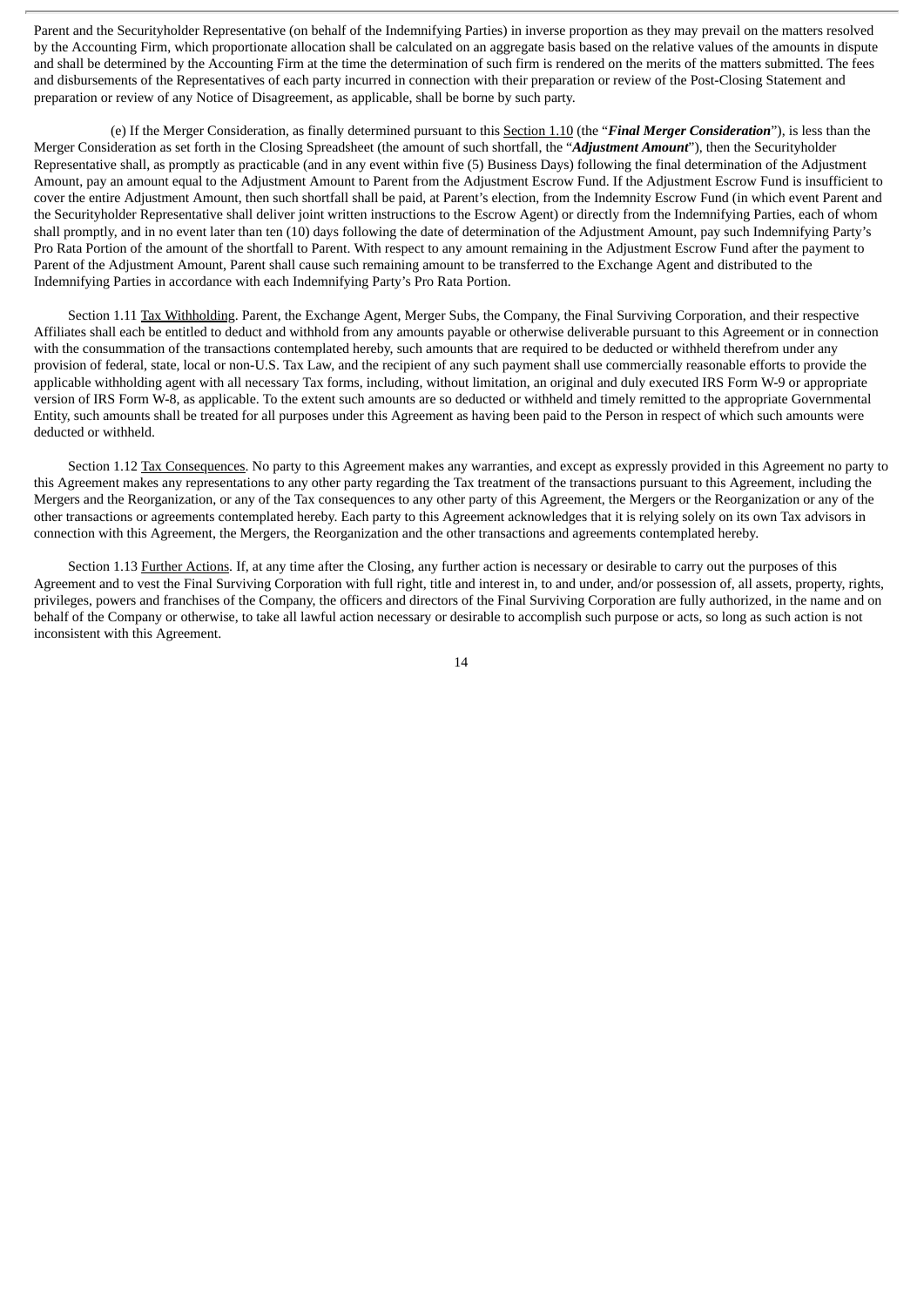#### **ARTICLE II REPRESENTATIONS AND WARRANTIES BY THE COMPANY**

Except as set forth in the corresponding sections or subsections of the disclosure schedule attached hereto (the disclosures in each section of which shall be deemed for all purposes to be part of the representations and warranties made in the corresponding Section or subsection of this Agreement) (the "*Company Disclosure Schedule*"); provided that any disclosure made under the heading of one Section or Subsection of this Article II shall apply to and/or qualify one or more other representations and warranties only to the extent it is reasonably apparent from the actual text of such disclosure that such disclosure applies to or qualifies such other representations and warranties notwithstanding the omission of an appropriate cross reference to such other Section or Subsection, the Company represents and warrants to Parent and Merger Subs, as of the date hereof and as of the Closing, as follows:

# Section 2.1 Organization and Qualification.

(a) The Company and each other Group Company is duly organized, validly existing and in good standing (to the extent such concept or a comparable status is recognized) under the Applicable Laws of the jurisdiction of its organization and has the requisite power and authority to own, lease and operate all of its properties, rights and assets and to carry on its business as it is now being conducted. The Company and each other Group Company is duly qualified or licensed to do business, and is in good standing (to the extent such concept or a comparable status is recognized), in each jurisdiction where the character of the properties, rights and assets occupied, owned, leased or operated by it or the nature of its business makes such qualification or licensing necessary.

(b) A complete and correct list of all current or past Group Companies and their respective jurisdictions of organization is set forth in Section 2.1(b) of the Company Disclosure Schedule. Other than as set forth in Section 2.1(b) of the Company Disclosure Schedule, neither the Company nor any other Group Company directly or indirectly owns or has owned any equity, partnership, membership or similar interest in, or any interest convertible into, exercisable for the purchase of or exchangeable for any such equity, partnership, membership or similar interest, or is under any current or prospective obligation to form or participate in, provide funds to, make any loan, capital contribution or other investment in or assume any Liability of, any Person.

#### Section 2.2 Certificate of Incorporation and Bylaws; Minute Books.

(a) The Company has made available to Parent a complete and correct copy of the certificate of incorporation, articles of association and bylaws, or equivalent organizational documents (collectively, as to any Person, its "*Organizational Documents*"), each as amended to date, of the Company and each other Group Company. Such Organizational Documents are in full force and effect. Neither the Company nor any other Group Company is in violation of the provisions of its respective Organizational Documents.

(b) The Company has made available to Parent complete and correct copies of the minute books of the Company and each other Group Company. The minute books of the Company and the other Group Companies contain complete and correct copies of the applicable stock ledger, all minutes of meetings of and actions by the stockholders of the Company or the other Group Companies, the board of directors (or equivalent governing bodies) of the Company and each other Group Company, and all committees of such boards (or equivalent governing bodies) of the Company and the other Group Companies, and accurately reflect all corporate actions of the Company and the other Group Companies which are required by Applicable Law, their respective Organizational Documents to be passed upon by the stockholders of the Company or the other Group Companies, the board of directors (or equivalent governing bodies) of the Company and each other Group Company, or any committee of such boards (or equivalent governing bodies) of the Company and the other Group Companies.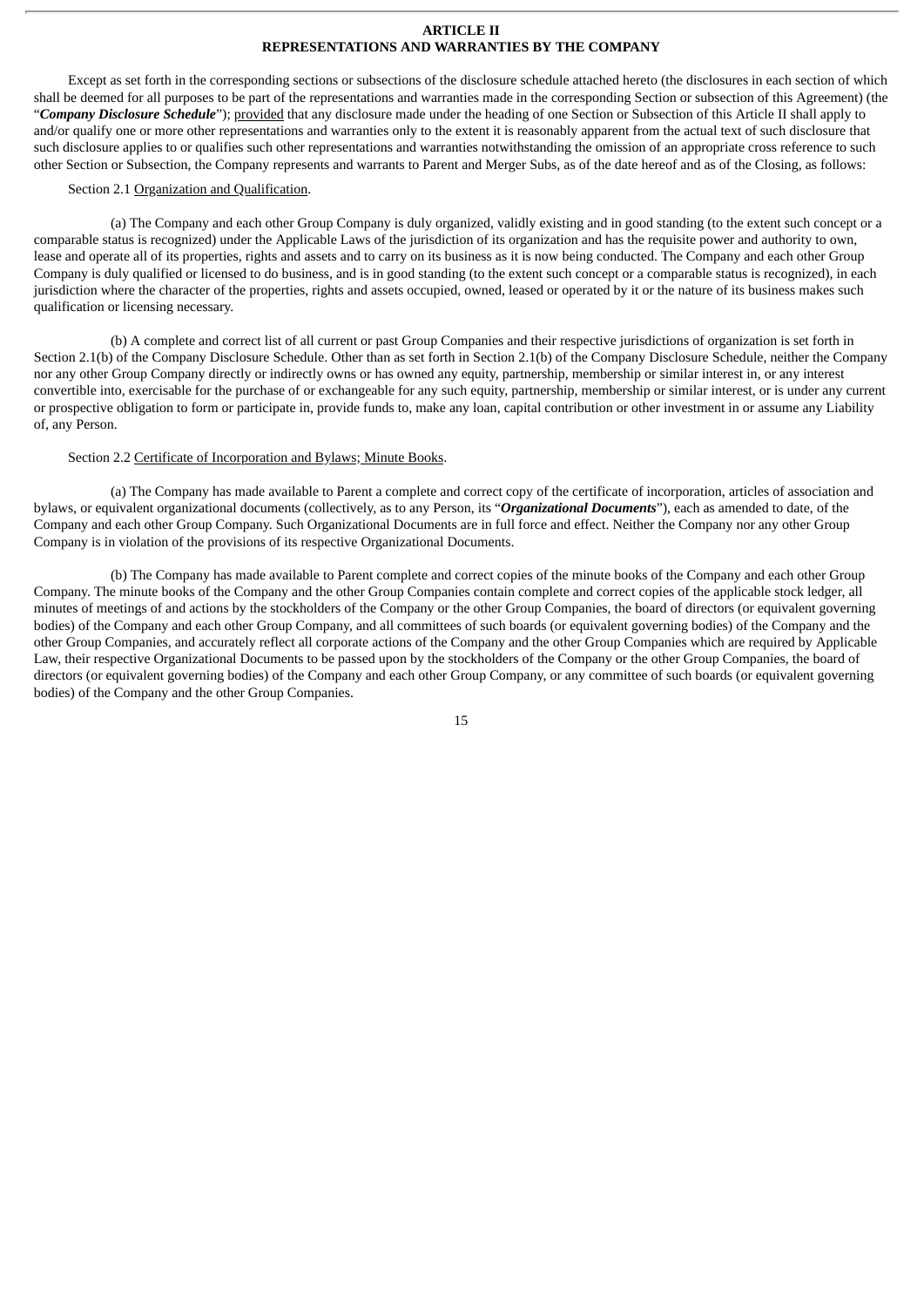# Section 2.3 Capitalization.

(a) The authorized capital stock of the Company consists of: (i) 28,200,000 shares of Common Stock, of which 5,859,582 shares are issued and outstanding on the date hereof; (ii) 732,804 shares of Series Seed Preferred Stock, all of which are issued and outstanding on the date hereof; (iii) 1,949,178 shares of Series A Preferred Stock, all of which are issued and outstanding on the date hereof; (iv) 5,629,308 shares of Series A-1 Preferred Stock, all of which are issued and outstanding on the date hereof; (v) 6,238,262 shares of Series B-1 Preferred Stock, 6,048,927 of which are issued and outstanding on the date hereof; and (vi) 2,207,014 shares of Series B-2 Preferred Stock, all of which are issued and outstanding on the date hereof.

(b) Section 2.3(b)(i) of the Company Disclosure Schedule sets forth the record and beneficial owners of the shares of each class and series of Shares, which constitute all of the outstanding capital stock of the Company. For each other Group Company, the amount of its authorized capital stock, the amount of its outstanding capital stock and the record and beneficial owners of its outstanding capital stock are set forth in Section 2.3(b)(ii) of the Company Disclosure Schedule. There are no accrued or declared but unpaid dividends on any Shares. The rate at which Shares of each series of Preferred Stock convert into Common Stock is set forth in Section 2.3(b)(iii) of the Company Disclosure Schedule.

(c) Except for the Shares set forth in Section 2.3(b)(i) of the Company Disclosure Schedule, the shares of capital stock set forth in Section 2.3(b)(ii) of the Company Disclosure Schedule, the Options set forth in Section 2.3(e) of the Company Disclosure Schedule, the Warrants set forth in Section 2.3(f) of the Company Disclosure Schedule, neither the Company nor any other Group Company has issued or agreed to issue, or is obligated to issue, any: (i) share of capital stock or other equity or ownership interest; (ii) option, warrant or interest convertible into or exchangeable or exercisable for the purchase of shares of capital stock or other equity or ownership interests; (iii) stock appreciation right, phantom stock, interest in the ownership or earnings of the Company or any other Group Company or other equity equivalent or equity-based award or right; or (iv) bond, debenture or other Indebtedness having the right to vote or convertible or exchangeable for securities having the right to vote. There are no outstanding obligations of the Company or any other Group Company to repurchase, redeem or otherwise acquire, or that relate to the holding, voting or disposition of or that restrict the transfer of, the issued or unissued capital stock or other equity or ownership interests of the Company or any other Group Company.

(d) Each outstanding share of capital stock or other equity or ownership interest of the Company and each other Group Company: (i) is duly authorized, validly issued, fully paid and nonassessable; and (ii) has been offered, sold and delivered by the Company or another Group Company in compliance with all Applicable Laws, Organizational Documents and any applicable contractual restrictions. There are no declared or accrued but unpaid dividends or other distributions with respect to any shares of capital stock or other security of the Company.

(e) The Company has reserved 3,201,272 shares of Common Stock for issuance under the Company Equity Plan, of which Options with respect to 2,505,245 shares of Common Stock are outstanding. Section 2.3(e) of the Company Disclosure Schedule sets forth a complete and correct list showing each outstanding Option, including the holder thereof, an indication of whether the holder was an employee of the Company or any other Group Company at the time of grant the number of shares of Common Stock issuable thereunder on the grant date, the exercise price with respect thereto, the number of shares of Common Stock issuable upon exercise thereof that are currently vested and unvested, the vesting schedule thereof (including the vesting commencement date and any accelerated vesting), the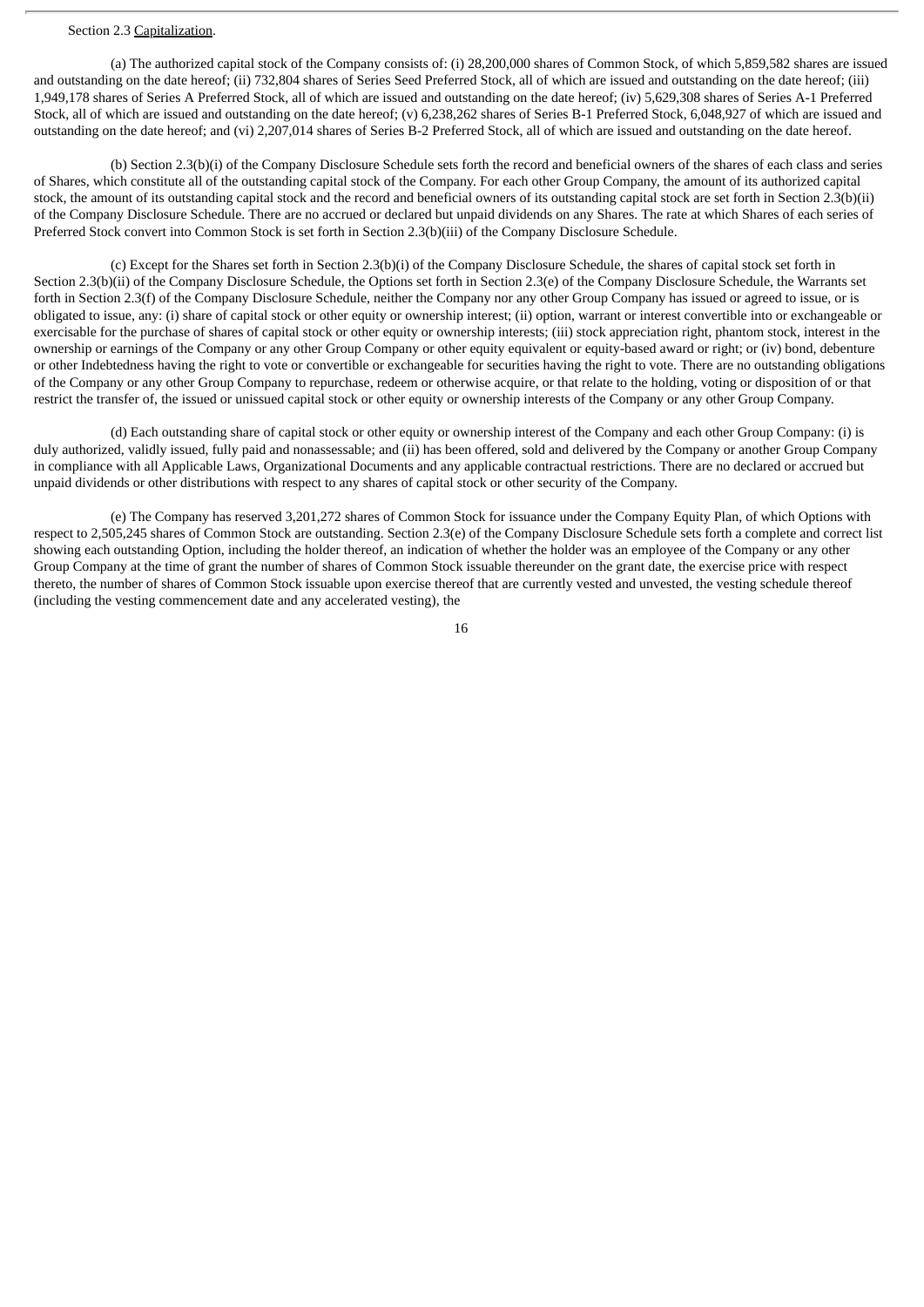expiration date thereof, the residence of such holder thereof, and whether such Option is intended to qualify as an "incentive stock option" (as defined in Section 422 of the Code). Each grant of Options was validly issued and properly approved by the Company Board (or a duly authorized committee or subcommittee thereof) in compliance with all Applicable Laws and the terms of the Company Equity Plan (including approval of the exercise price per share of such Options), the exercise price per share of each Option granted is no less than the fair market value of a Share as determined on the date of grant of such Option within the meaning of Section 409A of the Code and as determined in a manner consistent with the requirements of Section 409A of the Code, and no such grants involved any "back dating," "forward dating" or similar practices with respect to the effective date of grant. The Company has the requisite authority under the terms of the Company Equity Plan and any other applicable Contract to take the actions contemplated by Section 1.6(a)(ii), and the adjustment or amendment of the terms, or cancellation, of the Options described in this Section 2.3(e) will, as of the Closing, be binding on the holders of the Options purported to be covered thereby. The Company has made available to Parent complete and correct copies of each form of stock option agreement utilized by the Company to grant Options (or if any individual agreements contain terms that materially deviate from such form, copies of such individual agreements) and the Company Equity Plan governing the Options.

(f) Section 2.3(f) of the Company Disclosure Schedule sets forth the name of each holder of a Warrant, including, with respect to each such holder, the date of the Warrant(s) held by such holder, the number, class, and series of Shares exercisable under each Warrant, the exercise price of each Warrant, and the expiration date of each Warrant. No holder of a Warrant that is outstanding and unexercised prior to the Effective Time will be entitled, upon the consummation of the transactions contemplated hereby, to consideration in excess of the amount determined in accordance with Section 1.6(a)(iii) and, upon payment of such consideration in accordance with the provisions of this Agreement, each outstanding Warrant shall terminate and be cancelled and shall thereafter be of no further force and effect.

(g) Section 2.3(g) of the Company Disclosure Schedule sets forth a complete and accurate list of all stockholder agreements, investors rights agreements, voting agreements, voting trusts, right of first refusal and co-sale agreements, rights of first negotiation, rights to notice of an acquisition proposal from a third party, management rights agreements and all other similar agreements or Contracts to which either the Company or any other Group Company is a party or by which it is bound relating to the transfer, voting or registration of any shares of capital stock or any other securities of the Company or any other Group Company and no stockholder or other security holder of the Company is party to such an agreement.

(h) The Company has made available to Parent complete and correct copies of the transfer books of each of the Company and the other Group Companies. The transfer books of each of the Company and the other Group Companies accurately reflect all transactions in the shares of capital stock and other equity interests of the Company and the other Group Companies.

(i) Section 2.3(i) of the Company Disclosure Schedule identifies each Person with an offer letter or other Contract that contemplates a grant of options to purchase Shares or other securities of the Company or any other Group Company, or who has otherwise been promised options to purchase Shares or other securities of the Company or any of the other Group Companies (the "*Promised Options*"), which options have not been granted, or other securities have not been issued, as of the date of this Agreement (each, a "*Specified Person*").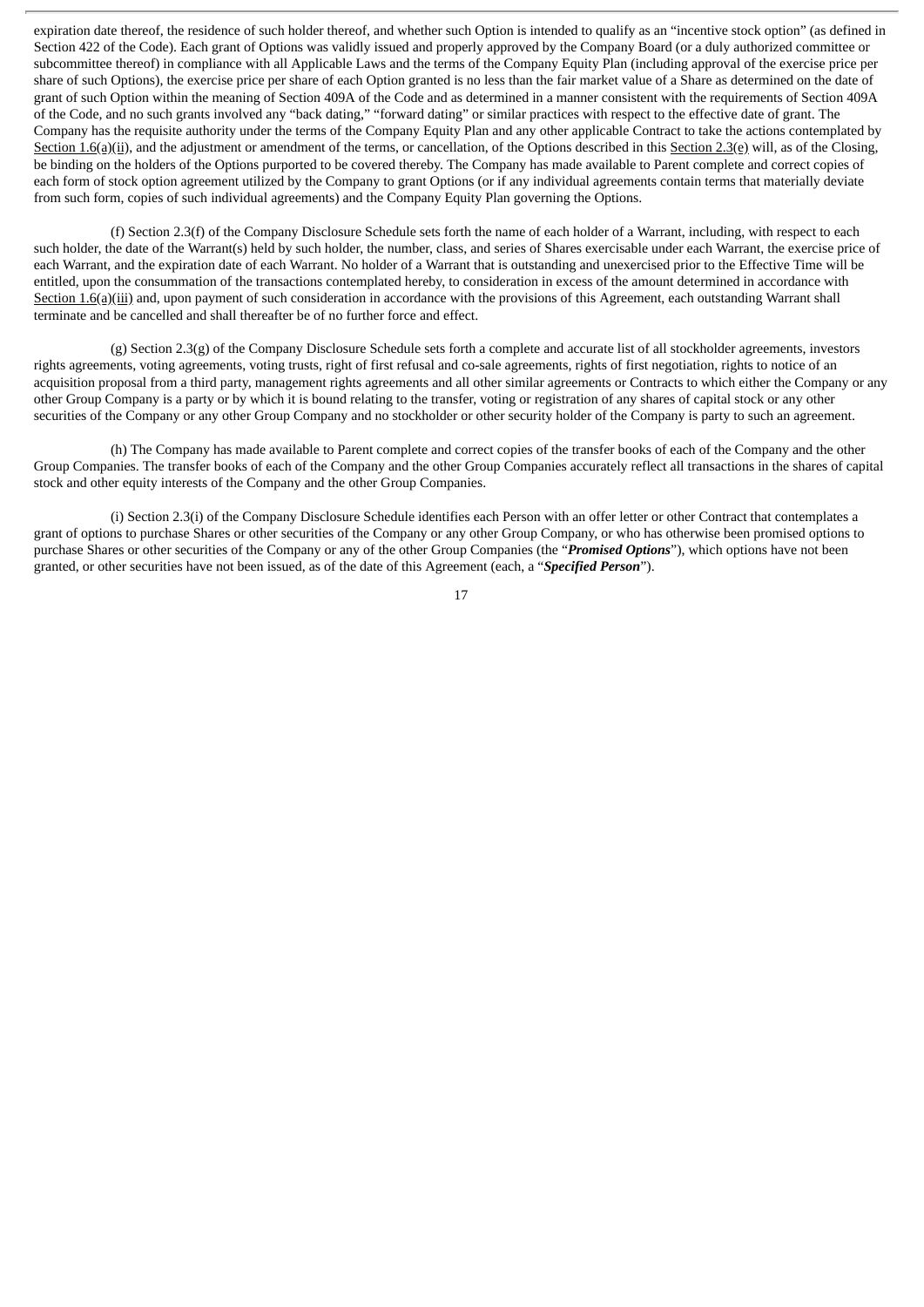#### Section 2.4 Authority.

(a) The Company has all necessary corporate power and authority to execute and deliver this Agreement and each other Transaction Document to which it is or, at the Closing, will become a party (each, a "*Company Transaction Document*") and, subject only to obtaining the Requisite Stockholder Approval, to perform its obligations under this Agreement and each other Company Transaction Document and to consummate the Transactions. Each Group Company has all necessary corporate power and authority to perform its respective obligations under this Agreement, each Transaction Document to which it is, or is specified to be, a party and the Transactions. The execution and delivery of this Agreement and each other Company Transaction Document, and the consummation of the Transactions, have been duly and validly authorized by the Company Board and, where necessary, the board of directors or managers of each Group Company. Except for obtaining Requisite Stockholder Approval, no other corporate proceedings on the part of the Company are necessary to authorize this Agreement and each other Transaction Document, or to consummate the Transactions. The execution and delivery of the Written Consents by the Principal Stockholders shall constitute the Requisite Stockholder Approval. This Agreement and each Company Transaction Document have been or, at the Closing, will be, as the case may be, duly and validly executed and delivered by the Company and, assuming the due authorization, execution and delivery of the other parties hereto and thereto, constitute or, with respect to any Transaction Document to be executed at the Closing, will constitute the valid, legal and binding obligations of the Company, enforceable against the Company in accordance with their respective terms, subject to any applicable bankruptcy, insolvency, reorganization, moratorium or similar Laws now or hereafter in effect relating to creditors' rights generally or to general principles of equity (collectively, the "*Enforceability Exceptions*").

(b) The Company Board, at a meeting duly called and held on October 21, 2021 (i) determined that this Agreement, the First Merger and the other Transactions are advisable and fair to, and in the best interests of the Company and its stockholders; (ii) approved the First Merger and the other Transactions upon the terms and subject to the conditions set forth herein in accordance with applicable provisions of the DGCL; and (iii) directed that the adoption of this Agreement and approval of the principal terms of the First Merger be submitted to the stockholders for consideration and recommended that all of the stockholders adopt this Agreement and approve the First Merger.

(c) The approval of Stockholders representing a majority of the outstanding Shares and the approval of Stockholders representing a majority of the outstanding shares of Series A Preferred Stock, Series A-1 Preferred Stock, Series B-1 Preferred Stock and Series B-2 Preferred Stock (voting together as a single class and not as separate series, and on an as-converted to Common Stock basis) are the only votes of the holders of any class or series of Shares necessary to adopt and approve this Agreement and approve the transactions contemplated hereby (including the First Merger) under Applicable Law, the Company's Organizational Documents and otherwise (collectively, the "*Requisite Stockholder Approval*").

(d) The Company, the Company Board and the Stockholders have taken all actions such that the restrictive provisions of any "fair price," "moratorium," "control share acquisition," "business combination," "interested shareholder" or other similar anti-takeover statute or regulation, and any anti-takeover provision in the Organizational Documents of the Company will not be applicable to any of Parent, the Company, the First Step Surviving Corporation or the Final Surviving Corporation, or to the execution, delivery, or performance of the Company Transaction Documents, or to the Transactions, the Requisite Stockholder Approval.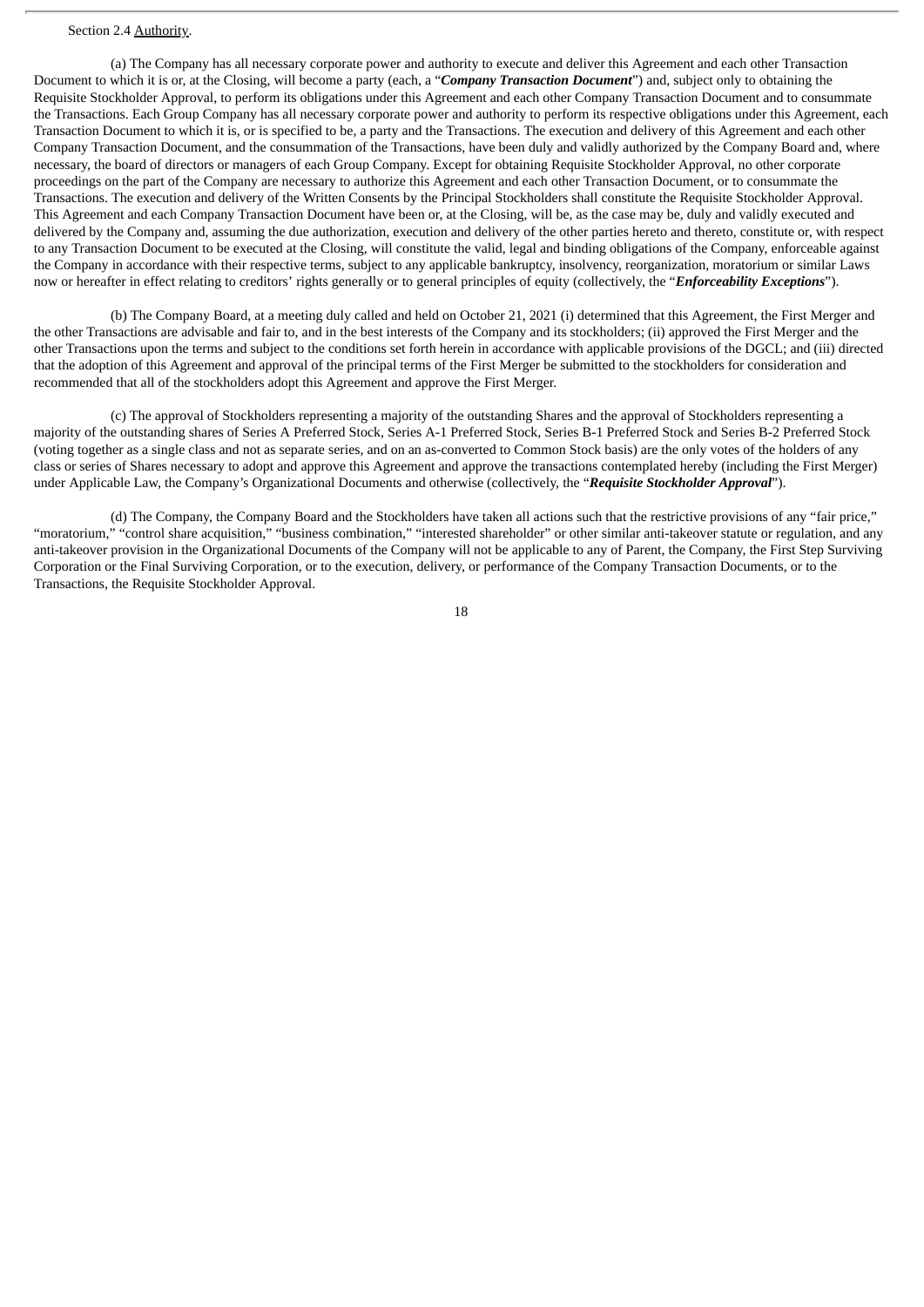#### Section 2.5 No Conflict; Required Consents and Approvals.

(a) The execution, delivery and performance by the Company and each other Group Company of this Agreement and each of the Transaction Documents to which the Company or the other Group Companies is or will be a party, and the consummation of the Transactions, do not and will not: (i) conflict with or violate the Organizational Documents of the Company or any other Group Company; (ii) conflict with or violate any Applicable Law; or (iii) result in any breach of, or constitute a default (or an event that, with notice or lapse of time or both, would become a default or breach) under, require any consent of or notice to any Person pursuant to, or give to others any right of termination, amendment, acceleration or cancellation of, or result in the creation of an Encumbrance on any property, right or asset of the Company or any other Group Company pursuant to, or otherwise adversely affect the rights or obligations of the Company or any other Group Company under, or result in the loss of any benefit under, any Material Contract or Company Permit.

(b) The execution, delivery and performance by the Company of this Agreement and each of the Company Transaction Documents, and the consummation of the transactions contemplated hereby and thereby do not require any consent, approval, authorization or Permit of, or filing with or notification to, any Governmental Entity for such performance or in order to prevent the termination of any right, privilege, license or qualification of the Company or any other Group Company, except for (i) the filing of the Certificate of Merger with the Secretary of State of the State of Delaware and (ii) those consents, approvals, authorizations, Permits, filings or notifications listed in Section 2.5(b) of the Company Disclosure Schedule. The Company, or if different its ultimate parent entity, as defined under 16 C.F.R. § 801.1(a)(3), does not meet the thresholds described in 15 U.S.C.§ 18a(a)  $(2)(B)(ii)$  (as adjusted).

# Section 2.6 Compliance with Applicable Law; Permits.

(a) Each of the Company and the other Group Companies is and has at all times been in compliance in all material respects with all Applicable Laws. Neither the Company nor any other Group Company has received, any notice, Order, complaint or other communication from any Governmental Entity or any other Person that the Company or any other Group Company has any Liability under any Applicable Law or that it is not or has at any time not been in compliance with any Applicable Law. No investigation or review by any Governmental Entity regarding a violation or potential violation of any Applicable Law with respect to the Company or any other Group Company has occurred, is pending or, to the knowledge of the Company, threatened.

(b) Each of the Company and the other Group Companies is in possession of all Permits necessary for the Company or the other Group Companies to lawfully own, lease and operate its properties, rights and assets and to lawfully carry on its business as it is now being conducted (the "*Company Permits*"), a complete and correct list of which is set forth in Section 2.6(b) of the Company Disclosure Schedule. Each of the Company and the other Group Companies is and has at all times been in compliance with all such Company Permits. No suspension, cancellation, modification, revocation or nonrenewal of any Company Permit has occurred, is pending or, to the knowledge of the Company, threatened. The Company and the other Group Companies will continue to have the use and benefit of all Company Permits following consummation of the Transactions. Each Clinical Provider required to be licensed, certified and/or registered has had and continues to have a Permit to perform professional services in the State in which he or she is performing such professional services and each such Permit is in full force and effect and contains no restrictions.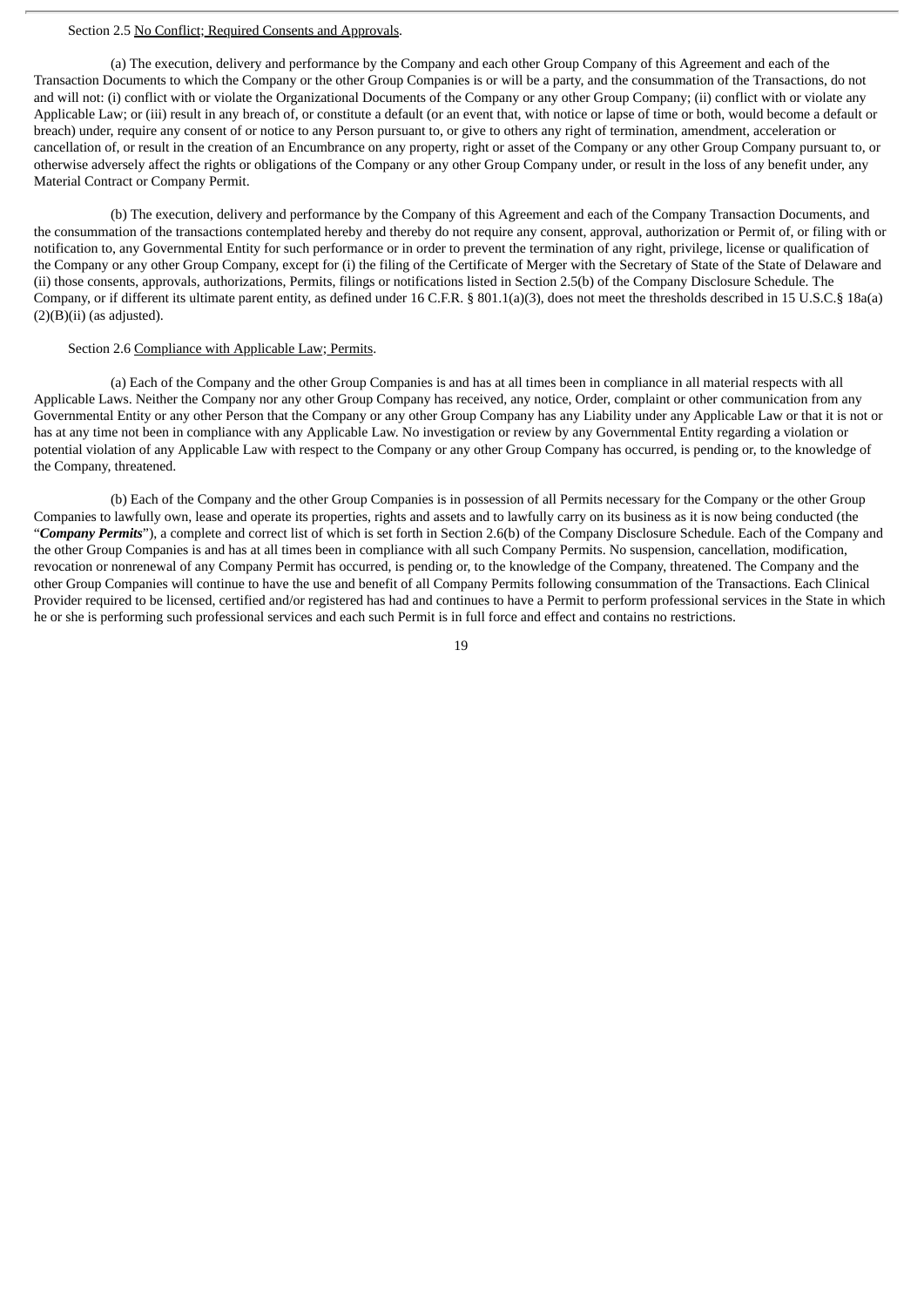(a) Section 2.7(a) of the Company Disclosure Schedule sets forth the following financial statements (collectively, the "*Financial Statements*"):

(i) audited consolidated balance sheet of the Company as of December 31, 2020 and December 31, 2019 (the most recent of which, the "*Balance Sheet*") and the related audited consolidated statements of operations, stockholders' equity and cash flows for each of the fiscal years then ended, including in each case any notes thereto, together with the report thereon of Sensiba San Filippo LLP, independent certified public accountants; and

(ii) an unaudited consolidated balance sheet of the Company as of August 31, 2021 (the "*Interim Balance Sheet*" and the date of such Interim Balance Sheet, the "*Balance Sheet Date*") and the related unaudited consolidated statements of operation, stockholders' equity and cash flows for the eight months then ended (together with the Interim Balance Sheet, the "*Interim Financial Statements*").

(b) Each of the Financial Statements (i) are complete and correct in all material respects and have been prepared in accordance with the books and records of the Company and the other Group Companies, (ii) have been prepared in accordance with United States generally accepted accounting principles ("*GAAP*") applied on a consistent basis throughout the periods indicated (except as may be indicated in the notes thereto), and (iii) fairly present, in all material respects, the consolidated financial position, results of operations and cash flows of the Company and the other Group Companies as at the respective dates thereof and for the respective periods indicated therein, except as otherwise noted therein and subject, in the case of the Interim Financial Statements, to normal and recurring year-end adjustments that will not, to the knowledge of the Company, individually or in the aggregate, be material.

(c) The Company and the other Group Companies maintain systems of internal accounting controls sufficient to provide reasonable assurances that (i) transactions are executed in accordance with management's general or specific authorization, (ii) transactions are recorded as necessary to permit the preparation of financial statements in conformity with GAAP and to maintain accountability for assets, (iii) access to assets is permitted only in accordance with management's general or specific authorization and (iv) the recorded accountability for assets is compared with the actual levels at reasonable intervals and appropriate action is taken with respect to any differences. Neither the Company nor any independent auditor of the Company has identified or been made aware of (A) any significant deficiency or material weakness in the internal accounting controls utilized by the Company or the other Group Companies, (B) any fraud, whether or not material, that involves management or any other current or former employee, consultant, contractor or director of the Company or the other Group Companies who has a role in the preparation of financial statements or the internal accounting controls utilized by the Company and the other Group Companies, or (C) any claim or allegation regarding any of the foregoing.

(d) Section 2.7(d) of the Company Disclosure Schedule sets forth a complete and correct list of each item of Indebtedness as of the date of this Agreement, identifying the creditor to which such Indebtedness is owed, the address of such creditor, the title of the instrument under which such Indebtedness is owed and the amount of such Indebtedness as of the close of business on the date of this Agreement. No Indebtedness contains any restriction upon the prepayment of any of such Indebtedness. With respect to each item of Indebtedness, the Company and the other Group Companies are not in default and no payments are past due. Neither the Company nor any other Group Company has guaranteed or is responsible or has any Liability for any Indebtedness of any other Person, and neither the Company nor any other Group Company has guaranteed any other obligation of any other Person.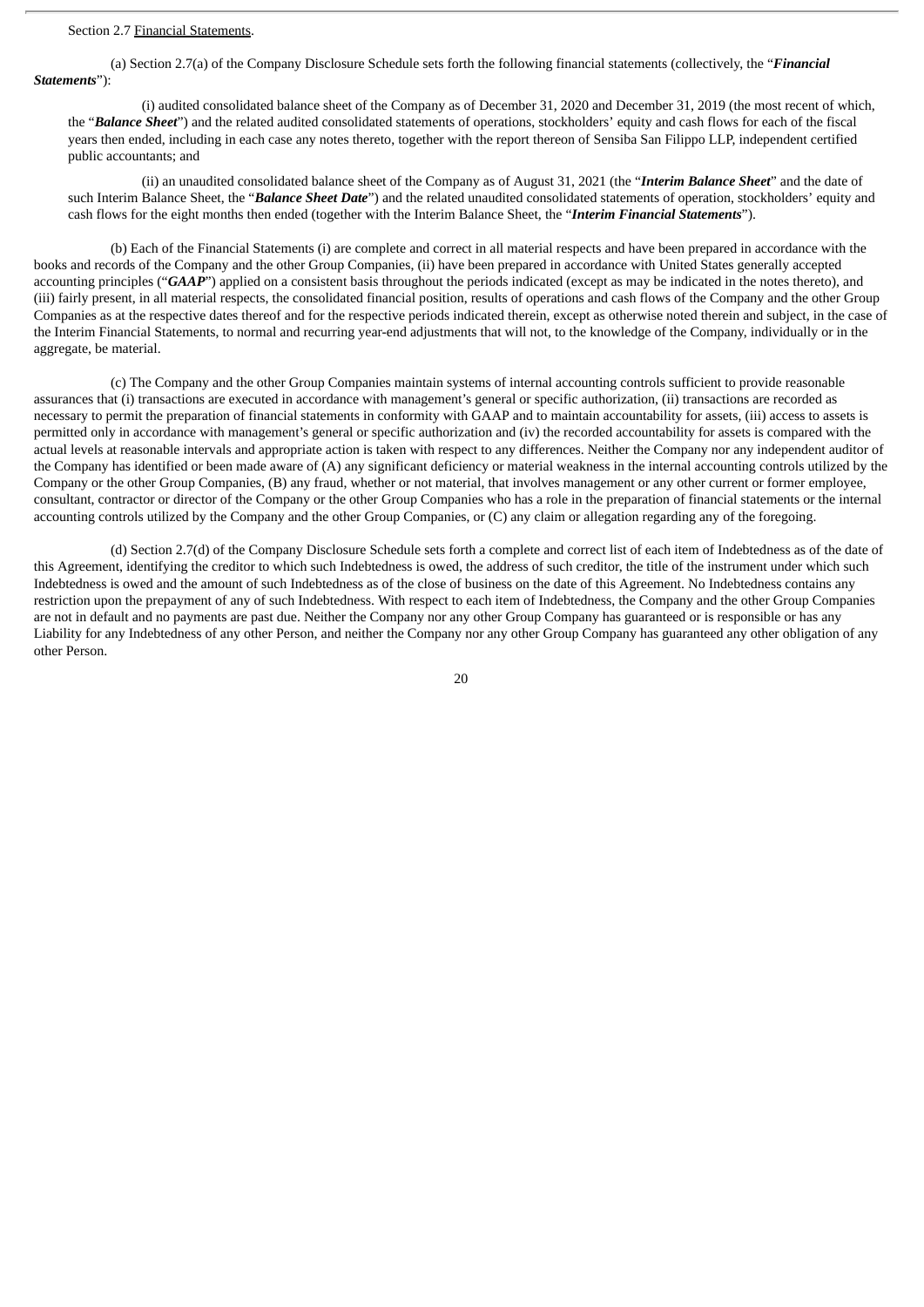Section 2.8 Absence of Changes. Since the Balance Sheet Date, other than actions expressly required to be taken pursuant to this Agreement that are taken following the date hereof, (a) the Company and the other Group Companies have conducted their businesses only in the ordinary course of business, (b) there has not occurred a Material Adverse Effect with respect to the Company, (c) neither the Company nor any other Group Company has suffered any loss, damage, destruction or other casualty affecting any of its properties, rights or assets, whether or not covered by insurance and (d) neither the Company nor any other Group Company has taken any action that, if taken after the date of this Agreement, would constitute a breach of any of the covenants set forth in Section 4.1 or Section 4.2.

Section 2.9 No Undisclosed Liabilities. Neither the Company nor any other Group Company has any Liability, except for those which (a) are adequately accrued or reserved against in the Interim Balance Sheet, (b) have arisen in the ordinary course of business consistent with past practices since the Balance Sheet Date and are not material in nature or amount and (c) constitute performance obligations (excluding any such obligation arising as a breach or default) under executory Contracts to which the Company or any Group Company is a party.

Section 2.10 Litigation. There is, and in the last three (3) years there has been, no action, suit, claim, litigation, investigation, arbitration or proceeding of any nature pending, or to the knowledge of the Company, threatened, against the Company or any other Group Company, their respective properties or assets (tangible or intangible) or any of the Company's or any other Group Company' employees, officers or directors (in their capacities as such). There is, and in the last three (3) years there has been, no investigation or other proceeding pending or, to the knowledge of the Company, threatened, against the Company or any other Group Company, any of their respective properties or assets (tangible or intangible) or any of the Company's or any other Group Company' employees, officers or directors (in their capacities as such) by or before any Governmental Entity.

#### Section 2.11 Employee Benefits.

(a) List of Employee Plans. Section 2.11(a) of the Company Disclosure Schedule sets forth a complete and correct list of all employee benefit plans (as defined in Section 3(3) of ERISA) (whether or not such plans are subject to ERISA) and all bonus, commissions, stock option, stock purchase, restricted stock, or other stock-related awards, bonus, incentive, deferred compensation, retiree medical or life insurance, disability, pension, health, welfare or fringe benefit, vacation benefits, retirement, supplemental retirement, severance, change in control or other compensatory or benefit plans, programs, agreements or arrangements, and all employment, individual consulting, termination, severance, change in control or other Contracts, in each case, which are entered into, maintained by, contributed to, required to be contributed to, or sponsored by the Company or any other Group Company for the benefit of any current or former employee, officer, director or other individual service provider of the Company or any other Group Company or any of their respective dependents or beneficiaries, or with respect to which the Company or any other Group Company has or could have any Liability, including any PEO Plan (collectively, the "*Employee Plans*").

(b) Employee Plans Made Available. With respect to each Employee Plan, the Company has made available to Parent a complete and correct copy, to the extent applicable, of the following: (i) the Employee Plan document and all amendments thereto (of, if not written, a written summary of its material terms); (ii) any trust agreement, insurance policy or other funding Contract; (iii) the most recent summary plan description and any summary of material modifications thereto; (iv) the most recently filed IRS Form 5500; (v) the most recently received IRS determination, advisory or opinion letter for each such Employee Plan relating to the Tax-qualified status of such Employee Plan; (vi) the most recently prepared actuarial or other valuation report and financial statements in connection with each such Employee Plan; (vii) any material employee communications relating to such Employee Plan; and (viii) all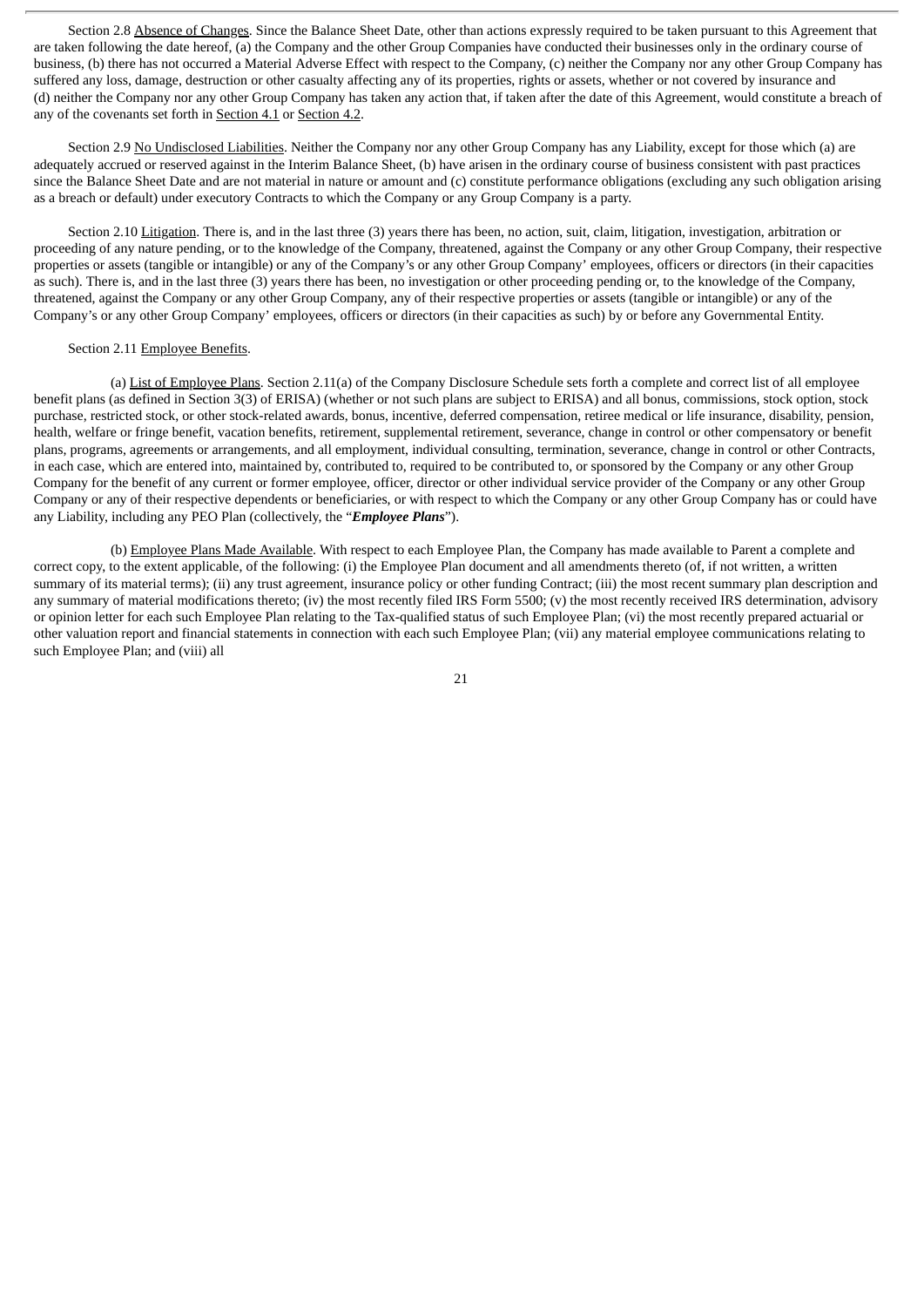material or non-routine correspondence to or from any Governmental Entity during the last three (3) years relating to such Employee Plan. Neither the Company nor any other Group Company has any express commitment (A) to create, incur Liability with respect to, or cause to exist any new compensation or employee benefit plan, program, agreement or arrangement or (B) to modify, change or terminate any Employee Plan, other than with respect to a modification, change or termination required by ERISA, the Code or Applicable Law.

(c) Multiemployer Plans, Multiple Employer Plans, Title IV Plans and Certain Funded Plans and Retiree Plans. None of the Employee Plans is, or in the last six (6) years has been, and neither the Company nor any other Group Company or ERISA Affiliates has any Liability in respect of, (i) a multiemployer plan within the meaning of Section  $3(37)$  or  $4001(a)(3)$  of ERISA or any Applicable Law, (ii) a single employer pension plan within the meaning of Section 4001(a)(15) of ERISA for which the Company or any other Group Company could incur Liability under Section 4063 or 4064 of ERISA, (iii) a "multiple employer welfare arrangement" (within the meaning of Section 3(40) of ERISA), (iv) a plan that is subject to Title IV of ERISA or Section 412 of the Code (v) a "funded welfare plan" within the meaning of Section 419 of the Code or (vi) a registered pension plan. No Employee Plan provides for or promises, and neither the Company nor any other Group Company or ERISA Affiliates has any Liability in respect of, any posttermination medical, disability or life insurance benefits for any current or former employee or other individual service provider of the Company or any other Group Company (or any dependent or beneficiary thereof), except as required by COBRA.

(d) Effect of Change in Control. Neither the execution, delivery or performance of this Agreement nor the consummation of the transactions contemplated hereby (either alone or in combination with any other event(s)) will: (i) entitle any current or former employee or other individual service provider of the Company or any other Group Company to any payment of separation, severance, termination or similar-type benefits; (ii) obligate the Company or any other Group Company to make any compensatory payment or distribution to such Person (other than payment of ordinary course wages to current employees or ordinary course compensation to current independent contractors, in each case, for services performed for the Company or any other Group Company in the ordinary course of business); (iii) increase any amount or value of compensation or benefit payable to such Person; (iv) forgive any indebtedness of such Person; (v) fund any compensation or benefits; or (vi) accelerate any payment or benefit to, or result in any vesting with respect to, the amount of compensation or benefits paid to any such Person.

(e) Compliance with Law. Each Employee Plan is now and has been at all times established, operated and administered in all material respects in accordance with its terms and the requirements of all Applicable Laws, including ERISA and the Code, and each Employee Plan that is required to be registered under Applicable Law has been and is so registered. Each of the Company and the other Group Companies has performed all obligations required to be performed by it and is not in any respect in default under or in violation under any Employee Plan and, to the knowledge of the Company, no such default or violation by any other party to any Employee Plan has occurred. With respect to each Employee Plan, as applicable, (i) no non-exempt "prohibited transaction" (within the meaning of Section 4975 of the Code and Section 406 of ERISA) has occurred or, to the knowledge of the Company, is reasonably expected to occur; (ii) no breach of fiduciary duty has occurred in connection with which the Company or any other Group Company, or, to the knowledge of the Company, a third party plan fiduciary, could reasonably be expected to incur any Liability; and (iii) no event has occurred and, to the knowledge of the Company, no condition exists that could reasonably be expected to result in the imposition of an excise tax upon the Company or any of its ERISA Affiliates under Chapter 43 of the Code.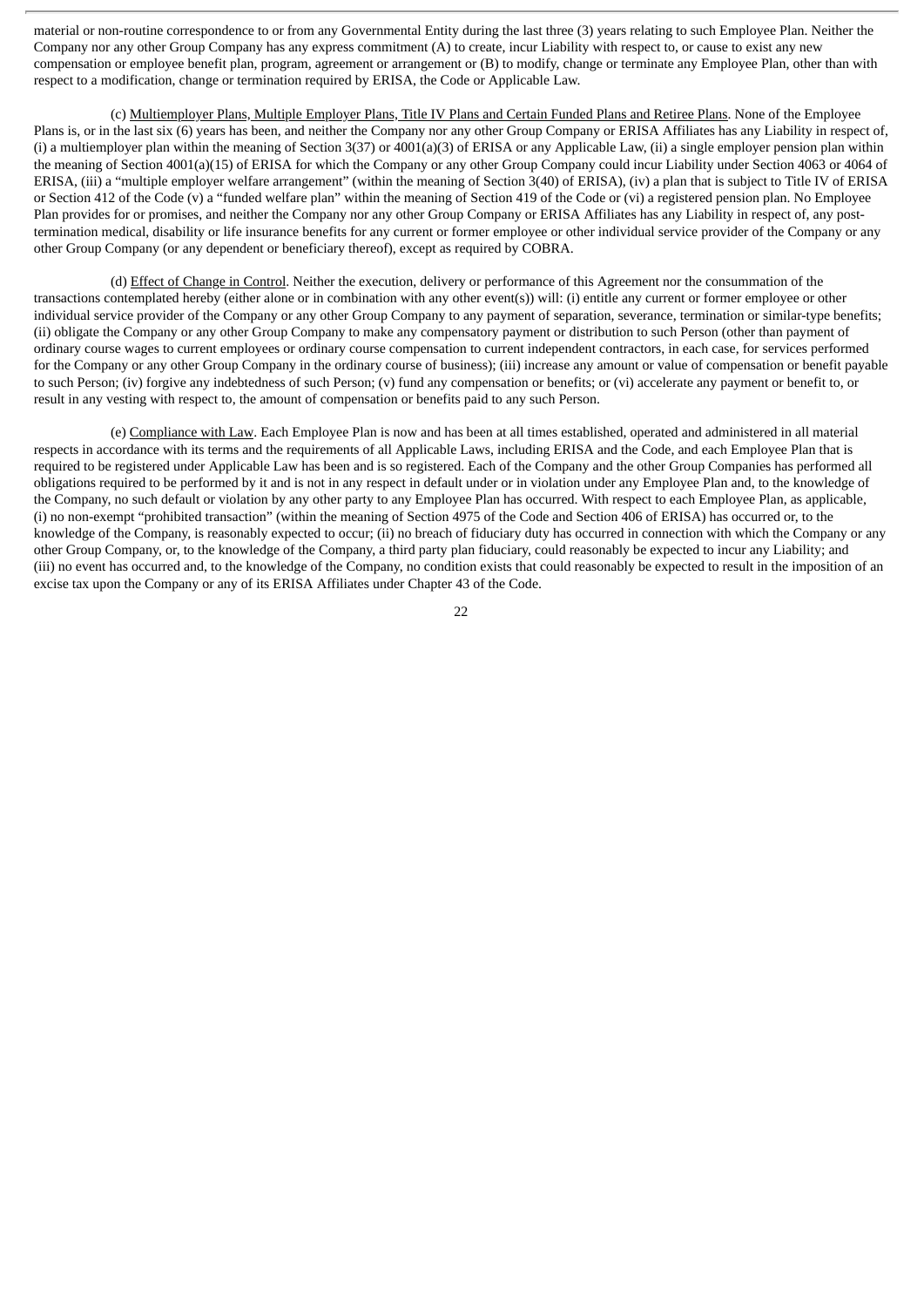(f) Determination Letters. Each Employee Plan that is intended to be qualified under Section 401(a) of the Code has received a timely favorable determination, advisory and/or opinion letter from the IRS as to its qualification. Each trust established in connection with any Employee Plan which is intended to be exempt from federal income taxation under Section 501(a) of the Code is so exempt. No fact or event has occurred since the date of such determination, advisory and/or opinion letter from the IRS that could reasonably be expected to adversely affect the qualified status of any such Employee Plan or the exempt status of any such trust.

(g) Contributions. All contributions, premiums or payments required to be made with respect to any Employee Plan, including with respect to contributions to pension arrangement and severance funds, have been made on or before their due dates or, if not yet due, are reflected on the Interim Financial Statements.

(h) No Proceedings. No Proceeding (other than routine claims for benefits in the ordinary course of business consistent with the past practice of the Company and the other Group Companies) has occurred, is pending or, to the knowledge of the Company, threatened with respect to any Employee Plan, including, without limitation, by any current or former employee or other individual service provider of the Company or any other Group Company (or any dependent or beneficiary thereof) covered under any Employee Plan or otherwise involving any Employee Plan (including, without limitation, against the Company or any other Group Company, any trustee or fiduciary of any Employee Plan or any assets of any trust of any Employee Plan).

(i) Nonqualified Deferred Compensation Plans. Each Employee Plan that constitutes in any part a "nonqualified deferred compensation plan" (within the meaning of Section 409A of the Code) has been operated and maintained in operational and documentary compliance with the requirements of Section 409A of the Code and the applicable guidance issued thereunder. No Employee Plan provides for any gross-up, indemnification or similar payment to any Person on account of any Tax under Section 409A of the Code.

(j) Parachute Payments. Neither the execution, delivery or performance of this Agreement nor the consummation of the transactions contemplated hereby (whether alone or together with any other event(s)), will result in the payment under any Employee Plan or otherwise of any "excess parachute payment" within the meaning of Section 280G of the Code and the regulations thereunder. No Employee Plan provides for any gross-up to any Person on account of any Tax under Section 4999 of the Code.

(k) Foreign Employee Plans. Section 2.11(k) of the Company Disclosure Schedule sets forth a complete and correct list of each Employee Plan that is maintained outside of the United States, or covers any current or former employee or other individual service provider of the Company or any other Group Company who resides or works outside of the United States (each, a "*Foreign Employee Plan*"). With respect to each Foreign Employee Plan, (i) such Foreign Employee Plan complies in all material respects in form and operation with all Applicable Laws, (ii) if such Foreign Employee Plan is intended to qualify for special Tax treatment, such Foreign Employee Plan meets all requirements for such treatment and (iii) if required under Applicable Law to be funded or book-reserved, such Foreign Employee Plan is funded or book reserved, as appropriate, to the extent so required by Applicable Law.

#### Section 2.12 Labor and Employment Matters.

(a) Census. Section 2.12(a) of the Company Disclosure Schedule contains a list of the name of each employee, consultant, or other service provider of the Company and each other Group Company (anonymized or de-identified to the extent disclosure of such identifying information would be restricted by data privacy/protection Laws) along with such Person's title, work location (including country, state, and city), the name of employing entity, benefits, hire date, annual salary (including description of base salary and overtime payment arrangement and classification as exempt or non-exempt under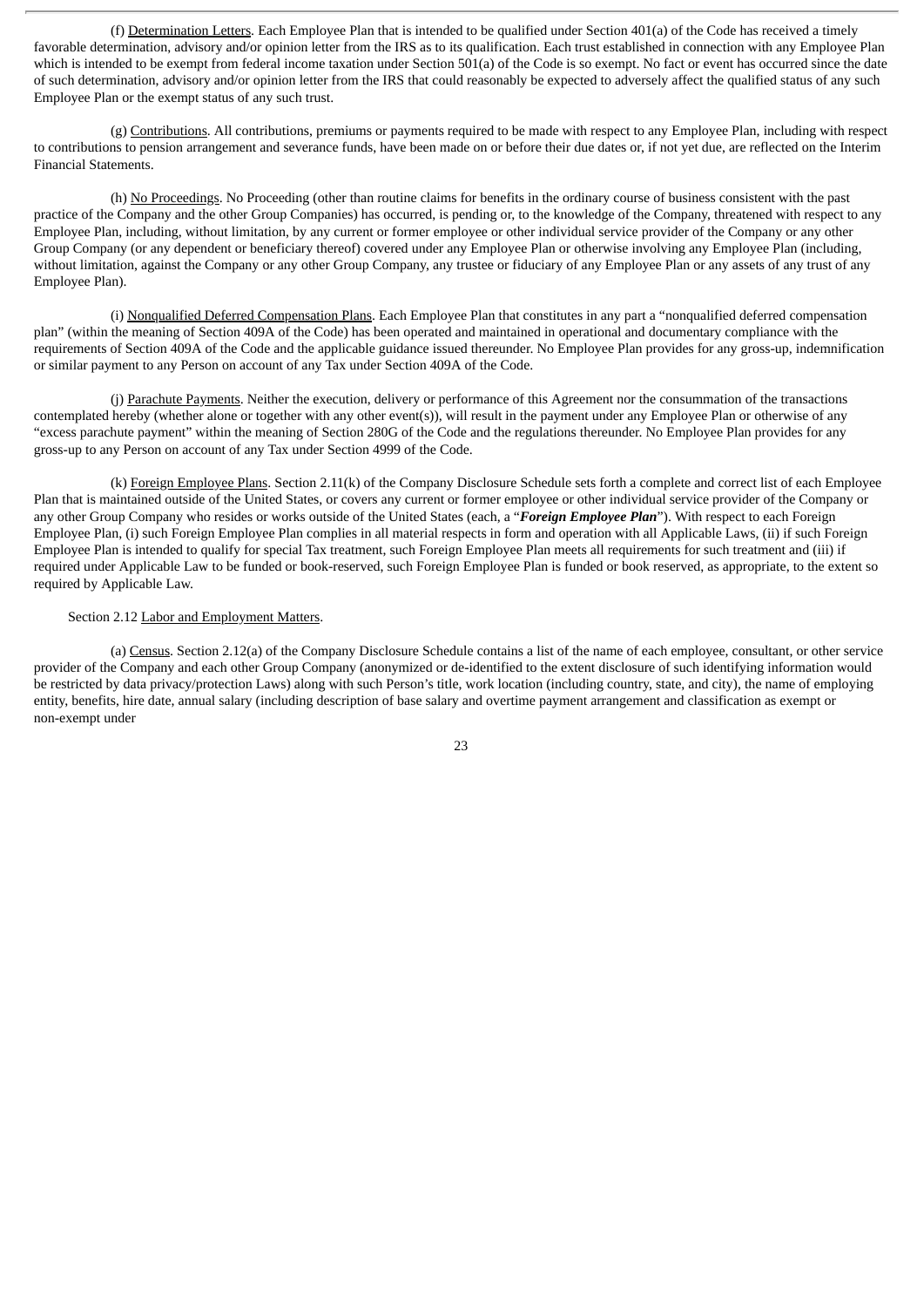Applicable Law) or wages and any incentives, commission or bonus arrangement with respect to such Person (including any commissions or bonuses earned that have not yet been paid), part time/full time status, leave of absence status (and type of leave) and visa or work permit status (and type of visa or work permit), if applicable. All employees, consultants, or other service providers of the Company and the other Group Companies are lawfully entitled to work in the location where they are providing services.

(b) At-Will Employment. The employment of all employees of the Company and the other Group Companies providing services in the United States can be terminated at any time, with or without notice, for any reason or no reason at all and without payment of any severance or penalties. Section 2.12(b) of the Company Disclosure Schedule sets forth an accurate and complete list of all employees who may not be terminated without the payment of penalties, notice or severance above the statutory minimums required by Applicable Law.

(c) Classification. All individuals who are or were performing consulting or other services for the Company or any other Group Company are or were correctly classified under all Applicable Laws by the Company or such Group Company as either "independent contractors" (or comparable status in the case of a non-U.S. entity) or "employees" as the case may be. All individuals who are or were classified as "employees" of the Company or any other Group Company are or were correctly classified under the Fair Labor Standards Act or similar Applicable Laws by the Company or such other Group Company, as exempt or non-exempt, as the case may be, and no such individual nor any Governmental Authority has made any claim or provided written notice of any action against the Company or any other Group Company on this basis.

(d) Compliance with Laws. Each of the Company and the other Group Companies is and has at all times been in compliance in all material respects with all Labor and Employment Laws with respect their employees, consultants, service providers and their own handbooks, policies and employment practices relating to labor and employment matters. Neither the Company nor any other Group Company has any material Liability under any Labor and Employment Laws and attributable to an event occurring or a state of facts existing prior to the date hereof, including but not limited to Liability which has been incurred by the Company or any other Group Company, but remains to be discharged, for breach of an employment contract with an employee or breach of any statutory employment right under Labor and Employment Laws. The Company and the other Group Companies have with respect to any current or former employee or service provider: (i) withheld and reported all amounts required by Applicable Law or by agreement to be withheld and reported with respect to wages, bonuses, benefits, salaries and other payments and compensation; (ii) are not liable for any arrears of wages, bonuses, accrued vacation pay, severance pay or any Taxes or any penalty for failure to comply with any of the foregoing (other than ordinary course wages to current employees or ordinary course compensation to current independent contractors, in each case, for services performed for the Company or any other Group Company in the ordinary course of business during the current pay period and accrued vacation pay on termination of employment in the ordinary course of business); and (iii) are not liable for any payment to any trust or other fund governed by or maintained by or on behalf of any Governmental Entity, with respect to unemployment compensation benefits, social security or other benefits or obligations (other than routine payments to be made in the normal course of business and consistent with past practice).

(e) Claims. No Proceeding, claim, dispute, grievance, or controversy between the Company or any other Group Company and any of their respective present or former employees, consultants, or service providers has occurred, is pending or, to the knowledge of the Company, threatened in writing. No Proceeding against the Company or any other Group Company, including under any worker's compensation policy or long-term disability policy (or comparable policies in the case of non-U.S. Persons), has occurred, is pending or, to the knowledge of the Company, threatened in writing. There are no audits pending or threatened in writing against the Company or any other Group Company by a Governmental Entity. There has been no complaint, claim or charge of discrimination filed or, to the knowledge of the Company, threatened in writing, against the Company or any other Group Company with the Equal Employment Opportunity Commission or any other Governmental Entity.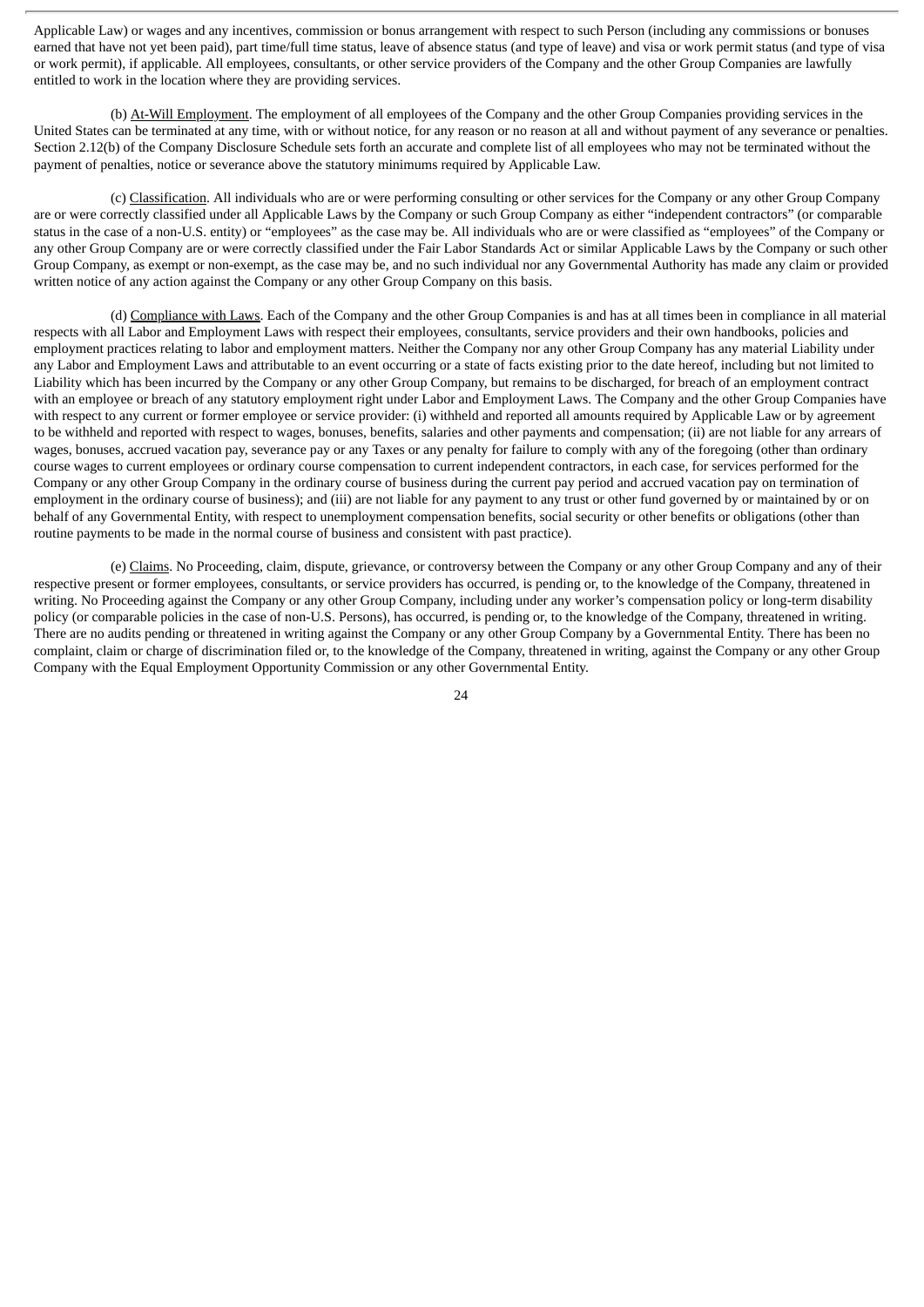(f) Certain Loans. There are no outstanding loans or advances from the Company or any other Group Company to employees or stockholders of the Company or any other Group Company.

(g) Unions. Neither the Company nor any other Group Company is or has been a party to any collective bargaining agreement, works council agreement, or similar labor union agreement, trade union or other organization or body involving any of its respective employees or is in the process of negotiating an agreement of this nature. Neither the Company nor any other Group Company has recognized or received a demand for recognition from any collective bargaining representative with respect to any of its employees. None of the employees of the Company or any other Group Company is represented by any labor organization, employee representative, or works council, and there are no activities or proceedings of any labor union or any employee or group of employees of the Company or any other Group Company to organize or attempt to organize any such employees.

(h) Disputes. (i) No labor strike, industrial dispute, trade dispute or other dispute, slow down or stoppage against the Company or any other Group Company has occurred, is pending, threatened or, to the knowledge of the Company, contemplated, (ii) neither the Company nor any other Group Company is involved in any negotiation regarding a claim with any trade union or other body representing employees or former employees of the Company or any other Group Company or for any collective bargaining agreement to cover any employees and (iii) neither the Company nor any other Group Company has received any demand letters, civil rights charges, suits, drafts of suits, complaints or other communications related to claims made by any of its current or former employees or directors, consultants, or other service providers, whether before the Equal Employment Opportunity Commission, the National Labor Relations Board, the U.S. Department of Labor, the U.S. Occupational Safety and Health Administration, the Workers Compensation Appeals Board, or any comparable body outside the United States, or any other Governmental Entity and, to the knowledge of the Company, there is no basis therefor.

(i) WARN Act. Since the date three years prior to this Agreement, the Company and the other Group Companies do not and never have employed or retained a sufficient number of employees, consultants, or other service providers to have been subject to any Applicable Law regarding redundancies, reductions in force, mass layoffs, and plant closings, including the Worker Adjustment and Retraining Notification Act (the "*WARN Act*") (29 USC §2101), nor has the Company or any other Group Company otherwise been subject to any such Applicable Law.

(j) Special Measures. The Company have been in compliance in all material respects with any and all government orders restricting activity, such as "stay-at-home" orders or business closure orders, or other similar directives issued by federal, state or local executive authorities applicable to any location in which the Company and any other Group Company operate in connection with COVID-19.

#### Section 2.13 Real Property.

(a) Owned Real Property. Neither the Company nor the other Group Companies owns, or has ever owned, any Real Property.

(b) Leased Real Property. Section 2.13(b) of the Company Disclosure Schedule sets forth a complete and correct list of all Real Property leased, subleased or licensed to the Company or any other Group Company or which the Company or any other Group Company otherwise has a right or option to use or occupy. Neither the Company nor any other Group Company has made any material alterations, additions or improvements to any such leased, subleased or licensed Real Property that may be required to be removed at the termination of the applicable lease term.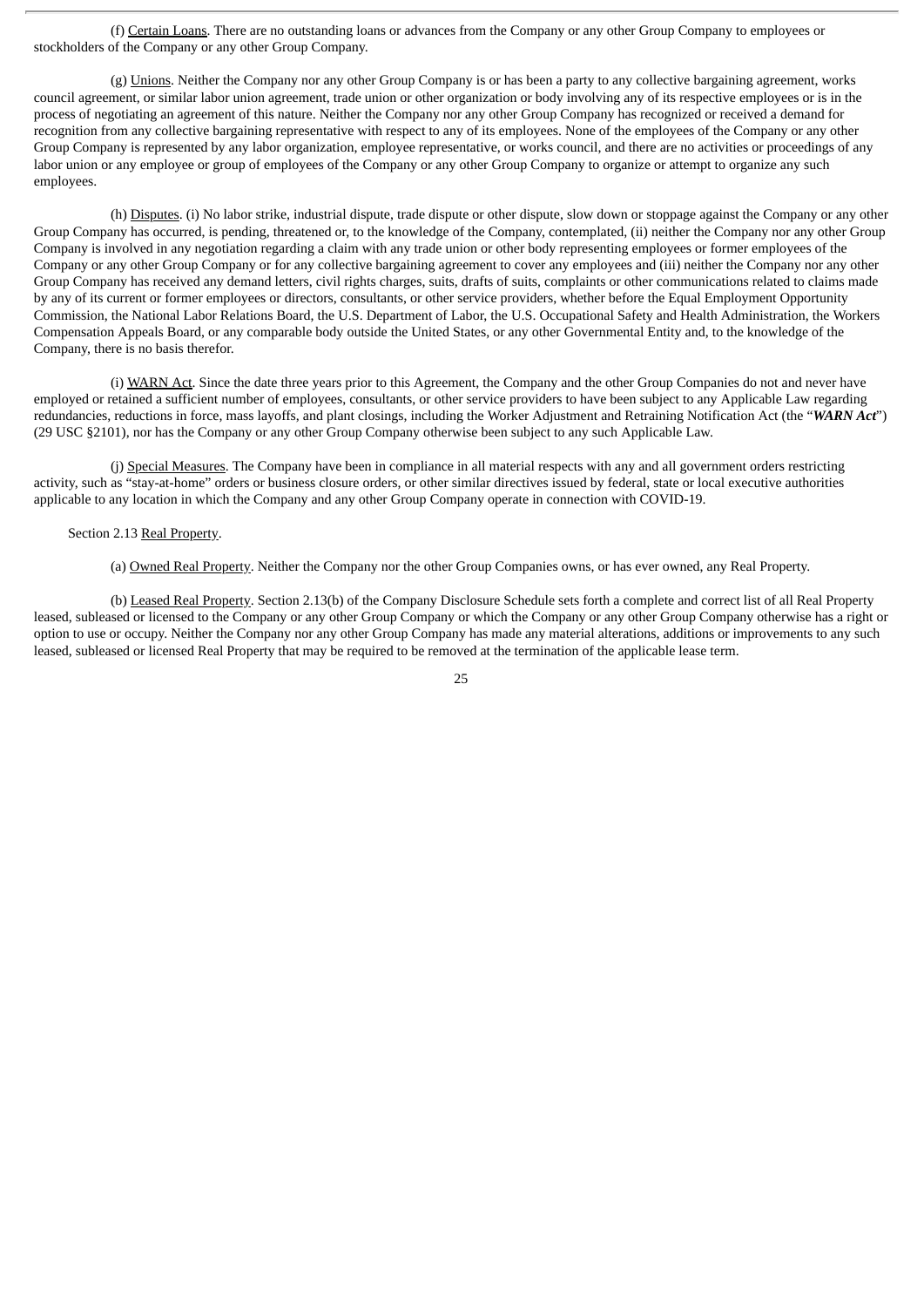#### (a) Generally.

(i) Section 2.14(a)(i) of the Company Disclosure Schedule sets forth a complete and correct list of all: (A) Patents, indicating for each Patent that is registered or the subject of an application for registration, the applicable jurisdiction, the registration number (or application number) and date issued (or date filed); (B) Trademarks that are registered or the subject of an application for registration, indicating the applicable jurisdiction, the registration number (or application number) and date issued (or date filed); (C) Copyrights that are registered or the subject of an application for registration, indicating for each the applicable jurisdiction, registration number (or application number) and date issued (or date filed); and (D) Domain Names, indicating for each Domain Name the applicable registrar, in the case of the foregoing clauses (A) through (D), owned or purported to be owned by the Company or any other Group Company, in whole or in part, including jointly with others (and Section 2.14(a)(i) of the Company Disclosure Schedule specifies for each of the foregoing items required to be listed whether such item is owned solely by, or owned jointly by the Company or any other Group Company).

(ii) Without limiting the generality of Section 2.14(a)(i), each current or former employee, consultant and contractor who develops or has developed any Company Products, or any Technology or Intellectual Property Rights for the Company or any other Group Company, has executed and delivered to the Company proprietary information, confidentiality and assignment agreements that (A) validly assign to the Company all such Intellectual Property Rights that are or were created, developed, written, invented, conceived or discovered by such employee, consultant or contractor in the scope of their engagement, and waive, to the maximum extent allowable by Applicable Law, any retained rights therein that cannot be so assigned, including the waiver of any moral rights and (B) obligate such employee, consultant or contractor not to use or disclose any confidential or proprietary information of the Company or such other Group Company (or of third parties that has been disclosed to the Company or such other Group Company under an obligation of confidentiality). All amounts payable by the Company or any other Group Company to any Persons involved in the creation, research, development, conception or reduction to practice of any Company Intellectual Property Rights have been paid in full, and no remuneration, compensation or other amounts remain outstanding or may become due and payable under any circumstance, except for amounts paid or payable to employees or contractors in connection with employment or services rendered or to be rendered in the ordinary course and not in the nature of a royalty. All assignments that are or may be required to be filed or recorded in order to be valid or effective against bona fide purchasers without notice of such assignment have been duly executed and filed or recorded with the United States Patent and Trademark Office or the United States Copyright Office, as applicable, and any applicable Governmental Entity elsewhere.

(iii) Neither the Company nor any other Group Company has received any written notice or claim challenging the Company's or any other Group Company's sole and exclusive ownership of any Company Intellectual Property Rights or suggesting that any other Person has any claim of legal or beneficial ownership with respect thereto. Neither the Company nor any other Group Company has knowledge of any facts, circumstances or information that would or would reasonably be expected to adversely affect, limit, restrict, impair or impede the ability of Parent or any of its Affiliates to use or practice any Company Intellectual Property Rights upon the Closing in the same manner as currently used and practiced and planned by the Company or any other Group Company. The Company and the other Group Companies have not customized any Software for any particular customer.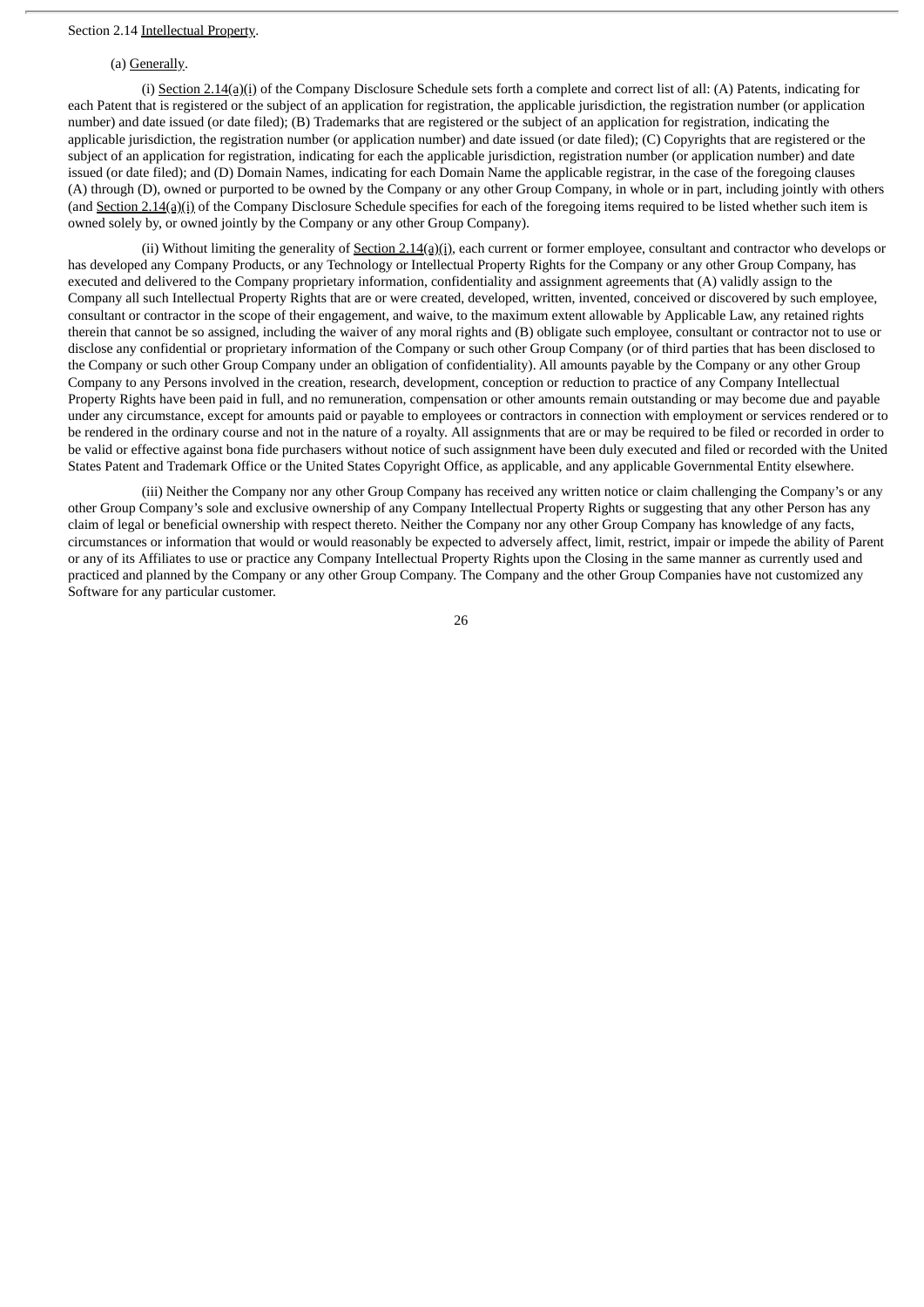(iv) All of the Intellectual Property Rights listed, or required to be listed, in Section 2.14(a)(i) of the Company Disclosure Schedule and all other Intellectual Property Rights owned or purported to be owned by the Company or the other Group Companies (collectively, "*Company Intellectual Property Rights*") are exclusively owned by the Company or the other Group Companies, free and clear of all Encumbrances. The registrations and applications included in the Company Intellectual Property Rights are subsisting, and to the knowledge of the Company, in the case of registrations, valid and enforceable. Neither the Company nor any other Group Company has received any written notice or claim challenging or questioning the validity or enforceability of any Company Intellectual Property Rights or indicating an intention on the part of any Person to bring a claim that any of such Company Intellectual Property Rights is invalid or is unenforceable. The prosecution of each registered or applied for Intellectual Property Right included in the Company Intellectual Property Rights is and has been at all times in compliance with all Applicable Laws other than any requirement that, if not satisfied, would not result in a cancellation of any such registration or otherwise affect the use, priority or enforceability of the registered Intellectual Property Right in question, the defenses potentially available to any accused infringer of such registered Intellectual Property Right, or the remedies potentially available for infringement of such registered Intellectual Property Right.

(v) The Company and the other Group Companies have taken reasonable steps to (A) protect their rights in and to their respective Company Intellectual Property Rights and (B) police the Company Intellectual Property Rights against third party infringement or dilution.

(b) Trade Secrets. The Company and the other Group Companies have taken reasonable steps in accordance with all Applicable Laws relating to Trade Secrets to protect their rights in their confidential information and Trade Secrets. With respect to the confidential information and Trade Secrets of third parties that have been disclosed to the Company or such other Group Company under and obligation of confidentiality, the Company and the other Group Companies have complied at all times and in all material respects with the terms of any agreements or understandings relating to such third party confidential information or Trade Secrets to which the Company or any other Group Company is a party or which otherwise bind the Company or any other Group Company. There has been no disclosure by the Company or any other Group Company of any confidential information or Technology of the Company or any other Group Company that would compromise the status or protectability of any of such Technology or any Intellectual Property Rights embodied therein or the confidentiality of any of such confidential information other than applications for Patents.

# (c) Intellectual Property Agreements.

(i) Section 2.14(c)(i) of the Company Disclosure Schedule sets forth a complete and correct list of all Contracts granting to the Company or any other Group Company any license or other right in, any right to use or otherwise practice or exploit, or any covenant not to sue for infringement or misappropriation of, any Intellectual Property Right of a third party (each, an "*Inbound License*"), other than Standard Inbound Licenses.

(ii) Section 2.14(c)(ii) of the Company Disclosure Schedule sets forth a complete and correct list of all Contracts under which the Company or any other Group Company grants any license or other right in, any right to use or otherwise practice or exploit, or any covenant not to sue for infringement or misappropriation of, any Company Intellectual Property Right or licenses any Intellectual Property Rights of third parties to any Person (each, an "*Outbound*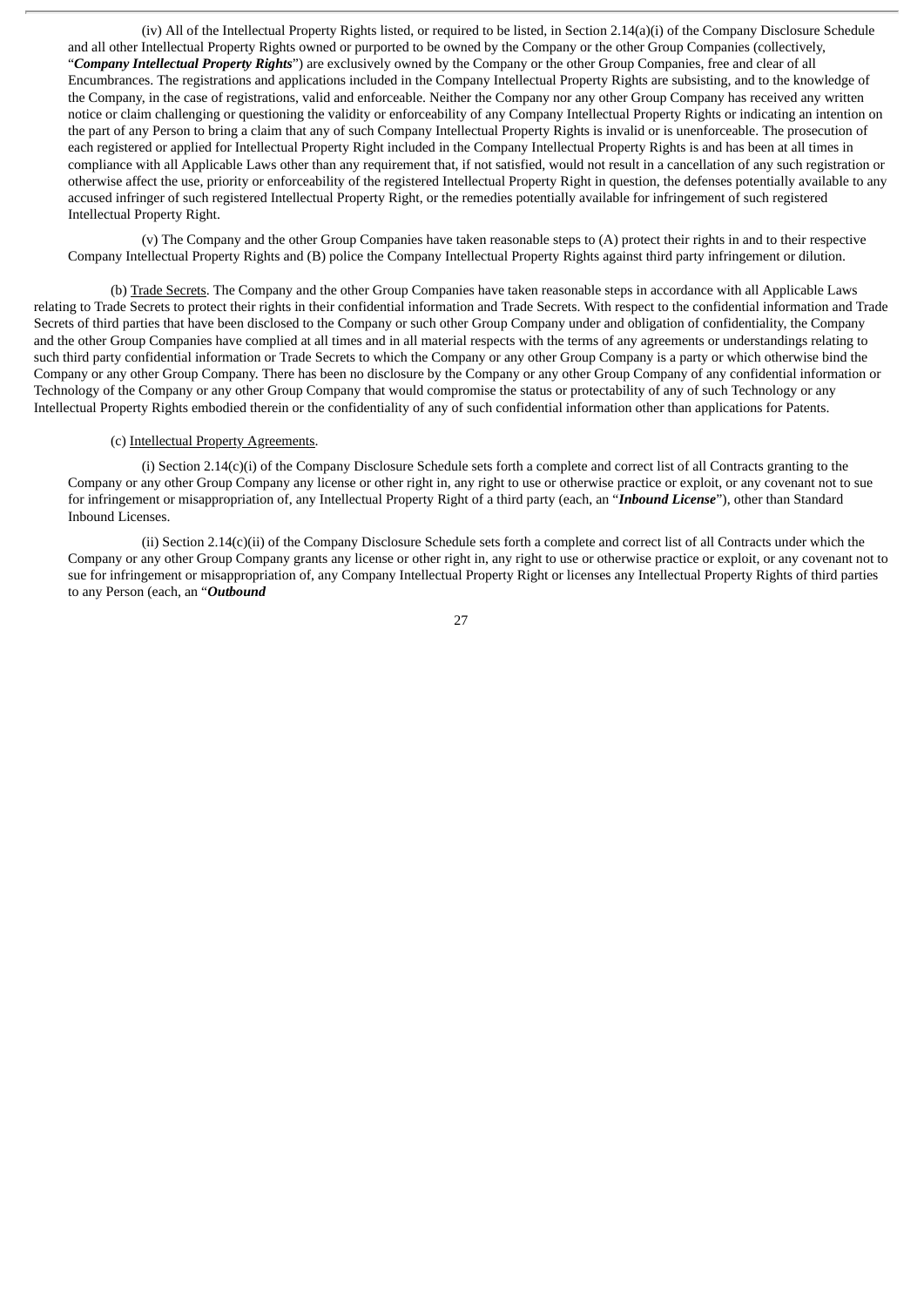*License*") other than (A) non-disclosure and confidentiality agreements entered into by the Company or any other Group Company in the ordinary course of business, (B) Contracts with employees or contractors of Company or any other Group Company entered into by the Company or any other Group Company in the ordinary course of business, (C) licenses to Open Source Software, (D) out-bound licenses and other Contracts with customers and end-users entered into by the Company or any Group Company in the ordinary course of business, and (E) out-bound licenses to Intellectual Property Rights (1) granted to suppliers and service providers of the Company or any other Group Company for the purpose of providing the applicable service to Company or such other Group Company and (2) in the ordinary course of business for the use of a Trademark for marketing or similar purposes.

(iii) There is no outstanding or threatened dispute or disagreement with respect to any Inbound License or any Outbound License.

(iv) There is no Contract, judicial decree, arbitral award or other provision or requirement that obligates the Company or any other Group Company to grant any licenses in the future with respect to any currently existing Company Intellectual Property Rights.

(d) Sufficiency of Intellectual Property Assets. The Company and the other Group Companies own or have the valid right or license to all Intellectual Property Rights and Technology used or held for use in for the operation of their respective businesses as currently conducted. To the knowledge of the Company, such Intellectual Property Rights and Technology is sufficient for the conduct of the business of the Company and the other Group Companies as currently conducted.

(e) Non-Infringement. The conduct of the business of the Company and the other Group Companies, including the marketing, operation, use and making available of the Company Products does not infringe, violate, misappropriate, dilute or constitute the unauthorized use of, and have not infringed, violated, misappropriated, diluted or constituted the unauthorized use of any rights owned or controlled by any third party, including any Intellectual Property Rights of any third party. No Proceeding has been initiated or is pending, and no notice or other claim, dispute, assertion, allegation or action has been received by the Company or any other Group Company, alleging that the Company or any other Group Company have engaged in any activity or conduct that infringes, violates, misappropriates, dilutes or constitutes the unauthorized use of, or has infringed, violated, misappropriated, diluted or constituted the unauthorized use of, the Intellectual Property Rights of any third party. To the knowledge of the Company, no third party is infringing, violating, misappropriating, diluting or using without authorization, or has infringed, violated, misappropriated, diluted or used without authorization any Technology or Intellectual Property Rights owned by the Company or any other Group Company, and no claims for any of the foregoing have been brought or threatened against any third party by the Company or any other Group Company.

(f) No Orders. No Company Intellectual Property Rights or Technology owned by, or purported to be owned by, the Company or any other Group Company is subject to any outstanding Order restricting the use or other practice or exploitation thereof by the Company or any other Group Company or restricting the sale, transfer, assignment or licensing thereof by the Company or any other Group Company to any Person.

(g) Open Source and Related Matters. Section 2.14(g) of the Company Disclosure Schedule contains a complete and correct list of all Open Source Software that the Company or any other Group Company has integrated, combined, bundled, linked or distributed with any Company Software, and (A) identifies the license under which such Open Source Software is licensed and (B) describes the manner in which each such Company Software incorporates, is integrated or bundled with or links to such Open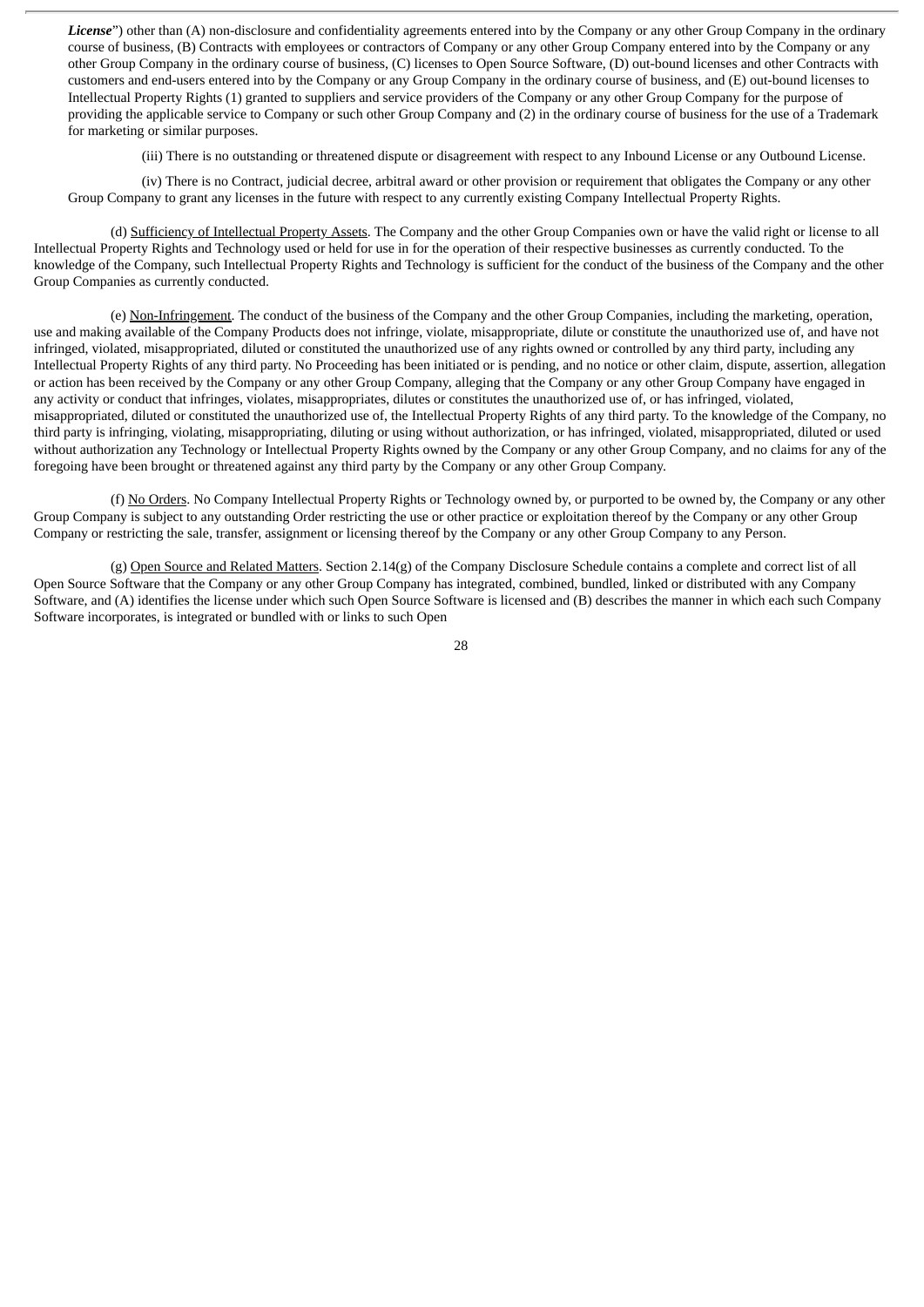Source Software. The Company and the other Group Companies have taken reasonable steps to implement and enforce appropriate policies to (x) identify Open Source Software included in any Company Software and (y) regulate the use, modification and distribution of Open Source Software in connection with the Company Software, in compliance with the applicable licenses. Neither the Company nor any other Group Company has incorporated Open Source Software into, or combined, bundled, linked or distributed any Open Source Software with, any Company Software or other Company Intellectual Property Rights in any manner that grants, or purports to grant, to any third party, any licenses, rights or immunities under or with respect to any Company Products or Company Intellectual Property Rights. Any written Open Source Software policies of the Company or any other Group Company have been made available to Parent. The Company and the other Group Companies are in compliance with all notice and attribution requirements of the applicable Open Source Software licenses.

(h) Source Code. Other than disclosures to employees, contractors and consultants (i) involved in the development of Company Products and (ii) subject to a written confidentiality agreement, none of the Company or any other Group Company is required to provide to any third party any source code of any Company Software or of any other Software used or distributed by the Company or any other Group Company, or grant to any third party any license or other rights under any Company Intellectual Property Rights in or to any source code of the Company Software or other Software used or distributed by the Company or any other Group Company, and no event has occurred, and no circumstances or conditions exist, that (with or without notice or lapse of time, or both) will result in the disclosure or delivery by the Company or any other Group Company (or any Person acting on behalf of the Company or any other Group Company) to any third party of any source code of any Company Software or of any other Software used or distributed by the Company or any other Group Company.

(i) Industry Organizations and Consortia. Section 2.14(i) of the Company Disclosure Schedule sets forth a complete and correct list of each SIG in which the Company has participated in the past or applied for future participation. Neither the Company nor any other Group Company has made any contribution or disclosure to any SIG under, pursuant to or that is subject to, or is bound by, or has agreed to be bound by, any Contract which purports to license or potentially license any Company Intellectual Property Rights as a result of any contribution or disclosure to or participation in any SIG.

(j) Contaminants. The Software included in the Company Products is substantially free of any material defects, bugs and errors in accordance with generally accepted industry standards, and does not contain or make available any disabling codes or instructions, spyware, malware, ransomware, Trojan horses, worms, trap doors, backdoors, Easter eggs, logic bombs, time bombs, cancelbots, viruses or other software or programming routines that permit or cause unauthorized access to, or disruption, impairment, modification, recordation, misuse, transmission, disablement, or destruction of Software, data, systems or other materials ("*Contaminants*").

(k) No Government or University Contracts; R&D Sponsor. None of the Company Intellectual Property Rights was, directly or indirectly, in whole or in part (i) developed by or on behalf of, or using any funding, grants or subsidies from, or any resources of, any Governmental Entity or any entity owned or controlled by any Governmental Entity, or any university, college, military, educational institution, or research center ("**R&D Sponsor**"), (ii) developed utilizing any facilities of any R&D Sponsor, (iii) developed by any employee, faculty, independent contractor or students of any R&D Sponsor or (iv) developed by any independent contractor who was concurrently working for or providing services to any R&D Sponsor. No R&D Sponsor has any claim of right to, ownership of or other Encumbrance on any Company Intellectual Property Rights owned by or exclusively licensed to the Company or any other Group Company.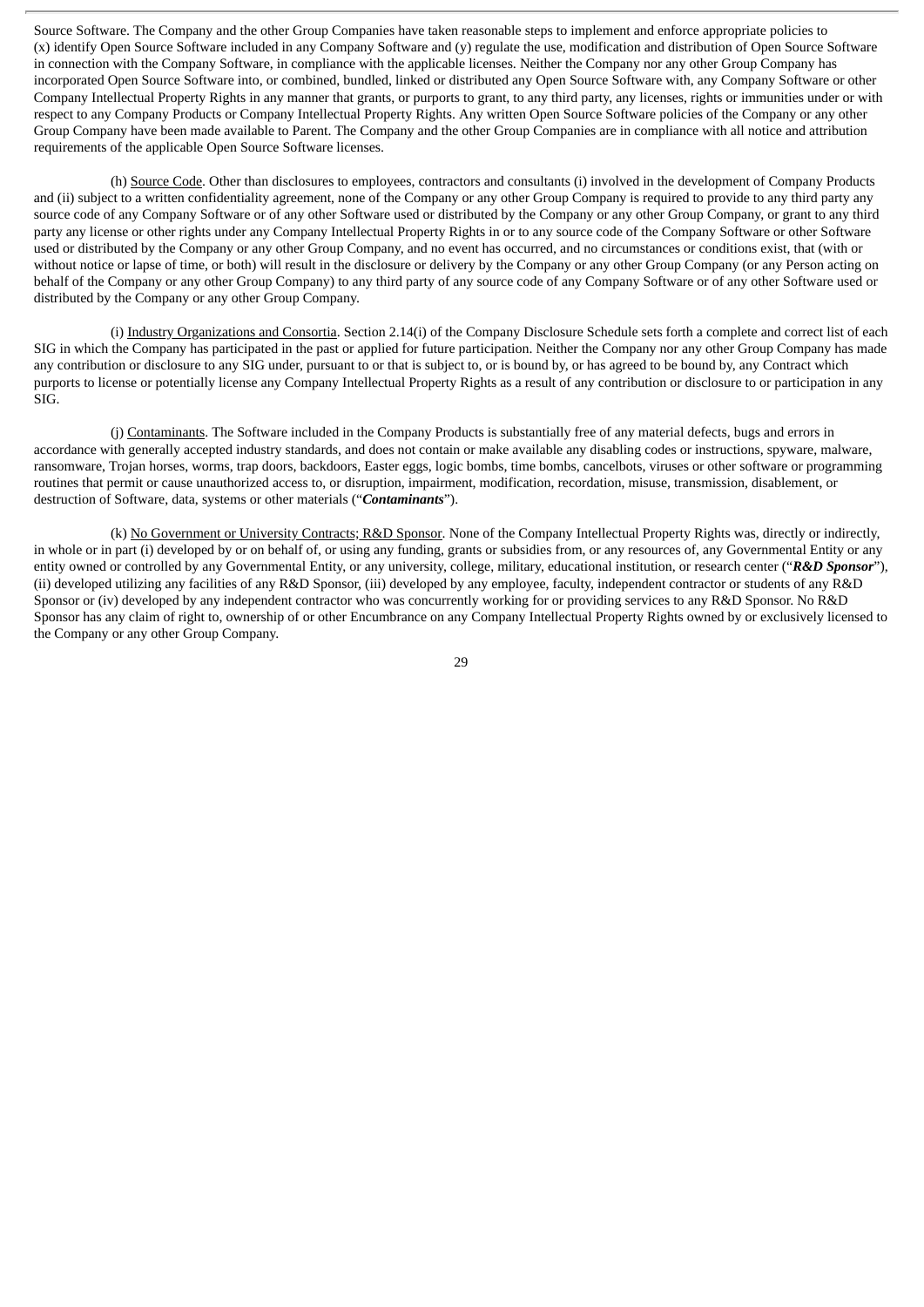## Section 2.15 Privacy and Security.

(a) The Group Companies have established and implemented comprehensive written privacy and security policies and organizational, physical, administrative and technical measures that govern privacy, cyber security and data security, including their collection, storage, use, processing, disclosure, and transfer of Personal Information (such policies and measures, collectively, the "*Privacy and Security Policies*")). The Privacy and Security Policies are commercially reasonable and consistent with (i) industry practices applicable to the Group Companies' Business, (ii) all public commitments and the processing activities of the Group Companies in connection with collection, storage, use, processing, disclosure, and transfer of Personal Information in the operation of the Business, and (iii) any publicly facing statements or policies adopted by the Group Companies in connection with the collection, storage, use, processing, disclosure, and transfer of Personal Information in operation of the Business. All consents and/or information notices required by applicable privacy Laws with respect to the collection, use, or disclosure of Personal Information in connection with the conduct of the Business have been obtained or provided to the relevant individual data subjects.

(b) Copies of all current Privacy and Security Policies that apply to the collection of any Personal Information by the Group Companies through Internet websites owned, maintained, or operated by the Group Companies, or through any Company Products provided to customers of the Group Companies have been made available to Parent.

(c) The Group Companies are, and have been in all material respects, in compliance with (i) applicable Data Protection Requirements, and (ii) their Privacy and Security Policies.

(d) To the knowledge of the Company, the Group Companies have made all necessary registrations, appointments and notifications under the Data Protection Requirements (including any notifications in respect of a Personal Information breach, the appointment of a data protection officer and/or the appointment of an EU or UK representative) and has listed all notifications and registrations in the Company Disclosure Schedule.

(e) There are no valid and outstanding Data Subject requests to exercise rights under applicable privacy Laws as of the date of the Agreement.

(f) As required by Data Protection Requirements, each Group Company has implemented, and regularly assessed its implementation of, appropriate technical and organizational measures necessary to ensure that Personal Information is protected against loss, destruction and damage, unauthorized access, use, modification, disclosure or other misuse.

(g) No Group Company transfers Personal Information outside of the European Economic Area except in accordance with applicable privacy Laws. No Group Company has suspended or terminated a transfer of Personal Information or notified a supervisory authority of any concerns regarding a transfer of Personal Information pursuant to standard contractual clauses or binding corporate rules, nor, to the knowledge of the Company, are there circumstances which reasonably justify such a notification.

(h) No Group Company has received a written claim, complaint, allegation or other notice of a concern (whether directly or indirectly) from or on behalf of a Data Subject regarding alleged non-compliance of its Personal Information processing activities.

(i) No Group Company has received written notice from any supervisory authority of any investigation, enquiry, request for information and/or for co-operation regarding alleged non-compliance of its Personal Information processing activities.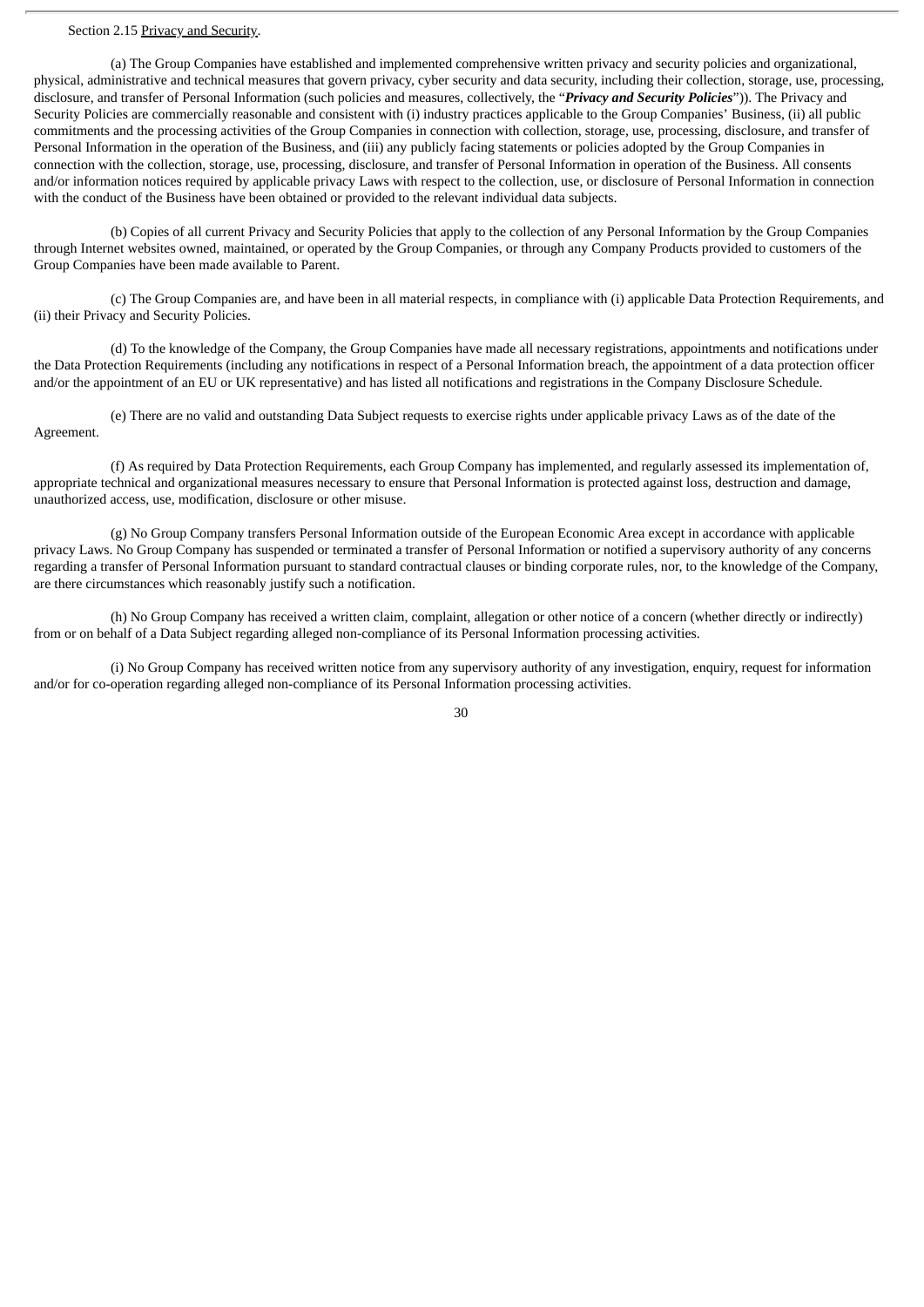(j) The transactions contemplated hereby will not result in any Group Company being in material breach of any applicable Data Protection Requirements.

(k) The Systems and Company Products of the Group Companies are designed to meet the requirements of all applicable Data Protection Requirements with respect to the protection of the privacy and confidentiality of all Personal Information stored, used, or processed in connection with such Systems or Company Products.

(l) The Group Companies have taken commercially reasonable measures designed to ensure that all Personal Information is protected against material loss, destruction, or damage and against unauthorized access, use, modification, disclosure, or other misuse.

(m) No Group Company has been or is involved in, any legal proceedings with a Governmental Entity for violation in any material respects of any Data Protection Requirements. No Group Company has entered into any written agreement with any Governmental Entity for violation regarding data protection, privacy, or the collection, use, disclosure, sale, or licensing of Personal Information, or Data Protection Requirements. No Group Company is a party to any consent order, consent decree, settlement, or other similar agreement for violation regarding data protection, privacy, or the collection, use, disclosure, sale, or licensing of Personal Information, or Data Protection Requirements.

(n) There has been no material breach or security incident in relation to any Personal Information held by any of the Group Companies, and there has been no unauthorized or illegal processing of any Personal Information held by any of the Group Companies. No circumstance has arisen in which Data Protection Requirements would require any Group Company to notify a Governmental Entity or any other Person of a data security breach or security incident in relation to any Personal Information held by any of the Group Companies.

Section 2.16 Information Technology. The Systems are reasonably sufficient for the existing business needs of the Company and the other Group Companies, including as to capacity and scalability. The Systems are maintained and in good working condition to perform all computing, information technology and data processing operations necessary for the operations of the Company and the other Group Companies. There are no substantial alterations, modifications or updates to the Systems intended or required currently for the operations of the Company and the other Group Companies. The Company and the other Group Companies have taken commercially reasonable steps and implemented commercially reasonable safeguards designed to (a) protect the Systems from Contaminants and (b) provide for the back-up of data and information critical to the business of the Company and the other Group Companies. There has been no material failure, breakdown or continued substandard performance of any Systems that has caused a material disruption or interruption in or to any customer's use of the Systems or the operation of the business of the Company or any other Group Company. The Company and the other Group Companies have in place commercially reasonable disaster recovery and business continuity plans and procedures. The Company and each Group Company's website is configured in compliance with applicable Laws.

### Section 2.17 Taxes.

(a) The Company and each other Group Company have (A) prepared and timely filed (taking into account all valid extensions of time to file that have been granted) all material Tax Returns required to be filed by the Company or any other Group Company and all such Tax Returns are true and correct in all material respects and have been completed in accordance with Applicable Law, and (B) timely paid all material Taxes that were due and payable (whether or not shown on a Tax Return) or, for all Taxes that are not yet due and payable (whether or not shown on any Tax Return) that have accrued up to and including the Closing Date, have included such Taxes in the calculation of Indebtedness.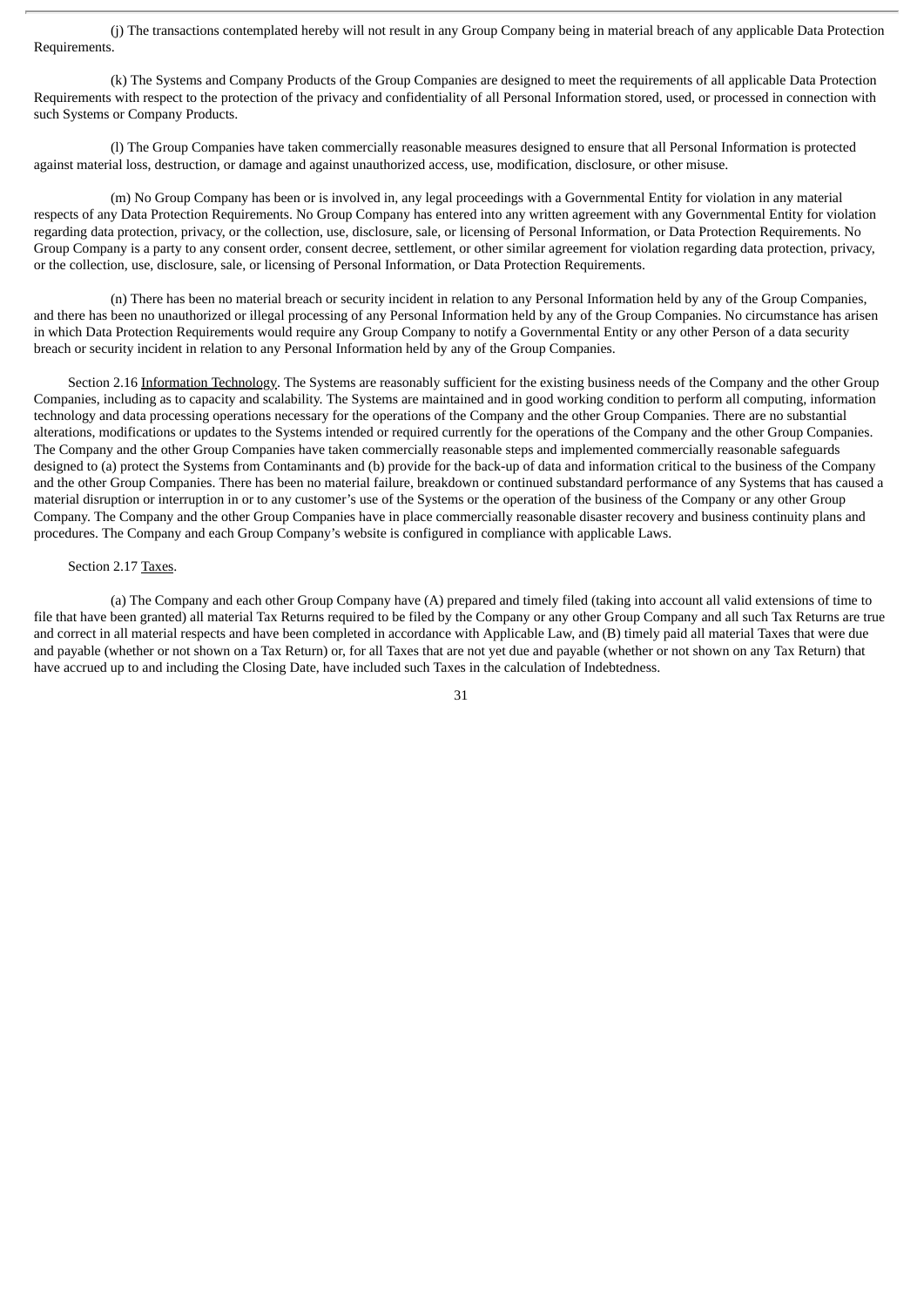(b) The Company and each other Group Company have paid or withheld with respect to their respective employees, stockholders and other third parties, all material U.S. federal, state and non-U.S. income Taxes and social security charges and similar fees, Federal Insurance Contribution Act Taxes, Federal Unemployment Tax Act Taxes and other Taxes required to be paid or withheld, and have timely paid over any such Taxes to the appropriate authorities (to the extent they have become due). All Forms W-2 and 1099 required with respect thereto (and any equivalent forms in any jurisdiction other than the United States) have been properly completed and timely filed.

(c) Neither the Company nor any other Group Company have been delinquent in the payment of any material Taxes, nor is there any Tax deficiency outstanding, assessed or proposed against the Company or any other Group Company, nor has the Company or any other Group Company executed any waiver of any statute of limitations on or extending the period for the assessment or collection of any Tax, which waiver or extension or still in effect, other than customary extensions not to exceed  $\sin(6)$  months and for which no approval is required.

(d) The unpaid Taxes of the Company and the other Group Companies did not, as of the Balance Sheet Date, exceed the reserve for actual Taxes (without regard to any reserve for deferred Taxes established to reflect timing differences between book and Tax income) which has been separately disclosed on the Interim Balance Sheet, and, as of the Closing Date, will not exceed the reserve for actual Taxes (without regard to any reserve for deferred Taxes established to reflect timing differences between book and Tax income) which has been separately disclosed on the Interim Balance Sheet. Neither the Company nor any of the other Group Companies has incurred or will incur any liability for Taxes from the Balance Sheet Date through the Closing other than in the ordinary course of business and consistent with reasonable prior practice or as a result of the Transactions.

(e) Since December 31, 2020, neither the Company nor any of the other Group Companies has made or changed any election in respect of Taxes, adopted or changed any accounting method in respect of Taxes (unless otherwise required by Applicable Law or where an automatic change of accounting method was required), substantially prepared but not yet filed any amended Tax Return, entered into any closing agreement, settled any claim or assessment in respect of Taxes, or consented to any extension or waiver of the limitation period applicable to any claim or assessment in respect of Taxes, other than customary extensions not to exceed six (6) months and for which no approval is required.

(f) To the knowledge of the Company, no audit or other examination of any Tax Return of the Company or any other Group Company is presently in progress, nor has the Company or any other Group Company been notified in writing of any request for such an audit or other examination. No adjustment relating to any Tax Return filed by the Company has been proposed by any Tax authority. There are no matters relating to Taxes under discussion between any Tax authority and the Company or any other Group Company.

(g) The Company has delivered to Parent, copies of all material Tax Returns for the Company and the other Group Companies filed for all periods since and including the taxable period ended December 31, 2017.

(h) The Company and the other Group Companies have disclosed on their federal income Tax Returns all positions taken therein that could give rise to a substantial understatement of federal income Tax within the meaning of Section 6662 of the Code.

(i) The Company is and has always been properly classified as a corporation for U.S. federal income Tax purposes. Section 2.17(i) of the Company Disclosure Schedule sets forth the U.S. federal income tax classification of each Group Company. Neither the Company nor any other Group Company has ever been classified as an "S corporation" within the meaning of Section 1361 of the Code. The Company and the other Group Companies use the accrual method of accounting for income Tax purposes.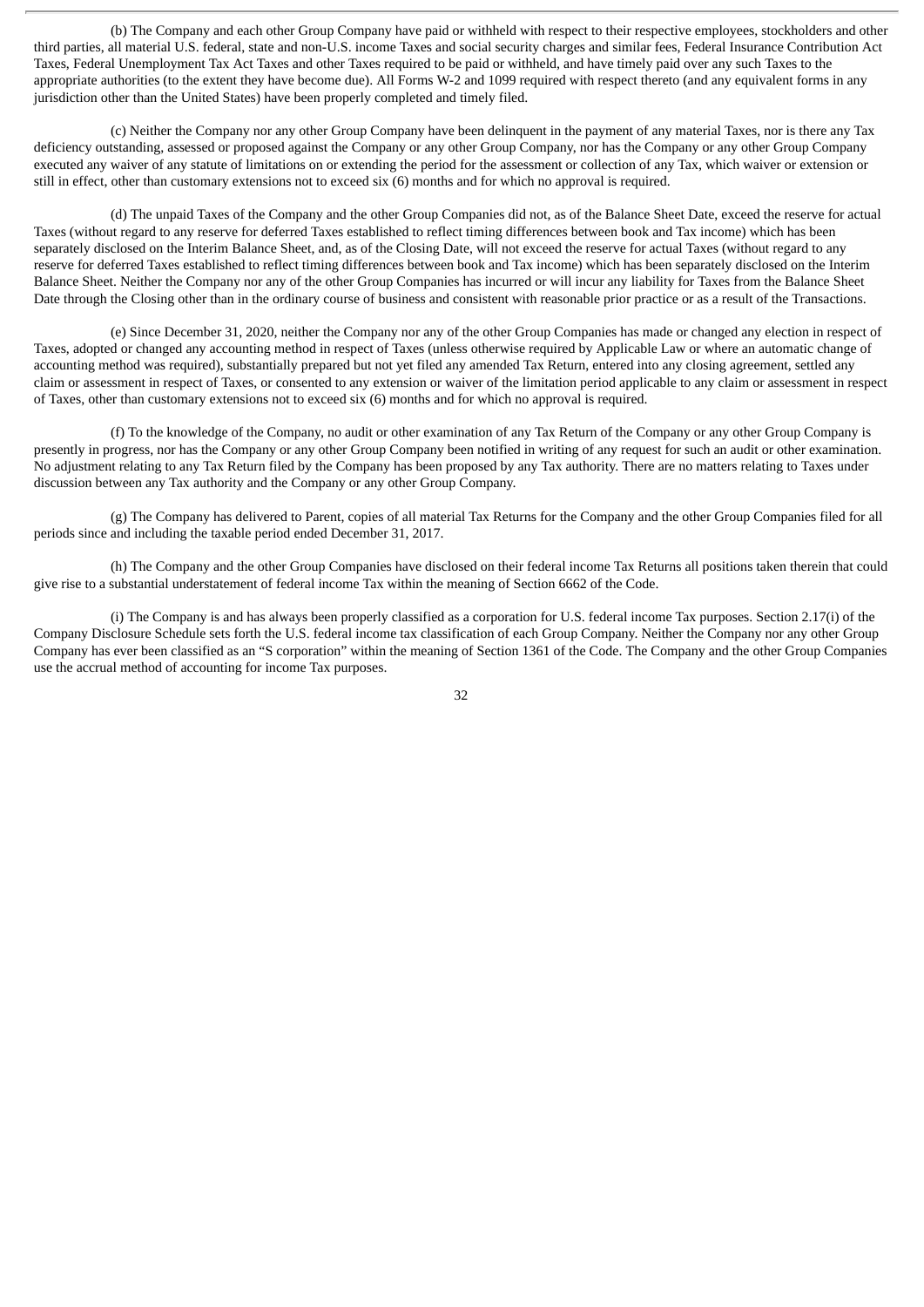(j) No claim has ever been made by a Tax authority in a jurisdiction where the Company or any other Group Company does not file Tax Returns that it is or may be subject to taxation by that jurisdiction.

(k) Neither the Company nor any other Group Company has (A) ever been a party to any Tax sharing, indemnification or allocation agreement (other than customary Contracts entered into in the ordinary course of business, the principal purposes of which do not relate to Tax), nor does the Company or any other Group Company owe any amount under any such agreement, (B) has any Liability for the Taxes of any Person (other than Company or the other Group Companies) under Treasury Regulation Section 1.1502-6 (or any similar provision of state, local or non-U.S. Law), as a transferee or successor, by Contract, by operation of Law or otherwise (other than customary Contracts entered into in the ordinary course of business, the principal purposes of which do not relate to Tax), or (C) ever been a party to any joint venture, partnership or other arrangement that is treated as a partnership for U.S. federal income Tax purposes.

(l) Neither the Company nor any other Group Company has been, at any time, a "United States Real Property Holding Corporation" within the meaning of Section  $897(c)(2)$  of the Code.

(m) There are no Encumbrances on the assets of the Company or any other Group Company relating or attributable to Taxes other than Encumbrances for Taxes not yet due and payable.

(n) Neither the Company nor any of the other Group Companies has engaged in any transaction that could give rise to (i) a reporting obligation under Section 6111 of the Code or the regulations thereunder, (ii) a disclosure obligation of a "reportable transaction" under Section 6011 of the Code and the regulations thereunder, or (iii) any similar obligation under any predecessor or successor Law or regulation or comparable provision of state, local or non-U.S. Law (including, for the avoidance of doubt, under the United Kingdom's disclosure of tax avoidance schemes regime or under any implementation of Council Directive (EU) 2018/822 of 25 May 2018 amending Directive 2011/16/EU as regards mandatory automatic exchange of information in the field of taxation in relation to reportable cross-border arrangements).

(o) Neither the Company nor any other Group Company has constituted either a "distributing corporation" or a "controlled corporation" in a distribution of stock intended to qualify for tax-free treatment under Section 355 of the Code.

(p) Any transfer of property which was subject to a substantial risk of forfeiture and which would otherwise have been subject to taxation under Section 83(a) of the Code is covered by a timely filed election under Section 83(b) of the Code, and a copy of such election has been provided to the Company.

(q) Neither the Company nor any other Group Company will be required to include any material item of income in, or exclude any material item of deduction from, taxable income for any taxable period (or portion thereof) ending after the Closing Date as a result of (A) any installment sale or open transaction disposition made prior to the Effective Time, (B) any prepaid amount or deferred revenue received prior to the Effective Time, (C) any "closing agreement," as described in Section 7121 of the Code (or any corresponding provision of state, local or non-U.S. income tax Law) entered into prior to the Effective Time, (D) a change in the method of accounting made prior to the Effective Time, including any adjustment pursuant to Code Sections 481 or 263A (or any corresponding or similar provision of state,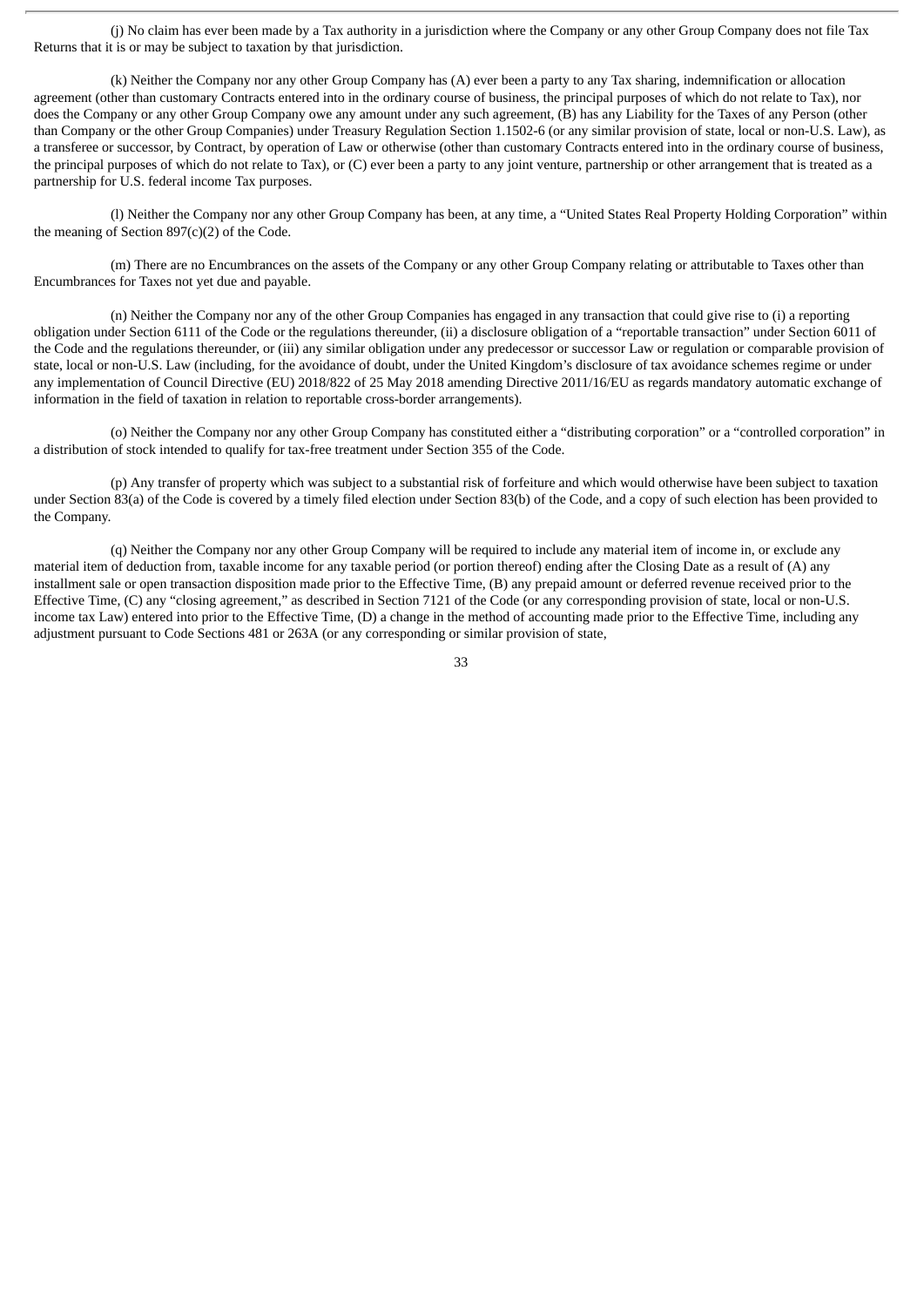local, or foreign income Tax law), (E) the use of an improper method of accounting for a taxable period ending on or prior to the Closing Date, or (F) deferred intercompany gain or any excess loss account described in Treasury Regulations under Code Section 1502 (or any corresponding or similar provision of state, local or foreign Law).

(r) Neither the Company nor any other Group Company is subject to any private letter ruling or closing agreement of the IRS or comparable rulings of any other Governmental Entity. There is no power of attorney given by or binding upon the Company or any other Group Company with respect to Taxes for any period for which the statute of limitations (including any waivers or extensions) has not yet expired that is currently in effect.

(s) The Company and each other Group Company has in its possession official foreign governmental receipts (or similar documentary evidence) for any material Taxes paid by it to any non-U.S. Governmental Entity. Neither the Company nor any other Group Company is a party to a gain recognition agreement under Section 367 of the Code that is currently in effect.

(t) The Company has made available to Parent all documentation relating to any Tax holidays or incentives currently applicable to the Company or any other Group Company. The Company and the other Group Companies are in compliance with the requirements for any applicable Tax holidays or incentives and none of the Tax holidays or incentives will be jeopardized by the transaction contemplated in this Agreement.

(u) Neither the Company nor any other Group Company has been or is subject to Tax in a country other than its country of organization by virtue of having a place of business, a permanent establishment or branch in any country outside the country of its organization.

(v) Neither the Company nor any other Group Company have made an election to defer any Taxes under the CARES Act, the Payroll Tax Executive Order, or any similar election under state or local Tax lax.

(w) The Company and each other Group Company are properly registered for and have collected, remitted and reported to the appropriate Tax authority all material sales, use and value added Taxes required to be so collected, remitted or reported pursuant to all Applicable Laws. The Company and each other Group Company have complied in all material respects with all Applicable Laws relating to the production of invoices and record retention (including, without limitation, to the extent necessary to claim any exemption from sales or value added Tax collection and maintaining adequate and current resale certificates to support any such claimed exemption).

(x) Each of the Company and the other Group Companies is in compliance in all material respects with all applicable transfer pricing laws and regulations, including the execution and maintenance of contemporaneous documentation substantiating the transfer pricing practices and methodology of the Company and the other Group Companies. The prices for any property or services (or for the use of any property) provided by or to the Company or any other Group Company are arm's length prices for purposes of the relevant transfer pricing laws, including Treasury Regulations under Code Section 482.

(y) As of the date hereof, neither the Company nor any other Group Company or their Affiliates has knowingly taken or agreed to take any action, nor does the Company or any other Group Company have knowledge of any fact or circumstance that could reasonably be expected, to prevent the Merger from qualifying as a reorganization within the meaning of Section 368(a) of the Code.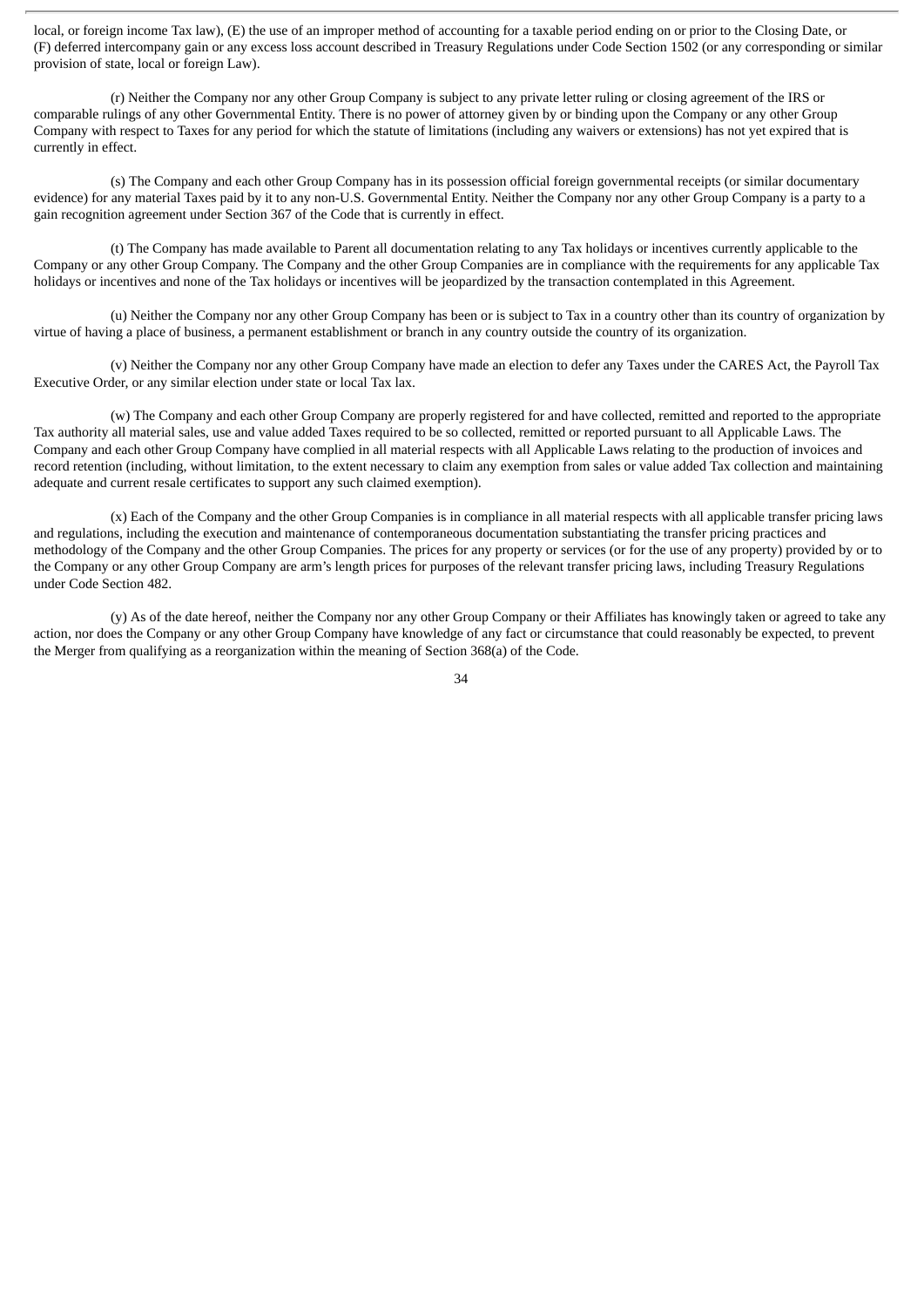(z) Section 2.17(z) of the Company Disclosure Schedule sets forth details of all employment related securities and securities options in respect of which a charge to income tax has or may arise to the Company or any other Group Company pursuant to the provisions of Part 7 of the United Kingdom Income Tax (Earnings and Pensions) Act 2003.

(aa) To the knowledge of the Company, all documents that may be necessary in proving the title of the Company or any other Group Company to any asset which it owns have been duly stamped and all stamp duties and transfer taxes duly paid.

(bb) To the knowledge of the Company, no person, acting in the capacity of an Associated Person (as defined in section 44(4) of the United Kingdom Criminal Finances Act 2017 ("CFA 2017")) of the Company or any other Group Company has committed a UK tax evasion facilitation offence under section 45(5) of CFA 2017 or a foreign tax evasion facilitation offence under section 46(6) of CFA 2017. The Company and the other Group Companies each have in place (and have had in place at all times since 30 September 2017) such prevention procedures (as defined in sections 45(3) and 46(4) of CFA 2017) as are proportionate to its business risk and are in line with any guidance published from time to time pursuant to section 47 of CFA 2017.

# Section 2.18 Material Contracts.

(a) Section 2.18(a) of the Company Disclosure Schedule sets forth a complete and correct list (grouped according to the categories described in the subsections below) of all Contracts of the following nature to which the Company or any other Group Company is a party (each contract of the following nature, a "*Material Contract*" and collectively, the "*Material Contracts*"):

(i) any Contract in respect of the Company's and the other Group Companies' businesses relating to, and evidences of, Indebtedness of the Company or any other Group Company for borrowed money or the deferred purchase price of property (whether incurred, assumed, guaranteed or secured by any asset) in excess of \$50,000;

(ii) any Contract pursuant to which the Company or any other Group Company has provided funds to or made any loan, capital contribution or other investment in, or assumed, guaranteed or agreed to act as a surety with respect to any Liability of, any Person;

(iii) any Contract for the issuance of any debt or equity security or other ownership interest, or the conversion of any obligation, instrument or security into debt or equity securities or other ownership interests of, the Company or any other Group Company, or for the purchase of any debt or equity security or other ownership interest of any Person (in each case other than pursuant to an Employee Plan);

(iv) any Contract that purports to (A) limit, curtail or restrict the ability of the Company or any other Group Company to (I) compete in any geographic area or line of business, (II) make sales to any Person in any manner, (III) use or enforce any Intellectual Property Rights owned by or exclusively licensed to the Company or any other Group Company, (IV) hire or solicit any Person in any manner, or (B) grant the other party or any third Person "most favored nation" or similar status, any type of special discount rights, or any right of first refusal, first notice or first negotiation;

(v) only to the extent such Contract is otherwise a Material Contract pursuant to this Section 2.18(a) any Contract that requires a consent to or otherwise contains a provision relating to a "change of control;"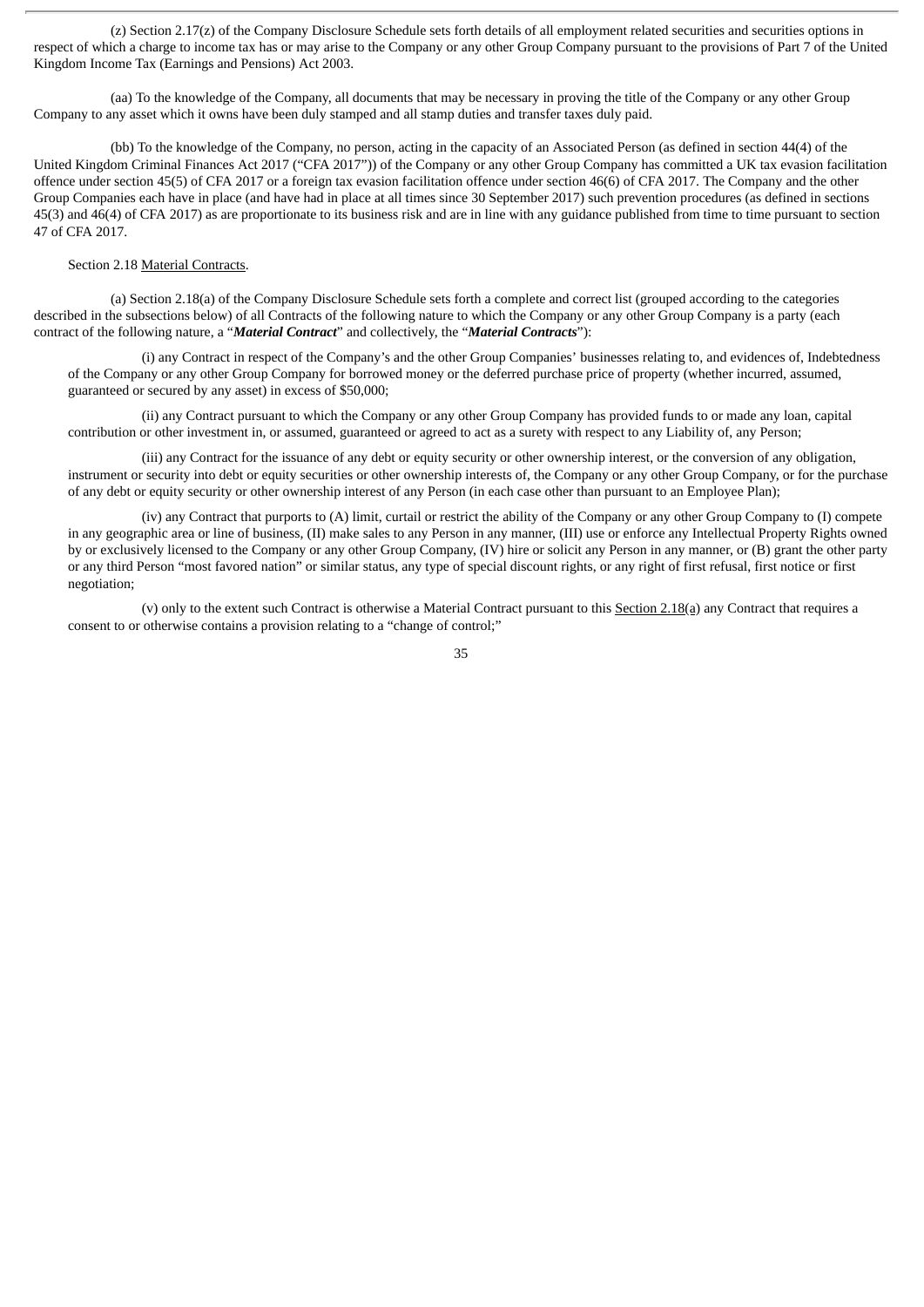(vi) any Contract pursuant to which the Company or any other Group Company is the lessee or lessor of, or holds, uses, or makes available for use to any Person (other than the Company or another Group Company) (A) any Real Property; or (B) any tangible personal property that involves an aggregate future or potential Liability or receivable, as the case may be, in excess of \$50,000;

(vii) any Contract obligating the Company or any other Group Company to indemnify or hold harmless any director, officer, employee or agent of any Group Company;

(viii) any (A) Inbound License, other than Standard Inbound Licenses or (B) Outbound License, other than (1) non-disclosure and confidentiality agreements entered into by the Company or any other Group Company in the ordinary course of business, (2) Contracts with employees or contractors of Company or any other Group Company entered into by the Company or any other Group Company in the ordinary course of business, (3) licenses to Open Source Software, (4) out-bound licenses and other Contracts with customers and end-users entered into by the Company or any Group Company in the ordinary course of business, and (5) out-bound licenses to Intellectual Property Rights (x) granted to suppliers and service providers of the Company or any other Group Company for the purpose of providing the applicable service to Company or such other Group Company and (y) in the ordinary course of business for the use of a Trademark for marketing or similar purposes;

(ix) any Contract with any Related Party of the Company or any other Group Company (other than offer letters and agreements evidencing Options, in each case that are consistent with the Company's standard form made available to Parent);

(x) any employment, consulting or professional services Contract that provides for annual compensation of at least \$100,000, other than any such Contract that can be terminated at any time, with or without notice, for any reason or no reason at all and without payment of any severance or penalties;

(xi) any Contract for the reselling, sales, marketing, merchandising or distribution of Company Products;

(xii) any joint venture or partnership, joint development, merger, asset or share purchase or divestiture Contract relating to the Company or any other Group Company;

(xiii) any Contract with any labor union, employee representative or works council;

(xiv) any Contract relating to settlement of any administrative or judicial proceedings;

(xv) any Contract with any Governmental Entity or pursuant to which the Company participates in any program involving a Governmental Entity or is entitled to any right or benefit (including Tax subsidies) provided by any Governmental Entity;

(xvi) all powers of attorney granted by or on behalf of the Company or any other Group Company; and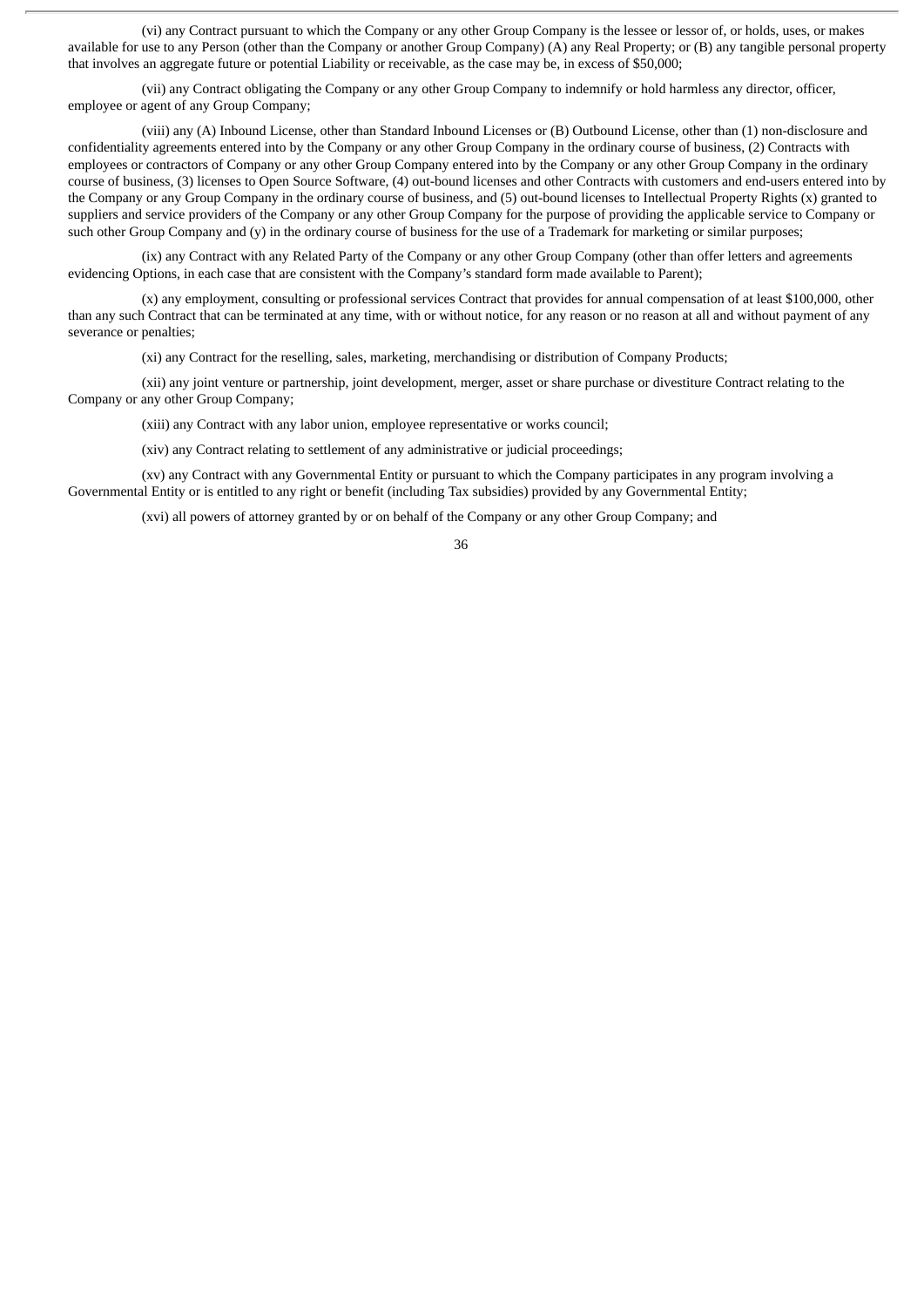(xvii) any other Contract, whether or not made in the ordinary course of business, that is material to the business, operations, assets, financial condition, results of operations or prospects of the Company and the other Group Companies, taken as a whole.

(b) The Company has made available complete and correct copies of the Material Contracts to Parent, including all modifications, amendments and supplements thereto. As of the date hereof, each of the Material Contracts constitutes the valid and legally binding obligation of the Company or another Group Company, as applicable, enforceable in accordance with its terms, subject to the Enforceability Exceptions, and is in full force and effect in accordance with its terms. There is no breach or default under any Material Contract either by the Company or any other Group Company or as of the date hereof, by any other party thereto, no event has occurred that with the giving of notice, the lapse of time, or both would constitute a breach or default thereunder by the Company or any other Group Company or any other party.

(c) As of the date hereof, no party to any Material Contract has given notice to the Company or any other Group Company of or made a claim against the Company or any other Group Company in respect of any breach or default thereunder.

Section 2.19 Payment Programs. Section 2.19 of the Company Disclosure Schedule contains a list of all commercial insurance plans and Government Healthcare Programs in which a Clinical Entity is a participating provider ("*Clinical Payment Programs*"). Except as set forth in Section 2.19 of the Company Disclosure Schedule, there is no Proceeding, active or pending or, to the Company's knowledge, threatened, relating to a Clinical Entity's participation in any of the Clinical Payment Programs or violation of Healthcare Laws. No Clinical Entity is subject to any non-routine prepayment utilization review or other non-routine utilization review by any Clinical Payment Program, and, except as set forth in Section 2.19 of the Company Disclosure Schedule, no Clinical Payment Program has requested or, to the Company's knowledge, threatened any recoupment, refund, or set-off from any Clinical Entity, or imposed any fine, penalty or other sanction on any Clinical Entity, nor has any Clinical Entity been excluded from participation in any Clinical Payment Program. No Clinical Entity has submitted to any Clinical Payment Program any false or fraudulent claim for payment. No Clinical Entity has violated any condition for participation, or any published rule, regulation, policy or standard of any Clinical Payment Program in any respect, in each case, except as set forth in Section 2.19 of the Company Disclosure Schedule. The Clinical Entities have, since the date three years prior to the date of this Agreement, complied in a timely manner with any applicable notice requirements of Clinical Payment Programs, and of any applicable provider/payor agreements with Clinical Payment Programs, regarding provision of notice of the transactions contemplated by this Agreement. Neither any Clinical Entity nor any Clinical Provider has been subject to a judgment or has repaid any overpayment relating to Clinical Payment Programs. Except as set forth on Section 2.19 of the Company Disclosure Schedule, the Clinical Entities have not billed or received any payment or reimbursement in excess of amounts allowed by Law except as and to the extent that liability for such overpayment has already been refunded to such Clinical Payment Programs or is adequately reserved.

Section 2.20 Healthcare Compliance. The Group Companies have had billing practices that are in compliance in all material respects with all applicable Healthcare Laws and with third-party payor policies and rules governing reimbursement and claims, and there is no pending or, to the Company's knowledge, threatened appeal, adjustment, challenge, audit (including notice of intent to audit), inquiry or other Proceeding related to such claims. Neither the Clinical Entities nor any Clinical Provider has billed for, performed, or ordered any services that were not medically necessary. Neither the Clinical Entities nor any Clinical Provider are excluded, or proposed to be excluded, from participation in Medicare, Medicaid, any other Government Healthcare Program or any state healthcare program, are listed on the excluded individuals list published by the United States Department of Health and Human Services Office of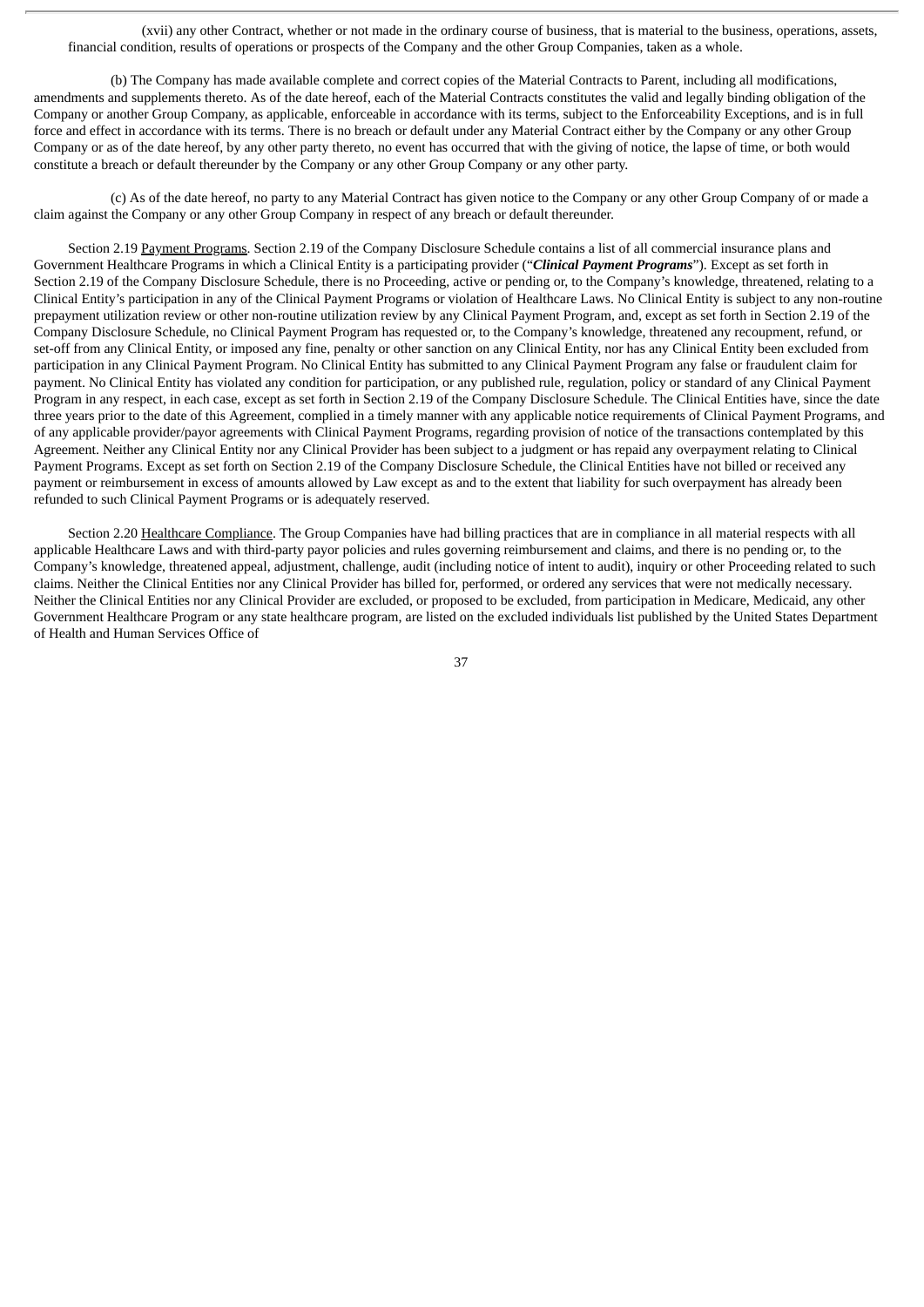Inspector General (https://oig.hhs.gov/fraud/ exclusions.html) (LEIE List) or on the General Service Administration's "System for Award Management" (for parties excluded from federal procurement and non-procurement programs), on the website (https://www.sam.gov/portal/SAM/) (GSA List). The Clinical Entities and, as applicable, the Clinical Providers, have at all times rendered healthcare services in compliance with applicable state laws related to the practice of medicine and the practice of pharmacy, including regulations and policies on use of telehealth modalities. In rendering healthcare services, neither the Clinical Entities nor any of the Clinical Providers have failed to meet the applicable standard of care. The Clinical Entities are in compliance with all applicable requirements related to the registration, use, dispensing, storage and disposal of medications and controlled substances and related requirements of each applicable state Board of Pharmacy, the United States Drug Enforcement Agency and applicable state drug enforcement agencies. To the knowledge of the Company, there is no existing basis or conduct that may subject any Clinical Entity to any sanctions or other actions by a state Board of Pharmacy, the United States Drug Enforcement Agency or applicable state drug enforcement agencies.

Section 2.21 Government Healthcare Programs. Except as set forth on Section 2.21 of the Company Disclosure Schedule, the Clinical Entities do not participate in Government Healthcare Programs. To the extent the Clinical Entities are or have been participating in a Government Healthcare Program, the Clinical Entities and the Clinical Providers have filed all claims or other reports required to be filed with respect to the Government Healthcare Programs, and such claims or reports are accurate in all material respects. The Clinical Entities and the Clinical Providers have paid all actually known and undisputed refunds, overpayments, discounts or adjustments which have become due pursuant to such claims, and no Clinical Entity or any Clinical Provider has any liability to any Government Healthcare Program with respect thereto. Section 2.21 of the Company Disclosure Schedule lists all National Provider Identifiers and provider numbers for each of the applicable Group Companies.

Section 2.22 Fraud and Abuse Referrals. No Clinical Entity or any Clinical Provider has engaged in any activities which violated in any material respect any Healthcare Law. The Group Companies and each Clinical Provider are in compliance in all material respects with the Healthcare Laws. The Group Companies have operated in compliance with, and the Group Companies' Contracts and financial arrangements with physicians, hospitals, facilities and other referral sources (including ownership interest and compensation relationships, as defined in 42 U.S.C. § 1395nn and regulations adopted pursuant thereto, between the Companies and physicians) are and have been in compliance with the Healthcare Laws.

# Section 2.23 Corruption and Trade Regulation.

(a) None of the Company, any other Group Company, or their respective officers, directors, employees, or to the Company's knowledge, any Representative or any other Person acting for or on behalf of the Company or any other Group Company has, since the inception of the Company, directly or indirectly through its Representatives or any Person acting on its behalf (including any distributor, agent, sales intermediary or other third party), (i) violated any Anti-Corruption Law or (ii) offered, given, promised to give or authorized the giving of money or anything of value, to any government official or to any other Person, or taken any action in furtherance thereof: (A) for the purpose of (I) corruptly or improperly influencing any act or decision of any government official in their official capacity, (II) inducing any government official to do or omit to do any act in violation of their lawful duties, (III) securing any improper advantage or (IV) inducing any government official to use his or her respective influence with a Governmental Entity to affect any act or decision of such Governmental Entity in order to, in each case of clauses (I) through (IV), assist the Company in obtaining or retaining business for or with, or directing business to, any Person or (B) in a manner that would constitute or have the purpose or effect of public or commercial bribery, acceptance of, or acquiescence in, extortion, kickbacks or other unlawful or improper means of obtaining or retaining business, or any advantage in the conduct of business.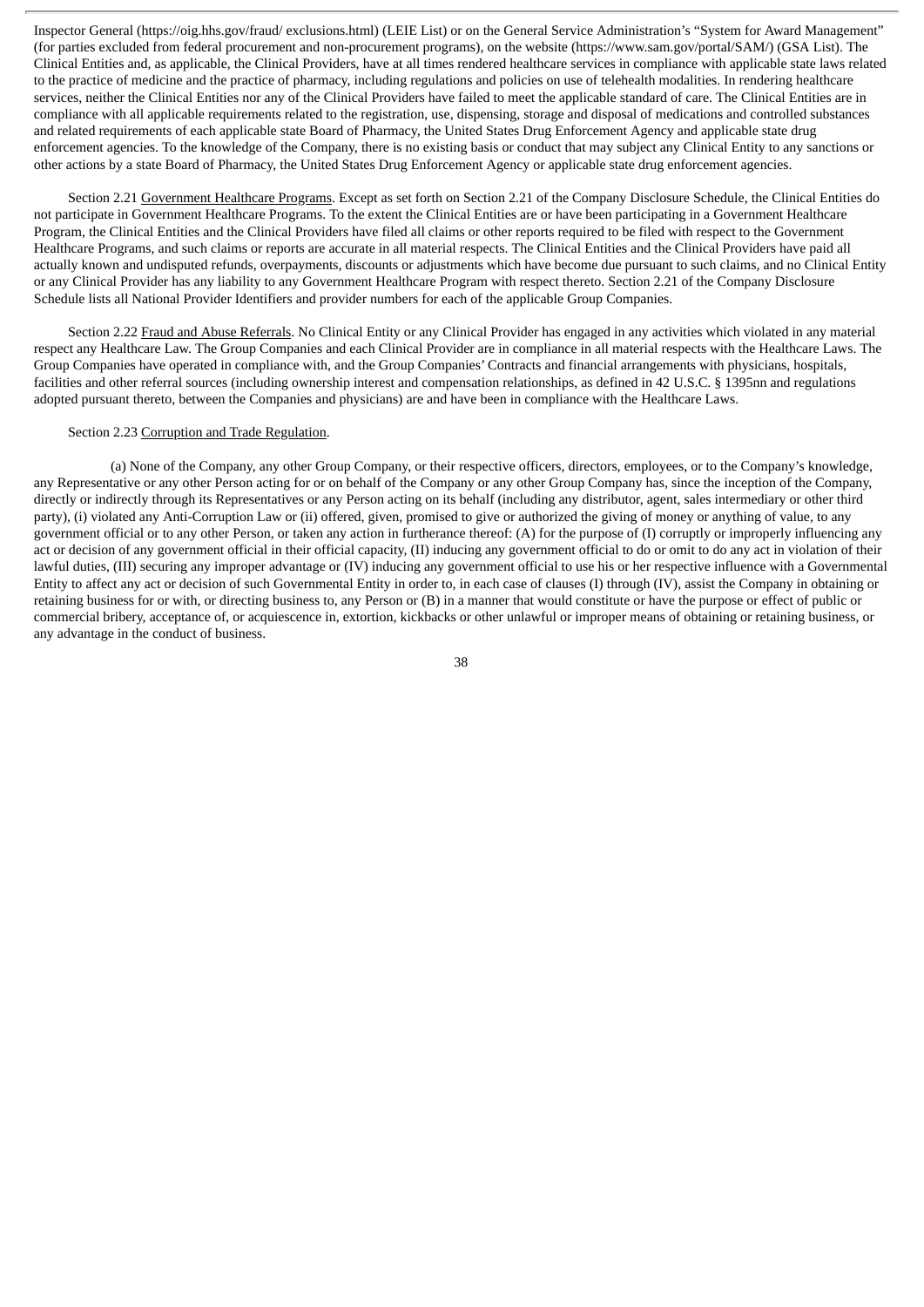(b) As related to the Company and the other Group Companies, the Company does not have (i) knowledge of any allegation, whistleblower complaint, or internal investigation related to potential or actual noncompliance with any fraud, money laundering, or Anti-Corruption Law, (ii) been charged or been convicted of violating any Anti-Corruption Law or (iii) been subjected to any investigation or proceeding by a Governmental Entity for potential corruption, fraud, money laundering, or violation of any Anti-Corruption Law.

(c) The Company and the other Group Companies have established internal controls and procedures designed to promote and achieve compliance with the Anti-Corruption Laws and with the representation and warranty contained in Section 2.23(a) and Section 2.23(b) above and has made available to Parent all such documentation. The Company's compliance program and controls are consistent with the expectations of those agencies and bodies responsible for the enforcement of the Anti-Corruption Laws.

(d) No governmental official and no close relative or family member of a governmental official serves as a Representative of the Company or any other Group Company. No governmental official and, to the knowledge of the Company, no close relative or family member of a governmental official (i) holds or will hold an ownership or other economic interest, direct or indirect in the Company or any of its Subsidiaries or (ii) will receive any economic benefit from the Company or any of its Subsidiaries as a result of the Mergers or any of the other Transactions.

(e) Any and all Contracts and authorizations of a Governmental Entity held or obtained by the Company or the other Group Companies have not been procured in violation of the Anti-Corruption Laws.

(f) Any and all authorizations of a Governmental Entity sought or obtained by the Company or the other Group Companies in anticipation or in connection with this Agreement or its subject matter, have not been procured in violation of the Anti-Corruption Laws.

(g) At all times since the date five years prior to this Agreement, all exports, re-exports, imports, sales and transfers of products and services of each of the Company and the other Group Companies have been conducted in accordance in all material respects with all Export Control Laws relating to export control and trade and financial sanctions. Without limiting the foregoing: (i) the Company and the other Group Companies have obtained all licenses, other consents, notices, waivers, approvals, orders, and authorizations, and have filed all registrations, declarations and reports with any Governmental Entity required under Export Control Laws for (A) the export, import and/or re-export of products, services, software and technologies, (B) releases of technologies and software to foreign nationals located in the United States and abroad, and (C) its other transactions (collectively, "*Export Approvals*"), (ii) the Company and the other Group Companies have been and are in compliance with the terms of all applicable Export Approvals and license exceptions, (iii) there are no actions, conditions or circumstances pertaining to the transactions of the Company or any other Group Company that would constitute or result in a violation of any Export Control Laws, and (iv) no Export Approvals for the transfer of export licenses to Parent or the Company are required.

(h) At all times since the date five years prior to this Agreement, no Group Company has engaged in any transaction or other business, including the sale, purchase, import, export, re-export or transfer of products or services, either directly or indirectly, to or from (i) Cuba, Crimea, Iran, North Korea, Syria, Sudan, or Venezuela (collectively, the "*Sanctioned Countries*") or (ii) any Person targeted by any Export Control Laws or (c) owned or controlled by any of the foregoing (collectively, "*Restricted Parties*"). Since such time, neither the Company nor any other Group Company has been a party to or beneficiary of, or had any interest in, any franchise, license, management or other Contract with any Person, either public or private, in the Sanctioned Countries or with any Restricted Parties, or been a party to any investment, deposit, loan, borrowing or credit arrangement or involved in any other financial dealings, directly or indirectly, with any Person, either public or private, in the Sanctioned Countries or who is a Restricted Party. No Group Company, nor any director, officer, or employee of any Group Company is a Restricted Party.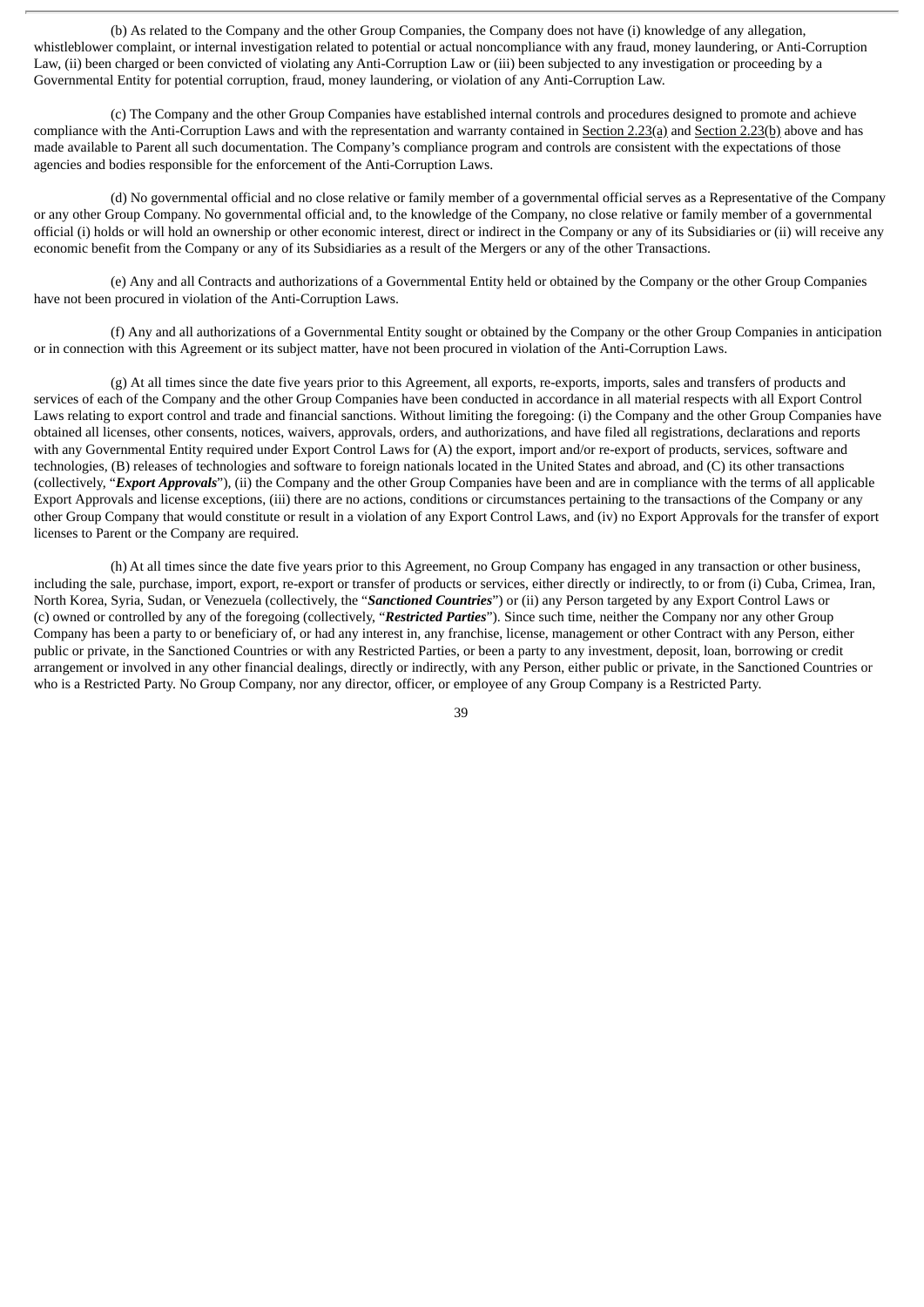(i) Neither the Company nor any other Group Company has conducted or initiated an internal investigation, made a voluntary or other disclosure to a Governmental Entity, or been the subject of any Proceedings or governmental investigation or inquiries or received any notice or citation from any Governmental Entity related to alleged violations of (i) applicable criminal law, including Anti-Corruption Laws and anti-money laundering laws or similar Applicable Laws, or (ii) Export Control Laws.

Section 2.24 Tangible Assets. The Company and the other Group Companies own, and have good and valid title to, or, in the case of leased properties and assets, valid leasehold interests in, all of their respective tangible properties and assets that are used or held for use in their respective businesses, including all of the assets reflected on the Interim Balance Sheet or acquired in the ordinary course of business since the Balance Sheet Date (except for those assets sold or otherwise disposed of for fair value since the Balance Sheet Date in the ordinary course of business), in each case free and clear of any Encumbrances, except as reflected on the Interim Balance Sheet and except for such imperfections of title, if any, that do not interfere with the present value of the subject property. The tangible assets owned or leased by the Company and the other Group Companies constitute all of the assets necessary for the Company and the other Group Companies to carry on their respective businesses as currently conducted. All tangible assets owned or leased by the Company or the other Group Companies have been maintained in accordance with generally accepted industry practice, are in all material respects in good operating condition and repair, ordinary wear and tear excepted, and are adequate for the uses to which they are being put. This Section 2.24 does not relate to real property or interests in real property, such items being the subject of Section 2.13, or to Intellectual Property Rights, such items being the subject of Section 2.14.

Section 2.25 Insurance. All insurance policies maintained by the Company and the other Group Companies are listed in Section 2.25 of the Company Disclosure Schedule. Each such policy is in full force and effect and is valid, outstanding and enforceable, and all premiums due thereon have been paid in full. None of such policies will terminate or lapse (or be affected in any other adverse manner) by reason of the Transactions. Neither the Company nor any other Group Company has established or operated under a formalized self-insurance program.

Section 2.26 Brokers. No broker, finder or investment banker is entitled to any brokerage, finder's or other fee or commission in connection with the Transactions based upon arrangements made by or on behalf of the Company or any other Group Company.

Section 2.27 Bank Accounts; Powers of Attorney. Section 2.27 of the Company Disclosure Schedule sets forth a complete and correct list showing (a) all banks in which the Company or any other Group Company maintains a bank account or safe deposit box, together with, as to each such bank account, the account number, the names of all signatories thereof and the authorized powers of each such signatory and, with respect to each such safe deposit box, the number thereof and the names of all Persons having access thereto and (b) the names of all Persons holding powers of attorney from the Company or any other Group Company, complete and correct copies of which have been made available to Parent.

Section 2.28 Related Party Transactions. No Related Party of the Company or any other Group Company (a) owns or has owned, directly or indirectly, or has or has had any interest in any property (real or personal, tangible or intangible) that the Company or any other Group Company uses or has used in or pertaining to the business of the Company or any other Group Company or (b) has or has had any business dealings or a financial interest in any transaction with the Company or any other Group Company or involving any assets or property of the Company or any other Group Company, other than business dealings or transactions conducted in the ordinary course of business at prevailing market prices and on prevailing market terms.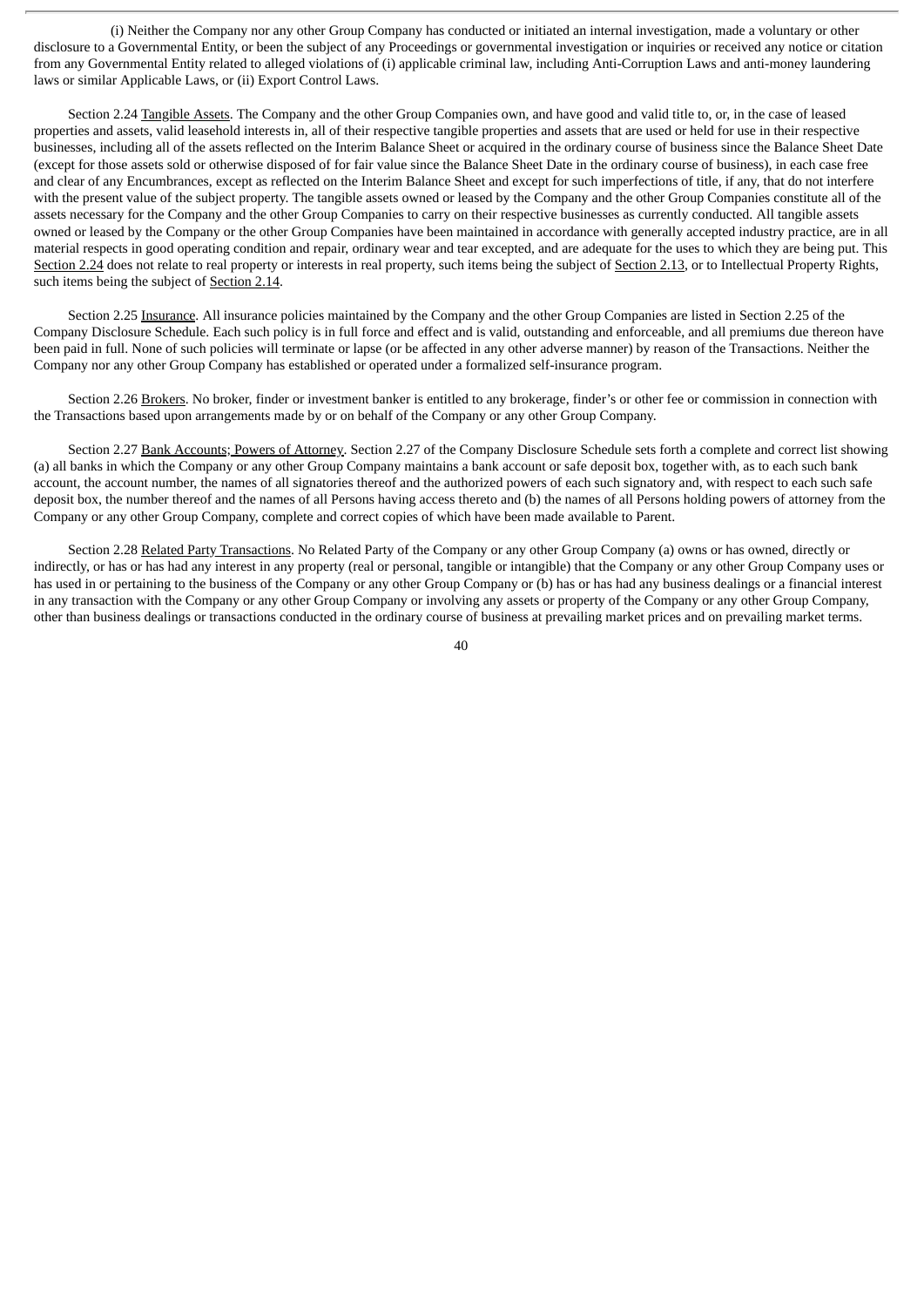Section 2.29 Information Statement. The Information Statement will not, at the date delivered to Stockholders and at any date thereafter on which the written consent of Stockholders is solicited in connection with this Agreement and the First Merger, contain any untrue statement of a material fact or omit to state a material fact necessary to make the statements herein or therein not misleading. Any such information statement, insofar as it relates to a solicitation of written consents from Stockholders for approval of this Agreement and the transactions contemplated hereby, will comply as to form with the provisions of Applicable Law.

## **ARTICLE III REPRESENTATIONS AND WARRANTIES OF PARENT AND MERGER SUBS**

Parent and Merger Subs hereby represent and warrant to the Company, as of the date hereof and as of the Closing, as follows:

Section 3.1 Organization and Qualification. Each of Parent, First Merger Sub and Second Merger Sub is (a) duly organized, validly existing and in good standing under the Applicable Laws of the State of Delaware and (b) duly qualified or licensed to do business, and is in good standing (to the extent such concept or a comparable status is recognized), in each jurisdiction where the character of its properties and assets occupied, owned, leased or operated by it or the nature of its business makes such qualification or licensing necessary, except for any such failures to be so qualified or licensed and in good standing that, individually or in the aggregate, have not had and would not reasonably be expected to have a material adverse effect on Parent's ability to consummate the Mergers or any of the other Transactions. Parent directly owns all of the outstanding shares or other equity interests in First Merger Sub and Second Merger Sub.

Section 3.2 Authority. Each of Parent, First Merger Sub and Second Merger Sub has all necessary corporate power and authority to execute and deliver this Agreement and each other Transaction Document to which it is or, at the Closing, will become a party, to perform its obligations under this Agreement and each such other Transaction Document and to consummate the Transactions. The execution and delivery of this Agreement and each other Transaction Document to which Parent, First Merger Sub or Second Merger Sub is or, at the Closing, will become a party and the consummation of the Transactions have been duly and validly authorized by all necessary corporate and other action on the part of Parent and the Merger Subs, and no other corporate proceedings on the part of Parent or Merger Sub are necessary to authorize this Agreement and each other Transaction Document to which Parent, First Merger Sub or Second Merger Sub, as applicable, is or, at the Closing, will become a party or to consummate the Transactions. This Agreement and each such other Transaction Document to which Parent, First Merger Sub or Second Merger Sub, as applicable is or, at the Closing, will become a party have been or, at the Closing, will be, as the case may be, duly and validly executed and delivered by Parent, First Merger Sub or Second Merger Sub, as applicable and, assuming the due authorization, execution and delivery hereof and thereof by the other parties hereto and thereto, constitute or, with respect to any Transaction Document to be executed at the Closing, will constitute valid, legal and binding obligations of Parent, First Merger Sub or Second Merger Sub, as applicable, enforceable against Parent, First Merger Sub or Second Merger Sub, as applicable, in accordance with their respective terms, subject to the Enforceability Exceptions.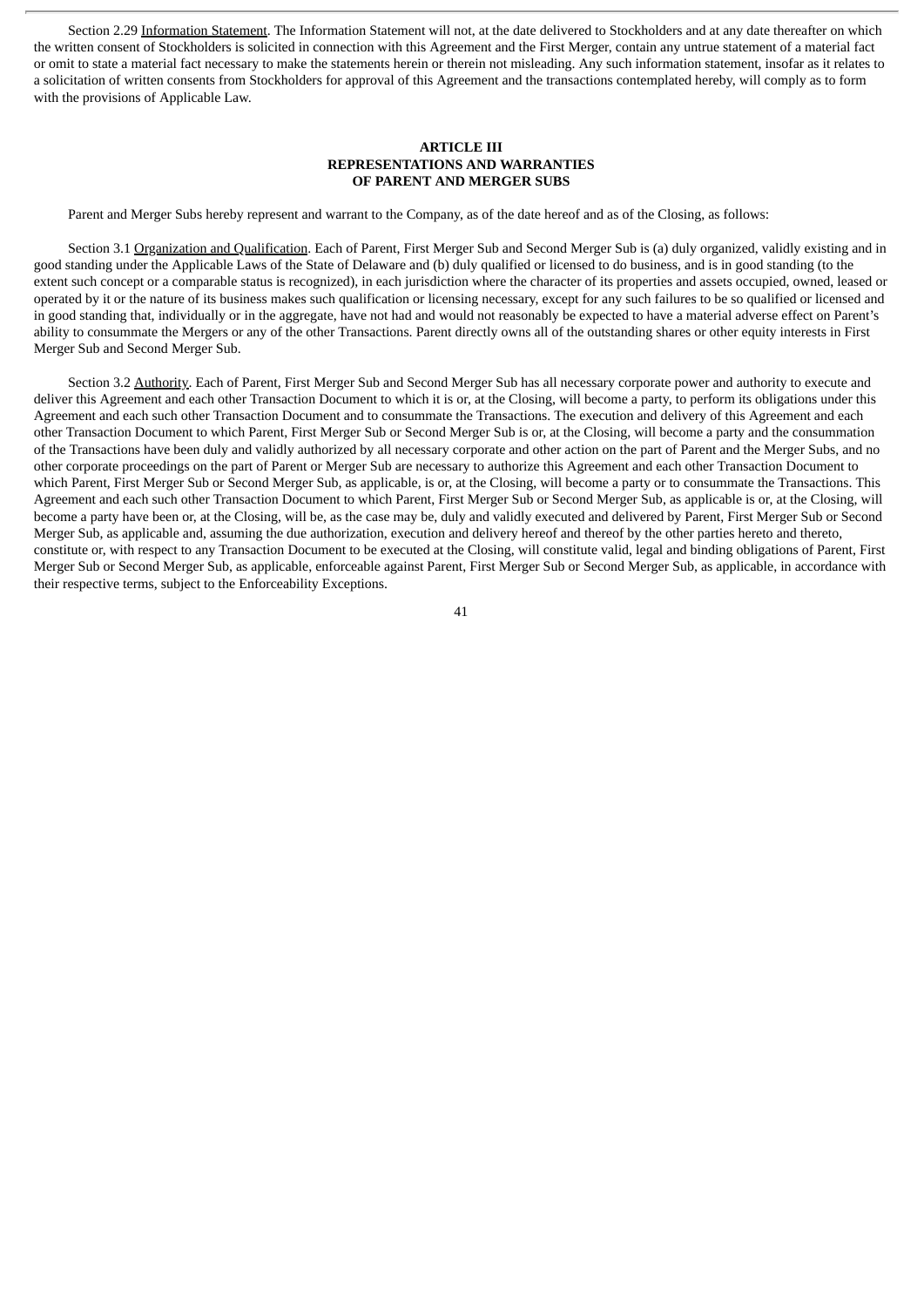## Section 3.3 No Conflict; Required Consents and Approvals.

(a) The execution, delivery and performance by each of Parent, First Merger Sub and Second Merger Sub of this Agreement and each of the Transaction Documents to which it is or will be a party, and the consummation of the Transactions, do not and will not: (i) conflict with or violate the Organizational Documents of Parent, First Merger Sub or Second Merger Sub, as the case may be; (ii) conflict with or violate any Applicable Law with respect to Parent, First Merger Sub or Second Merger Sub, as the case may be; or (iii) result in any breach of, constitute a default (or an event that, with notice or lapse of time or both, would become a default or breach) under or require any consent of any Person pursuant to, any Contract or permit of Parent, First Merger Sub or Second Merger Sub, as applicable, except, in the case of each of the foregoing clauses (i), (ii) and (iii), for any such conflicts, violations, breaches, defaults or other occurrences that would not, individually or in the aggregate, have a material adverse effect on Parent's, First Merger Sub's or Second Merger Sub's ability to consummate the Mergers or any of the other Transactions.

(b) The execution, delivery and performance by each of Parent, First Merger Sub and Second Merger Sub of this Agreement and each of the Transaction Documents to which it is or will be a party and the consummation of the Transactions by Parent, First Merger Sub or Second Merger Sub do not, and the performance of this Agreement by Parent, First Merger Sub or Second Merger Sub will not, require any consent, approval, authorization or permit of, or filing with or notification to, any Governmental Entity for such performance, except for the filings contemplated by Section 1.2(b) and Section 1.2(c) with the Delaware Secretary of State.

(c) No vote or other action of the stockholders of Parent is required by Law, Nasdaq rules, the certificate of incorporation or bylaws (or similar charter or organizational documents) of Parent in order for Parent and Merger Subs to enter into any Transaction Documents or consummate the transactions contemplated by this Agreement.

Section 3.4 No Prior Merger Sub Operations. Merger Subs were formed solely for the purpose of effecting the Mergers and have not engaged in any business activities or conducted any operations other than in connection with the Transactions.

Section 3.5 Financing. Parent has or has available to it, sufficient funds to consummate the transactions contemplated by this Agreement.

Section 3.6 Reorganization. Neither Parent nor Merger Subs have knowledge of any facts or have taken or agreed to take any action that would reasonably be expected to prevent or impede the Mergers, taken together, from qualifying as a "reorganization" within the meaning of Section 368(a) of the Code.

Section 3.7 Brokers. Except for Allen & Company LLC, no broker, finder or investment banker is entitled to any brokerage, finder's or other fee or commission in connection with the Transactions based upon arrangements made by or on behalf of Parent or Merger Subs.

Section 3.8 Parent Stock. The shares of Parent Class A Common Stock, when delivered and paid for pursuant to the terms of this Agreement, shall have been duly and validly authorized and issued as fully-paid and non-assessable shares in the capital of Parent.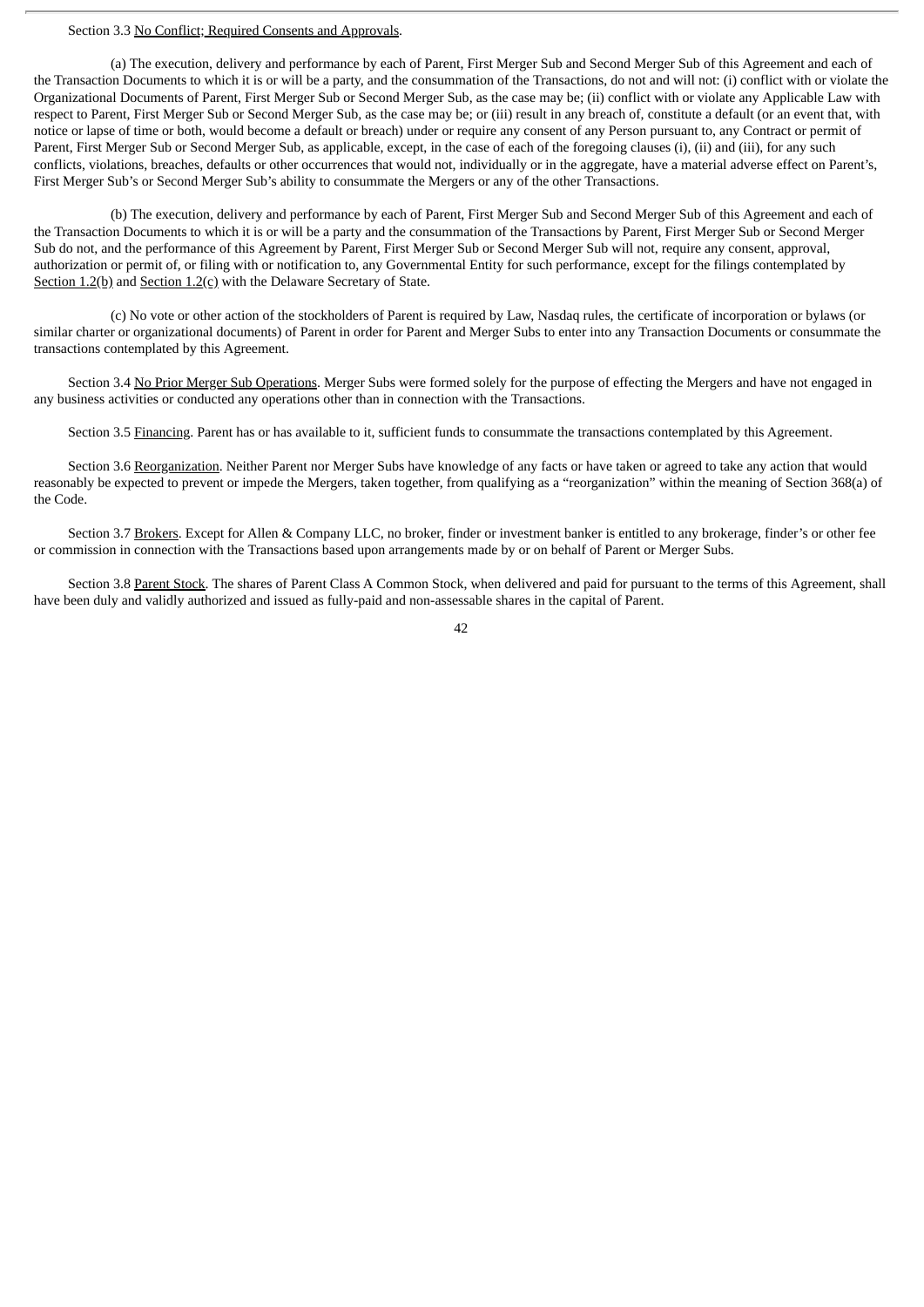### **ARTICLE IV COVENANTS**

Section 4.1 Conduct of Business. During the period from the date hereof and continuing until the earlier of the termination of this Agreement in accordance with the terms hereof and the Closing (the "*Interim Period*"), the Company shall, and shall cause the other Group Companies to (a) conduct the businesses of the Company and the other Group Companies in the ordinary course of business and in compliance with all Applicable Laws and Contracts and (b) except as required under this Agreement, use commercially reasonable efforts to preserve intact their present business organizations, lines of business and the goodwill of those having business relationships with the Company and the other Group Companies, in each case, consistent with the Company's and the other Group Companies' past practice.

Section 4.2 Restrictions on Conduct of Business. Without limiting the generality or effect of the provisions of Section 4.1, during the Interim Period, except as (x) set forth in the corresponding subsection of Section 4.2 of the Company Disclosure Schedule, (y) expressly consented to by Parent in writing (email being sufficient), which consent shall not be unreasonably withheld, conditioned or delayed, (z) required by Applicable Law, the Company shall not, and shall cause the other Group Companies to not, directly or indirectly:

(a) amend or otherwise change its Organizational Documents;

(b) issue, sell, pledge, dispose of, grant or otherwise subject to any Encumbrance, any shares of its capital stock, or any options, warrants, convertible securities or other rights of any kind to acquire any of its shares of capital stock, or any other ownership interest, except pursuant to the exercise of Options or Warrants outstanding on the date of this Agreement, in accordance with their terms as existing on the date of this Agreement;

(c) transfer, lease, sell, pledge, license, dispose of or subject to any Encumbrance any assets, rights or properties of the Company or the other Group Companies, except for sales of Company Products, non-exclusive licenses to Intellectual Property Rights granted in the ordinary course of business, transactions in the ordinary course of business consistent with past practice, pursuant to Contracts in effect on the date of this Agreement, or dispositions of obsolete assets or assets having a *de minimis* value;

(d) declare, set aside, make or pay any dividend or other distribution, with respect to any of its shares of capital stock;

(e) reclassify, combine, split, subdivide or redeem, or purchase or otherwise acquire, directly or indirectly, any of its shares of capital stock or make any change to its capital structure, except for forfeitures of unvested Options or forfeitures or repurchases (at no more than cost) by the Company of its shares of capital stock, in either case, upon a termination of service with any individual service provider of the Company or any other Group Company pursuant to the underlying award agreements in effect on the date of this Agreement;

(f) (i) acquire, directly or indirectly (including by merger, consolidation or acquisition of stock or assets or any other business combination), any corporation, partnership, other business organization or any division thereof or any other business, or any equity interest in any Person; (ii) incur any Indebtedness, or assume, guarantee or endorse, or otherwise become responsible for (contingently or otherwise), the obligations of any Person; (iii) make any loans, advances or capital contributions, except for loans or advances for travel expenses and extended payment terms for customers, in each case subject to Applicable Law and only in the ordinary course of business; (iv)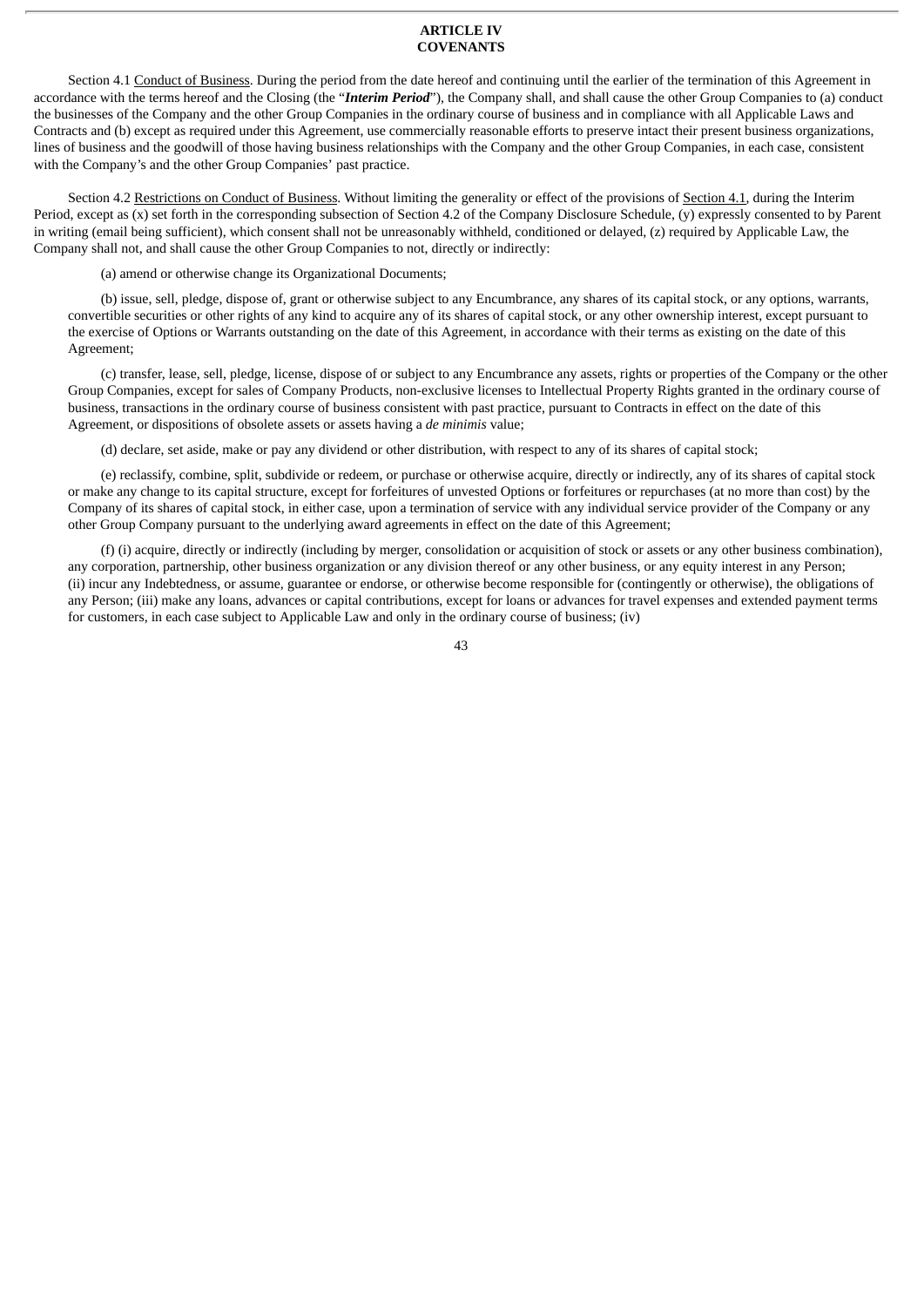make, authorize or make any commitment with respect to any single capital expenditure that is, individually, in excess of \$50,000 or is, together with other capital expenditures that the Company or any other Group Company has made, authorized or made a commitment with respect to following the date of this Agreement, in excess of \$250,000; (v) make or direct to be made any capital investments in any Person; or (vi) enter into or amend any Contract with respect to any matter set forth in this Section 4.2(f);

(g) except as required by Applicable Law or the terms of any Employee Plan and disclosed in Section 2.11(a) of the Company Disclosure Schedule, (i) grant or materially increase, or commit to grant or materially increase, any form of compensation or benefits payable or to become payable (including bonus grants and retention payments) to any current or former employee or other individual service provider of the Company or any other Group Company; (ii) take any action to accelerate the vesting, lapse of restrictions or payment of any compensation or benefits under any Employee Plan; (iii) grant any rights to severance, retention, change in control or termination pay or benefits to any current or former employee or other individual service provider of the Company or any other Group Company; (iv) establish, adopt, enter into or amend or terminate any Employee Plan or any plan, program, agreement, arrangement or Contract that would be an Employee Plan if in effect on the date of this Agreement; (v) take any action to fund or secure the payment of any compensation or benefits under any Employee Plan; (vi) adopt or enter into any collective bargaining agreement or other labor union contract; (vii) hire, elect or appoint any officer, director, employee or other individual service provider; or (viii) terminate the employment (or otherwise cause to resign), change the title, office or position, or materially reduce the responsibilities of any officer, employee or other individual service provider, other than for cause with notice to Parent;

(h) make or change any GAAP accounting treatment election, adopt or change any accounting period or adopt or change any accounting method, except in each case as required by changes in GAAP as concurred with its independent auditors and after notice to Parent;

(i) (i) make, change or revoke any Tax election or allow any Tax election previously made to expire; (ii) file any amended Tax Return; (iii) adopt or change any Tax accounting method or Tax accounting period (except where an automatic change of method of Tax accounting was required or otherwise required by Applicable Law); (iv) enter into, cancel or modify any agreement with a Taxing Authority; (v) settle any Tax claim or assessment relating to the Company or any other Group Company; (vi) surrender any right to claim a refund of Taxes or consent to any extension or waiver of the limitation period applicable to any Tax claim or assessment (other than any extension or waiver granted in the ordinary course of business) relating to the Company or any other Group Company; or (vii) fail to timely file any Tax Return or pay any Tax as it becomes due;

(j) enter into or amend any Contract that would be a Material Contract if entered into prior to the date hereof, consent to the termination of any Material Contract, or amend or modify, waive or consent to the termination of the Company's or any other Group Company' rights under any Contract or waive, release or consent to the termination of any claims or rights of material value to the Company or any other Group Company, other than Material Contracts entered into with customers and suppliers of the Company in the ordinary course of business;

(k) terminate, cancel, amend or modify any insurance coverage policy maintained by the Company or any other Group Company that is not promptly replaced by a comparable amount of insurance coverage;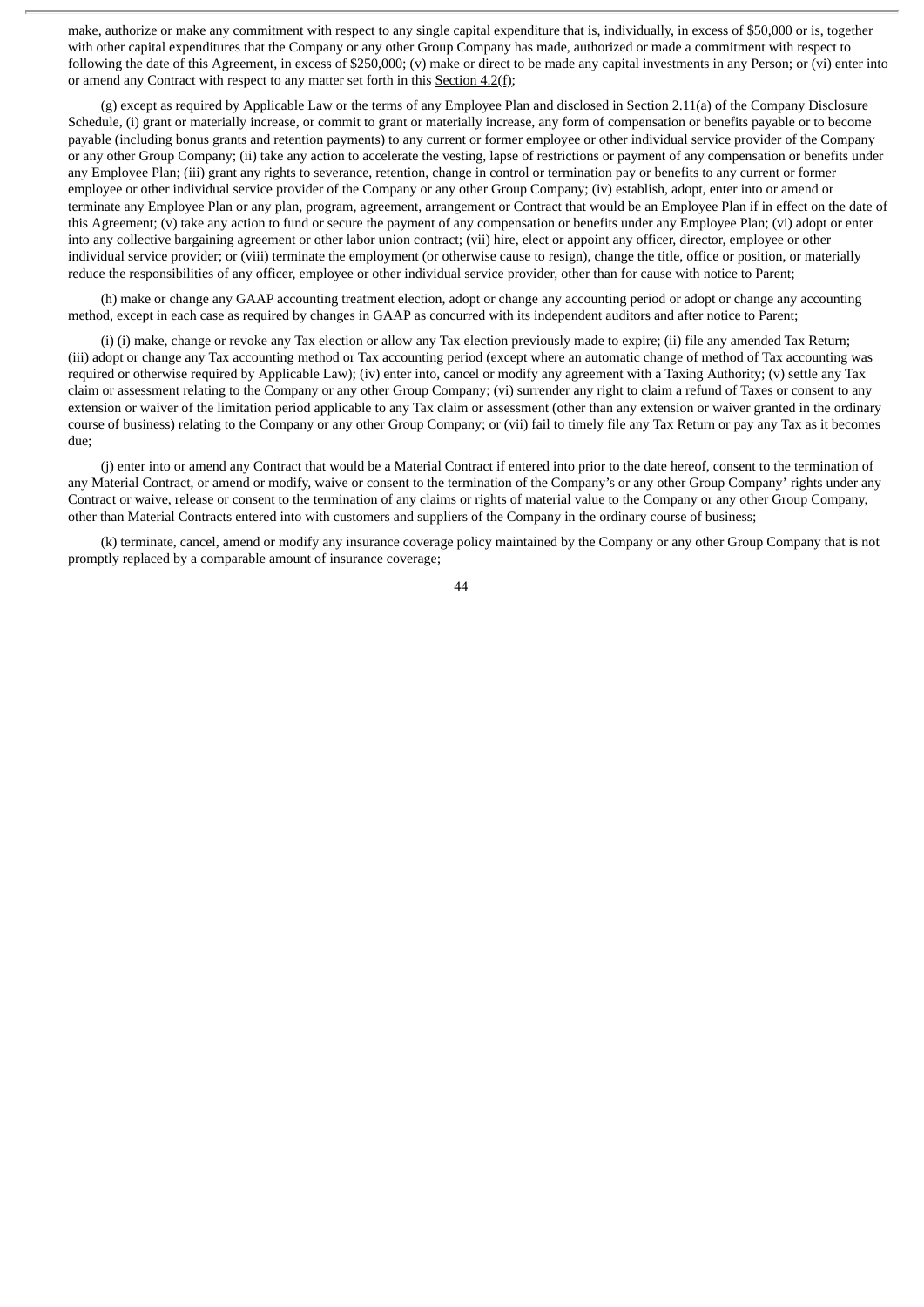(l) terminate, waive, abandon or cancel any right or registration of a right of material value, including taking any action that would reasonably be expected to result in any loss, lapse, abandonment, cancellation, invalidity or unenforceability of any material Intellectual Property Right;

(m) commence or settle any Proceeding, other than for the routine collection of invoices or accounts receivable and in connection with the enforcement of the Company's rights under this Agreement;

(n) enter into any transaction or arrangement with, or for the benefit of a Related Party; or

(o) enter into any Contract or otherwise make a commitment to take any of the actions described in clauses (a) through (n) of this Section 4.2.

Section 4.3 Reasonable Efforts. Each of the parties to this Agreement agrees to use commercially reasonable efforts, and to cooperate with each other party hereto, to take, or cause to be taken, all appropriate action to do, or cause to be done, all things necessary, proper or advisable under Applicable Law or otherwise to consummate and make effective the Transactions as promptly as practicable, including, subject to any applicable limitations set forth in this Section 4.3 and other provisions of this Agreement, causing the satisfaction of the respective conditions set forth in Article V and executing and delivering such other instruments and doing and performing such other acts and things as may necessary or reasonably desirable for effecting the consummation of the First Merger and the other transactions contemplated hereto. Without limiting the generality of the foregoing, the Company shall deliver or cause to be delivered each of the agreements or documents referred to in Section 5.1(i).

### Section 4.4 Stockholder Approval.

(a) As soon as practicable following the execution and delivery of this Agreement, but in any event no later than twenty-four (24) hours thereafter, the Company shall both deliver to each Principal Stockholder (or his, her or its proxy) the Written Consent and use commercially reasonable best efforts to obtain a fully executed Written Consent from each Principal Stockholder (with copies to Parent). The Company shall ensure that the Written Consents shall have been obtained and executed in compliance with, and are valid and effective under, Applicable Law and the Company's Organizational Documents.

(b) As soon as practicable following the execution and delivery of this Agreement, but in any event prior to the Stockholder solicitation described in Section 4.4(c), the Company shall obtain and deliver to Parent a Parachute Payment Waiver from each Person who is or reasonably could be, with respect to the Company or the other Group Companies, a "disqualified individual," and who reasonably might otherwise receive, have received, or have the right or entitlement to receive a parachute payment under Section 280G of the Code.

(c) No later than three (3) Business Days prior to the Effective Time, the Company shall submit a proposal to the Stockholders (in form and substance reasonably acceptable to Parent) to be voted on by the Stockholders in accordance with the terms of Section 280G(b)(5)(B) of the Code so as to render the parachute payment provisions of Section 280G of the Code inapplicable to any and all payments and/or benefits provided pursuant to Contracts that, in the absence of the executed Parachute Payment Waivers by the affected Persons under Section 4.4(b), might otherwise reasonably result, separately or in the aggregate, in the payment of any amount and/or the provision of any benefit that would not be deductible by reason of Section 280G of the Code, with such stockholder approval to be solicited in a manner which satisfies all applicable requirements of such Section 280G(b)(5)(B) of the Code and the Treasury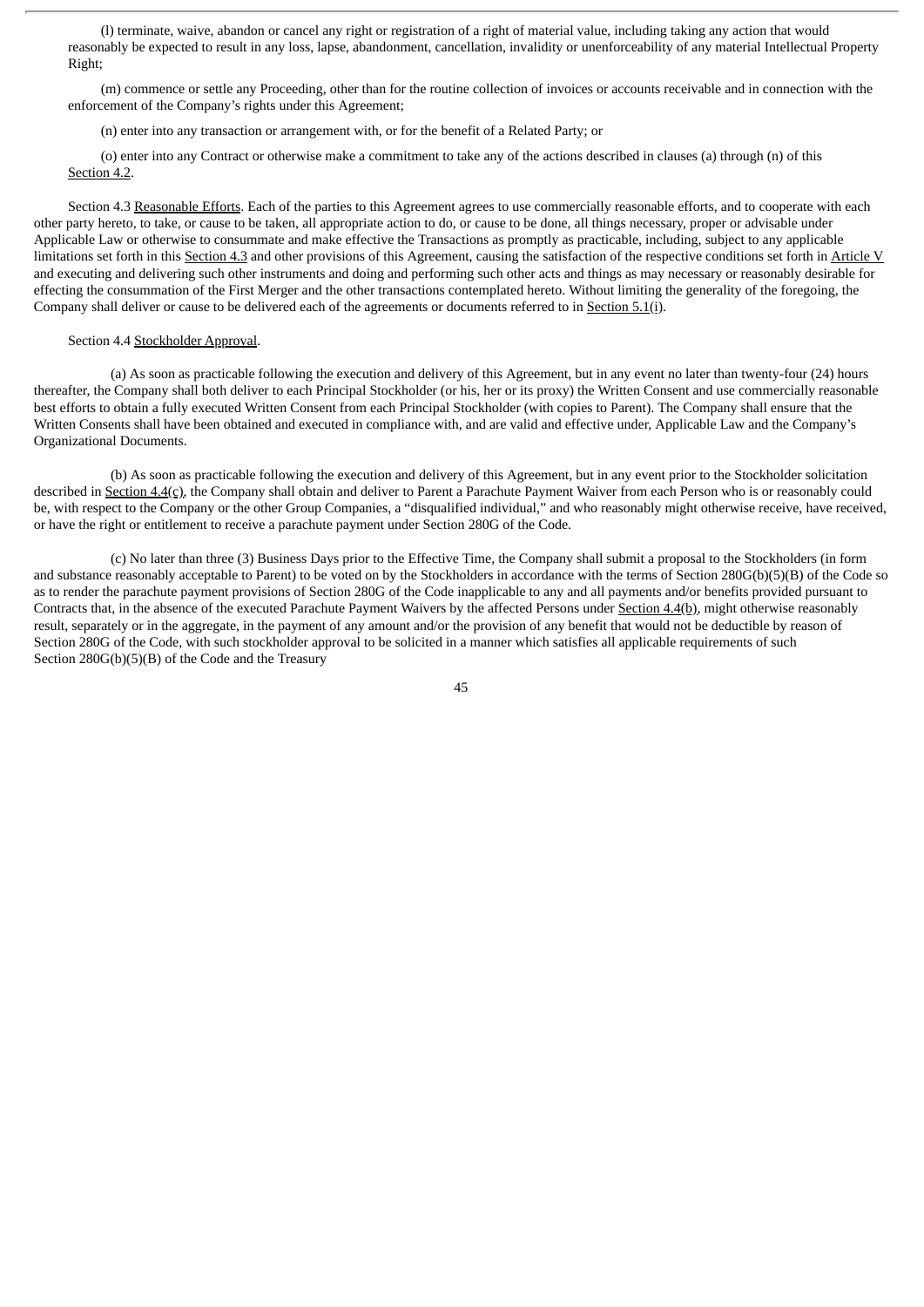Regulations thereunder, including Q-7 of Section 1.280G-1 of such Treasury Regulations. Prior to the Effective Time, the Company shall deliver to Parent evidence reasonably satisfactory to Parent that (i) any required Stockholder approval (A) was solicited in conformance with Section 280G and the Treasury Regulations thereunder and (B) was obtained with respect to any payments and/or benefits that were subject to the Stockholder approval vote (the "*280G Approval*"), or (ii) that the 280G Approval was not obtained. All solicitation documents for the 280G Approval, including the supporting analysis identifying all disqualified individuals and their respective payments and benefits, shall be subject to advance review and approval by Parent, such approval not to be unreasonably withheld, conditioned or delayed.

Section 4.5 Information Statement. Within ten (10) days following the execution of this Agreement, the Company shall transmit to each Stockholder an information statement in form and substance reasonably acceptable to Parent (as the same may be amended and supplemented from time to time, the "*Information Statement*") for Stockholders to adopt this Agreement and approve the First Merger and the transactions contemplated hereby by written consent. The Company shall promptly advise the Parent in writing if at any time prior to the Effective Time the Company obtains knowledge of any facts that might make it necessary or appropriate to amend or supplement the Information Statement in order to make the statements contained therein not misleading. The Information Statement shall contain (a) a statement to the effect that the Company Board has unanimously recommended that the Stockholders vote in favor of the adoption of this Agreement and the approval of the principal terms of the First Merger, (b) the notice contemplated by Section 228(e) of the DGCL of the taking of a corporate action without a meeting by less than a unanimous written consent, (c) the notice contemplated by Section 262(d)(2) of the DGCL, together with a copy of Section 262 of the DGCL, and (d) such other information as Parent and the Company may agree is required or advisable under the DGCL to be included therein. Following the distribution of the Information Statement to Stockholders, the Company shall deliver by any manner permitted by the DGCL any subsequent notice required to be delivered with respect to appraisal rights pursuant to the DGCL.

#### Section 4.6 Third Party Notices and Consents; Certain Terminations.

(a) The Company shall, and shall cause each other Group Company to, use commercially reasonable efforts to deliver to the applicable third party or obtain prior to the Closing, and deliver to Parent at or prior to the Closing, all notices, consents, waivers and approvals required in connection with the First Merger, as requested by Parent. Prior to Closing, the Company shall terminate prior to the Closing each stockholder agreement, investor rights agreement, voting agreement, voting trust, right of first refusal and co-sale agreement, management rights agreement and all other similar agreements.

(b) The Company shall give all notices and other information required to be given to the employees of the Company and any applicable Governmental Entity under the WARN Act, the National Labor Relations Act, as amended, the Code, COBRA and other Applicable Law in connection with the Transactions.

Section 4.7 Notice of Certain Events. The Company shall, and shall cause each other Group Company to, promptly notify Parent of: (a) any change, occurrence or event not in the ordinary course of business; (b) any notice or other communication from any Governmental Entity in connection with the Transactions; (c) any notice from any Person alleging that the consent of such Person is or may be required in connection with the Transactions; (d) any Proceeding commenced or, to the knowledge of the Company threatened against, relating to or involving or otherwise affecting the business of the Company or any other Group Company or that relates to the consummation of the Transactions; or (e) any breach of any representation, warranty or covenant in this Agreement, or of any change, occurrence or event which, individually or in the aggregate with any other changes, occurrences and events, would reasonably be expected to be adverse to the Company or any other Group Company or cause any of the conditions to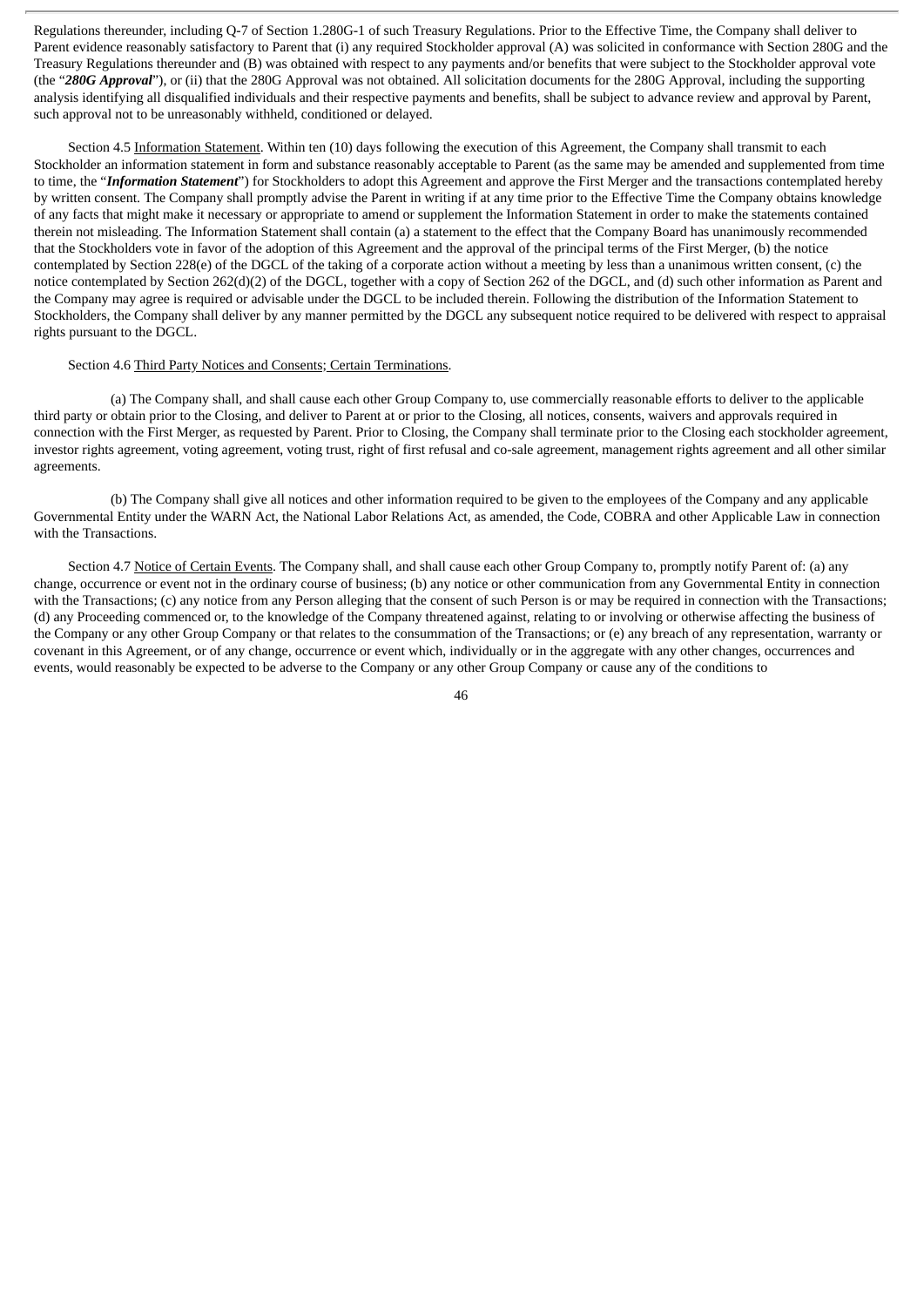closing set forth in Article V not to be satisfied. Any such disclosure shall not be deemed to constitute an exception to the representations and warranties set forth in Article II, nor limit the rights of Parent under this Agreement for any breach by the Company of such representations and warranties or have any effect for purposes of determining the satisfaction of the conditions set forth in Section 5.1.

### Section 4.8 Confidentiality; Public Announcements.

(a) The parties hereto acknowledge that Parent and the Company have previously executed a non-disclosure agreement, dated as of July 22, 2021 (the "*Non-Disclosure Agreement*"), which shall continue in full force and effect in accordance with its terms. Each party hereto agrees that it and its Representatives shall hold the terms of this Agreement, and the fact of this Agreement's existence, in strict confidence. At no time shall any party hereto disclose any of the terms of this Agreement (including the economic terms) or any non-public information about a party hereto to any other Person without the prior written consent of the party hereto about which such non-public information relates. Notwithstanding anything to the contrary in the foregoing, a party hereto shall be permitted to disclose any and all terms to its financial, tax and legal advisors (each of whom is subject to a similar obligation of confidentiality), and to any Governmental Entity or administrative agency to the extent necessary or advisable in compliance with Applicable Law or the rules of Nasdaq.

(b) None of the Company, any other Group Company, the Securityholder Representative, any Securityholder, nor any of their respective Representatives shall issue any press release or otherwise make any public statements in any form, including any statements accessible to the public via the internet or other means, with respect to this Agreement, the Mergers or the other Transactions without the prior written consent of Parent. Parent and the Company shall mutually agree to the form of initial press release announcing the execution of this Agreement.

#### Section 4.9 Exclusivity.

(a) During the Interim Period, none of the Company, any other Group Company or the Securityholder Representative will, nor will it authorize or permit any of its respective Representatives or Securityholders to, directly or indirectly: (i) solicit, initiate, seek, entertain, encourage, facilitate, support or induce the making, submission or announcement of any inquiry, expression of interest, proposal or offer that constitutes, or would reasonably be expected to lead to, an Acquisition Proposal; (ii) enter into, participate in, maintain or continue any communications (except solely to provide written notice as to the existence of these provisions) or negotiations regarding, or deliver or make available to any Person any non-public information with respect to, or take any other action regarding, any inquiry, expression of interest, proposal or offer that constitutes, or would reasonably be expected to lead to, an Acquisition Proposal; (iii) agree to, accept, approve, endorse or recommend (or publicly propose or announce any intention or desire to agree to, accept, approve, endorse or recommend) any Acquisition Proposal; (iv) enter into any letter of intent or any other Contract contemplating or otherwise relating to any Acquisition Proposal; or (v) submit any Acquisition Proposal (other than the First Merger to the extent contemplated by this Agreement) to the vote of any stockholders of the Company. The Company and the Securityholder Representative shall, and the Company shall cause each other Group Company to, immediately cease and cause to be terminated any and all existing activities, discussions or negotiations with any Persons conducted prior to or on the date hereof with respect to any Acquisition Proposal.

(b) The Company or the Securityholder Representative, as the case may be, shall immediately notify Parent orally and in writing after receipt by the Company, any other Group Company or the Securityholder Representative (or, to the knowledge of the Company or the knowledge of the Securityholder Representative, by any of its respective Representatives or Securityholders), of: (i) any Acquisition Proposal; (ii) any inquiry, expression of interest, proposal or offer that constitutes, or would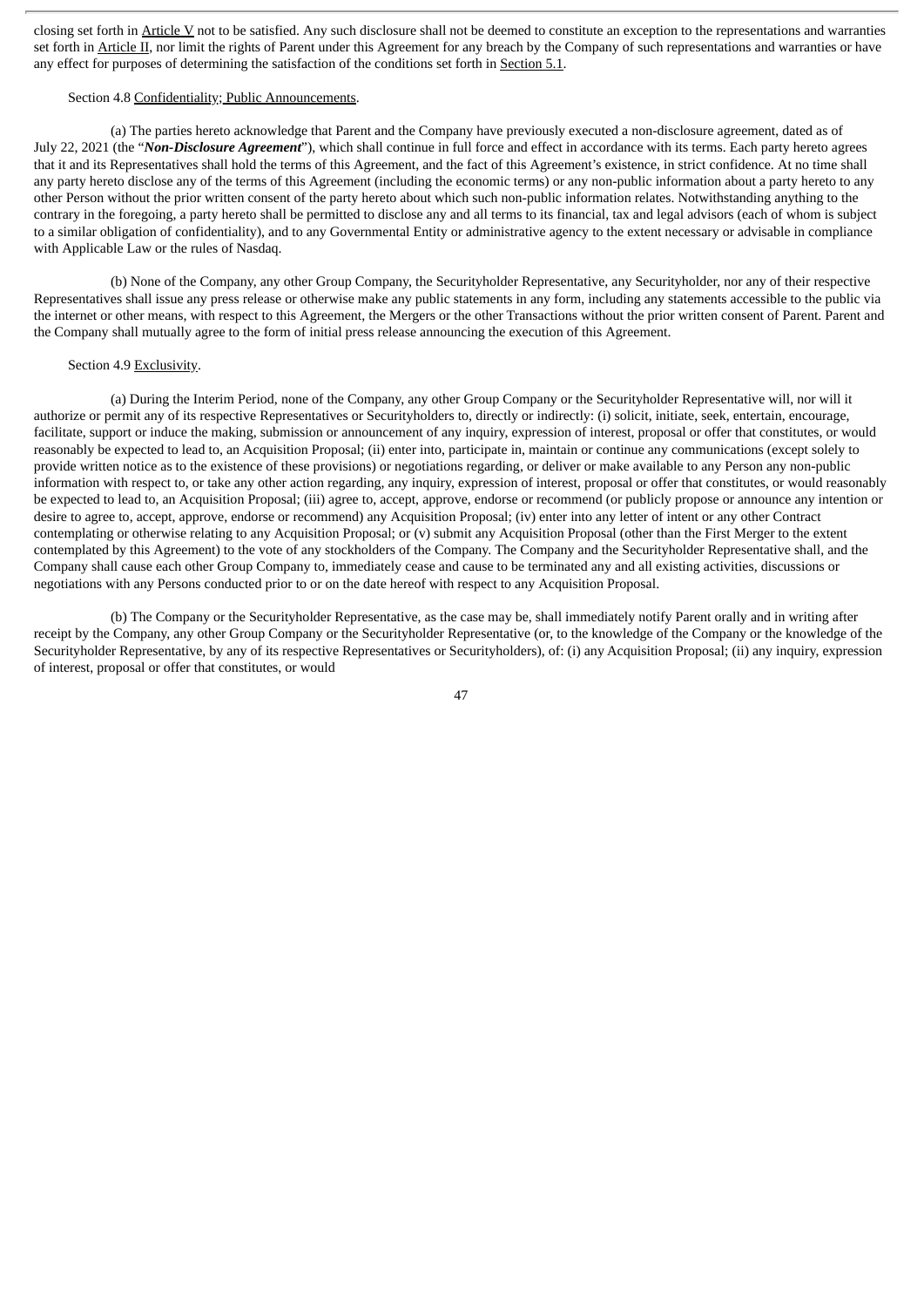reasonably be expected to lead to, an Acquisition Proposal; (iii) any other notice that any Person is considering making an Acquisition Proposal; or (iv) any request for nonpublic information relating to the Company or any other Group Company or for access to any of the properties, books or records of the Company or any other Group Company by any Person other than Parent not in the ordinary course of business or that the Company or the Securityholder Representative reasonably believes would not be expected to lead to an Acquisition Proposal. Such notice shall describe: (A) the terms and conditions of such Acquisition Proposal, inquiry, expression of interest, proposal, offer, notice or request; and (B) the identity of the Person or group making any such Acquisition Proposal, inquiry, expression of interest, proposal, offer, notice or request, if such disclosure would not violate the terms of a confidentiality agreement in effect as of the date hereof. The Company and the Securityholder Representative shall keep Parent fully informed of the status and details of, and any modification to, any such inquiry, expression of interest, proposal or offer and any correspondence or communications related thereto and shall provide to Parent a complete and correct copy of such inquiry, expression of interest, proposal or offer and any amendments, correspondence and communications related thereto, if it is in writing, or a reasonable written summary thereof, if it is not in writing. The Company shall provide Parent with forty-eight (48) hours prior notice (or such lesser prior notice as is provided to the members of such board of directors) of any meeting of the Company Board or any other Group Company at which such board of directors is reasonably expected to discuss any Acquisition Proposal.

### Section 4.10 Tax Matters.

(a) Tax Returns. Parent shall prepare and file or shall cause to be prepared and filed all Tax Returns required to be filed by the Company and any other Group Company after the Closing Date for Pre-Closing Tax Periods, including Tax Returns with respect to a Straddle Period. Such Tax Returns shall be prepared in accordance with the past practice of the Company and the other Group Companies unless otherwise required by Applicable Law, and if such Tax Return reflects a material amount of Tax for which the Indemnifying Parties must indemnify Parent, Parent shall provide such Tax Return to the Securityholder Representative for review and comment on behalf of the Indemnifying Parties at least twenty (20) days prior to the date on which such Tax Return is to be filed (or as soon as is reasonably practicable) and Parent shall consider in good faith the reasonable comments of the Securityholder Representative with respect to such Tax Return.

(b) Tax Contests. Parent shall promptly notify the Securityholder Representative in writing upon receipt by Parent, the Company or any other Group Company of notice in writing of any audit or other administrative proceeding or inquiry or judicial proceeding involving Taxes that could give rise to a claim for indemnification under Section 7.2 (a "*Tax Contest*"); *provided,* that the failure of the notified party to give any other party notice as provided herein shall not relieve such other party of its indemnification obligations under Article VII except to the extent that such other party is actually and materially prejudiced thereby. Parent shall have the exclusive right to control, conduct and settle any such Tax Contest, provided that Parent shall keep the Securityholder Representative reasonably informed of all material developments on a timely basis, and shall provide to the Securityholder Representative copies of any written material correspondence received from the Tax authority related to such Tax Contest as reasonably requested by the Securityholder Representative. In the event of any conflict or overlap between the provisions of this Section 4.10(b) and Section 7.4, the provisions of this Section 4.10(b) shall control.

(c) Straddle Period. For purposes of this Agreement, in order to apportion appropriately any Taxes relating to a Straddle Period, the portion of any Taxes that are allocable to the Straddle Period shall be (a) in the case of income Taxes and all other Taxes that are not imposed on a periodic basis, the amount that would be payable if the taxable year or period ended on the Closing Date based on an interim closing of the books (and for such purpose, the Tax period of any controlled foreign corporation, partnership or other pass-through entity in which the Company holds a beneficial interest shall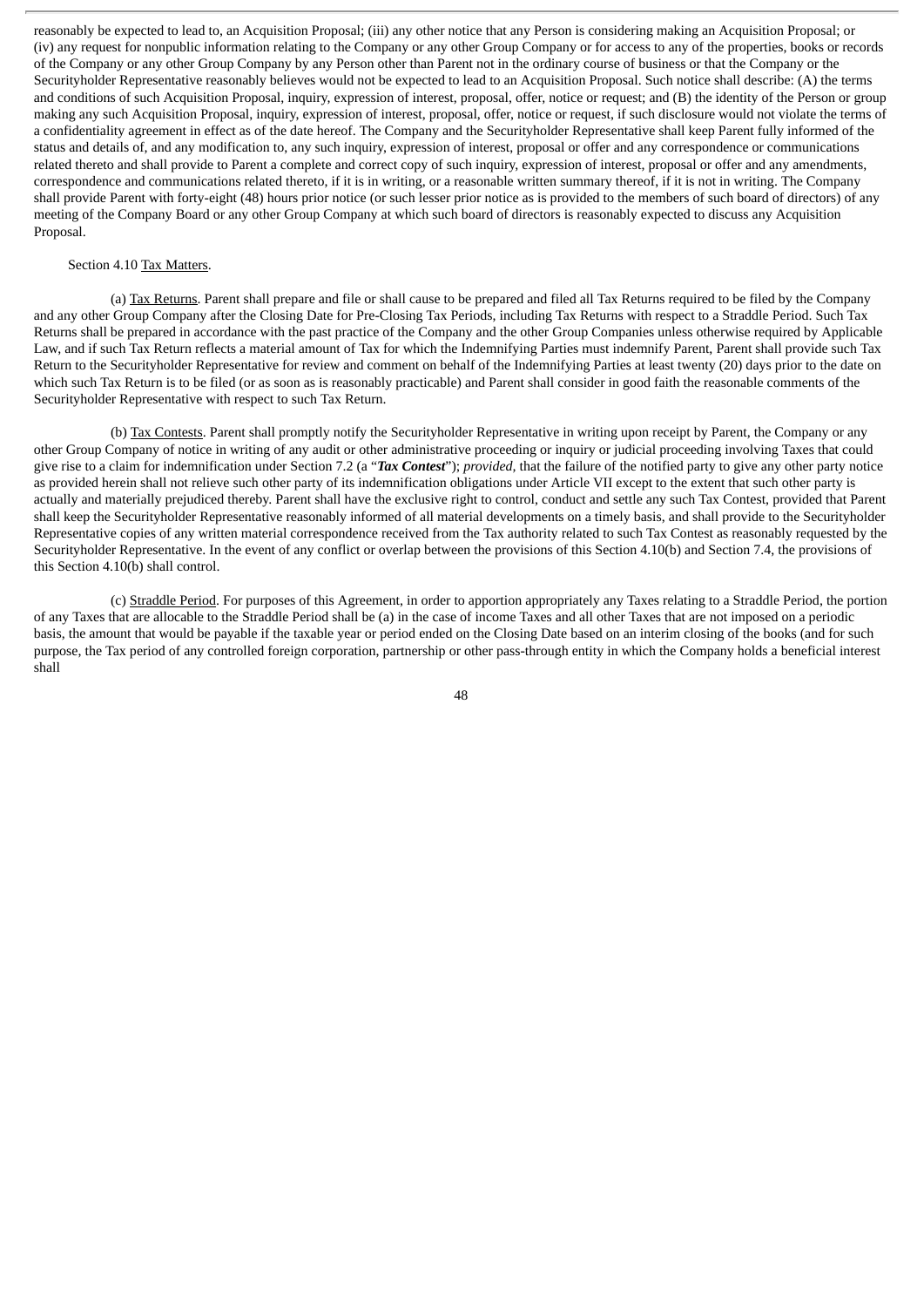be deemed to terminate at such time) and (b) in the case of any Taxes that are imposed on a periodic basis, the amount of such Taxes for the relevant period multiplied by a fraction the numerator of which shall be the number of days from the beginning of the period up to and including the Closing Date and the denominator of which shall be the number of days in the entire period.

(d) Allocation of Certain Additional Taxes. The following Taxes will be deemed to be attributable to a Pre-Closing Tax Period for all purposes of this Agreement: any Taxes imposed on the Company or any of the other Group Companies under Section 951(a) or Section 951A(a) of the Code (or any analogous provision under state, local of foreign Law), determined as though the taxable period of the Company and the other Group Companies ended on the Closing Date; provided, that the "qualified business asset investment" (as such term is used in Section 951A(d) of the Code) of each relevant controlled foreign corporation (within the meaning of Section 957 of the Code) for a Pre-Closing Tax Period shall be determined consistent with Treasury Regulations Section 1.951A-3(f) (as though the taxable period of such controlled foreign corporation ended on the Closing Date).

(e) Tax Cooperation. Parent, the Final Surviving Corporation, their respective Subsidiaries and the Securityholder Representative shall cooperate fully, as and to the extent reasonably requested by the other parties hereto, in connection with the filing, preparation and review of Tax Returns, and any Tax audits, Tax proceedings or other Tax-related claims (including claims under this Agreement) relating to the Company and the other Group Companies. Such cooperation shall include providing records and information that are reasonably relevant to any such matters and in their possession (or if not in their possession, if reasonably able to obtain), making employees available on a mutually convenient basis to provide additional information, and explaining any materials provided pursuant to this Section 4.10(e). Parent, the Final Surviving Corporation, their respective Subsidiaries and the Securityholder Representative shall not destroy or dispose of any Tax workpapers, schedules or other materials and documents in their possession or under their control supporting Tax Returns of the Company and the other Group Companies for Pre-Closing Tax Periods until the seventh (7th) anniversary of the Closing Date. Notwithstanding anything in this Agreement to the contrary, in no event shall Parent or its Affiliates be required to provide any other party any Tax Returns or other Tax information regarding Parent or its Affiliates, other than with respect to the Company and the other Group Companies.

(f) Transfer Taxes. All Transfer Taxes shall be borne fifty percent (50%) by the Securityholders and fifty percent (50%) by Parent, regardless of the party liable for such obligations under Applicable Law or the party making payment to the applicable Governmental Entity or other third party. Parent shall timely file all necessary Tax Returns and other documentation with respect to all such Transfer Taxes and the Securityholder Representative, on behalf of the Securityholders, shall join in the execution of any such Tax Returns to the extent required by Applicable Law.

### (g) Tax-Free Reorganization.

(i) The parties hereby adopt this Agreement as a "plan of reorganization" within the meaning of Section 1.368-2(g) of the Treasury regulations.

(ii) The parties hereto intend that the First Merger and the Second Merger, taken together in the manner described in Revenue Ruling 2001-46, shall qualify as a reorganization described in Section 368(a) of the Code.

(iii) Each of Parent, the Company and the Final Surviving Corporation shall use its commercially reasonable efforts to cause the Mergers to qualify as a reorganization under the provisions of Section 368(a) of the Code. The Company and Parent shall each use its commercially reasonably efforts not to (and Parent shall use its commercially reasonable efforts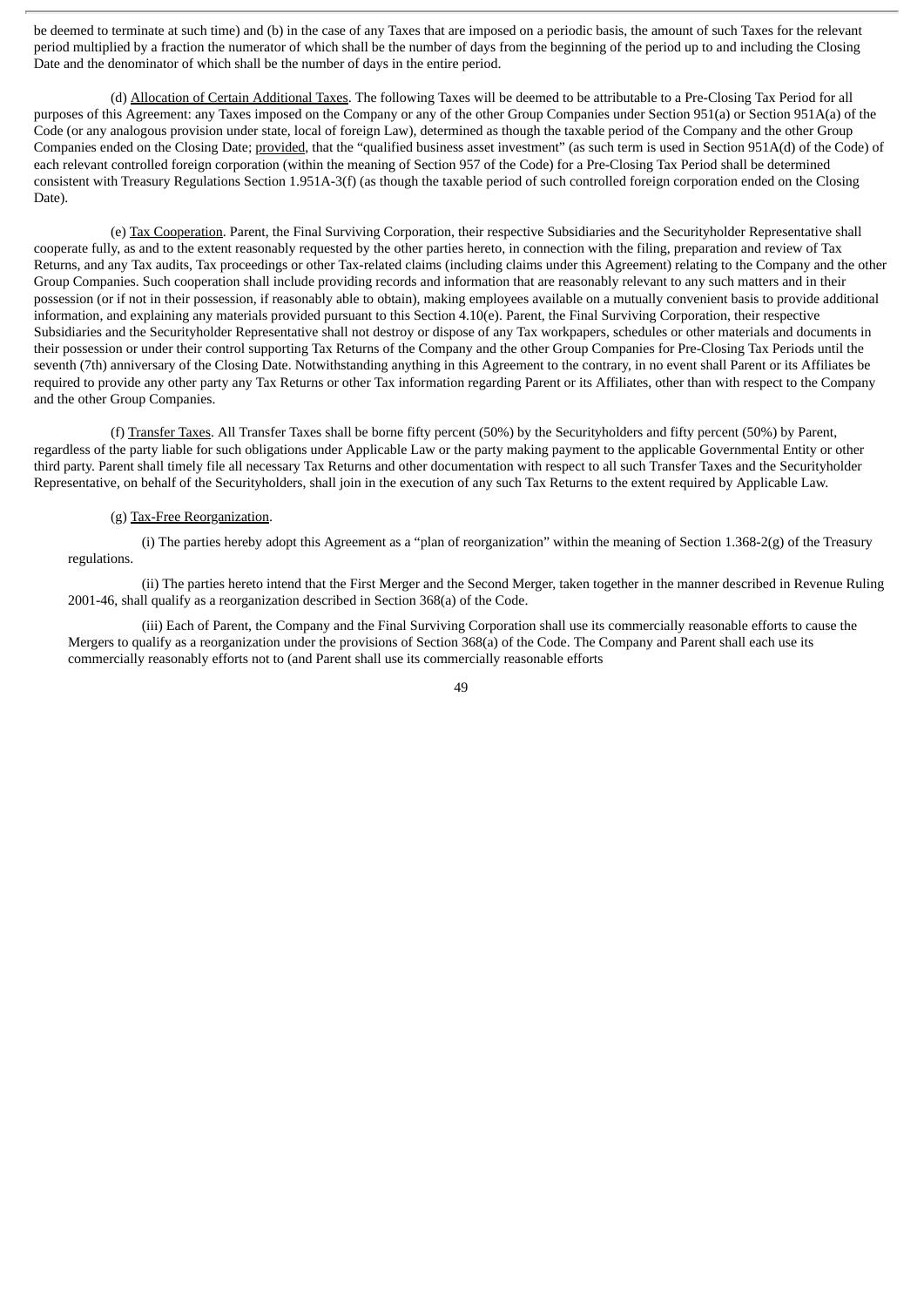not to permit any other Affiliate of Parent (including the Final Surviving Corporation) to) take any action (or fail to take any action) prior to the Closing, and Parent shall use its commercially reasonable efforts not to take any action or fail to take any action (and shall use its commercially reasonable efforts to prevent any other Affiliate of Parent, including the Final Surviving Corporation, from taking any action or failing to take any action) following the Closing, which would reasonably be expected to cause the Mergers to fail to qualify as a reorganization within the meaning of Section 368(a) of the Code.

(iv) The parties hereto shall prepare all Tax Returns, books, records, and filings in a manner consistent with this Section 4.10(g), including the filing of the statements required by Treasury Regulations Sections 1.368-3 (as required by Applicable Law) and none of them shall take a position inconsistent with such treatment on any Tax Return, financial statement or otherwise, unless otherwise required by Applicable Law.

Section 4.11 Access to Information. During the Interim Period: (a) the Company shall afford Parent and its Representatives access during business hours to (i) all of the properties, books, Contracts and records of the Company and the other Group Companies and (ii) all other information concerning the business, properties and personnel of the Company and the other Group Companies as Parent may reasonably request; and (b) the Company shall provide to Parent and its Representatives complete and correct copies of (i) the internal financial statements of the Company and the other Group Companies and (ii) Tax Returns, Tax elections and any other records and workpapers relating to Taxes, that are in the possession of the Company or any other Group Company or subject to the control of the Company or any other Group Company; provided, however, that the foregoing shall not require the Company to provide any such access or disclose any information to the extent the provision of such access or such disclosure would contravene Applicable Law or constitute a waiver of attorney-client privilege.

Section 4.12 Termination of Benefit Plans. The Company shall terminate, effective as of the Closing, any Employee Plan, if requested by Parent at least five (5) Business Days prior to the Closing Date; provided, (i) that the Company shall not be required to terminate any Employee Plan where termination of that plan would be prohibited under Applicable Law or where maintaining that plan is necessary to comply with Applicable Law and (ii) that if so requested by Parent, the Company shall terminate any Employee Plan that is intended to be qualified under Section 401(k) of the Code effective as of no later than one (1) day immediately prior to the Closing Date. If so requested by Parent to terminate any Employee Plan pursuant to this Section 4.12, the Company shall deliver to Parent, prior to the Closing Date, evidence that the Company's board of directors has validly adopted resolutions to terminate any such Employee Plans, as applicable (the form and substance of which resolutions shall be subject to review and approval of Parent), effective as of the date specified above.

#### Section 4.13 Employee Matters.

(a) From the Effective Time until the 12-month anniversary of the Effective Time, Parent shall or cause the Company to, provide each employee of a Group Company who remains an employee following the Effective Time (each, a "*Continuing Employee*"), with (i) base salary and base wages that are no less favorable than those provided to such Continuing Employee immediately prior to the Effective Time and (ii) benefits that are substantially comparable, in the aggregate, to those employee benefits (excluding equity-based, retention or change in control compensation or benefits) provided to such Continuing Employee under the Employee Plans immediately prior to the Effective Time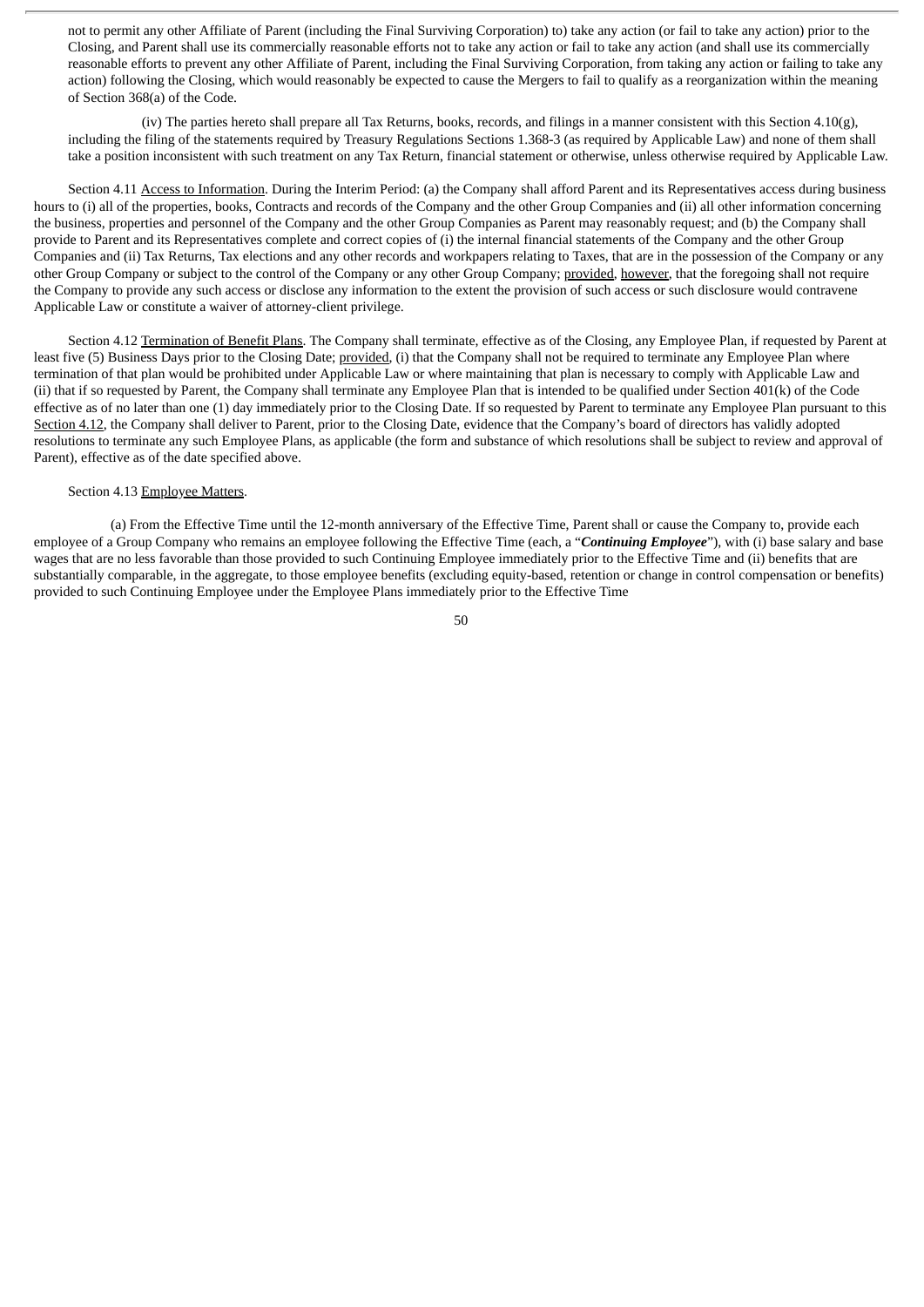(b) Parent shall treat, and shall cause each benefit plan sponsored, maintained, or contributed to by Parent or any of its Subsidiaries after the Closing (other than any equity or equity-based compensation plan, program, agreement or arrangement and other than any cash bonus program designed, in whole or in substantial part, to provide benefits in the event of a change in control of Parent or any of its Subsidiaries) and in which any Continuing Employee participates or becomes eligible to participate (each, a "*Parent Benefit Plan*") to treat, for purposes of determining eligibility to participate and vesting all service with the Company or any of its Subsidiaries" as service with Parent and its Affiliates; provided, however, such service shall not be recognized (i) to the extent that such recognition would result in a duplication of benefits or coverage or such service was not recognized under the corresponding Employee Plan, (ii) with respect to a newly established plan for which prior service is not taken into account for similarly situated employees of Parent or any of its Subsidiaries or (iii) with respect to any equity or equity-based compensation plan, program, agreement or arrangement or with respect to any cash bonus program designed, in whole or in substantial part, to provide benefits in the event of a change in control of Parent or any of its Subsidiaries.

(c) Parent shall cause each Parent Benefit Plan, to the extent permitted by the Parent Benefit Plan, that is a welfare plan, within the meaning of Section 3(1) of ERISA, to waive any and all eligibility waiting periods, evidence of insurability requirements, and pre-existing condition limitations and exclusions with respect to each Continuing Employee to the extent waived, satisfied, or not included under the analogous Employee Plan. To the extent the foregoing is not permitted by the applicable Parent Benefit Plan, Parent shall use reasonable commercial efforts to cause the foregoing to be permitted.

(d) Parent will credit, or cause to be credited, each Continuing Employee the amount of accrued and unpaid hours of vacation (to the extent permitted by Applicable Law), personal hours, PTO or days earned, sick leave and any other leave required to be credited by Applicable Law with respect to such Continuing Employee as of or prior to the Closing (collectively referred to herein as such Continuing Employee's "*Accrued PTO*"), and the Company will provide to Parent as of the Closing Date a schedule indicating for each Continuing Employee the type and number of days of such Accrued PTO for each Continuing Employee. Parent shall use commercially reasonable efforts, subject to Applicable Law, to ensure that such Accrued PTO is not subject to forfeiture to the same extent not subject to forfeiture under the policies of the Company or its applicable Subsidiary governing such Accrued PTO prior to the Closing or Applicable Law; provided that such Accrued PTO may count toward any maximum accrual amount under any plan, program or policy established by Parent or transferred to Parent for the purpose of providing such leave on a go-forward accrual basis.

(e) No provision of this Agreement, including this Section 4.13, is intended, or shall be interpreted, to provide or create any third party beneficiary rights or any other rights of any kind or nature whatsoever in any Continuing Employee, consultant, contractor, or any other Person performing similar functions, including any rights of employment or service for any specified period and/or any employee benefits, in favor of any union, association, Continuing Employee, consultant, or contractor or any other Person performing similar functions. In addition, no provision of this Agreement, including this Section 4.13, is intended, or shall be interpreted, to establish or amend any term or condition of any Employee Plan, any Parent Benefit Plan, or any other employee related plan, program, or policy of any Group Company, Parent, or any of their respective Affiliates or to alter or limit the ability of any Group Company, Parent, or their respective Affiliates to amend, modify, or terminate any Employee Plan or any other benefit plan, program, agreement, or arrangement.

Section 4.14 Equity Release Agreement. Prior to the Closing, the Company shall obtain from each Specified Person (and provide a copy to Parent) a release agreement in form and substance satisfactory to Parent (an "*Equity Release Agreement*"), releasing such Specified Person's rights to receive such Specified Person's ungranted options to purchase shares of Common Stock or other securities of the Company in exchange for a cash payment.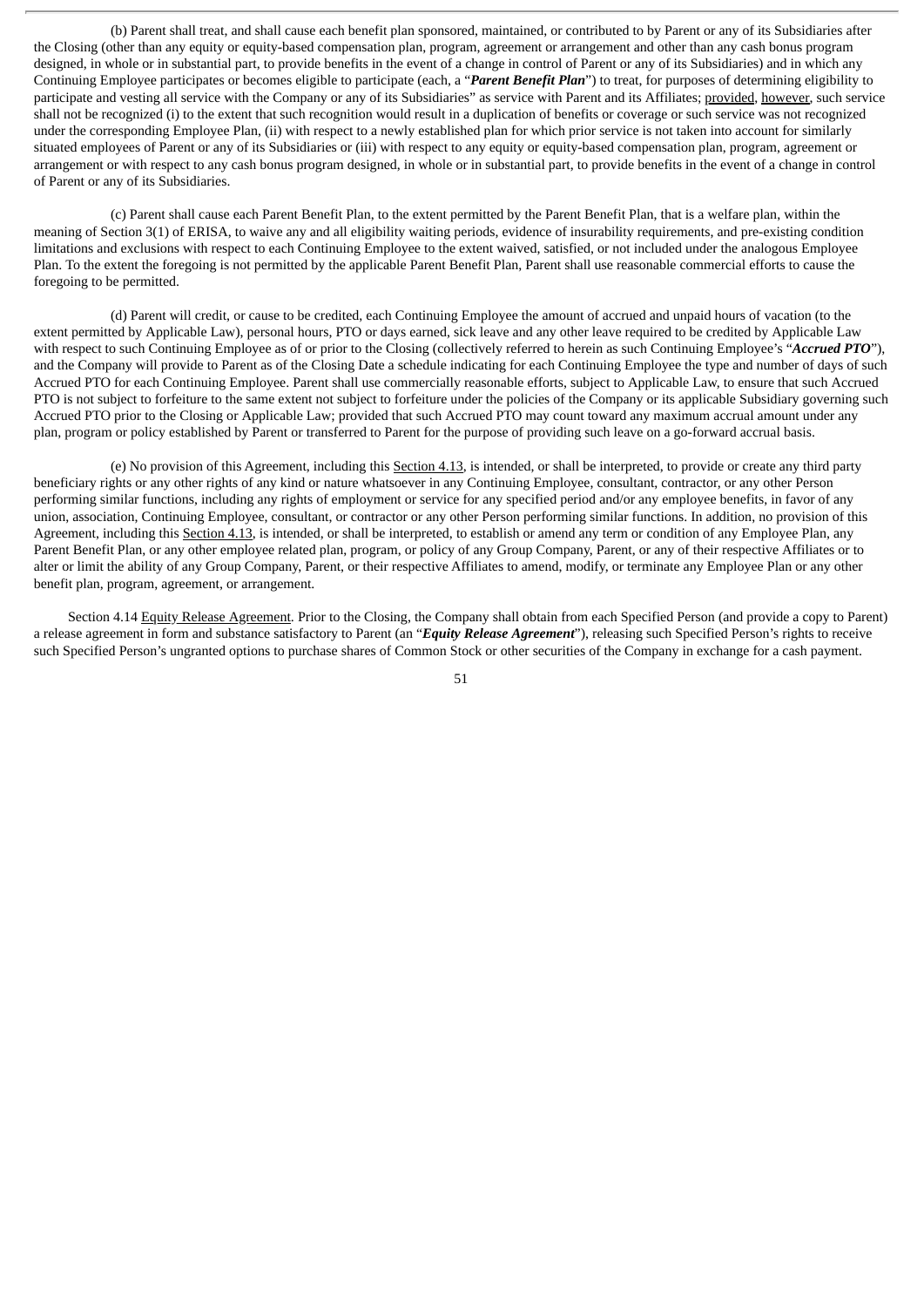Section 4.15 Securities Law Compliance. Prior to the Closing, the Company shall use its reasonable best efforts to cause each Securityholder intended to receive shares of Parent Class A Common Stock hereunder to deliver all documentation, in form and substance reasonably acceptable to Parent, necessary to determine whether or not such Stockholder is an Accredited Investor, including the accredited investor questionnaire attached to Exhibit H (collectively, the "*Investor Suitability Documentation*"). Notwithstanding the delivery of any Investor Suitability Documentation to Parent prior to the Closing, any Securityholder may, in the reasonable discretion of Parent, be deemed an "*Unaccredited Investor*" for purposes of this Agreement.

### Section 4.16 Securities Law Exemption; Transfer Restrictions.

(a) The Company and Parent shall use their reasonable best efforts to cause the issuance of all shares of Parent Class A Common Stock contemplated by this Agreement in connection with the First Merger to validly qualify for an exemption from the registration and prospectus delivery requirements of the Securities Act and the equivalent state "blue sky" laws.

(b) The shares of Parent Class A Common Stock constitute "restricted securities" under the Securities Act, and may not be transferred absent registration under the Securities Act or an exemption therefrom, and any such transfer shall be subject to compliance with applicable state securities laws.

(c) To ensure compliance with the restrictions imposed by this Agreement, Parent may issue appropriate "stop-transfer" instructions to its transfer agent. Parent shall not be required (a) to transfer on its books any shares of Parent Class A Common Stock that have been sold or otherwise transferred in violation of any of the provisions of this Agreement or (b) to treat as owner of such shares of Parent Class A Common Stock, or to accord the right to vote or pay dividends, to any purchaser or other transferee to whom such shares of Parent Class A Common Stock has been purportedly so transferred.

(d) Each book-entry security entitlement representing any shares of Parent Class A Common Stock (or any other securities issued in respect of such shares upon any stock split, stock dividend, recapitalization, merger, consolidation or similar event) issued to or held by any Securityholder in accordance with the terms hereof shall bear the following legends (or substantially similar legends, in addition to any other legends required by law, Parent's Organizational Documents or any other agreement to which such Securityholder is a party):

"THE SECURITIES REPRESENTED HEREBY HAVE NOT BEEN REGISTERED UNDER THE SECURITIES ACT OF 1933, AS AMENDED (THE "*ACT*"), OR UNDER THE SECURITIES LAWS OF ANY STATE. THESE SECURITIES ARE SUBJECT TO RESTRICTIONS ON TRANSFERABILITY AND RESALE AND MAY NOT BE TRANSFERRED OR RESOLD EXCEPT AS PERMITTED UNDER THE ACT AND APPLICABLE STATE SECURITIES LAWS, PURSUANT TO REGISTRATION OR EXEMPTION THEREFROM. THE ISSUER OF THESE SECURITIES MAY REQUIRE AN OPINION OF COUNSEL IN FORM AND SUBSTANCE SATISFACTORY TO THE ISSUER TO THE EFFECT THAT ANY PROPOSED TRANSFER OR RESALE IS IN COMPLIANCE WITH THE ACT AND ANY APPLICABLE STATE SECURITIES LAWS."

Section 4.17 Exchange Agent Documentation. The Company and the Securityholder Representative shall use commercially reasonable efforts to deliver, or cause the applicable Persons to deliver, to the Exchange Agent, as applicable, all documentation required by them in connection with the performance of their respective duties in connection with the Transactions, including all "know your customer" requirements and all requisite IRS Form W-9s, IRS Form W-8s and/or other Tax forms from each recipient of any amount from the Exchange Agent. Parent will cause the registration of the shares of Parent Class A Common Stock subject to the Parent Options to be effective as part of a registration statement on Form S-8 promptly following the Closing.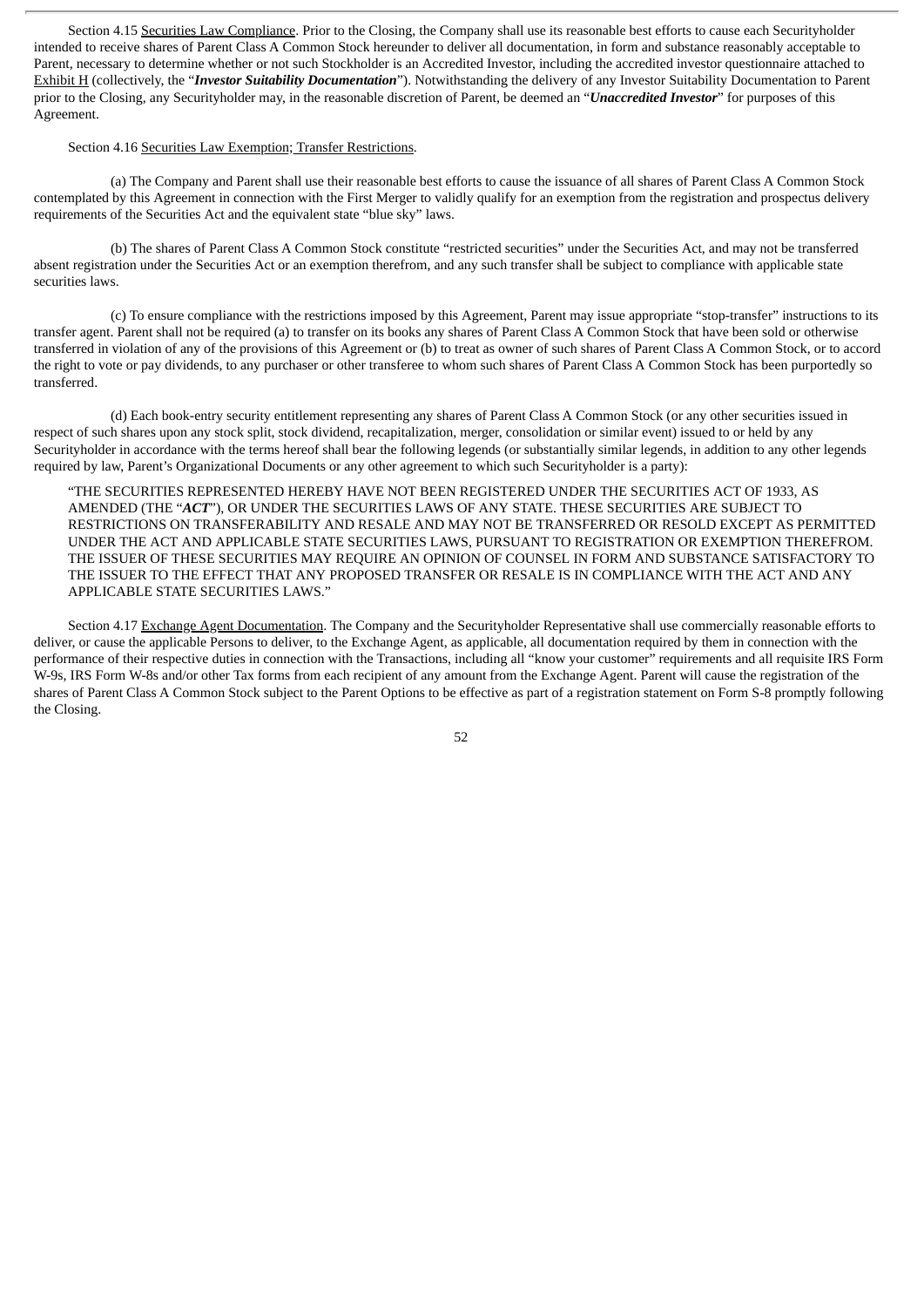## Section 4.18 Indemnification of Directors and Officers of the Company.

(a) During the period ending six (6) years after the Effective Time, the Final Surviving Corporation shall fulfill its obligations with respect to the rights of the present and former members of the Company Board, present and former managers and present and former officers of the Company and each of its Subsidiaries (such directors, managers and officers being herein called the "*Company Indemnitees*") to indemnification pursuant to the terms of the Charter Documents as in effect on the date hereof and any indemnification agreements between the Company or any of its Subsidiaries and such Company Indemnitees set forth on Section 4.18(a) of the Company Disclosure Schedule (such obligations, collectively, the "*D&O Indemnifiable Matters*"). Notwithstanding the foregoing, the obligations of the Final Surviving Corporation in respect of the D&O Indemnifiable Matters (i) shall be subject to any limitation imposed by Applicable Law, the terms of the Charter Documents or the terms of the applicable indemnification agreement and (ii) shall not be deemed to release any Company Indemnitee who is also an officer, manager or director of the Company or any of its Subsidiaries from his or her obligations pursuant to this Agreement or any Transaction Documents.

(b) Prior to the Effective Time, the Company shall purchase and fully pay for an extended reporting period endorsement under the Company's existing directors' and officers' liability insurance coverage in a form reasonably acceptable to Parent that shall provide the Company Indemnitees with coverage for six (6) years following the Effective Time of not less than the existing coverage and have other terms not materially less favorable to the insured persons than the Company's directors' and officers' liability insurance coverage presently maintained by the Company (the "*D&O Tail Policy*"). Parent shall not, and shall cause the Final Surviving Corporation to not, take any action to eliminate such D&O Tail Policy. The cost of any D&O Tail Policy shall be considered a Transaction Expense for purposes of this Agreement.

(c) If Parent, the Final Surviving Corporation, or any of their successors or assigns (i) consolidates with or merges into any other Person and shall not be the continuing or surviving company or entity of such consolidation or merger, (ii) transfers or conveys all or substantially all of their assets to any Person or (iii) ceases to exist for any reason, then, in each such case, to the extent necessary, Parent shall cause the proper provision to be made so that the successors and assigns of Parent or the Final Surviving Corporation, as the case may be, shall assume the obligations set forth in this Section 4.18.

Section 4.19 R&W Insurance Policy. Parent shall cause the R&W Insurance Policy to be bound and in full force and effect on the date hereof. Parent shall not amend, modify or otherwise change, terminate or waive any subrogation, or any other provision, of the R&W Insurance Policy with respect to any Indemnifying Party in any manner that would be adverse in any material respect to the Indemnifying Party, without the prior written consent of the Securityholders' Representative. No later than three (3) Business Days prior to the anticipated Closing Date, Parent shall provide the Company with documentation reflecting an accounting of the premium amount for the R&W Insurance Policy.

Section 4.20 Legend Removal(a) . Parent shall use commercially reasonable efforts to work with its outside counsel to deliver to Continental Stock Transfer and Trust Company, and to maintain in effect for the period beginning on June 22, 2022 and ending on June 22, 2023, a legal opinion substantially in the form attached hereto as Exhibit I, to authorize the removal of the restrictive legend under the Securities Act from any Shares that have been sold as set forth in such opinion in reliance on Rule 144, provided that the delivery and maintenance in effect of such opinion is consistent in all respects with the Securities Act and the applicable rules thereunder.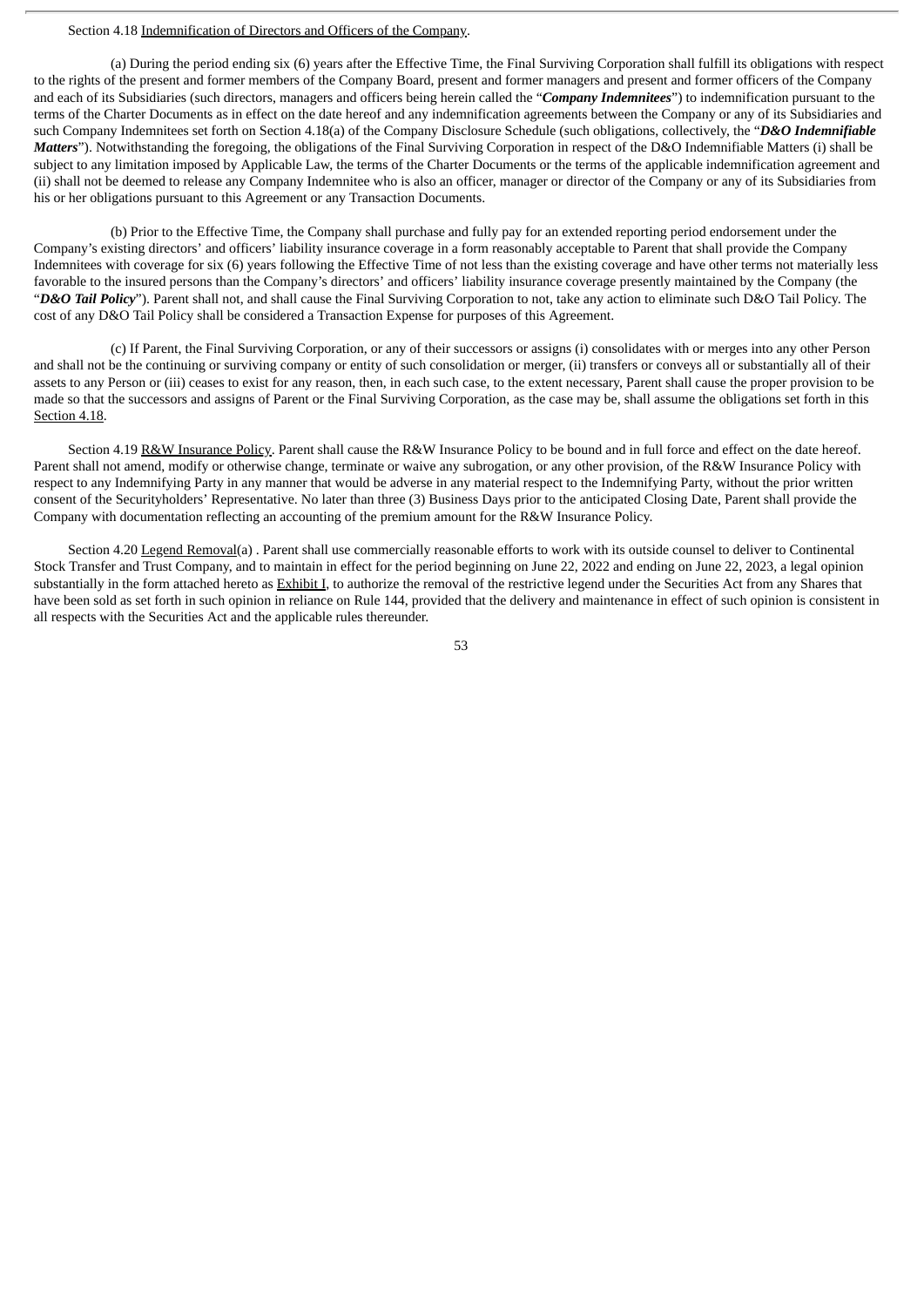## **ARTICLE V CONDITIONS TO CLOSING**

Section 5.1 Conditions to Obligations of Parent and Merger Subs. The obligations of Parent and Merger Subs to consummate the Closing are subject to the satisfaction or waiver at or prior to the Closing of each of the following conditions:

(a) Representations and Warranties of the Company. Each of the representations and warranties of the Company set forth in Section 2.1 (Organization and Qualification), Section 2.3 (Capitalization), Section 2.4 (Authority), Section 2.5(a)(i) (No Conflict with Organizational Documents), Section 2.17 (Taxes) and Section 2.26 (Brokers) (collectively, the "*Fundamental Representations*") shall have been true and correct in all respects as of the date of this Agreement and at and as of the Closing (except that representations and warranties that are made as of a specified date shall be true and correct as of such specified date); and (iii) each of the representations and warranties of the Company contained herein, other than the Fundamental Representations, shall have been true and correct in all material respects as of the date of this Agreement and at and as of the Closing (except that representations and warranties that are made as of a specified date shall be true and correct in all material respects as of such specified date); provided*,* however, that for purposes of determining the accuracy of any representations and warranties (A) all materiality, "Material Adverse Effect" and similar qualifications limiting the scope of such representations and warranties shall be disregarded and (B) any update of or modification to the Company Disclosure Schedule made or purported to have been made on or after the date of this Agreement shall be disregarded.

(b) Covenants of the Company. The Company shall have performed, and to the extent applicable, shall have caused the other Group Companies to perform, and satisfied in all material respects each of its obligations hereunder required to be performed and satisfied by it on or prior to the Closing Date.

(c) Approval of Stockholders. The Requisite Stockholder Approval shall have been validly obtained and the number of Shares that constitute Dissenting Shares shall not constitute more than one percent (1%) of the total number of Shares that are issued and outstanding as of immediately prior to the Effective Time.

(d) 280G Stockholder Approval. The stockholder vote described in Section 4.4(c) shall have occurred and any 280G Stockholder Approval, if obtained, shall be in full force and effect.

(e) No Restraints. No Law shall have been enacted or exist that would prohibit the Transactions or the consummation of the Closing. No Order issued by any court of competent jurisdiction or other condition, restraint or prohibition of any Governmental Entity preventing the consummation of the Mergers or other Transactions, or limiting or restricting Parent's ownership, conduct or operation of the business of the Company and the other Group Companies following the Closing, shall be in effect. There shall not be pending or threatened any Proceeding seeking any of the foregoing or any other injunction, restraint, prohibition or material damages in connection with the Mergers or the other Transactions.

(f) No Material Adverse Effect. No Material Adverse Effect shall have occurred and be continuing.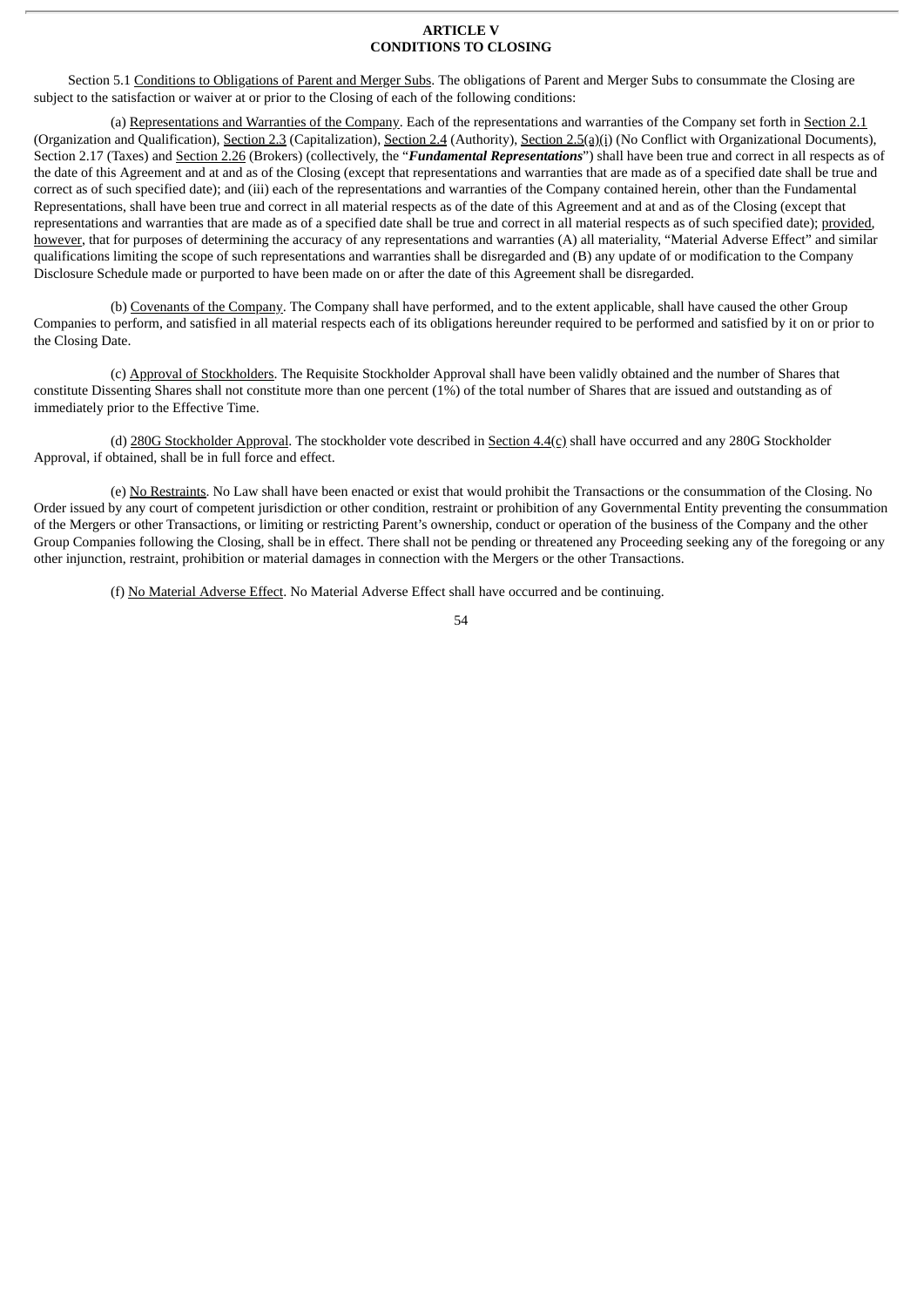(g) Employees. None of the employees identified on Schedule 5.1(g) (the "*Key Employees*") shall have terminated employment with the Company or shall have terminated or repudiated (or indicated or provided notice of an intent to terminate or repudiate) his or her Employment Arrangement.

(h) Termination of Benefit Plans. To the extent requested by Parent in a timely manner pursuant to Section 4.12, the Company shall have terminated any and all Employee Plans pursuant to Section 4.12 and shall have provided evidence of such termination.

(i) Agreements and Documents. Parent shall have received the following agreements and documents, each of which shall be in full force and effect:

(i) the Support Agreements, duly executed by Stockholders holding Shares that represent, in the aggregate, at least ninety percent (90%) of the Shares that are issued and outstanding as of immediately prior to the Effective Time (determined on an as converted to common stock basis), including each of the Stockholders identified on Schedule 5.1(i)(i) (the "*Principal Stockholders*");

(ii) the Non-Competition and Non-Solicitation Agreements and Relinquishment Agreements duly executed by the Founders;

(iii) the Employment Arrangements duly executed by the Key Employees;

(iv) Releases, substantially in the form of  $Exhibit J$  (the "Releases"), duly executed by: (A) each Principal Stockholder; and (B) each officer and director of the Company and each other Group Company;

(v) Warrant Surrender Agreements, duly executed by holders of Warrants to purchase not less than 80% of the Shares subject to outstanding Warrants;

(vi) Option Surrender Agreements, duly executed by (x) holders of Options to purchase not less than 95% of the Shares subject to outstanding Options listed on Schedule 1.6(a)(ii)(A) and (y) holders of Options to purchase not less than 80% of the Shares subject to all other outstanding Options;

(vii) Equity Release Agreements, duly executed by each Specified Person, if any;

(viii) payoff letters from each holder of Indebtedness, in form and substance reasonably satisfactory to Parent, confirming release of any Encumbrances upon the payment of the amount set forth in such payoff letters (if applicable);

(ix) a certificate duly executed on behalf of the Company by the chief executive officer of the Company that the conditions set forth in Section 5.1(a), Section 5.1(b), Section 5.1(c), Section 5.1(f), and Section 5.1(g) have been duly satisfied;

(x) the Closing Spreadsheet, together with a certificate duly executed on behalf of the Company by the chief executive officer and chief financial officer of the Company certifying that (A) all of the information contained in the Closing Spreadsheet is correct and complete (and in the case of dollar amounts, properly calculated) as of the Closing and (B) except for the Shares, Options and Warrants set forth in the accompanying spreadsheet, no security of the Company, no security instrument or obligation that is or may become convertible into or exchangeable for any security of the Company, and no subscription, option, call, convertible note, warrant or right (whether or not currently exercisable) to acquire any securities of the Company is authorized or outstanding as of the Closing;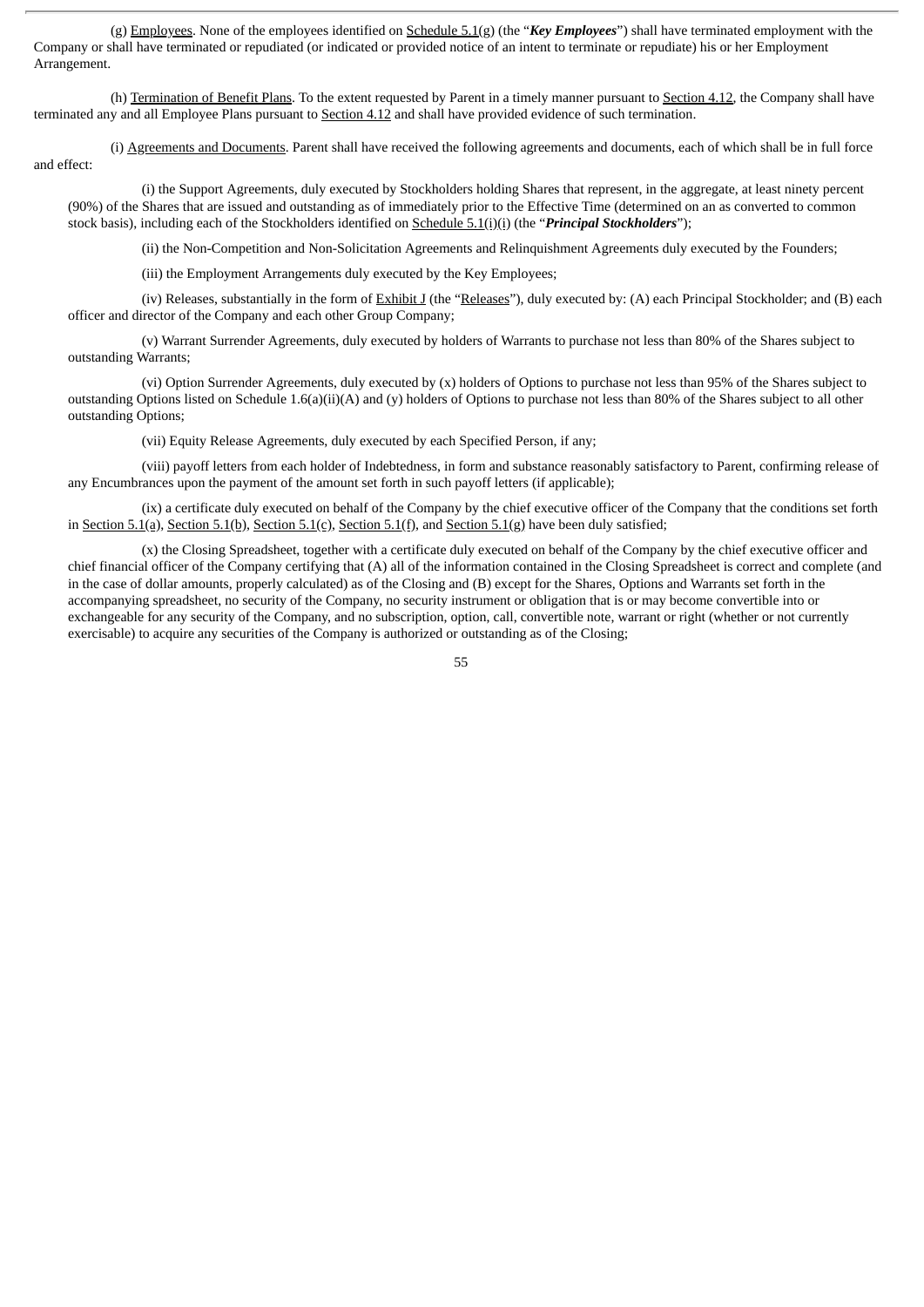(xi) the Certificate of Merger, duly executed by the Company;

(xii) the Parachute Payment Waivers, duly executed by the affected Persons under Section 4.4(b);

(xiii) letters of resignation, in form reasonably satisfactory to Parent, duly executed by each member of the Company Board and the board of directors (or equivalent governing body) and each officer of the Company and each Subsidiary of the Company as requested by Parent at least five (5) Business Days prior to the Closing, evidencing the resignation of each such director and officer (but only from such office, not as employee, unless otherwise required pursuant to the terms of this Agreement), in each case, effective as of the Effective Time;

(xiv) evidence reasonably satisfactory to Parent that the Company has purchased the D&O Tail Policy;

(xv) a certificate of the Secretary of the Company, reasonably satisfactory in form and substance to Parent, certifying and attaching (A) the Organizational Documents of the Company and (B) the resolutions adopted by the Company's board of directors and the resolutions adopted by the stockholders of the Company to authorize and adopt this Agreement, the First Merger and the other Transactions (including the stockholder approvals referred to in Section 5.1(c) and Section 5.1(d)); and

(xvi) a certificate, dated as of the Closing Date, signed by a duly authorized officer of the Company complying with the requirements of Section 1445 and Treasury Regulations thereunder stating that the Company has not been a "United States real property holding corporation" within the meaning of Section 897(c)(2) of the Code at any time during the five (5) year period ending on the Closing Date.

Section 5.2 Conditions to Obligations of the Company. The obligations of the Company to consummate the Closing are subject to the satisfaction or waiver at or prior to the Closing of each of the following conditions:

(a) Representations and Warranties of Parent and Merger Subs. Each of the representations and warranties of Parent and Merger Subs set forth in Section 3.1 (Organization and Qualification), Section 3.2 (Authority), Section 3.3(a)(i) (No Conflict with Organizational Documents) and Section 3.7 (Brokers) shall have been true and correct in all respects as of the date of this Agreement and at and as of the Closing with the same force and effect as if made as of the Closing (except that representations and warranties that are made as of a specified date shall be true and correct as of such specified date); and (iii) each of the representations and warranties of Parent and Merger Subs contained herein shall have been true and correct in all material respects as of the date of this Agreement and at and as of the Closing with the same force and effect as if made as of the Closing (except that representations and warranties that are made as of a specified date shall be true and correct in all material respects as of such specified date); provided*,* however, that for purposes of determining the accuracy of any representations and warranties, all materiality and similar qualifications limiting the scope of such representations and warranties shall be disregarded.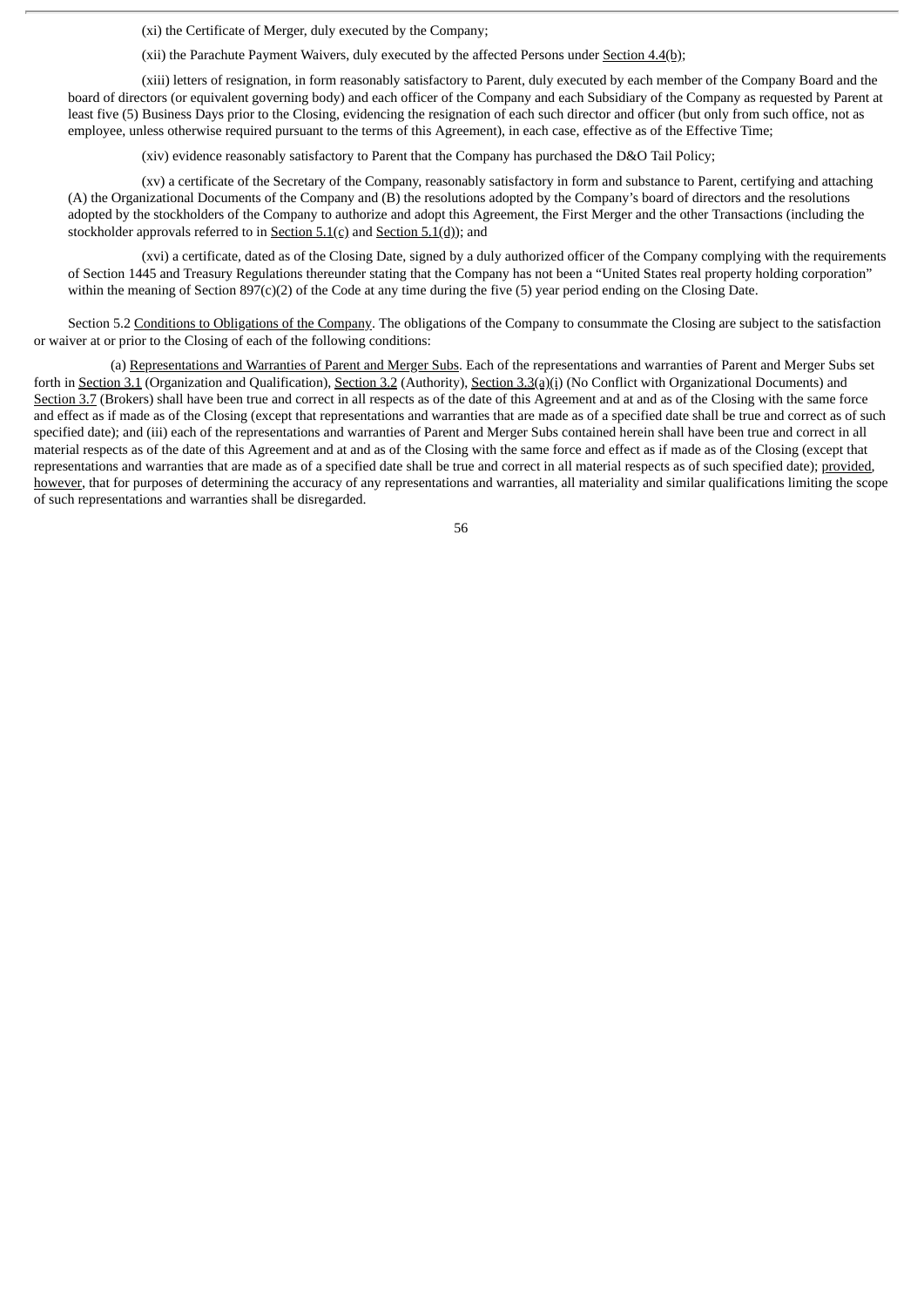(b) Covenants of Parent and Merger Subs. Parent and Merger Subs shall have performed and satisfied in all material respects each of its respective covenants and obligations hereunder required to be performed and satisfied by it on or prior to the Closing Date.

(c) R&W Insurance Policy. The R&W Insurance Policy shall have been bound and remain in full force and effect.

(d) No Restraints. No Law shall have been enacted or exist that would prohibit the Transactions or the consummation of the Closing. No Order issued by any court of competent jurisdiction or other restraint or prohibition of any Governmental Entity preventing the consummation of the Mergers or other Transactions shall be in effect.

(e) Agreements and Documents. The Company shall have received the following agreements and documents, each of which shall be in full force and effect:

(i) a certificate duly executed on behalf of Parent by an officer of Parent that the conditions set forth in  $Section 5.2(q)$  and Section 5.2(b) have been satisfied;

(ii) a duly executed counterpart to the Contract with the Exchange Agent; and

(iii) a duly executed counterpart to the Escrow Agreement.

### **ARTICLE VI TERMINATION**

Section 6.1 Termination. At any time prior to the Closing, this Agreement may be terminated, and the Mergers abandoned, by written notice of such termination to the other party (other than in respect of Section  $6.1(a)$ ):

(a) by mutual written consent of Parent and the Company;

(b) by either Parent or the Company, if the First Merger shall not have been consummated on or before January 19, 2022 or such other date that Parent and the Company may agree upon in writing (the "*Outside Date*"); provided, however, that the right to terminate this Agreement under this Section 6.1(b) shall not be available to the Company if a breach of this Agreement by the Company has resulted in the failure of the Merger to be consummated before the Outside Date; and provided, further, that the right to terminate this Agreement under this Section 6.1(b) shall not be available to Parent if the breach of any representation, warranty, covenant or agreement contained herein by Parent has resulted in the failure of the First Merger to be consummated before the Outside Date;

(c) by either Parent or the Company, if any Law or Order preventing the consummation of the Mergers shall have become final and nonappealable;

(d) by Parent, if, (i) it is not in material breach of its obligations under this Agreement and (ii) the Company shall have breached any representation, warranty, covenant or agreement contained herein and such breach shall not have been cured within ten (10) Business Days after receipt by the Company of written notice of such breach (provided, however, that no such cure period shall be available or applicable to any such breach which by its nature cannot be cured) and if not cured within such ten (10) Business Day period and at or prior to the Closing, such breach would result in the failure of any of the conditions set forth in Section 5.1 to be satisfied; or (ii) the Company shall have breached Section 4.9 in any material respect;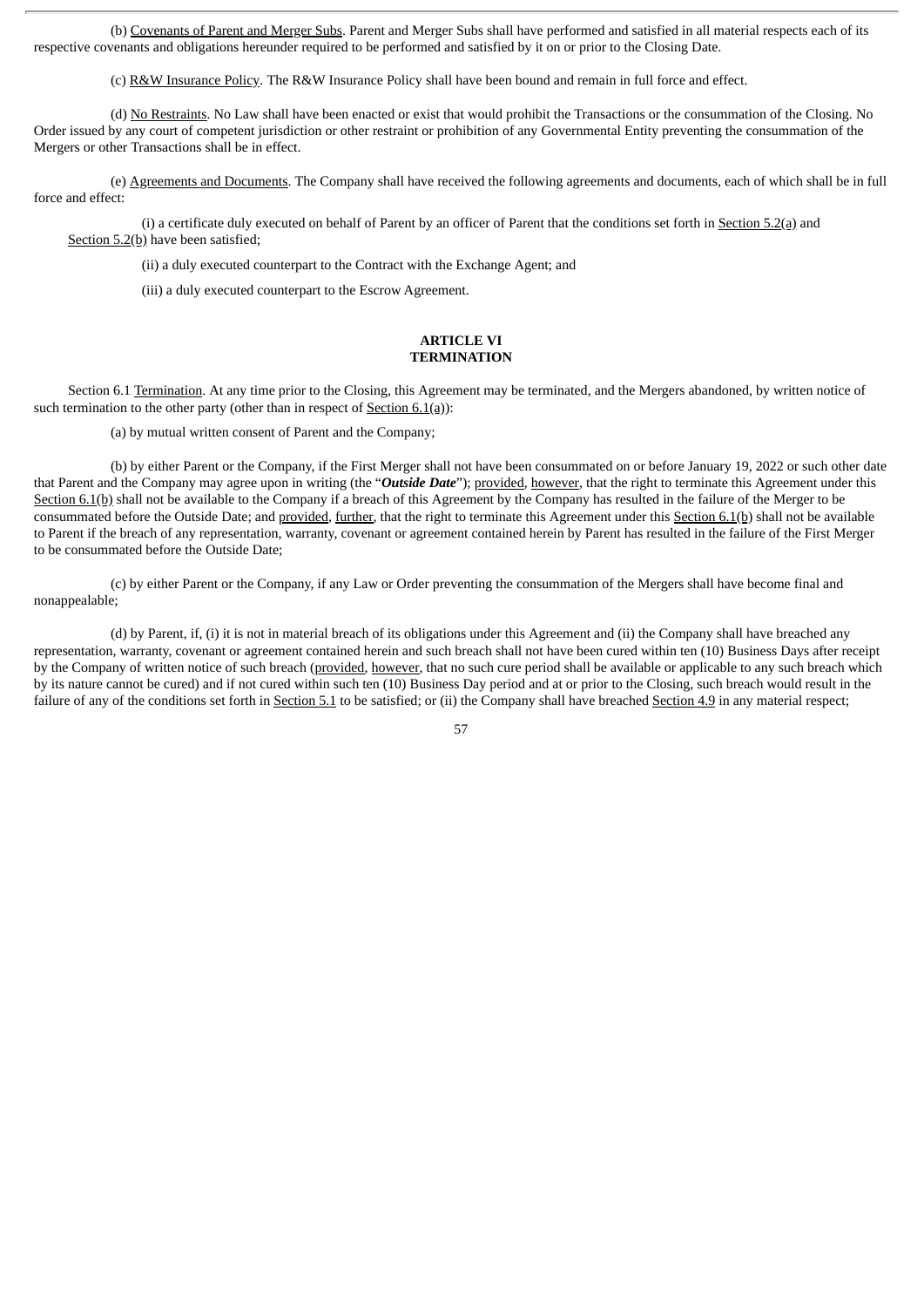(e) by the Company, if (i) it is not in material breach of its obligations under this Agreement and (ii) Parent or Merger Subs shall have breached any representation, warranty, covenant or agreement contained herein and such breach shall not have been cured within ten (10) Business Days after receipt by Parent of written notice of such breach (provided, however, that no such cure period shall be available or applicable to any such breach which by its nature cannot be cured) and if not cured within such ten (10) Business Day period and at or prior to the Closing, such breach would result in the failure of any of the conditions set forth in Section 5.2 to be satisfied;

(f) by Parent, if the Requisite Stockholder Approval has not been obtained within twenty-four (24) hours following the execution and delivery of this Agreement; or

(g) by Parent, if between the date hereof and the Closing, a Material Adverse Effect occurs.

Section 6.2 Effect of Termination. In the event of termination of this Agreement as set forth in Section 6.1, this Agreement shall forthwith become void and there shall be no Liability or obligation on the part of Parent, Merger Subs, the Company or their respective officers, directors, stockholders, Affiliates or Representatives; provided, however, that (a) the provisions of Section 4.8, this Section 6.2, Section 7.3, Article VIII (and related definitions in Exhibit A hereto) and the Confidentiality Agreement shall remain in full force and effect and survive any termination of this Agreement and (b) nothing herein shall relieve any party hereto from Liability in connection with any willful breach of such party's representations, warranties or covenants contained herein.

#### **ARTICLE VII INDEMNIFICATION**

Section 7.1 Survival.

(a) (i) The representations and warranties of the Company contained in this Agreement or in any other Transaction Document shall survive the Closing Date and continue in full force and effect until 11:59 pm (California time) on the date that is eighteen (18) months after the Closing Date; provided, however, that (A) the Fundamental Representations shall survive the Closing and continue in full force and effect until 11:59 pm (California time) on the date that is six (6) years after the Closing Date; (B) the Specified Representations shall survive the Closing and continue in full force and effect until 11:59 pm (California time) on the date that is thirty (30) months after the Closing Date; and (C) any claim of Fraud with respect to this Agreement or any of the other Transaction Documents shall survive indefinitely; and (ii) the covenants and agreements of the Company contained in this Agreement or in any other Transaction Document shall survive for a period of twelve (12) months following the Closing Date; provided, however, that, notwithstanding anything to the contrary set forth herein, if, in accordance with this Article VII, (x) any claim for indemnification, compensation or reimbursement under this Article VII (an "*Indemnification Claim*") arising from any inaccuracy in or breach of any representations, warranties, covenants or agreements of the Company is asserted prior to the expiration of the applicable survival period, or (y) any Indemnification Claim arising from any claim of Fraud is asserted at any time, then such Indemnification Claim shall continue until the final amount of recoverable Losses are determined by final agreement, settlement, judgment or award binding on the Securityholder Representative (in respect of the Indemnifying Parties) and Parent in accordance with this Article VII (the final amount of recoverable Losses so determined, the "*Loss Amounts*").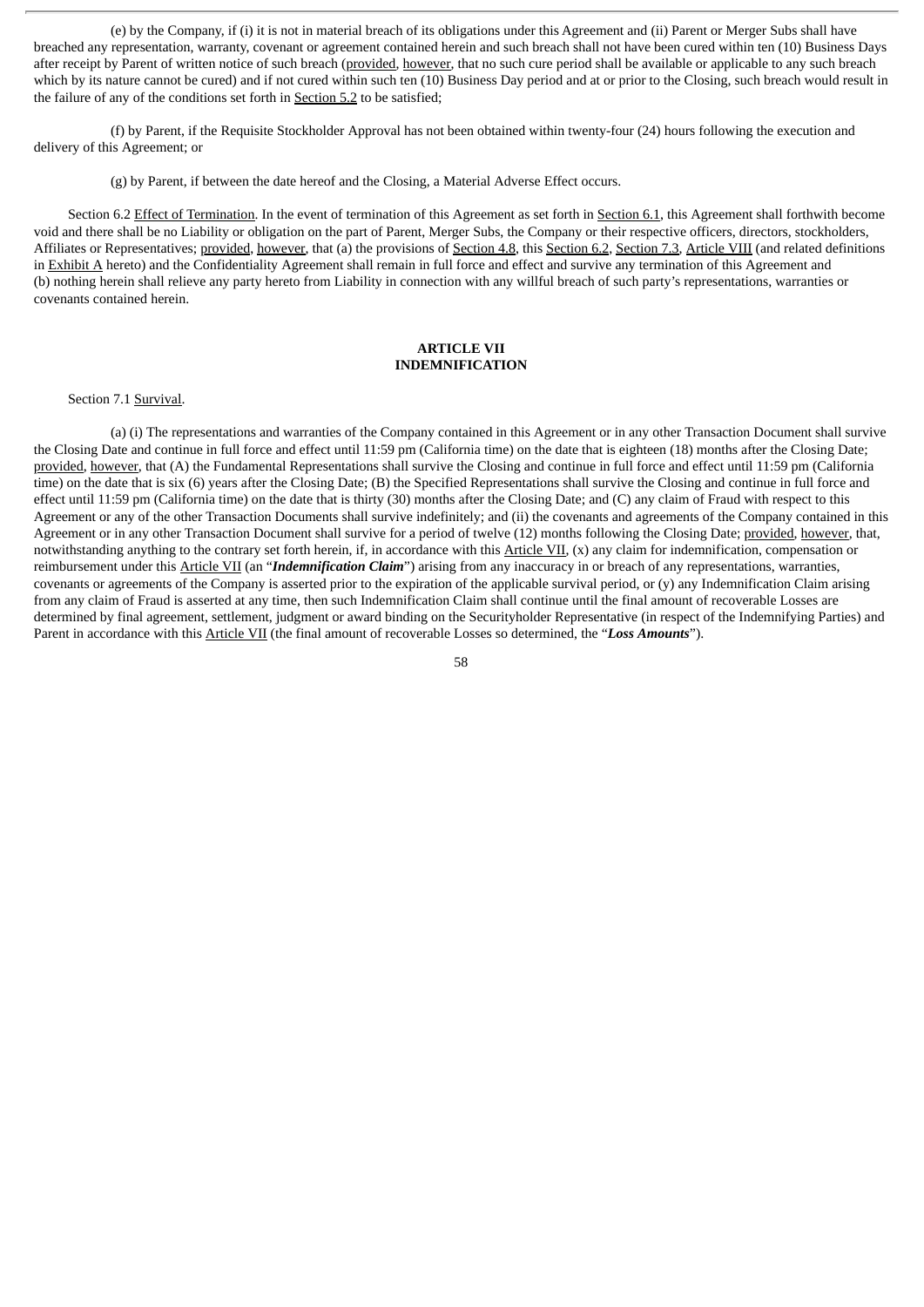(b) The representations and warranties of Parent and Merger Subs contained in this Agreement or in any other Transaction Document shall not survive the Closing and the covenants and agreements of Parent and Merger Subs contained in this Agreement or in any other Transaction Document shall survive for the period of their intended performance following the Closing.

# Section 7.2 Indemnification.

(a) Indemnification by Securityholders. Subject to Section 7.1 and the other provisions of this Article VII, from and after the Closing Date, (i) each Stockholder that does not perfect such stockholder's appraisal rights under the DGCL, and is otherwise entitled to receive consideration pursuant to Section 1.6, (ii) each Warrantholder that is entitled to receive consideration pursuant to Section 1.6 and (iii) each holder of Options that is entitled to receive consideration pursuant to Section 1.6(a)(ii)(B) or (C), other than holders of Excluded Options (clauses (i), (ii) and (iii), collectively, the "*Indemnifying Parties*") shall, severally and not jointly, in accordance with each such Indemnifying Party's Pro Rata Portion, indemnify and hold harmless Parent, Merger Subs, the Final Surviving Corporation and their Affiliates and Representatives (collectively, the "*Indemnified Parties*"), from and against, and shall compensate and reimburse each of the Indemnified Parties for, any and all Losses resulting from, arising out of, relating to, or imposed upon or incurred by any Indemnified Party by reason of (regardless of whether or not such Losses relate to any Third Party Claim):

(i) any inaccuracy in or breach of any representation or warranty of the Company contained in this Agreement, the Company Disclosure Schedule or in any certificate delivered by the Company in connection with the Transactions (without giving effect any update of or modification to the Company Disclosure Schedule made or purported to have been made on or after the date of this Agreement);

(ii) any breach by the Company of any covenant or agreement contained in this Agreement;

(iii) regardless of any disclosure of any matter set forth in the Company Disclosure Schedule, any (A) any Dissenting Share Payments and any Losses related thereto or arising therefrom, (B) any claim by any current or former securityholder of the Company or any other Group Company, or any other Person, asserting, alleging or seeking to assert rights or remedies relating to securities of the Company or any other Group Company, including any claim asserted, based upon or related to (x) the ownership or rights to ownership of any securities of the Company or any other Group Company or (y) any rights of a stockholder of the Company or any other Group Company, including any rights to securities, preemptive rights or rights to notice or to vote securities, or (C) any other claim by any current or former securityholder of the Company or any other Group Company relating to this Agreement or any of the Transactions, except, in the case of each of clauses (B) and (C) above, for the right following the Closing and in compliance with the terms of this Agreement of a Stockholder to receive such Stockholder's portion of the Merger Consideration as provided herein and set forth in the Closing Spreadsheet;

(iv) regardless of any disclosure of any matter set forth in the Company Disclosure Schedule, any inaccuracy or omission in the Closing Spreadsheet, including (A) in the calculation of the Merger Consideration or in any amounts set forth therein that are paid to a Person pursuant to the terms of this Agreement, (B) any adjustments to the Merger Consideration not taken into account at the Closing or pursuant to Section 1.10, and (C) any claims by Securityholders that they are entitled to consideration other than what is set forth in Article I and the Closing Spreadsheet; and

(v) regardless of any disclosure of any matter set forth in the Company Disclosure Schedule, any of the matters set forth on Schedule 7.2(a)(v).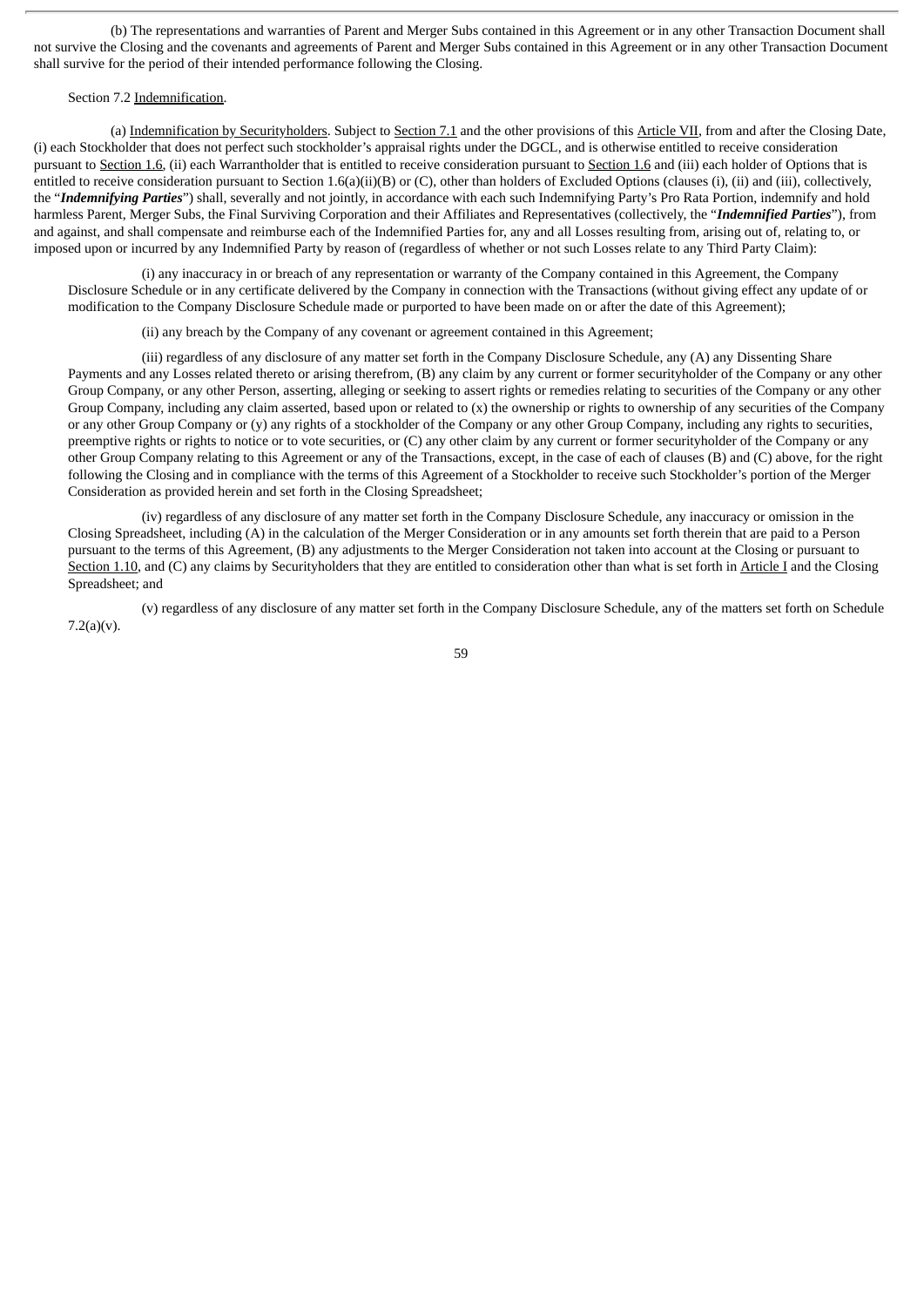## (b) Limitations.

(i) The Indemnified Parties, as a group, may not recover any Losses pursuant to an Indemnification Claim under Section 7.2(a)(i) unless and until the Indemnified Parties, as a group, shall have paid, incurred, suffered or sustained Losses equal to or in excess of \$2,000,000 in the aggregate (the "*Deductible*"), at which time the Indemnified Parties shall be entitled to recover solely such amounts in excess of the Deductible. The foregoing limitations shall not apply to Indemnification Claims based on breaches of Fundamental Representations or Fraud.

(ii) The Indemnified Parties, as a group, may not recover any Losses pursuant to an Indemnification Claim under Section 7.2(a)(i) in excess of \$2,000,000 (the "*Cap*"). The foregoing Cap shall not apply to Indemnification Claims based on breaches of Fundamental Representations, breaches of Specified Representations or Fraud.

(iii) Losses for which the Indemnifying Parties are obligated to indemnify the Indemnified Parties in respect of claims relating to inaccuracies in or breaches of Specified Representations shall be satisfied (i) initially from the then-remaining limit of coverage under the R&W Insurance Policy (if any), (ii) then, once the limits of coverage under the R&W Insurance Policy have been exhausted (or if excluded from coverage under the R&W Insurance Policy), from the Indemnity Escrow Fund.

(iv) Each Indemnifying Party's Liability for Losses shall not exceed such Indemnifying Party's Pro Rata Portion of such Losses, and each Indemnifying Party's Liability for Losses shall in no event exceed the amount of the Merger Consideration received by such Indemnifying Party, except in each such case for Liability as to an Indemnifying Party who actually committed Fraud in connection with this Agreement, which Indemnifying Party's liability in connection with Losses arising from such Fraud shall be unlimited.

(v) Materiality standards or qualifications and qualifications by reference to the defined term "Material Adverse Effect" in any representation, warranty, covenant or agreement shall neither be taken into account in determining whether a breach of or default in connection with such representation, warranty, covenant or agreement (or failure of any representation or warranty to be true and correct) exists, nor be taken into account in determining the amount of any Losses with respect to such breach, default or failure to be true and correct.

(vi) The representations, warranties, covenants and agreements of the Company or the Indemnifying Parties, as the case may be, and the rights and remedies for indemnification, compensation and reimbursement or otherwise that may be exercised by the Indemnified Parties, shall not be limited or otherwise affected by or as a result of any information furnished to, or any investigation made by, or virtue of the knowledge of, any Indemnified Party of any inaccuracy, breach or untruth of any representation or warranty of the Company, any Indemnifying Party, or any of their respective Affiliates, whether such knowledge arose before or after the date hereof.

(vii) Notwithstanding anything to the contrary contained in this Agreement (A) no Indemnifying Party will have any, and expressly waives and releases any and all, rights of subrogation, indemnification, contribution or right of advancement from the Company, Parent, the Final Surviving Corporation or any other Indemnified Party with respect to any Losses claimed by any Indemnified Party, (B) the waiver of any condition to the Closing based upon the accuracy of any representation or warranty, or on the performance of or compliance with any covenant or agreement, shall not affect the right to indemnification or other remedy based on such representations, warranties, covenants and agreements and (C) except with respect to claims for Fraud, no Indemnified Party shall be required to show reliance on any representation, warranty, certificate or other agreement in order for such Indemnified Party to be entitled to indemnification, compensation or reimbursement hereunder.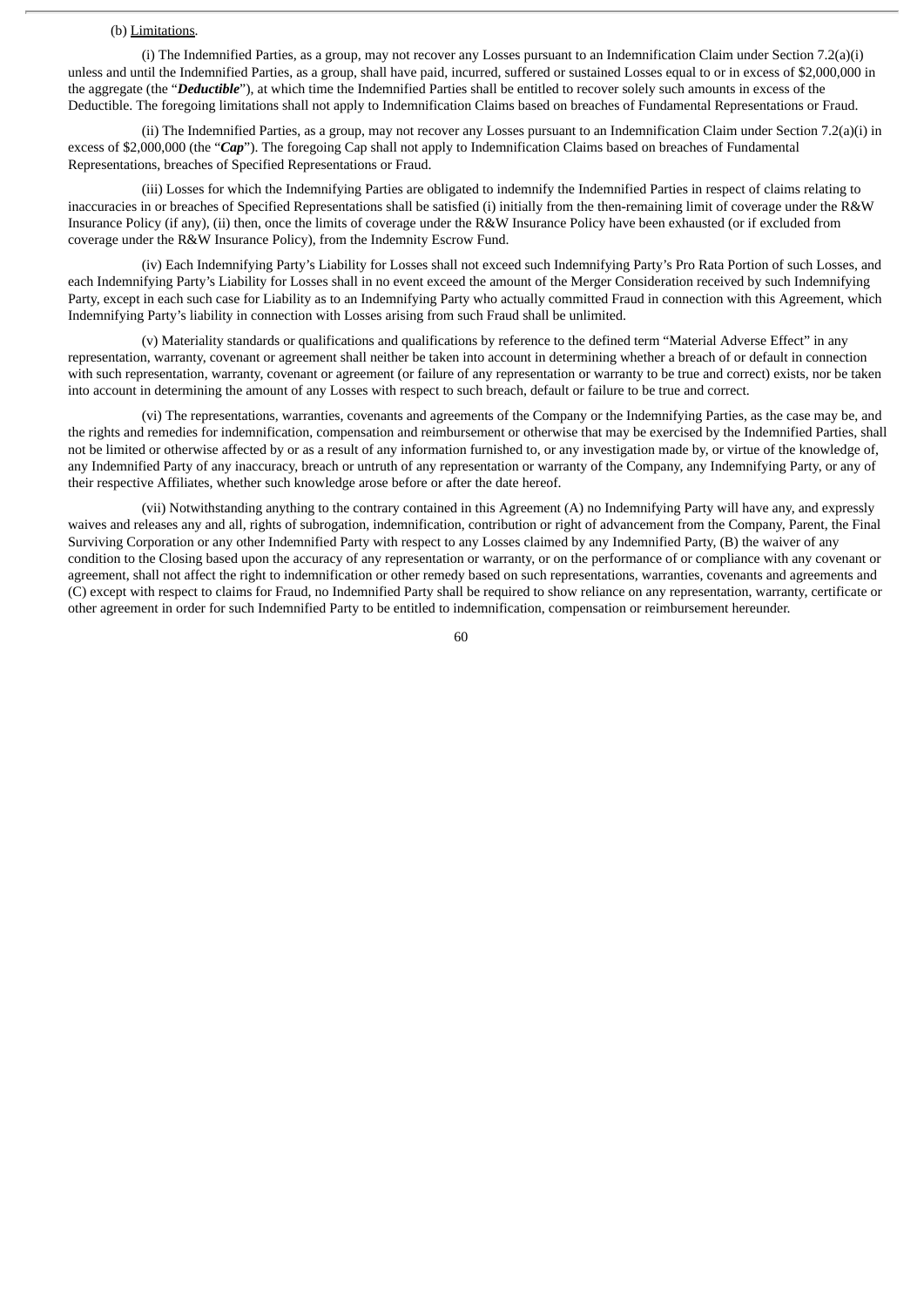(viii) Notwithstanding anything to the contrary in this Agreement (including this Section 7.2(b)): no provision of this Agreement shall be construed to limit or waive any right or remedy of Parent or any Indemnified Party (i) for claims based on Fraud, solely against an Indemnifying Party who actually committed such Fraud, (ii) for claims for specific performance, injunctive relief or other non-monetary equitable remedies, (iii) remedies under any other Transaction Document against the parties thereto pursuant to its terms, and (iv) under or in connection with the R&W Insurance Policy, so long as such remedy does not impose any additional liability on any Indemnifying Party other than what is permitted under this Article VII. Other than with respect to the foregoing, this Article VII constitutes the sole and exclusive remedy of the Indemnified Parties to collect or recover any Losses from the Indemnifying Parties for any misrepresentation, breach of warranty or failure to perform any covenant or agreement contained in this Agreement with respect to the transactions contemplated by this Agreement.

(ix) The parties acknowledge and agree that, if the Company or any other Group Company suffers, incurs or otherwise becomes subject to any Losses as a result of or in connection with any inaccuracy in or breach of any representation, warranty, covenant or agreement set forth in this Agreement or in connection with any of the matters referred to in Section 7.2, then (without limiting any of the rights of the Company after the Closing as an Indemnified Party) Parent shall also be deemed, by virtue of its ownership of the Company, to have incurred Losses as a result of and in connection with such inaccuracy or breach or in connection with such matters.

#### Section 7.3 Securityholder Representative.

(a) By virtue of the approval of this Agreement by the requisite vote or written consent of the Stockholders and the terms of the Support Agreements, the Option Surrender Agreements and Warrant Surrender Agreements, each Indemnifying Party shall be deemed to have consented to the appointment of Fortis Advisors LLC as the Securityholder Representative, as the exclusive agent and attorney-in-fact for and on behalf of each such Securityholder, and the taking by the Securityholder Representative of any and all actions and the making of any decisions required or permitted to be taken by the Securityholder Representative under this Agreement, including the exercise of the power to: (i) execute and deliver this Agreement any amendment thereof or waiver thereunder; (ii) authorize delivery to Parent of amounts in satisfaction of any Adjustment Escrow Amount; (iii) authorize delivery to Parent of amounts in satisfaction of Indemnification Claims; (iv) agree to, negotiate, enter into settlements and compromises of and comply with Orders and awards of arbitrators with respect to Indemnification Claims; (v) resolve any Indemnification Claims; (vi) administer the Relinquishment Agreements, including resolving any claims thereunder, and (vii) take all actions necessary in the judgment of the Securityholder Representative for the accomplishment of the foregoing and all of the other terms, conditions and limitations of this Agreement, the Securityholder Representative Engagement Agreement and the Relinquishment Agreements. Accordingly, the Securityholder Representative has unlimited authority and power to act on behalf of each Securityholder with respect to this Agreement and the disposition, settlement or other handling of all Indemnification Claims, rights or obligations arising from and taken pursuant to this Agreement or the Relinquishment Agreements. Notwithstanding the foregoing, the Securityholder Representative shall have no obligation to act on behalf of the Indemnifying Parties, except as expressly provided herein, in the Escrow Agreement and in the Securityholder Representative Engagement Agreement, and for purposes of clarity, there are no obligations of the Securityholder Representative in any ancillary agreement, schedule, exhibit or the Company Disclosure Schedule. The Securityholders, and such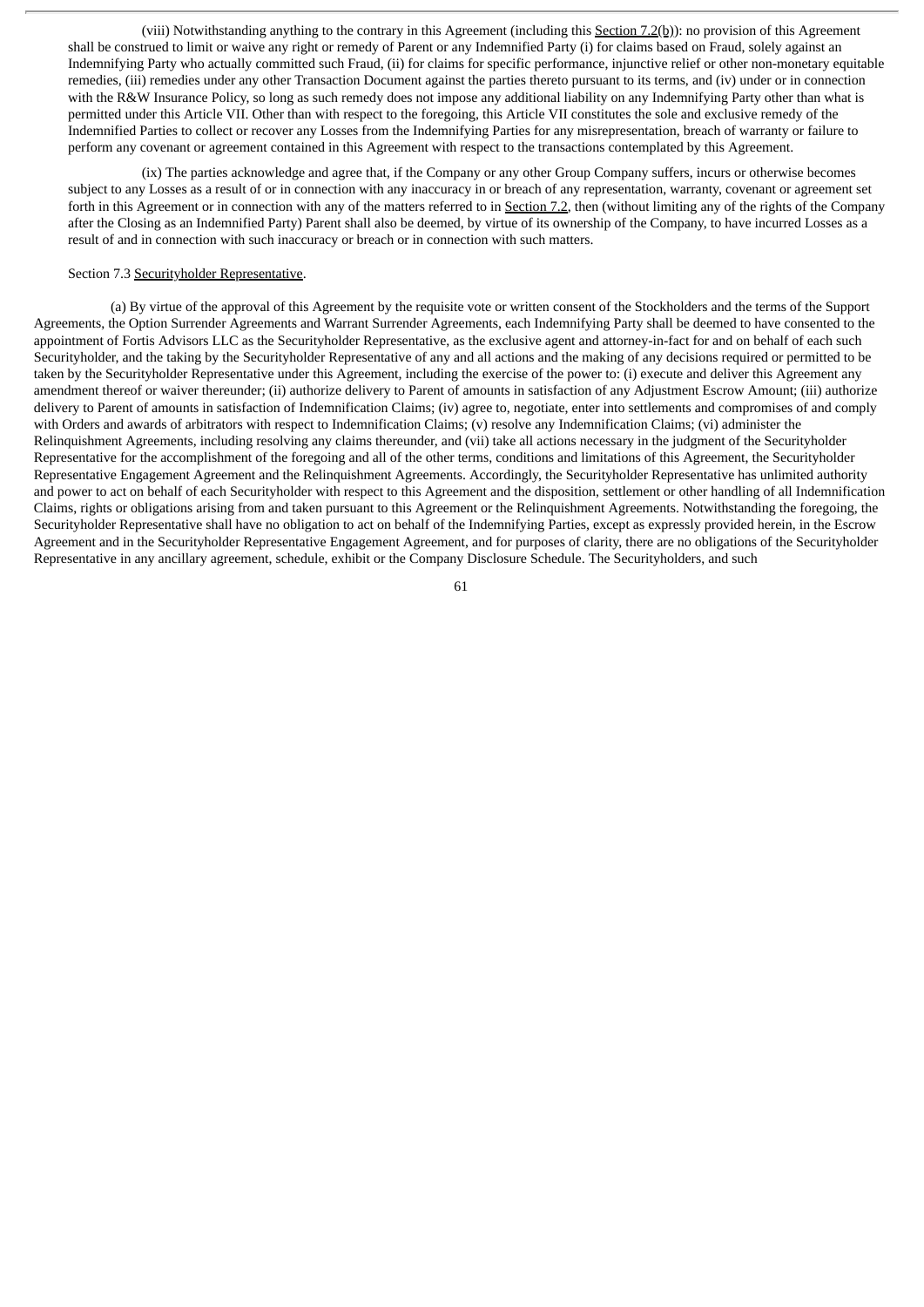Indemnifying Party's successors as if expressly confirmed and ratified in writing by such Indemnifying Party, will be bound by all actions taken by the Securityholder Representative in connection with this Agreement, the Securityholder Representative Engagement Agreement and the Relinquishment Agreements, and all defenses which may be available to any Indemnifying Party to contest, negate or disaffirm the action of the Securityholder Representative taken in good faith under this Agreement, the Escrow Agreement or the Securityholder Representative Engagement Agreement are waived. Parent shall be entitled to rely on any action or decision of the Securityholder Representative. Certain Indemnifying Parties have entered into an engagement agreement (the "*Securityholder Representative Engagement Agreement*") with the Securityholder Representative to provide direction to the Securityholder Representative in connection with its services under this Agreement, the Escrow Agreement and the Securityholder Representative Engagement Agreement (such Indemnifying Party, including their individual representatives, collectively hereinafter referred to as the "*Advisory Group*"). Neither the Securityholder Representative nor its members, managers, directors, officers, contractors, agents and employees nor any member of the Advisory Group (collectively, the "*Securityholder Representative Group*") will incur any Liability with respect to any action taken or suffered by the Securityholder Representative in reliance upon any notice, direction, instruction, consent, statement or other document believed by the Securityholder Representative to be genuine and to have been signed by the proper Person (and shall have no responsibility to determine the authenticity thereof), nor for any other action or inaction, except the Securityholder Representative's own intentional misconduct, bad faith or gross negligence. In all questions arising under this Agreement or the Relinquishment Agreements, the Securityholder Representative may: (i) rely on the advice of counsel, and the Securityholder Representative will not be liable to Securityholders or Key Employees for anything done, omitted or suffered in good faith by the Securityholder Representative based on such advice, (ii) rely upon the Closing Spreadsheet, (iii) rely upon any signature believed by it to be genuine, and (iv) reasonably assume that a signatory has proper authorization to sign on behalf of the applicable Indemnifying Party or other party. If and to the extent any such appointment of the Securityholder Representative is revoked, such revocation shall be considered a breach of this Agreement and Parent shall be entitled to any such resulting Losses from such revocation. Each Indemnifying Party shall indemnify, defend and hold harmless the Securityholder Representative Group against such Indemnifying Party's Pro Rata Portion of any and all losses, liabilities, damages, claims, penalties, fines, forfeitures, actions, fees, costs and expenses (including the fees and expenses of counsel and experts and their staffs and all expense of document location, duplication and shipment and costs in connection with seeking recovery from insurers) (collectively, the "*Representative Losses*") arising out of or in connection with the Securityholder Representative's execution and performance of this Agreement and the other Transaction Documents, in each case as such Representative Loss is suffered or incurred; provided*,* however, that in the event that any such Representative Loss is finally adjudicated to have been directly caused by gross negligence or intentional misconduct of the Securityholder Representative, the Securityholder Representative will reimburse the Indemnifying Parties the amount of such indemnified Representative Loss to the extent attributable to such gross negligence or intentional misconduct. If not paid directly to the Securityholder Representative by the Indemnifying Parties, any such Representative Losses may be recovered by the Securityholder Representative from the Expense Fund; provided that while this Section 7.3(a) allows the Securityholder Representative to be paid from the Expense Fund, this does not relieve the Indemnifying Parties from their obligation to promptly pay such Representative Losses as they are suffered or incurred, nor does it prevent the Securityholder Representative from seeking any remedies available to it at law or otherwise. In no event will the Securityholder Representative be required to advance its own funds on behalf of the Indemnifying Parties or otherwise incur any financial liability in the exercise or performance of any of its powers, rights, duties or privileges or pursuant to this Agreement, the Escrow Agreement, the Securityholder Representative Engagement Agreement or the transactions contemplated hereby or thereby. Furthermore, the Securityholder Representative shall not be required to take any action unless the Securityholder Representative has been provided with funds, security or indemnities which, in its determination, are sufficient to protect the Securityholder Representative against the costs, expenses and liabilities which may be incurred by the Securityholder Representative in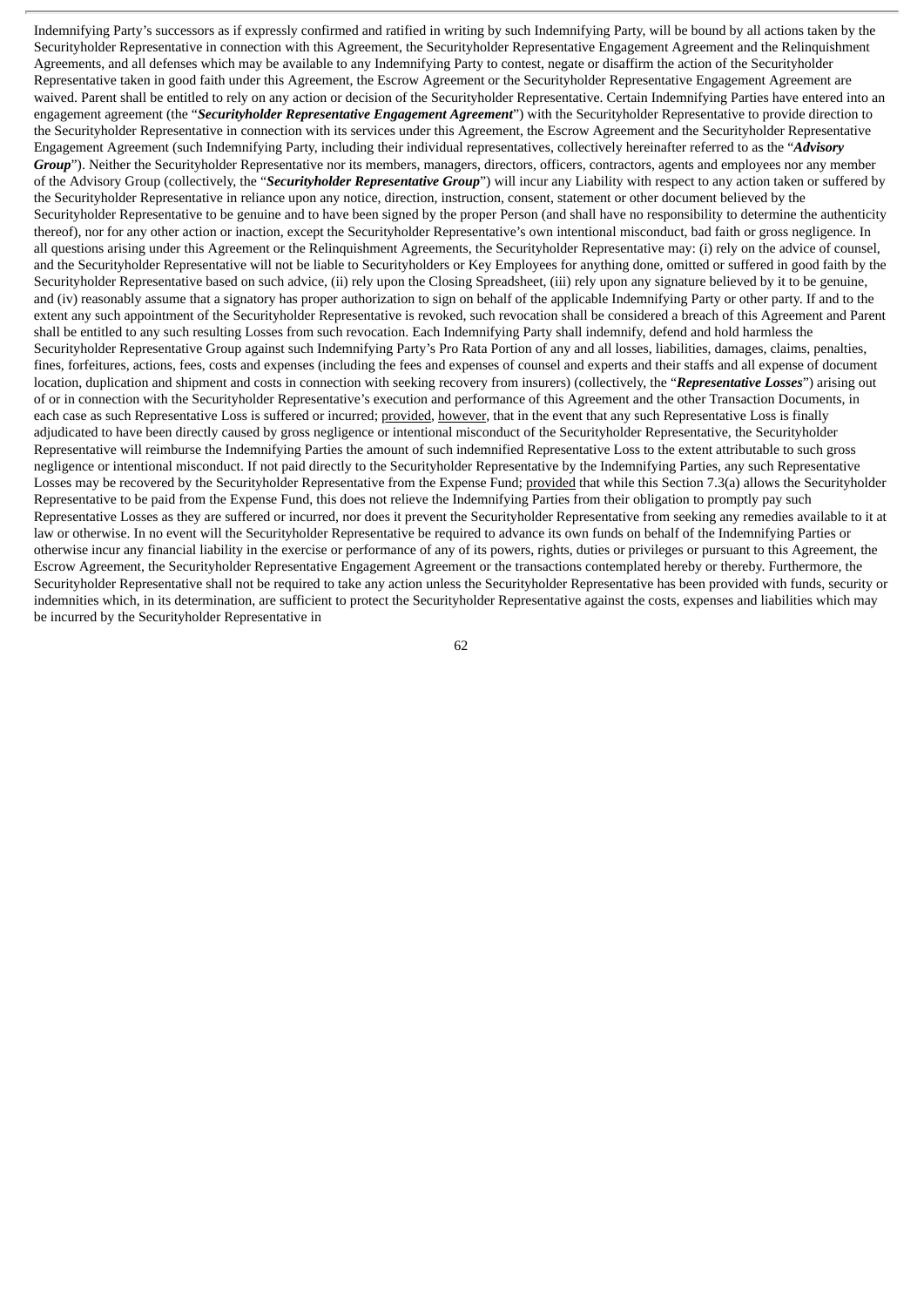performing such actions. The Indemnifying Parties acknowledge and agree that the foregoing indemnities will survive the resignation or removal of the Securityholder Representative or any member of the Advisory Group and the Closing and/or the termination of this Agreement. The initial Securityholder Representative may appoint a successor Securityholder Representative, and such appointment shall become effective upon written notice to Parent. The Securityholder Representative may be removed by action of Indemnifying Parties who collectively held a majority of the Shares that were issued and outstanding as of immediately prior to the Effective Time. In the event of the resignation, removal, death or incapacity of the Securityholder Representative, a successor Securityholder Representative shall thereafter be appointed by vote or written consent of a majority of the Indemnifying Parties. Any new or successor Securityholder Representative will assume all rights and obligations of the initial Securityholder Representative under this Agreement. The powers, immunities and rights to indemnification granted to the Securityholder Representative Group hereunder: (i) are coupled with an interest and shall be irrevocable and survive the death, incompetence, bankruptcy or liquidation of any Indemnifying Party and shall be binding on any successor thereto, and (ii) shall survive the delivery of an assignment by any Indemnifying Party of the whole or any fraction of his, her or its interest in the Indemnity Escrow Fund.

(b) In furtherance of the foregoing, each Indemnifying Party hereby authorizes Parent to withhold or cause to be withheld an aggregate amount in cash equal to \$250,000 (the "*Expense Amount*") from the amounts otherwise payable by Parent to the Indemnifying Parties pursuant to Section 1.6, with each Indemnifying Party contributing an amount equal to such Indemnifying Party's Pro Rata Portion of the Expense Amount. For Tax purposes, the Expense Fund will be treated as having been received and voluntarily set aside by the Indemnifying Parties at the time of the Closing. Promptly following the Effective Time, Parent shall cause the Exchange Agent to deliver to the account of the Securityholder Representative set forth in the Closing Spreadsheet, an amount in cash equal to the Expense Amount (such funds being referred to herein as the "*Expense Fund*"), provided that the Exchange Agent shall have first received an IRS Form W-9 duly executed by the Securityholder Representative and such know-your-customer information as the Exchange Agent may request to comply with Applicable Law, in each case, in form and substance reasonably satisfactory to the Exchange Agent. The Indemnifying Parties shall hold harmless and indemnify the Indemnified Parties from and against any Losses relating to the deduction of the Expense Amount from the consideration payable to the Indemnifying Parties pursuant to this Agreement. The Expense Fund will be used: (i) for the purposes of paying directly or reimbursing the Securityholder Representative for and Representative Losses pursuant to this Agreement, the Securityholder Representative Engagement Agreement, the Relinquishment Agreements and the other Transaction Documents or (ii) as otherwise directed by the Advisory Group. The Indemnifying Parties will not receive any interest or earnings on the Expense Fund and irrevocably transfer and assign to the Securityholder Representative any ownership right that they may otherwise have had in any such interest or earnings. The Securityholder Representative will not be liable for any loss of principal of the Expense Fund other than as a result of its gross negligence or intentional misconduct. The Securityholder Representative will hold these funds separate from its own funds, will not use these funds for its own purposes and will not voluntarily make these funds available to its creditors in the event of bankruptcy. Subject to Advisory Group approval, the Securityholder Representative may contribute funds to the Expense Fund from any consideration otherwise distributable to the Indemnifying Parties. As soon as practicable following the completion of the Securityholder Representative's responsibilities, the Securityholder Representative will deliver the balance of the Expense Fund to the Indemnifying Parties, in accordance with their Pro Rata Portions.

Section 7.4 Third Party Claims. In the event Parent becomes aware of a third party claim (a "*Third Party Claim*") which Parent in good faith believes will result in an Indemnification Claim pursuant to this Article VII, Parent shall notify the Securityholder Representative of such Third Party Claim, and the Securityholder Representative shall be entitled on behalf of the Indemnifying Parties, at their expense, to participate in, but not to determine or conduct, the defense of such Third Party Claim. The failure to so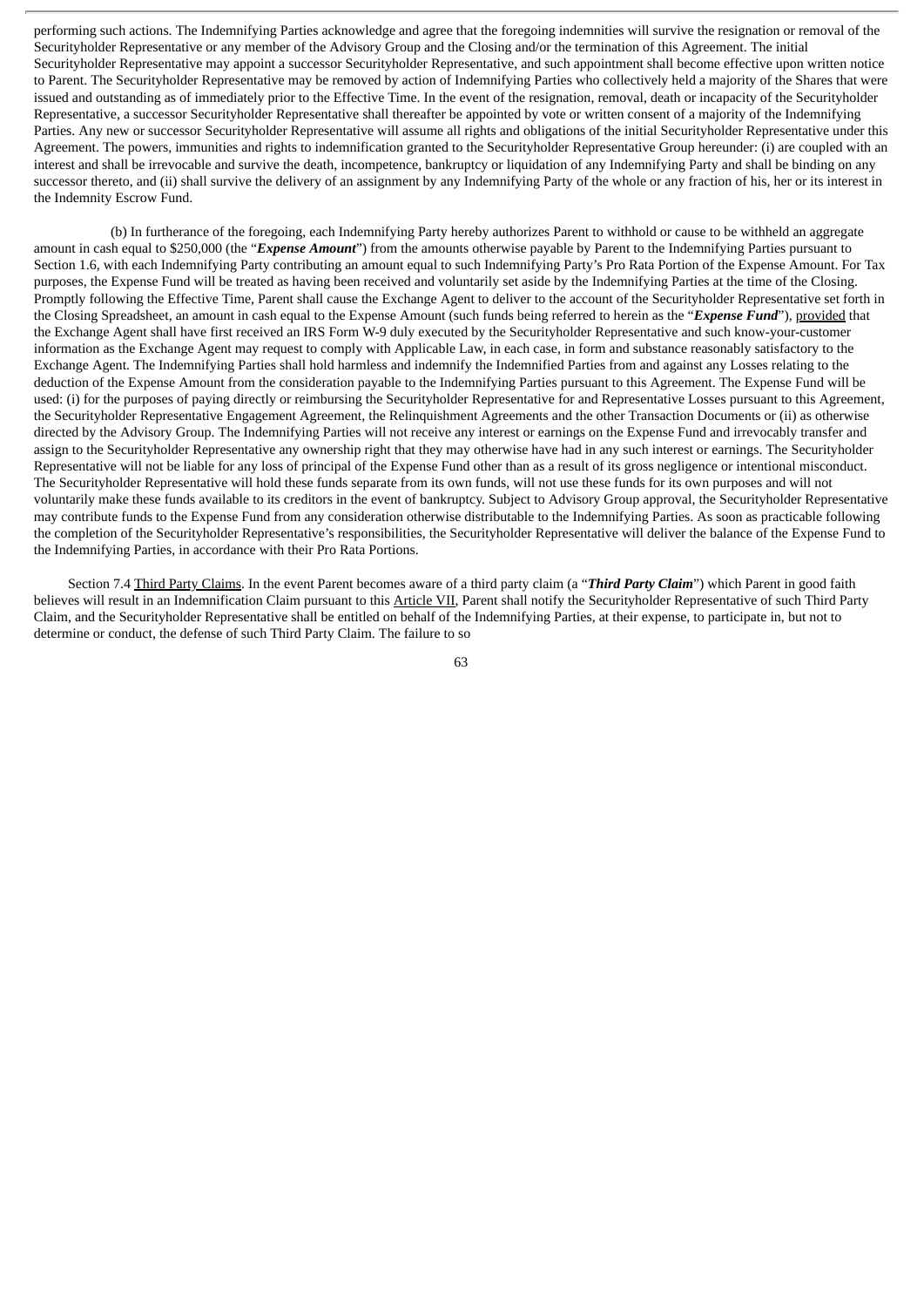notify the Securityholder Representative shall not relieve the Indemnifying Parties of any liability unless, and only to the extent, the Securityholder Representative demonstrates that the defense of such action is actually and materially prejudiced thereby. Parent shall have the right in its sole discretion to conduct the defense of, and to settle, any Third Party Claim; provided*,* however, that Parent shall seek the prior written consent of the Securityholder Representative with respect to any settlement, which consent shall not be unreasonably withheld, conditioned or delayed. The written consent of the Securityholder Representative with respect to any settlement of any Third Party Claim shall be deemed to have been given unless the Securityholder Representative shall have objected within ten (10) Business Days after a written request for such consent by Parent. Any such written consent by the Securityholder Representative shall represent the agreement of Securityholder Representative that the Losses incurred in connection therewith shall be indemnifiable hereunder and, for the avoidance of doubt, represents Loss Amounts. In the event that the Securityholder Representative has consented to any such settlement (or in the event that written consent to settlement has been unreasonably withheld, conditioned or delayed), neither the Securityholder Representative nor the Indemnifying Parties shall have any power or authority to object under any provision of this Article VII to the amount of any Indemnification Claim by Parent against the Indemnifying Parties with respect to such settlement. If such written consent is not given (unless such consent was unreasonably withheld, conditioned or delayed, in which case the preceding sentence shall apply), Parent may agree to any such settlement or compromise, and may deliver a Claim Notice therefor, and the resolution of the Indemnification Claim set forth therein (including whether and to what extent Parent or any other Indemnified Party is entitled to indemnification under this Agreement for such Indemnification Claim) shall remain subject to this Article VII.

### Section 7.5 Indemnification Procedures.

(a) Subject to the limitations in Section 7.2(b), in the event that Parent or any other Indemnified Party has or claims to have incurred, paid, accrued, reserved or suffered, or believes in good faith that it may incur, pay, accrue, reserve or suffer, Losses for which it is or may be entitled to be held harmless, indemnified, compensated or reimbursed in accordance with the terms of this Article VII in respect of an Indemnification Claim, Parent (on behalf of such other Indemnified Party, if applicable) shall deliver a written notice (a "*Claim Notice*") to the Securityholder Representative. Each Claim Notice shall, with respect to each Indemnification Claim set forth therein, to the extent known to the Indemnified Party, (i) specify in reasonable detail and in good faith the nature of the Indemnification Claim being made, and (ii) contain a good faith, non-binding, preliminary estimate of the aggregate amount of Losses to which Parent or such Indemnified Party might be entitled (the aggregate amount of such estimate, as it may be modified by Parent in good faith from time to time, being referred to as the "*Claim Amount*").

(b) If the Securityholder Representative wishes to object to the allowance of some or all Indemnification Claims made in a Claim Notice, the Securityholder Representative must deliver a written objection to Parent within twenty (20) Business Days after receipt by the Securityholder Representative of such Claim Notice expressing such objection and explaining in reasonable detail and in good faith the basis therefor (an "*Objection Notice*"). Following receipt by Parent of the Securityholder Representative's Objection Notice, if any, Parent (on behalf of any other Indemnified Party, if applicable) and the Securityholder Representative shall promptly, and within ten (10) Business Days, attempt in good faith to resolve the rights of the respective parties with respect to each Indemnification Claim that is the subject of the Objection Notice. If the Securityholder Representative and Parent (on behalf of any other Indemnified Party, if applicable) resolve the dispute that is the subject of the Objection Notice, then: (i) a memorandum setting forth such agreement and the aggregate Dollar amount of Losses payable to Parent or any other Indemnified Party (the "*Stipulated Amount*") shall be prepared and executed by Parent (on behalf of any other Indemnified Party, if applicable) and the Securityholder Representative and delivered to the Escrow Agent directing the Escrow Agent to transfer and release to Parent an aggregate amount of the Indemnity Escrow Amount equal to the Stipulated Amount.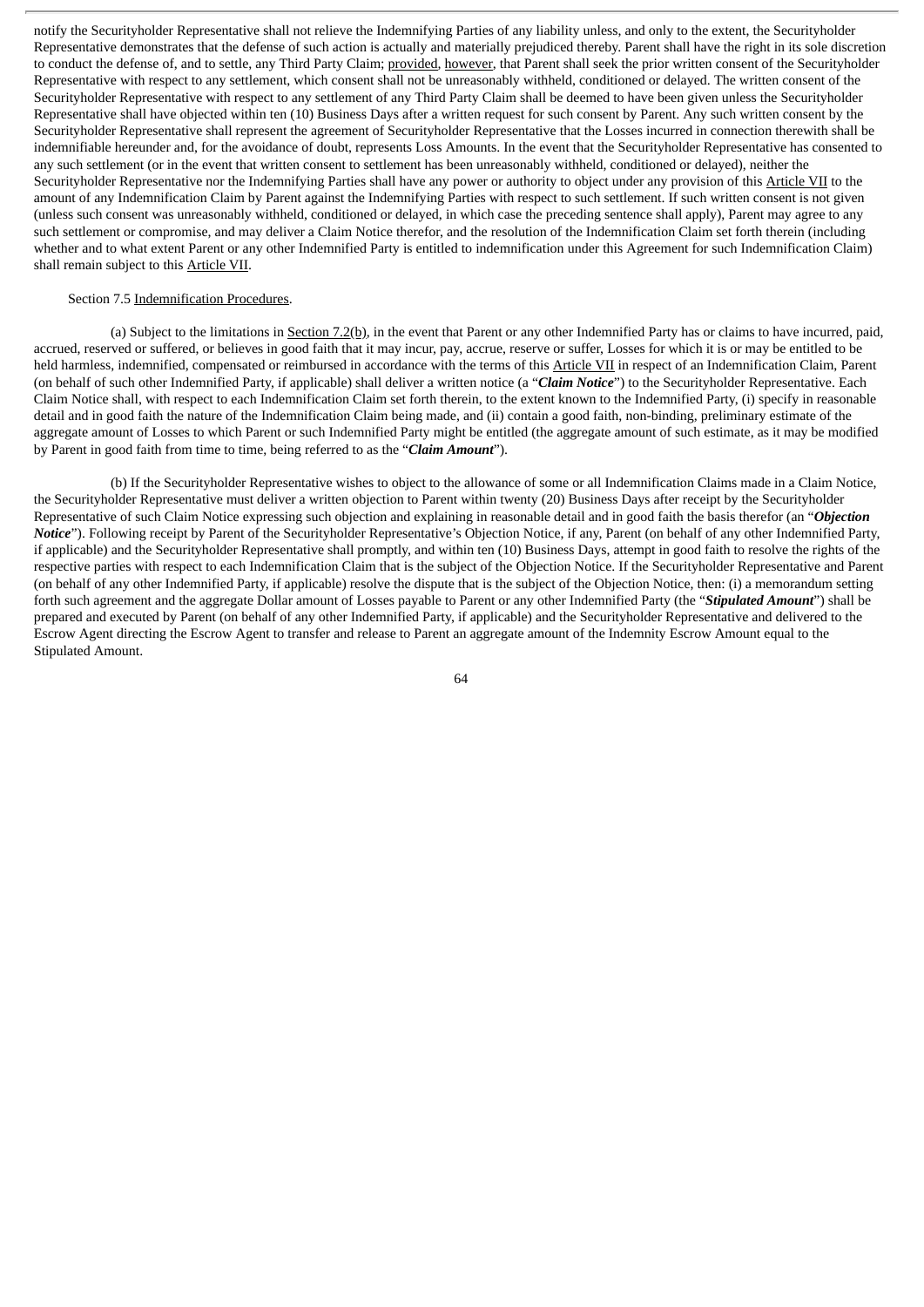(c) If Parent does not receive an Objection Notice from the Securityholder Representative with respect to any Indemnification Claim set forth in a Claim Notice by the end of the twenty (20) Business Day period referred to in Section 7.5(b), then: (i) the Securityholder Representative shall be deemed to have irrevocably waived any right to object to such Indemnification Claim and to have agreed that Losses in the amount of the applicable Claim Amount (the "*Agreed Amount*") are indemnifiable hereunder; and (ii) Parent and Securityholder Representative shall deliver to the Escrow Agent joint written instructions directing the Escrow Agent to transfer and release to Parent an aggregate amount of the Indemnity Escrow Amount equal to the Agreed Amount.

(d) If no such agreement can be reached during the ten  $(10)$  Business Day period for good faith negotiation referred to in Section 7.5(b), but in any event upon the expiration of such ten (10) Business Day period, Parent or Securityholder Representative may commence a Proceeding to resolve such dispute and enforce its rights with respect thereto pursuant to the terms of Section 8.5 to resolve the matter (an "*Adjudicated Dispute*"). Upon the resolution of an Adjudicated Dispute, subject to the limitations contained in Section 7.2(b), Parent and Securityholder Representative shall deliver to the Escrow Agent joint written instructions directing the Escrow Agent to transfer and release to Parent an aggregate amount of the Indemnity Escrow Amount equal to the Agreed Amount.

(e) If the Indemnity Escrow Amount is insufficient to pay the full amount of Losses due to Indemnified Parties hereunder, then, subject to the limitations set forth in this Article VII, each Indemnifying Party shall, and the Securityholder Representative shall cause each Indemnifying Party to, within ten (10) days following the execution of such memorandum, pay in cash such Indemnifying Party's Pro Rata Portion of the remaining amount to Parent.

## Section 7.6 Escrow Release.

(a) On the first Business Day following the eighteen (18) month anniversary of the Closing, Parent and the Securityholder Representative shall deliver joint written instructions to the Escrow Agent instructing the Escrow Agent to disburse to the Exchange Agent for disbursement to the Indemnifying Parties in accordance with each Indemnifying Party's Pro Rata Portion, an amount equal to (i) 50% of the Indemnity Escrow Amount, minus (ii) the amount of all Losses previously paid from the Indemnity Escrow Fund, minus (iii) the aggregate amounts in respect of all unresolved claims for indemnification for which Parent has notified Securityholder Representative pursuant to Section 1.8(f).

(b) On the first Business Day following the thirty (30) month anniversary of the Closing, Parent and the Securityholder Representative shall deliver joint written instructions to the Escrow Agent instructing the Escrow Agent to disburse to the Exchange Agent for disbursement to the Indemnifying Parties in accordance with each Indemnifying Party's Pro Rata Portion, the remaining portion of the Indemnity Escrow Fund less the aggregate amounts in respect of all unresolved claims for indemnification for which Parent has notified Securityholder Representative pursuant to Section 1.8(f).

Section 7.7 Tax Treatment of Indemnity Payments. The Indemnifying Parties and Parent, Merger Subs and Final Surviving Corporation agree to treat any indemnity payment made pursuant to this Article VII as an adjustment to the Final Merger Consideration for all income Tax purposes.

Section 7.8 R&W Insurance Policy. Notwithstanding anything in this Agreement to the contrary, none of the limitations or exceptions set forth in this Article VII, including any survival periods with respect to the representations, warranties, covenants, agreements or obligations set forth herein, shall in any way limit or modify the ability of the Indemnified Parties to make claims under, or recover under, the R&W Insurance Policy. The Indemnifying Parties further acknowledge and agree that the denial of any claim by any Indemnified Party under the R&W Insurance Policy shall not be construed as, or used as evidence that, such Indemnified Party is not entitled to indemnification under this Article VII, subject to the limitations set forth in this Article VII.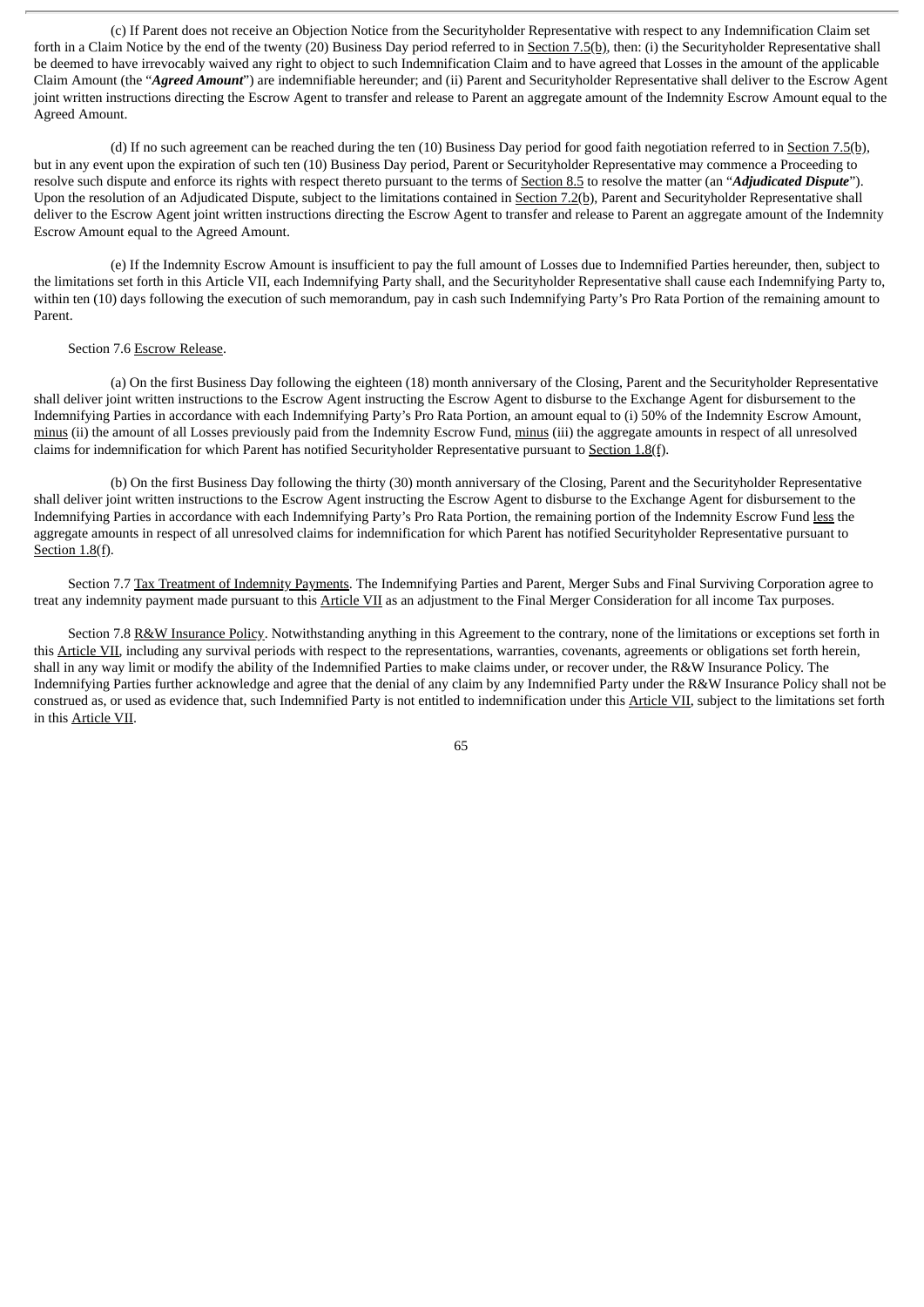#### **ARTICLE VIII MISCELLANEOUS**

Section 8.1 Entire Agreement; Assignment; Successors. This Agreement and the other Transaction Documents (a) constitute the entire agreement among the parties hereto with respect to the subject matter hereof and thereof and supersede all other prior and contemporaneous agreements and understandings, both written and oral, among the parties with respect to the subject matter hereof; and (b) may not be assigned by operation of Law or otherwise; provided, however, that Parent may assign any or all of its rights and obligations under this Agreement to any direct or indirect wholly owned Subsidiary of Parent, but no such assignment shall relieve Parent of its obligations hereunder if such assignee does not perform such obligations. Any purported assignment of this Agreement in contravention of this Section shall be null and void and of no force or effect. Subject to the preceding sentences of this Section 8.1, this Agreement will be binding upon, inure to the benefit of, and be enforceable by, the parties and their respective successors and assigns. In the event of any conflict or inconsistency between the terms of this Agreement and the terms of any other Transaction Document, the terms of this Agreement shall govern.

Section 8.2 Severability. If any term or other provision of this Agreement is invalid, illegal or incapable of being enforced by any rule of law, or public policy, all other conditions and provisions of this Agreement shall nevertheless remain in full force and effect, so long as the economic or legal substance of the transaction contemplated by this Agreement is not affected in any manner materially adverse to any party. Upon such determination that any term or other provision is invalid, illegal or incapable of being enforced, the parties hereto shall negotiate in good faith to modify this Agreement so as to effect the original intent of the parties as closely as possible, in a mutually acceptable manner, in order that the Transactions be consummated as originally contemplated to the fullest extent possible.

Section 8.3 Notices. All notices, requests, consents, claims, demands, waivers and other communications hereunder shall be in writing and shall be deemed given if delivered personally or by commercial delivery service, or mailed by registered or certified mail (return receipt requested) or sent via facsimile or email (with automated confirmation of receipt) to the parties hereto at the following address (or at such other address for a party as shall be specified by like notice); provided that any notices deliverable to the Securityholder Representative shall be delivered solely via email or facsimile:

(a) if to Parent, Merger Subs, or the Final Surviving Corporation:

23andMe Holding Co. 223 North Mathilda Avenue Sunnyvale, CA 94086 Attention: Kathy Hibbs, Chief Legal and Regulatory Officer Email: khibbs@23andme.com

with a copy to (which copy shall not constitute notice):

Morgan, Lewis & Bockius LLP One Oxford Center, Thirty-Second Floor Pittsburgh, PA 15219-6401 Attention: Marlee Myers Kimberly Taylor Email: marlee.myers@morganlewis.com kimberly.taylor@morganlewis.com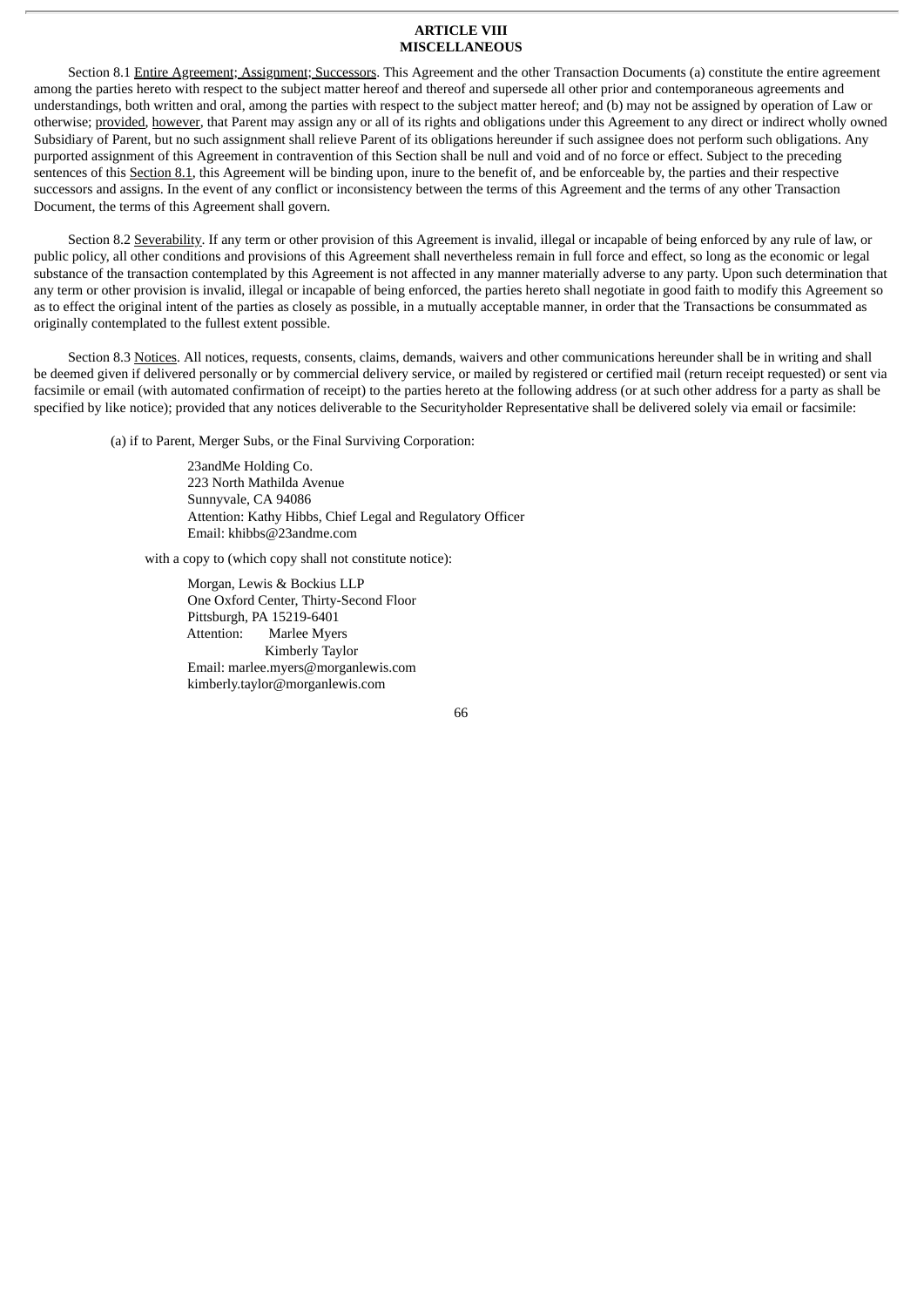(b) if to the Company (prior to Closing):

Lemonaid Health, Inc. 870 Market St., #415 San Francisco, CA 94102 Attention: Paul Johnson Email: paul@lemonaid.com

with a copy to (which copy shall not constitute notice):

Fenwick & West LLP 555 California Street

San Francisco, CA 94104 Attention: Matthew Rossiter David Healy Email: mrossiter@fenwick.com DHealy@fenwick.com

with a copy to the Securityholder Representative (which copy shall not constitute notice):

Fortis Advisors LLC Attention: Notices Department Facsimile: (858) 408-1843 Email: notices@fortisrep.com

(c) if to the Securityholder Representative:

Fortis Advisors LLC Attention: Notices Department Facsimile: (858) 408-1843 Email: notices@fortisrep.com

or to such other address as the Person to whom notice is given may have previously furnished to the others in writing in the manner set forth above.

Section 8.4 Governing Law. This Agreement shall be deemed to be made and in all respects shall be interpreted, construed and governed solely and exclusively by and in accordance with the Laws of the State of Delaware without regard to the conflicts of laws principles thereof that would compel the application of the Laws of another jurisdiction.

Section 8.5 Submission to Jurisdiction; Consent to Service of Process.

(a) The parties hereby irrevocably submit to the exclusive jurisdiction of the courts of Delaware and the federal courts of the United States of America located in Delaware solely in respect of the interpretation and enforcement of the provisions of this Agreement, the Transaction Documents and of the documents referred to in this Agreement and the Transaction Documents, and in respect of the Transactions, and hereby waive, and agree not to assert, as a defense in any Proceeding for the interpretation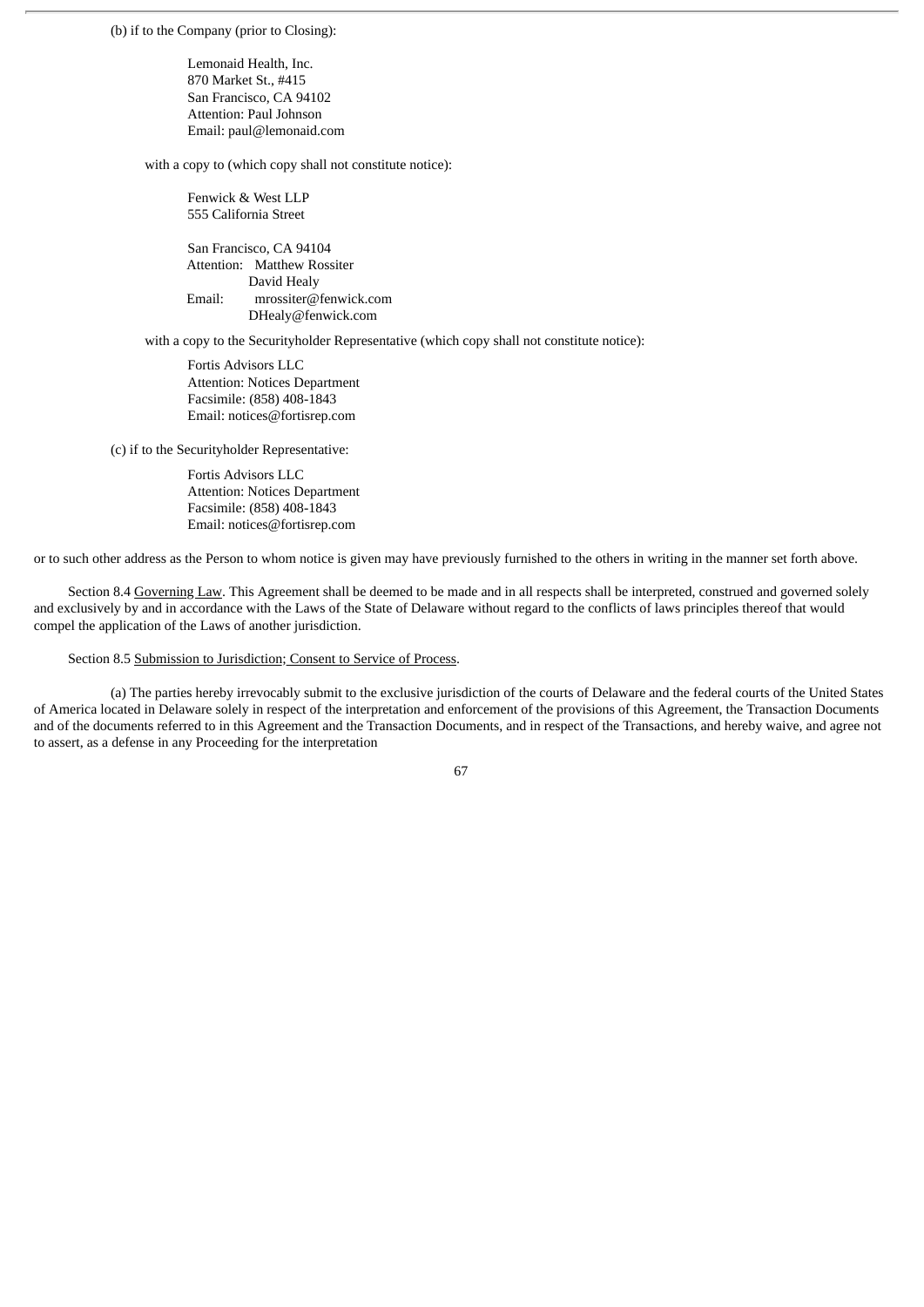or enforcement of this Agreement, the Transaction Documents or of any such other document, that it is not subject thereto or that such Proceeding may not be brought or is not maintainable in said courts or that the venue thereof may not be appropriate or that this Agreement, any Transaction Document or any such other document may not be enforced in or by such courts. The parties hereby consent to and grant any such court jurisdiction over the Person of such parties and over the subject matter of such dispute and agree that mailing of process or other papers in connection with any such action in the manner provided in Section 8.3 as permitted by Applicable Law, shall be valid and sufficient service thereof. NOTHING IN THIS AGREEMENT SHALL AFFECT THE RIGHT OF ANY PARTY TO THIS AGREEMENT TO SERVE PROCESS IN ANY OTHER MANNER PERMITTED BY LAW.

Section 8.6 Interpretation. The descriptive headings herein are inserted for convenience of reference only and are not intended to be part of or to affect the meaning or interpretation of this Agreement. All references in this Agreement to Articles, Sections, Subsections, Annexes, Exhibits and Schedules are references to Articles, Sections, Subsections, Exhibits and Schedules, respectively, in and to this Agreement, unless otherwise specified. All words used in this Agreement will be construed to be of such gender or number as the circumstances require. The word "or" need not be disjunctive. The words "include" or "including" mean "include, without limitation" or "including, without limitation," as the case may be, and the language following "include" or "including" shall not be deemed to set forth an exhaustive list. The words "ordinary course of business" shall be deemed to be followed by "consistent with past practice." Wherever a word or phrase is defined herein, each of its other grammatical forms shall have a corresponding meaning. The words "hereof", "herein", "hereto", "hereunder", "hereby" and similar expressions shall be construed as referring to this Agreement in its entirety and not to any particular Article, Section or portion of it. Unless otherwise indicated, all references to any agreement (including this Agreement), document or instrument mean such agreement, document, or instrument as amended, supplemented, modified, restated or replaced from time to time in accordance with the terms thereof and, unless otherwise specified therein, includes all schedules and exhibits attached thereto, provided that any reference to any agreement, document or instrument in the Company Disclosure Schedule shall not be deemed to reference any amendment, supplement, modification, restatement or replacement thereof unless expressly referenced in the Company Disclosure Schedule and made available to Parent in accordance with the terms hereof. Unless otherwise indicated, the word "day" shall be interpreted as a calendar day unless Business Days are expressly specified. With respect to any determination of any period of time, unless otherwise set forth herein, the word "from" means "from and including" and the word "to" means "to but excluding." If any period of time is to expire hereunder on any day that is not a Business Day, the period shall be deemed to expire at 11:59 p.m. (Pacific time) on the succeeding Business Day. Any capitalized terms used in any Annex, Exhibit or Schedule but not otherwise defined therein shall have the meaning as defined in this Agreement. All Annexes, Exhibits and Schedules annexed hereto or referred to herein are hereby incorporated in and made a part of this Agreement as if set forth herein. The words "made available" or words of similar import mean that, on or before 8:00 a.m. Pacific time on the third (3rd) Business Day immediately preceding the date of this Agreement, the Company has posted complete and correct copies of such materials to the Data Room and that Parent and its Representatives had continuous access to such materials in the Data Room during the three (3) Business Days prior to the date of this Agreement. All references to "dollars" or "\$" or "USD" shall mean the currency of the United States dollar, and all references to monetary amounts herein shall be in dollars unless otherwise specified herein.

Section 8.7 No Third Party Beneficiaries. This Agreement shall be binding upon and inure solely to the benefit of each party hereto and its successors and permitted assigns and nothing in this Agreement is intended to or shall confer upon any other Person any legal or equitable rights, benefits or remedies of any nature whatsoever under or by reason of this Agreement, except that the Indemnified Parties are intended third party beneficiaries of the rights and remedies set forth in Article VII.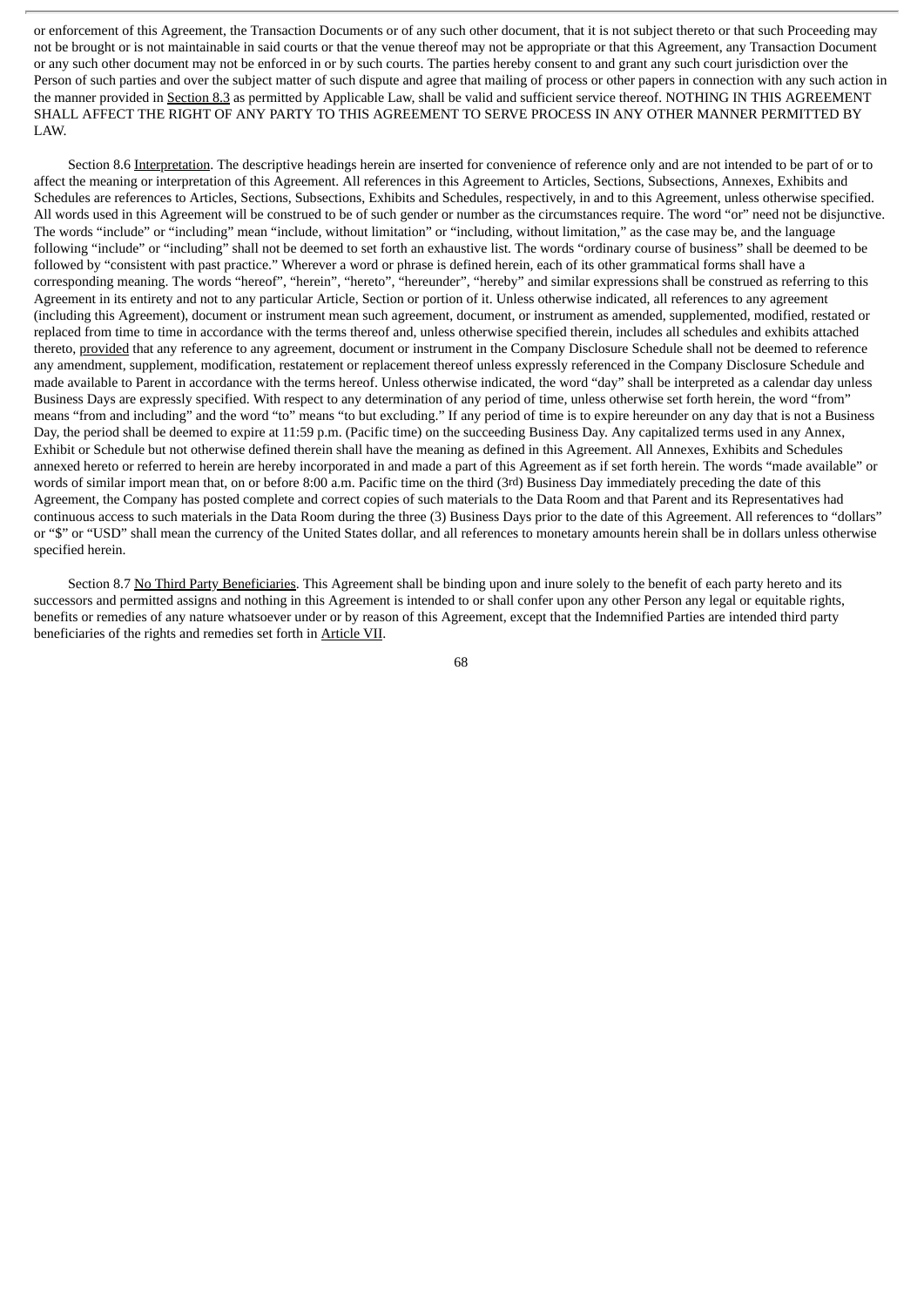Section 8.8 Counterparts; Electronic Signature. This Agreement may be executed in two (2) or more counterparts, each of which shall be deemed to be an original but all of which shall constitute one and the same agreement. This Agreement may be executed by facsimile or electronic (.pdf) signature and a facsimile or electronic (.pdf) signature shall constitute an original for all purposes.

Section 8.9 Amendment and Modification. This Agreement may be amended, modified or supplemented by the parties at any time prior to the Closing Date (notwithstanding any stockholder approval); provided, however, that after approval of the Transactions by the stockholders of the Company, no amendment shall be made which pursuant to Applicable Law requires further approval by such stockholders without such further approval. This Agreement may not be amended, modified or supplemented in any manner, whether by course of conduct or otherwise, except by an instrument in writing specifically designated as an amendment hereto, signed by each of the parties.

Section 8.10 Fees and Expenses. Except as otherwise set forth herein, all fees and expenses incurred in connection with or related to this Agreement and the other Transaction Documents and the transactions contemplated hereby and thereby shall be paid by the party incurring such fees or expenses, whether or not such transactions are consummated.

Section 8.11 Waiver. No failure or delay of a party in exercising any right or remedy hereunder shall operate as a waiver thereof, nor shall any single or partial exercise of any such right or power, or any abandonment or discontinuance of steps to enforce such right or power, or any course of conduct, preclude any other or further exercise thereof or the exercise of any other right or power. The rights and remedies of the parties hereunder are cumulative and are not exclusive of any rights or remedies which they would otherwise have hereunder. Any agreement on the part of any party to any such waiver shall be valid only if set forth in a written instrument executed and delivered by such party.

Section 8.12 Legal Representation; Privilege. Parent, Final Surviving Corporation and the Company hereby agree that, (a) in the event that a dispute arises after the Closing between Parent, the Final Surviving Corporation or any of their Affiliates, on the one hand, and the Securityholder Representative and the Indemnifying Parties, on the other hand, Fenwick & West LLP (the "*Firm*") may represent the Securityholder Representative and the Indemnifying Parties in such dispute even though the interests of the Securityholder Representative and the Indemnifying Parties may be directly adverse to Parent, the Final Surviving Corporation or any of their respective Subsidiaries or Affiliates and (b) all privileged communications prior to the Closing between the Company's securityholders, the Securityholder Representative, the Company or any of their respective Affiliates, directors, managers, officers, employees or Representatives, on the one hand, and the Firm, on the other hand, made in connection with the negotiation, preparation, execution, delivery and closing under, or any dispute arising in connection with, this Agreement or any agreement entered into pursuant to this Agreement, or otherwise relating to the foregoing or any potential sale of the Company, shall be deemed to be privileged and confidential communications of the Stockholders and the Securityholder Representative, and the control of the confidentiality and privilege applicable thereto shall be retained by the Stockholders and the Securityholder Representative and all other communications prior to the Closing between such Persons, any third parties and the Firm shall be deemed to be the confidential communications of the Stockholders and the Securityholder Representative. Notwithstanding the foregoing, in the event that a dispute arises between Parent, the Final Surviving Corporation or any of their respective Affiliates, on the one hand, and a Person other than a party to this Agreement or its Affiliates, on the other hand, after the Closing, Parent, the Final Surviving Corporation and any of their respective Affiliates may assert the attorney-client privilege to prevent disclosure to such third-party of such privileged communications; provided that none of Parent, the Final Surviving Corporation or any of their respective Affiliates may waive such privilege without the prior written consent of the Securityholder Representative (such consent not to be unreasonably withheld, conditioned or delayed)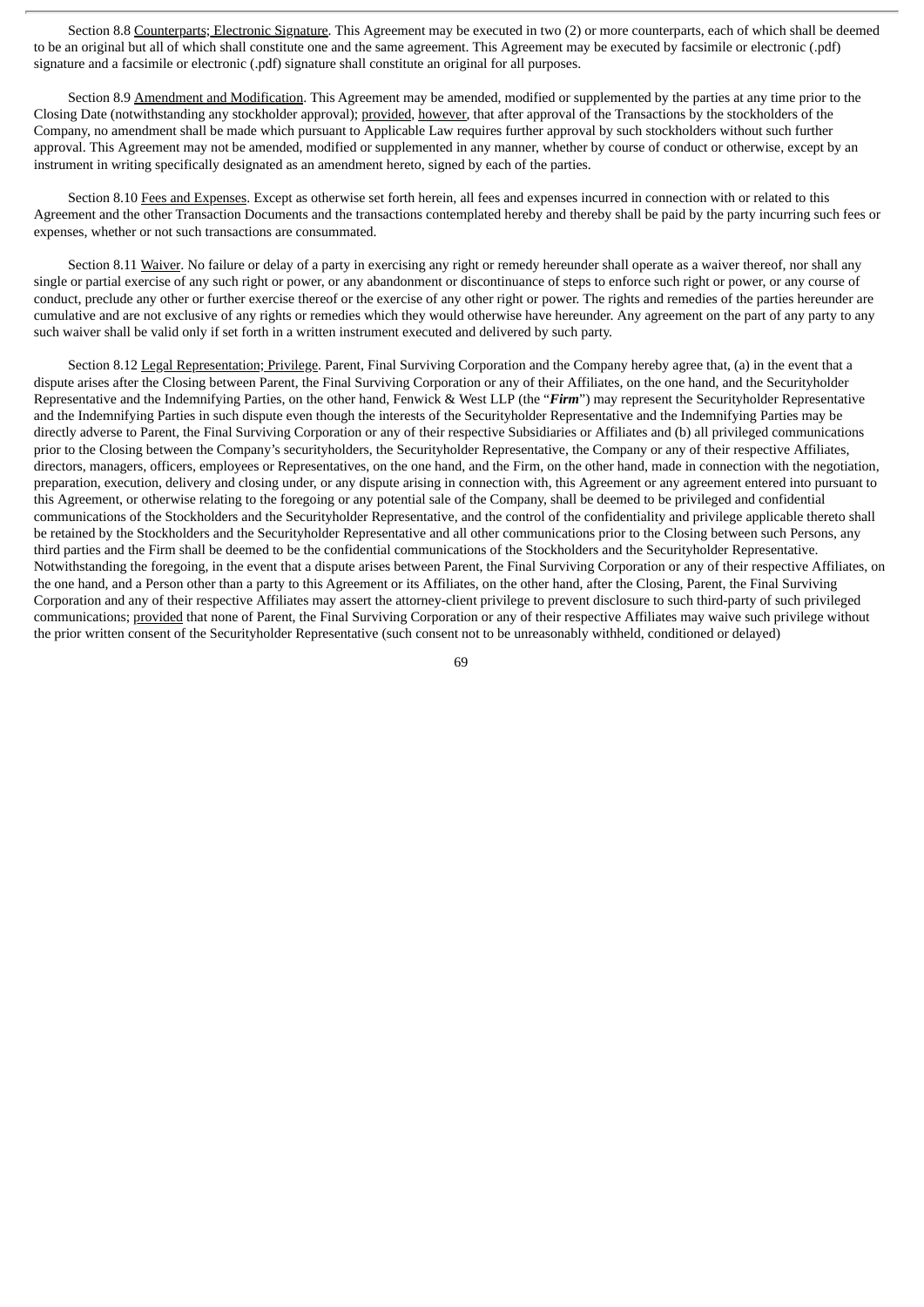Section 8.13 No Presumption Against Drafting Party. The parties agree that they have been represented by counsel during the negotiation and execution of this Agreement and, therefore, waive the application of any Law or rule of construction providing that ambiguities in an agreement or other document will be construed against the party drafting such agreement or document.

[Signature Pages Follow]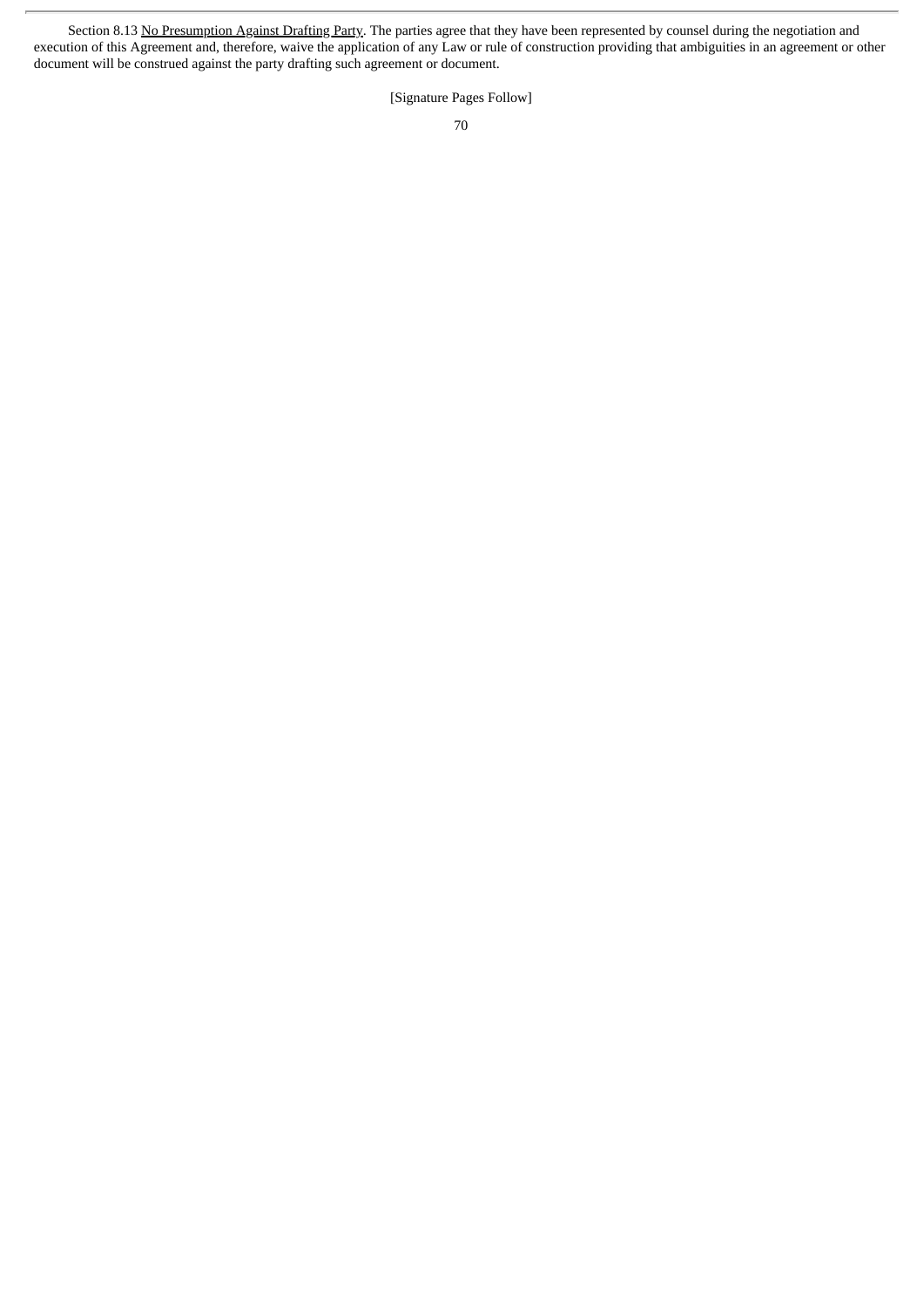IN WITNESS WHEREOF, each of the parties has caused this Agreement to be duly executed and sealed on its behalf as of the day and year first above written.

# **23ANDME HOLDING CO.**

| By: /s/ Anne Wojcicki          |
|--------------------------------|
| Name: Anne Wojcicki            |
| Title: Chief Executive Officer |

# **LIFE MERGER SUB ONE, INC.**

| By: /s/ Kathy Hibbs   |
|-----------------------|
| Name: Kathy Hibbs     |
| Title: Vice President |

# **LIFE MERGER SUB TWO, INC.**

| By: /s/ Kathy Hibbs   |
|-----------------------|
| Name: Kathy Hibbs     |
| Title: Vice President |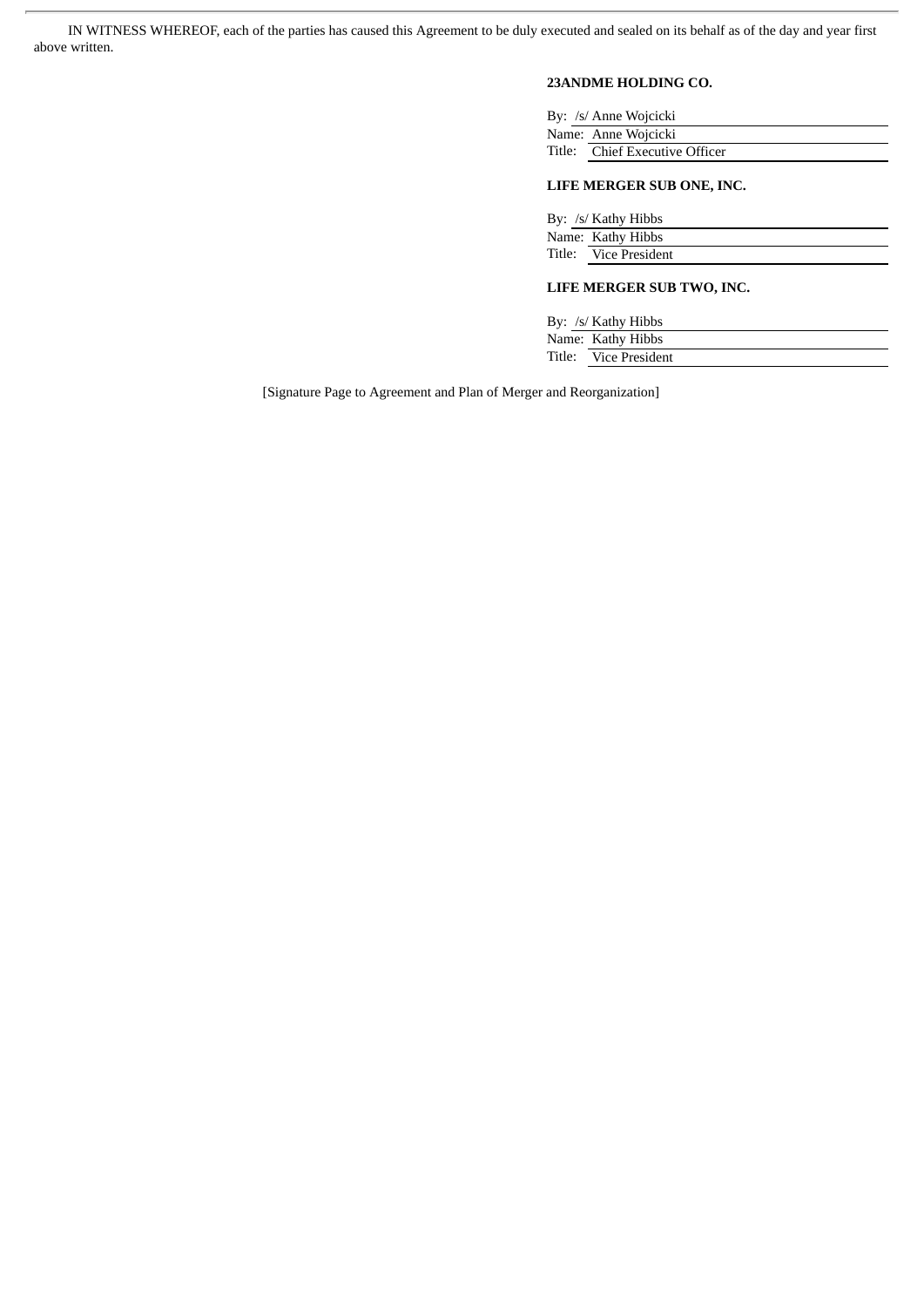IN WITNESS WHEREOF, each of the parties has caused this Agreement to be duly executed and sealed on its behalf as of the day and year first above written.

# **LEMONAID HEALTH, INC.**

By: /s/ Paul Johnson Name: Paul Johnson Title: Chief Executive Officer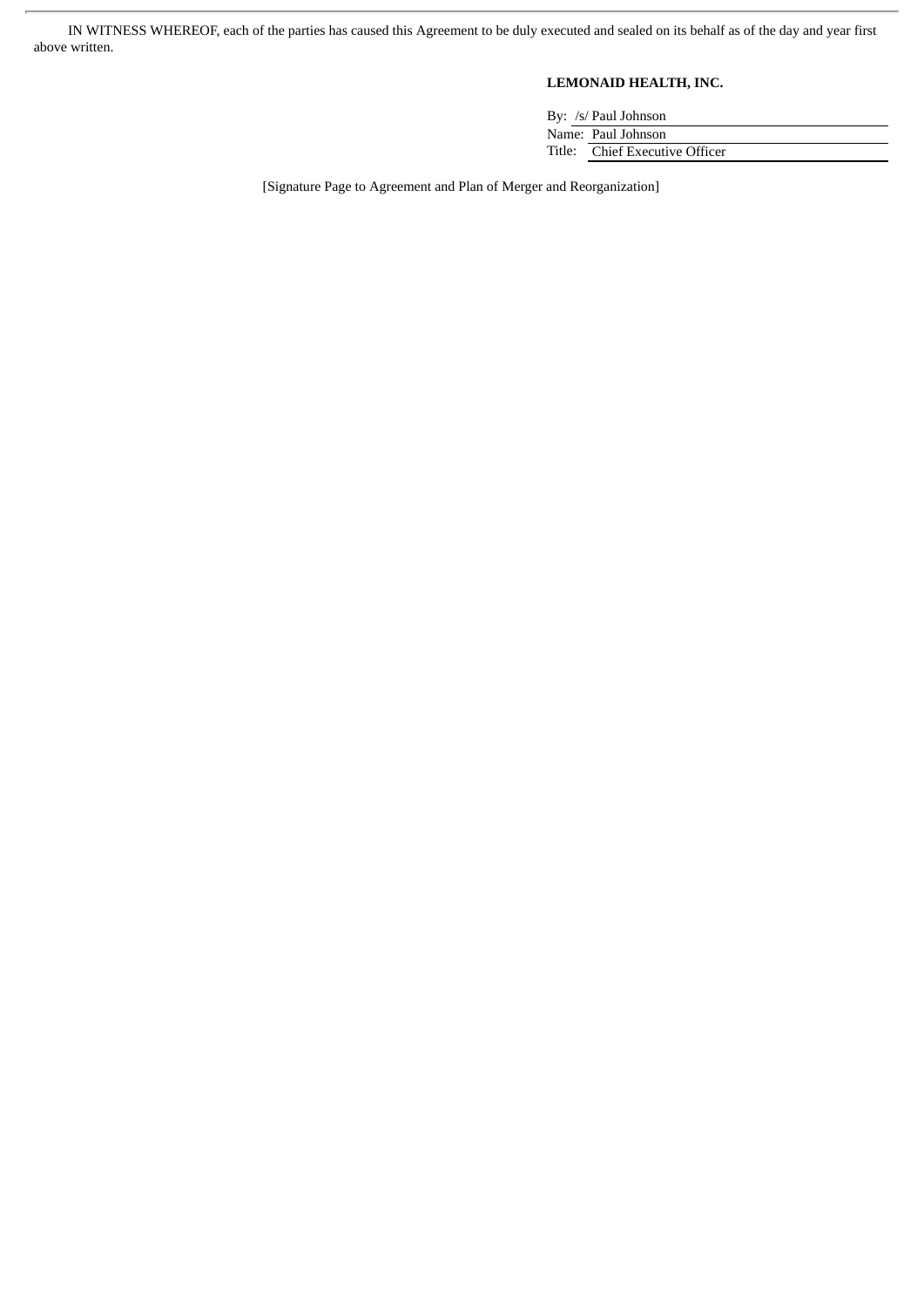IN WITNESS WHEREOF, each of the parties has caused this Agreement to be duly executed and sealed on its behalf as of the day and year first above written.

# **FORTIS ADVISORS LLC**

| By: /s/ Ryan Simkin |                          |  |
|---------------------|--------------------------|--|
|                     | Name: Ryan Simkin        |  |
|                     | Title: Managing Director |  |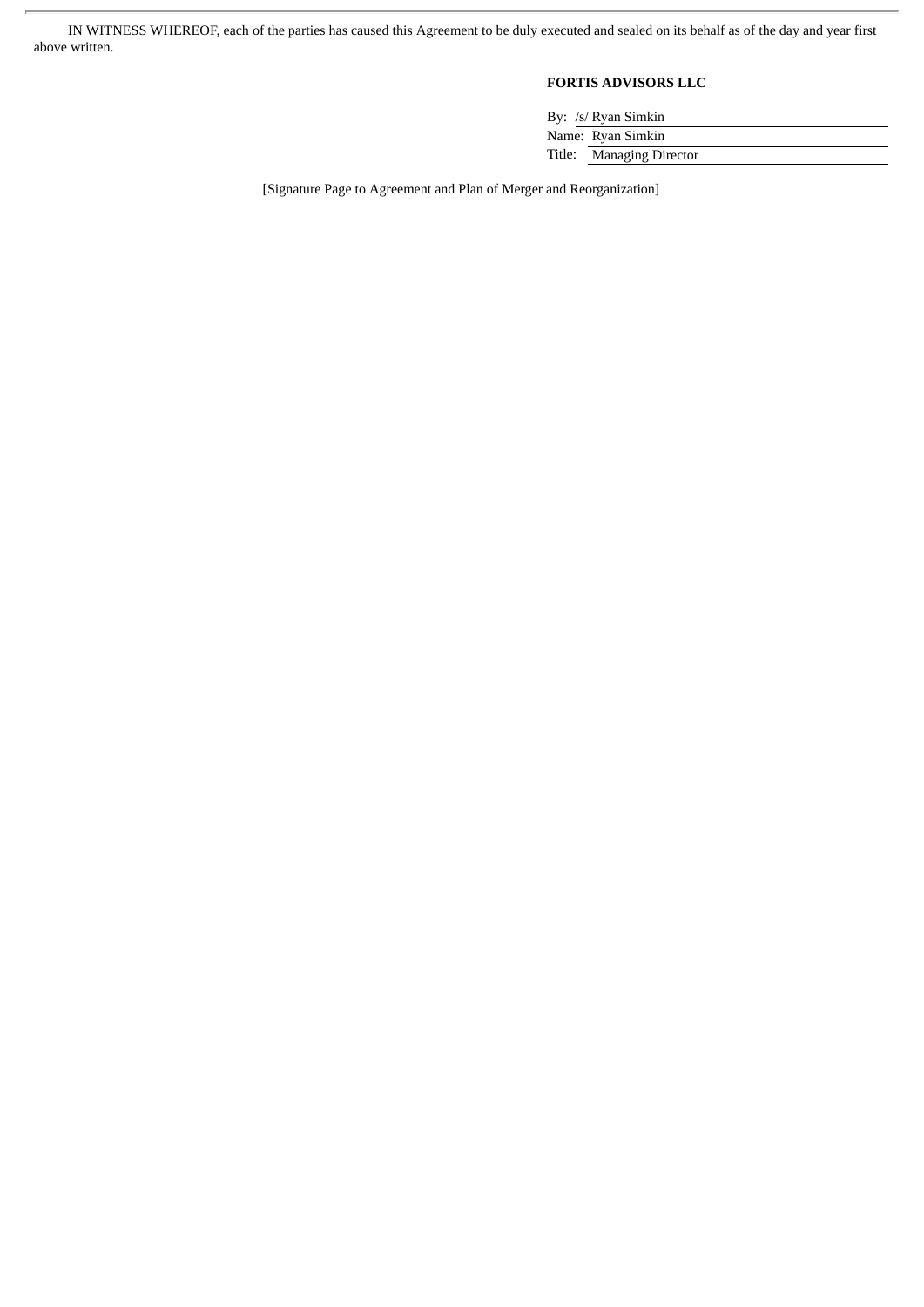# **EXHIBIT A**

# **CERTAIN DEFINITIONS**

For the purposes of this Agreement the following capitalized terms shall have the meanings set forth below (which shall apply equally to both the singular and plural forms of such terms):

"*280G Stockholder Approval*" means the approval by such number of Stockholders as is required by the terms of Section 280G(b)(5)(B) so as to render the parachute payment provisions of Section 280G of the Code inapplicable to any and all accelerated vesting payments, benefits, options and/or stock provided pursuant to the agreements, contracts or arrangements that might otherwise result, separately or in the aggregate, in the payment of any amount and/or the provision of any benefit that would not be deductible by reason of Section 280G of the Code, with such stockholder vote obtained in a manner which satisfied all applicable requirements of Section 280G(b)(5)(B) of the Code and the Treasury Regulations promulgated thereunder.

"*Accounting Firm*" means an independent accounting firm selected by Parent and the Securityholder Representative; provided that if Parent and the Securityholder Representative are unable to mutually agree upon such an independent accounting firm within a ten (10) day period following any requirement to appointment the Accounting Firm hereunder, then Parent and the Securityholder Representative shall each select an accounting firm and such firms together shall select the Accounting Firm; provided, further, that if Parent or the Securityholder Representative do not select a qualified accounting firm within ten (10) days of written demand therefor by the other party, the accounting firm selected by the other party shall serve as the Accounting Firm.

"*Accounting Principles*" means the methodology, clarifications and exceptions set forth on Schedule A-1, and to the extent not set forth thereon, in accordance with GAAP, and using past practices consistently applied, to the extent consistent with GAAP.

"*Accredited Investor*" shall have the meaning set forth in Regulation D promulgated under the Securities Act.

"*Acquisition Proposal*" means any agreement, offer, proposal or bona fide indication of interest (other than this Agreement or any other offer, proposal or indication of interest by Parent), or any public announcement of intention to enter into any such agreement or of (or intention to make) any offer, proposal or bona fide indication of interest, relating to, or involving: (a) any acquisition or purchase from the Company or any other Group Company, or from any stockholders of the Company, by any Person or group of more than a ten percent (10%) interest in the total outstanding voting securities of the Company or any other Group Company, or any merger, consolidation, business combination or similar transaction involving the Company or any other Group Company; (b) any sale, lease, mortgage, pledge, exchange, transfer, license (other than in the ordinary course of business), acquisition, or disposition of assets of the Company or any other Group Company that constitute or account for more than ten percent (10%) of the consolidated net revenues, net income or assets of the Company and the other Group Companies (including, for the avoidance of doubt, any equity interests in any Group Company) in any single transaction or series of related transactions; or (c) any liquidation, dissolution, recapitalization or other significant corporate reorganization of the Company or any other Group Company, or any extraordinary dividend, whether of cash or other property.

"*Adjustment Escrow Amount*" means \$1,000,000.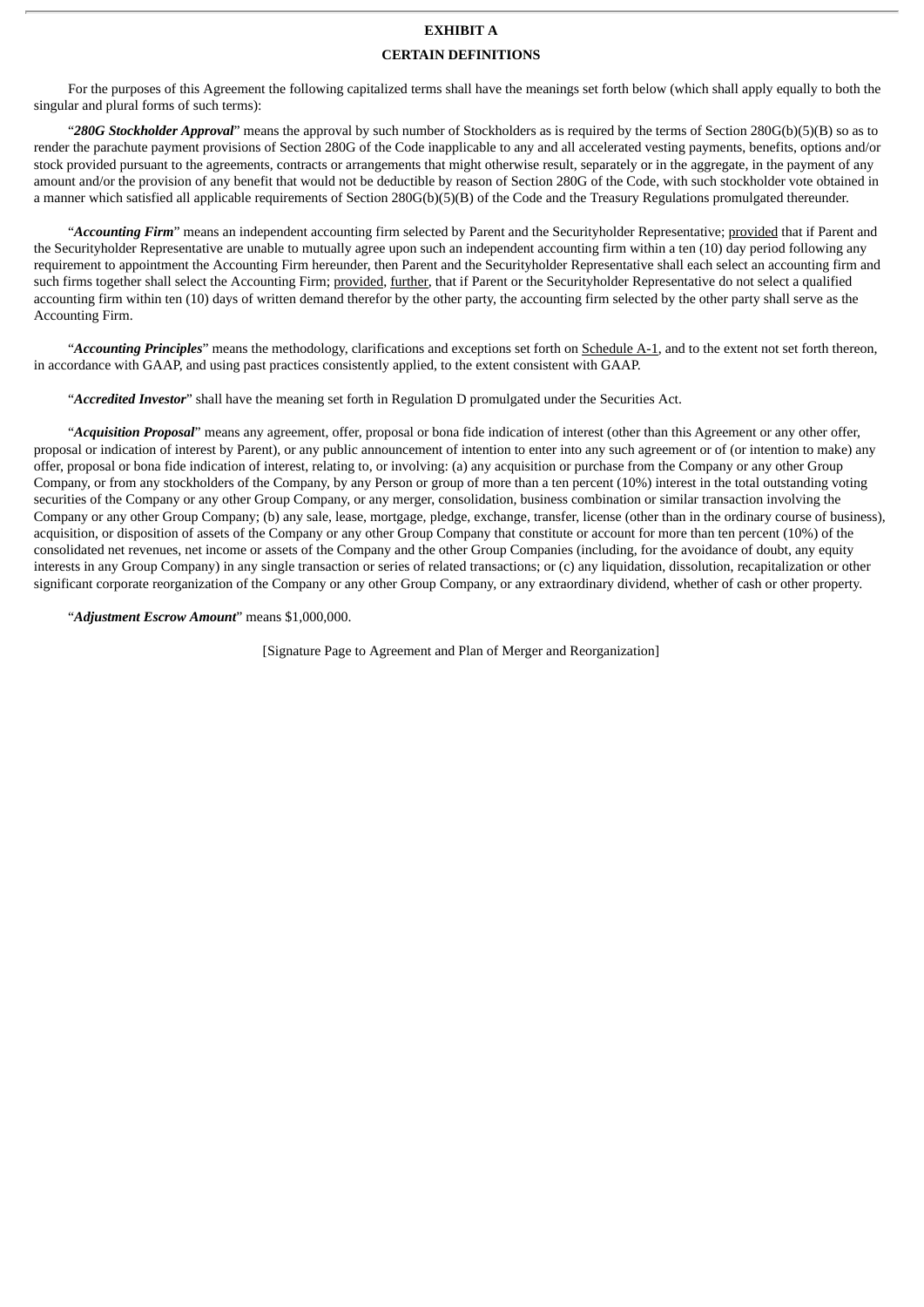"*Adjustment Escrow Fund*" means the deposited Adjustment Escrow Amount, together with any interest that may be earned thereon.

"*Affiliate*" means, with respect to any Person, a Person that, directly or indirectly, through one or more intermediaries controls, is controlled by or is under common control with the first-mentioned Person. For the purposes of this definition, "*control*," including the terms "*controlled by*" and "*under common control with*," means the possession, directly or indirectly, of the power to direct or cause the direction of the management and policies of a Person, whether through the ownership of voting securities, as trustee or executor, as general partner or managing member, by Contract or otherwise, including the ownership, directly or indirectly, of securities having the power to elect a majority of the board of directors or similar body governing the affairs of such Person.

"*Aggregate Exercise Price*" means, as of immediately prior to the Effective Time, the sum of the exercise prices of all Options and Warrants outstanding immediately prior to the Effective Time, in each case, that have a per share exercise price less than the Per Share Merger Consideration.

"*Anti-Corruption Laws*" means any applicable anti-corruption or anti-bribery Laws, statutes, rules, regulations, ordinances, judgments, Orders, decrees, injunctions, and writs of any governmental authority of any jurisdiction (whether by virtue of jurisdiction or organization or conduct of business).

"*Applicable Law*" means, with respect to any Person, any Law existing as of the date hereof or as of the Closing applicable to such Person or any of its respective properties, assets, Subsidiaries, officers, directors, employees, consultants or agents.

# "*Base Merger Consideration*" means \$400,000,000.

"*Business*" the business of the Group Companies, including those relating to the provision of medical care, retail and mail-order pharmacy services, telehealth platform services, care coordination and all ancillary and administrative services related thereto.

"*Business Day*" means a day, other than a Saturday or Sunday, on which banks are open for business in San Francisco, California.

"*CARES Act*" means the Coronavirus Aid, Relief, and Economic Security Act (Pub. L. 116-136), together with all rules and regulations and guidance issued by any Governmental Entity with respect thereto and any similar or successor statute with respect thereto (including for the avoidance of doubt the Consolidated Appropriations Act of 2021, P.L. 116-260).

"*Change of Control Payments*" means any and all payments made by, or obligation for payment by, the Company or any other Group Company solely or partially as a result of the transactions contemplated hereby or a termination of employment or service that occurs on or prior to the Closing, pursuant to any Employee Plan or other Contract or Applicable Law, including payments pursuant to any change of control, retention, transaction or other bonus, separation, severance, redundancy, termination or similar-type benefits contemplated by this Agreement to any current or former employee, director, consultant or independent contractor of the Company or any other Group Company or the beneficiary (or dependent of such Person), but excluding, for the avoidance of doubt, (i) any severance obligations that become payable as a result of an involuntary termination of employment after the Closing, (ii) any payments made at the request of Parent and (iii) any payments made to service providers terminated at the request of Parent.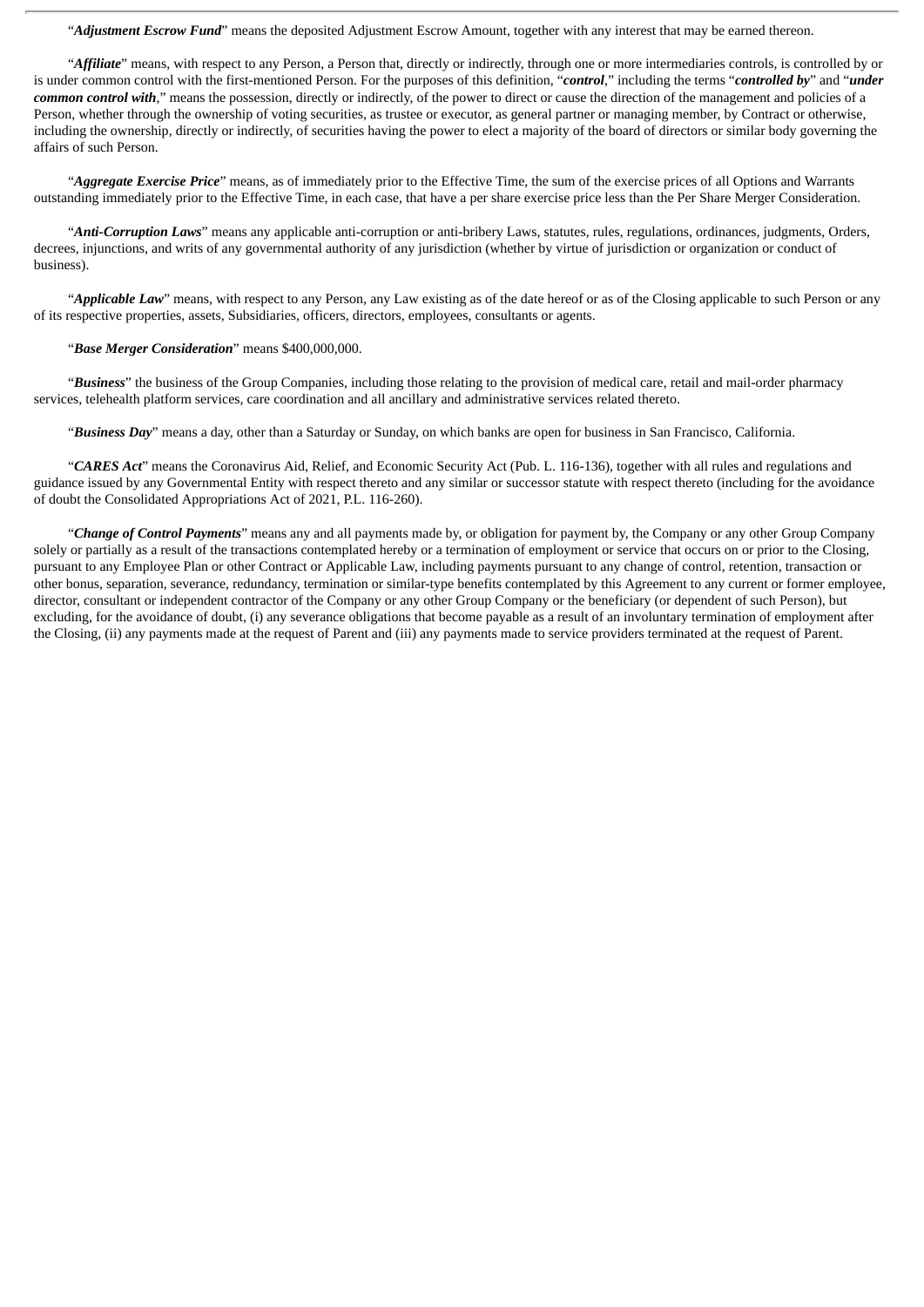"*Clinical Entity*" means each of LMND Medical Group, Inc., A Professional Corporation, LMND Medical Group, A Professional Association, LMND Medical Group Professional Corporation, LMND Medical Group, A Professional Association, Lemonaid Community Pharmacy Inc., and Lemonaid Pharmacy, LLC.

"*Clinical Provider*" means any individual, including physicians, advanced practice nurses, physician assistants, registered nurses, and pharmacists, who is required by any Law to have a license or certification in order to perform services on behalf of a Clinical Entity, who is or has been employed by, or who renders or has rendered services on behalf of a Clinical Entity.

"*Closing Working Capital Shortfall*" means the amount (if any) by which the Closing Working Capital is less than the Target Working Capital (it being understood that if the Closing Working Capital is greater than or equal to the Target Working Capital, the Closing Working Capital Shortfall shall be \$0).

"*COBRA*" means Section 4980B of the Code or similar Applicable Law.

"*Code*" means the United States Internal Revenue Code of 1986, as amended.

"*Common Stock*" means shares of common stock of the Company, par value \$0.00001 per share.

"*Company Equity Plan*" means the Company's 2014 Equity Incentive Plan, as adopted on December 11, 2014, as amended and restated on May 17, 2017 and as amended on July 28, 2020.

"*Company Products*" means all products and services of the Business designed, developed, distributed, hosted, sold, marketed, licensed, supplied or otherwise provided, including as a platform (or planned to be designed, developed, distributed, hosted, sold, marketed, licensed, supplied or otherwise provided, including as a platform) by or for the Company or any other Group Company (including all versions and releases thereof, whether already distributed or provided, under development, planned, conceived or otherwise) together with any related documentation, materials or information.

"*Company Software*" means the Software owned or purported to be owned by the Company or any other Group Company.

"*Contract*" means any contract, agreement, instrument, option, lease, license, sales, purchase or insertion order, warranty, note, bond, mortgage, indenture, obligation, commitment, binding application, arrangement or understanding, whether written or oral, express or implied, in each case as amended and supplemented from time to time.

"*Copyrights*" means any copyrights and rights in mask works (including any registrations and applications therefor and whether registered or unregistered), database rights, moral rights, neighboring rights and similar intellectual property rights, including any of the foregoing that may vest in any design or other Trademark, and all other rights with respect to Works of Authorship, and all registrations thereof and applications for registration thereof.

"*Data Protection Requirements*" means all Laws concerning the collection, use, storage or handling of Personal Information, including, as may be applicable, (a) laws relating to the collection, storage, processing, use, transfer or deletion of Personal Information, (b) HIPAA and binding guidelines set forth by the Office of the Inspector General of the Department of Health and Human Services, (c) laws relating to electronic and mobile communications, text messages, marketing or advertising materials, including anti-SPAM Laws, unsolicited advertising or communications laws, and laws regarding the "right to be forgotten," and (d) the Canada Personal Information Protection and Electronic Documents Act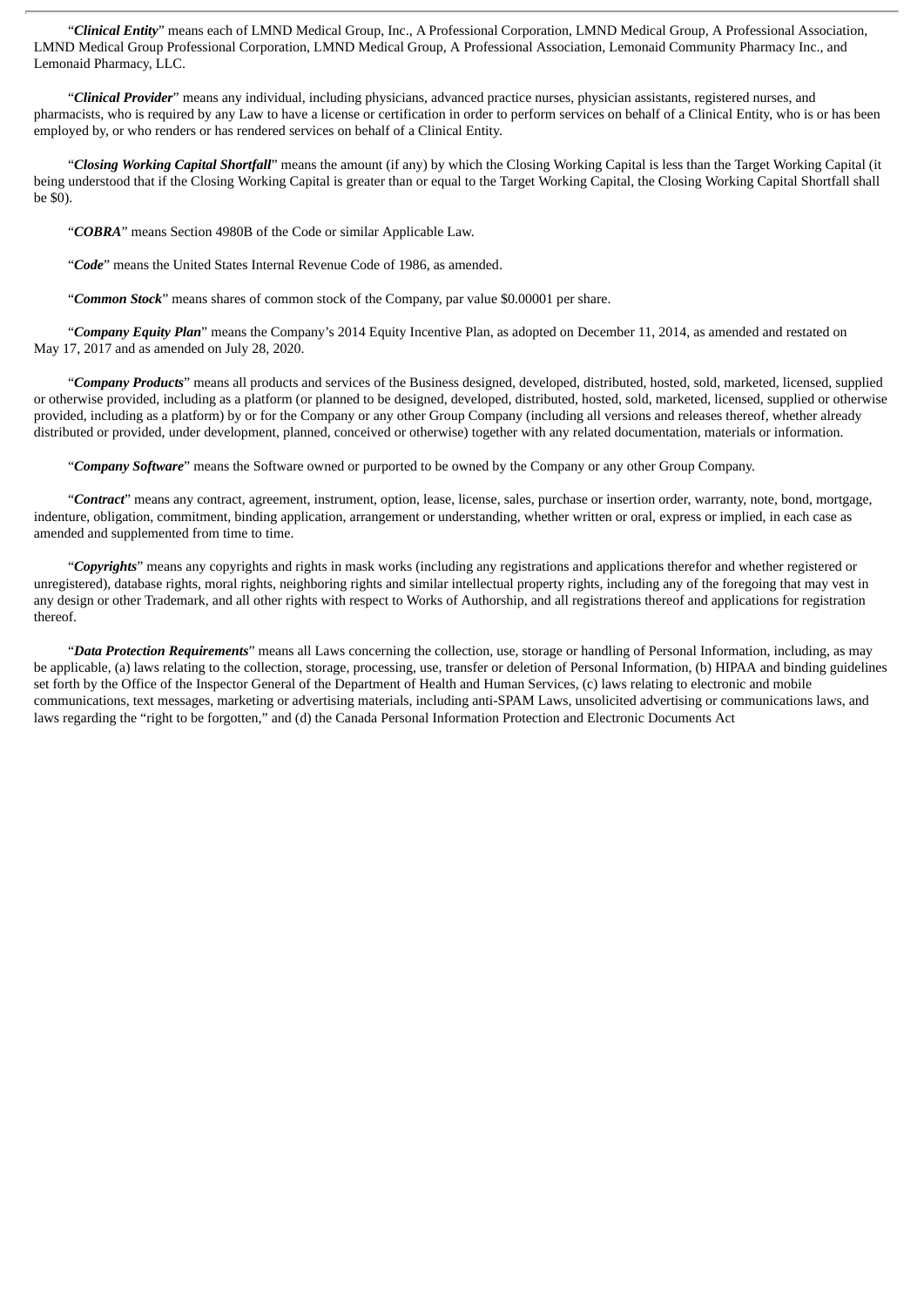(PIPEDA), the United Kingdom (UK)Data Protection Act 2018, HIPAA, the Australian Privacy Principals, the European Union Data Protection Directive and all implementing regulations, the European Union General Data Protection Regulation 2016/679 (including the UK implementation of this Regulation) (GDPR), the EU Directive on Electronic Communications Networks and Services, the Digital Advertising Alliance (DAA) code (only if binding on the Group Companies), European Digital Advertising Alliance (eDAA) code (only if binding on the Group Companies), Network Advertising Initiative (NAI) code (only if binding on the Group Companies), the Direct Marketing Association (DMA) code (only if binding on the Group Companies), the Children's Online Privacy Protection Act (COPPA), the Computer Fraud and Abuse Act (CFAA), the California Computer Crime Law (CCCL), California Penal Code Sec. 502, California Invasion of Privacy Act, California Penal Code Sec. 630 et seq., Fair Credit Reporting Act (FCRA), California Consumer Legal Remedies Act (CLRA), California Civil Code Sec. 1750 et seq., Unfair Competition Law, California Business and Professions Code Sec. 17200 et seq., Fair and Accurate Credit Transactions Act (FACTA), Gramm-Leach-Bliley Act (GLBA), Dodd-Frank Wall Street Reform and Consumer Protection Act, Payment Card Industry (PCI) Data Security Standards (only if binding on the Group Companies), and the Telephone Consumer Protection Act (TCPA).

"*Data Room*" means the virtual data room managed by the Company in connection with the transactions contemplated hereby.

"*Deferred Payroll Taxes*" means any employment, payroll, withholding or similar Taxes with respect to any Pre-Closing Tax Period deferred to a taxable period ending after the Closing Date under Section 2302 of the CARES Act, Payroll Tax Executive Order or any similar election, relief, order or law under non-U.S., state, local law

"*Dissenting Share Payments*" means, collectively, any (i) payment or payments in respect of any Dissenting Shares in excess of the consideration that otherwise would have been payable in respect of such shares in accordance with this Agreement and (ii) Losses (including attorneys' and consultants' fees, costs and expenses and including any such fees, costs and expenses incurred in connection with investigating, defending against or settling any Proceeding) in respect of any Dissenting Shares.

"*Encumbrance*" means any charge, claim, limitation, condition, equitable interest, mortgage, lien, option (including any right to acquire, right of pre-emption or conversion), pledge, hypothecation, security interest, title retention, easement, encroachment, right of first refusal or negotiation, adverse claim or restriction of any kind, including any restriction on or transfer or other assignment, as security or otherwise, of or relating to use, quiet enjoyment, voting, transfer, receipt of income or exercise of any other attribute of ownership, or any agreement to create any of the foregoing; provided, however, that the term "Encumbrance" shall not include: (a) statutory liens for Taxes that are not yet due and payable and (b) statutory or common law liens in favor of carriers, warehousemen, mechanics and materialmen, to secure claims for labor, materials or supplies that arise in the ordinary course of business.

"*Environmental Law*" means any Applicable Law relating to: (a) releases or threatened releases of Hazardous Substances or materials containing Hazardous Substances; (b) the manufacture, handling, transport, use, treatment, storage or disposal of Hazardous Substances or materials containing Hazardous Substances; or (c) pollution or protection of the environment, health, safety or natural resources.

"*ERISA*" means the Employee Retirement Income Security Act of 1974, as amended.

"*ERISA Affiliate*" means any trade or business, whether or not incorporated, that, together with the Company, is or has at any relevant time been treated as a single employer within the meaning of Section 414(b) or (c) of the Code or Section 4001(b) of ERISA.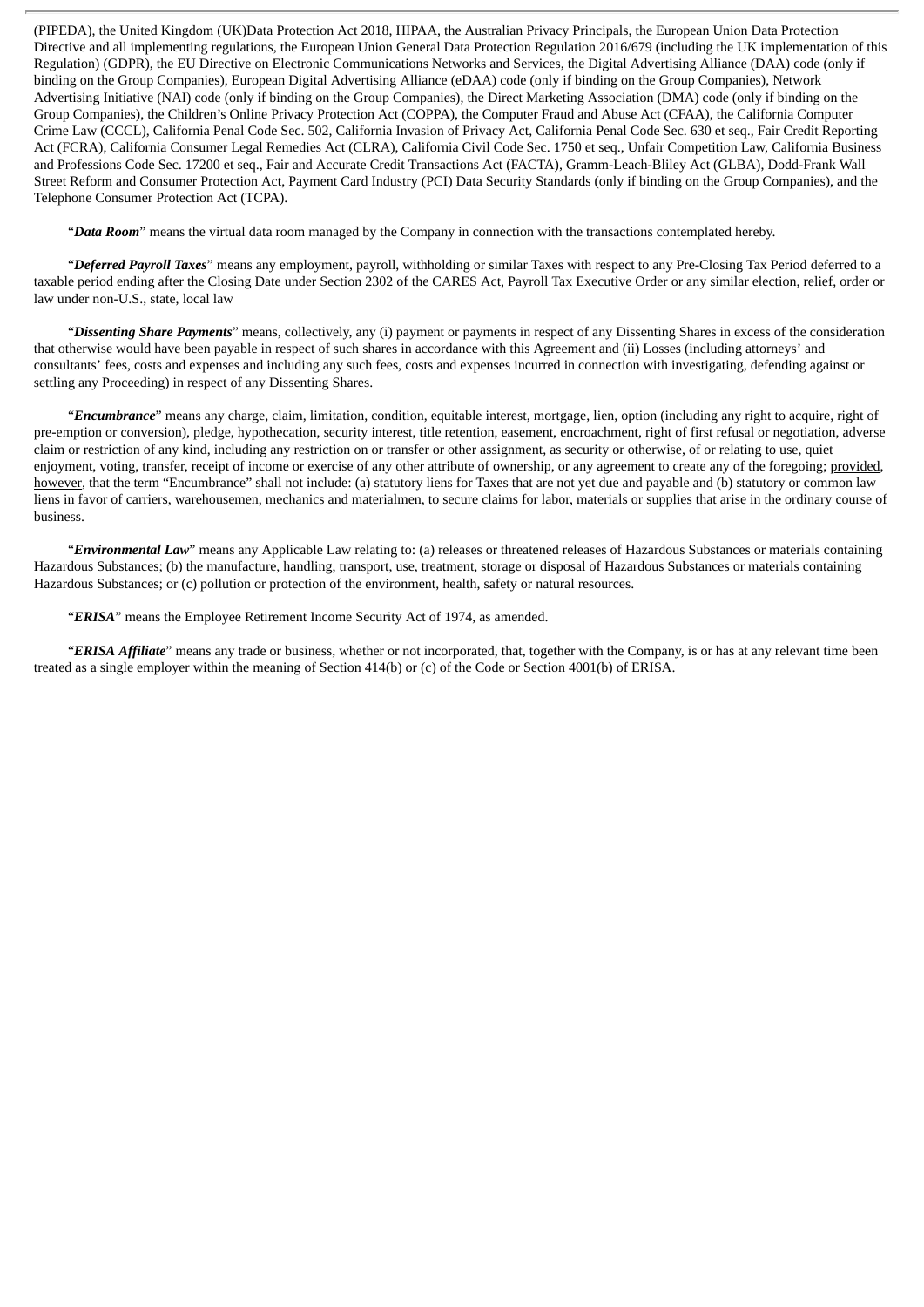"*Escrow Amount*" means the sum of the Adjustment Escrow Amount and the Indemnity Escrow Amount.

"*Exchange Ratio*" means the quotient obtained by dividing the Per Share Merger Consideration by the Parent Stock Price.

"*Export Control Laws*" means all U.S. import and export Laws (including those Laws under the authority of U.S. Departments of Commerce (Bureau of Industry and Security) codified at 15 CFR, Parts 700-799; Homeland Security (Customs and Border Protection) codified at 19 CFR, Parts 1-199; State (Directorate of Defense Trade Controls) codified at 22 CFR, Parts 103, 120-130; and Treasury (Office of Foreign Assets Control) codified at 31 CFR, Parts 500-599) and all comparable foreign Applicable Laws.

"*Founders*" means Paul Johnson and Ian Van Every.

"*Fraud*" means fraud as determined in accordance with the Law of Delaware.

"*Fully Diluted Shares*" means the number of shares of Common Stock outstanding as of immediately prior to the Effective Time, assuming the conversion and exercise of all outstanding securities convertible into and exercisable for, or other rights to acquire, Shares (in each case, whether or not immediately exercisable), including the conversion of Preferred Stock into Common Stock and the exercise of all Warrants and Options.

"*Government Healthcare Program*" means any "federal health care program" as defined in 42 U.S.C. § 1320a-7b(f), including Medicare, state Medicaid programs, state CHIP programs, TRICARE and any similar or successor programs or plans, that provides health benefits, whether directly, through insurance, or otherwise, which is funded in whole or in part by any Governmental Entity.

"*Governmental Entity*" means any federal, national, supranational, state, provincial, local or similar government, governmental, regulatory, administrative or quasi-governmental authority, branch, office agency, commission or other body, or any court, tribunal, or arbitral or judicial body (including any grand jury), whether domestic or foreign.

"*Group Companies*" means, collectively, the Company, the Clinical Entities and all of the Subsidiaries of the foregoing.

"*Hazardous Substances*" means: (a) those substances defined in or regulated under the Hazardous Materials Transportation Act, the Resource Conservation and Recovery Act, the Comprehensive Environmental Response, Compensation and Liability Act ("*CERCLA*"), the Clean Water Act, the Safe Drinking Water Act, the Atomic Energy Act, the Federal Insecticide, Fungicide, and Rodenticide Act and the Clean Air Act, and their state counterparts, as each may be amended from time to time, and all regulations thereunder; (b) petroleum and petroleum products, including crude oil and any fractions thereof; (c) natural gas, synthetic gas, and any mixtures thereof; (d) polychlorinated biphenyls, asbestos and radon; (e) any other pollutant or contaminant; and (f) any substance, material or waste regulated by any Governmental Entity pursuant to any Environmental Law.

"*Healthcare Laws*" means all Laws related to health care or the regulation, provision, or administration of, or payment for, health care products or services, including all Laws relating to participation in Government Payment Programs, billing or submission of claims, insurance, bribes, rebates, kickbacks, corporate practice of medicine, corporate practice of pharmacy, fee splitting, patient brokering, institutional and professional licensure, dispensing medicines or controlled substances, medical documentation and professional orders, medical record retention, unprofessional conduct, quality, safety,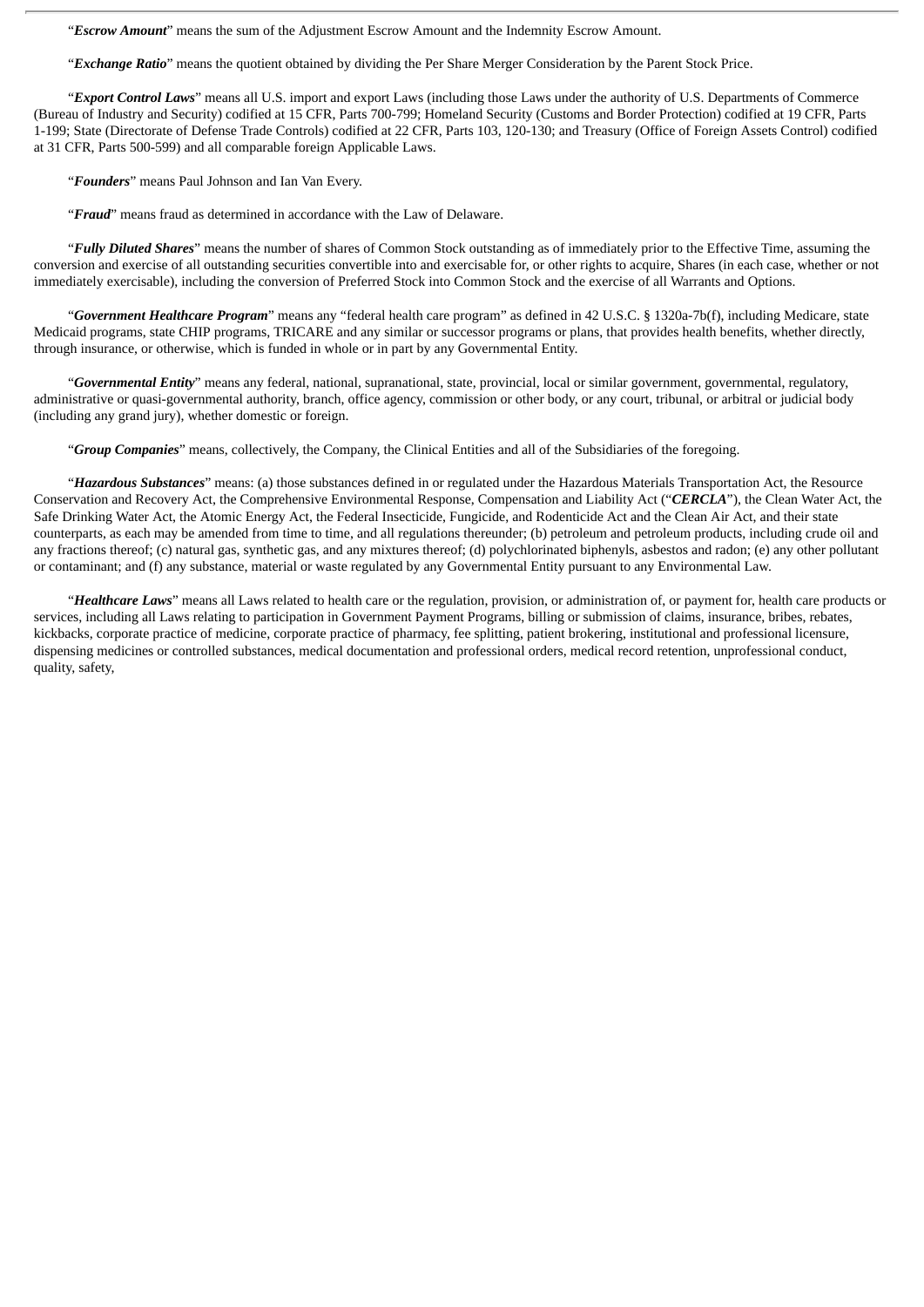medical necessity, medical privacy and security, patient confidentiality and informed consent, advertising or marketing for health care services, and the enforceability of restrictive covenants with respect to Clinical Providers, specifically including (a) the False Claims Act, 31 U.S.C. §§3729 et seq, (b) the Civil Monetary Penalties Law, 42 U.S.C. §1320a 7a, (c) federal and applicable state anti-kickback statutes (including 42 U.S.C. § 1320a-7b), (d) federal and state physician self-referral laws (including 42 U.S.C. §1395nn), (e) federal and state medical record Laws, including HIPAA, (f) the Patient Protection and Affordable Care Act (Pub. L. 111-148), as amended by the Health Care and Education Reconciliation Act of 2010 (Pub. L. 111-152), (g) the Clinical Laboratory Improvement Act (42 U.S.C. § 263a, et seq.); the Federal Food, Drug and Cosmetics Act (21 U.S.C. § 301 et seq) and the Controlled Substances Act (21 U.S.C. § 811 et seq) and related state laws ((h) any accreditation standards of applicable healthcare accreditation bodies; (i) laws regarding the professional standards of health care professionals; (j) laws regulating the ownership or operation of a health care facility or business, or assets used in connection therewith, the provision of management or administrative services in connection with the operation of a health care facility or business, the employment of professionals by non-professionals, fee splitting and certificates of operations and authority; (k) any laws insofar as they purport to regulate medical waste or impose requirements relating to medical waste (l) Laws promulgated pursuant to any of the foregoing statutes, and (m) any other Laws specifically relating to health care providers or facilities, including all applicable Medicare and Medicaid Laws.

"*HIPAA*" shall mean the Health Insurance Portability and Accountability Act of 1996, as revised by the HITECH Act, as amended, and all associated rules and regulations.

"*HITECH Act*" shall mean the Health Information Technology for Economic and Clinical Health Act, as amended, and all associated rules and regulations.

"*Indebtedness*" means the sum of the following, whether or not contingent or due and payable: (a) indebtedness of the Company or any other Group Company for borrowed money, including convertible debt; (b) obligations of the Company or any other Group Company evidenced by bonds, debentures, notes or other similar instruments; (c) obligations of the Company or any other Group Company in respect of letters of credit or other similar instruments (or reimbursement agreements in respect thereof) or banker's acceptances; (d) obligations of the Company or any other Group Company to pay the deferred and unpaid purchase price of property or services, which purchase price is due more than three (3) months after the date of placing such property in service or taking delivery thereof and title thereto or the completion of such services, except to the extent such obligations are included in the calculation of Closing Working Capital; (e) indebtedness of third parties which is either guaranteed by the Company or any other Group Company or secured by an Encumbrance on the assets of the Company or any other Group Company; (f) any acceleration, termination fees, pre-payment fees, balloons or similar payments on any of the foregoing; (g) unfunded or under-funded pension contributions or other contributions which constitute Liabilities of the Company or any other Group Company in accordance with Applicable Law; (h) any unpaid Taxes of the Company or any other Group Company for any Pre-Closing Tax Period; (i) any Deferred Payroll Taxes (without duplication of amounts included in (g)); (j) any unpaid Taxes previously deferred pursuant to an election under Section 965(i) of the Code (without duplication of amounts included in (g)); and (k) all accrued interest on any of the foregoing. Notwithstanding the foregoing, "Indebtedness" shall not include Transaction Expenses or any liabilities included in the calculation of Closing Working Capital.

#### "*Indemnity Escrow Amount*" means \$12,000,000.

"*Intellectual Property Rights*" means any and all intellectual property rights (anywhere in the world, whether statutory, common law or otherwise) relating to, arising from, or associated with: (a) Patents; (b) Copyrights; (c) other rights with respect to Software, including registrations thereof and applications therefor; (d) industrial design rights and registrations thereof and applications therefor; (e)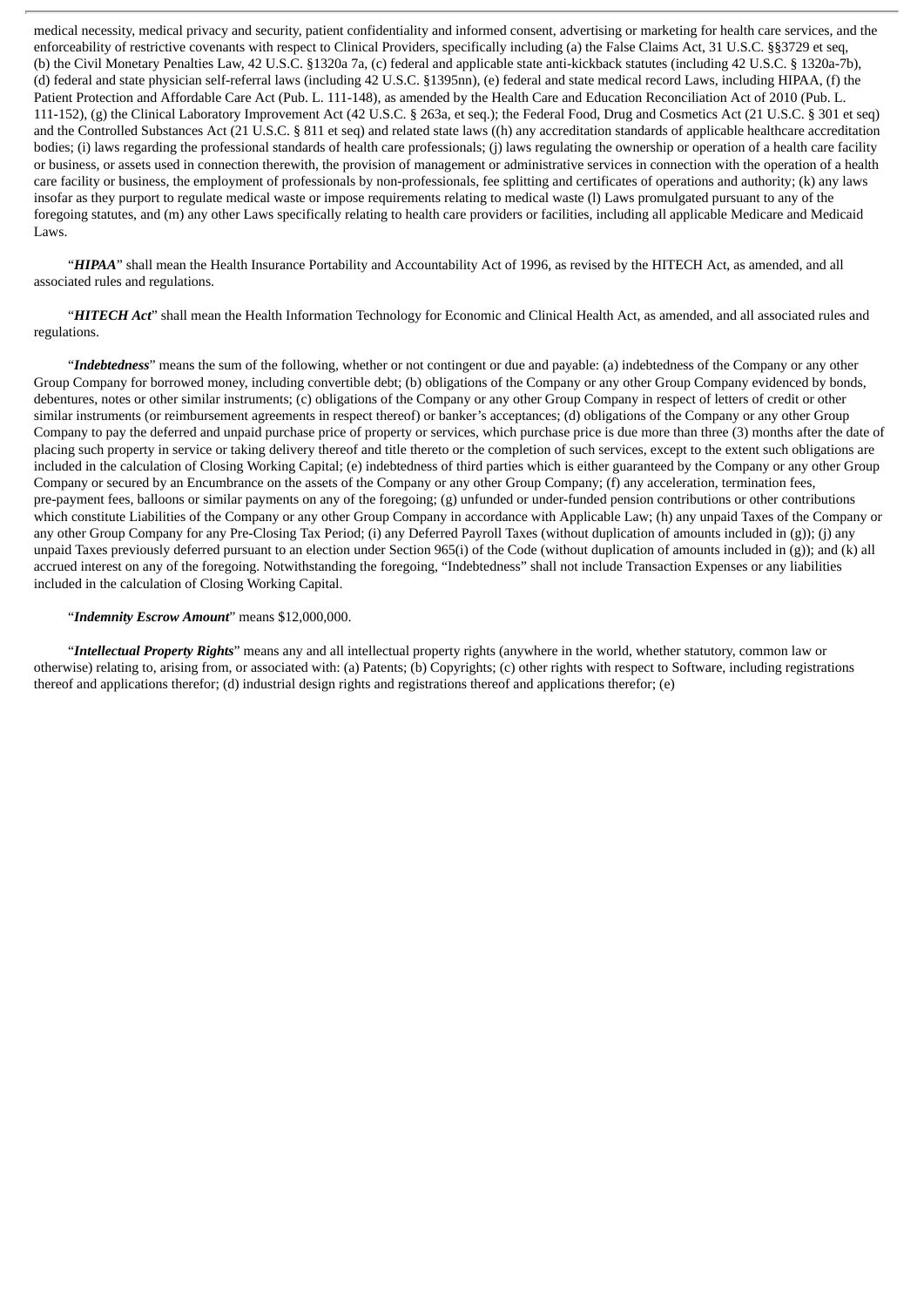rights with respect to Trademarks, and all registrations thereof and applications therefor; (f) rights with respect to Domain Names, including registrations thereof and applications therefor; (g) rights with respect to Trade Secrets, including rights to limit the use or disclosure thereof by any Person; (h) rights with respect to databases, including registrations thereof and applications therefor; and (i) any rights equivalent or similar to any of the foregoing.

"*IRS*" means the Internal Revenue Service.

"*knowledge*" and correlative phrases means, with respect to any representation, or warranty in this Agreement, the actual knowledge, as applied to the Company, of the individuals set forth in Schedule A-2 and, as applied to Parent, the individuals set forth in Schedule A-3, in each case, after having made reasonable inquiry of those persons who should have appropriate knowledge regarding the relevant matter.

"*Labor and Employment Laws*" means all Applicable Laws regarding labor and employment, including but not limited to those related to employment practices, terms and conditions of employment, labor relations, fair employment practices, anti-harassment, anti-discrimination, antiretaliation, reasonable accommodation, disability rights or benefits, wages and hours (including overtime compensation and minimum wage Laws), compensation, hours of work, whistleblowing laws, data privacy, pay equity, unemployment insurance, pension, contributions to provident funds, terms and conditions of employment, meals and rest breaks, worker classification for wage and hour purposes, leaves of absence, collective bargaining, equal opportunity, workers' compensation, immigration, individual and collective consultation, termination and redundancy (including WARN and any similar state or local "mass layoff" or "plan closing" law), payment of social security and other Taxes, Tax withholding, paid sick days/leave entitlements and benefits (including the federal Emergency Paid Sick Leave Act and any applicable state or local laws concerning COVID-19-related paid sick leave or other benefits), holidays, family and medical leave and other leaves of absence (including the federal Emergency Family and Medical Leave Expansion Act), health and safety (including the federal Occupational Safety and Health Act and any Applicable Laws concerning COVID-19-related health and safety issues).

"*Law*" means any statute, law, treaty, ordinance, regulation, directive, rule, code, Order or other requirement, including any successor provisions thereof, of any Governmental Entity.

"*Liability*" means, with respect to any Person, any liability or obligation of such Person of any kind, character or description, whether known or unknown, absolute or contingent, accrued or unaccrued, liquidated or unliquidated, secured or unsecured, joint or several, due or to become due, vested or unvested, executory, determined, determinable or otherwise and whether or not the same is required to be accrued on the financial statements of such Person.

"*Losses*" means any and all deficiencies, judgments, settlements, assessments, Liabilities, losses, damages, fines, penalties, costs, expenses (including legal, accounting and other costs and expenses of professionals) incurred in connection with investigating, defending, settling, enforcing or otherwise satisfying any of the foregoing or matters arising out of or relating to the foregoing, and in seeking indemnification therefor.

"*Material Adverse Effect*" means any event, circumstance, occurrence, change, condition, result, matter, development, effect or fact (any of the foregoing, an "*Effect*") that, individually or in the aggregate, has resulted in or would reasonably be expected to result in, a material adverse effect on or a material adverse change in (a) the business, liabilities, financial condition, prospects, or results of operations of the Company and the other Group Companies, taken as a whole, or (b) the ability of the Company and the other Group Companies to perform their obligations under this Agreement and the Transaction Documents or on the ability of the Company and the other Group Companies to consummate the Transactions; provided,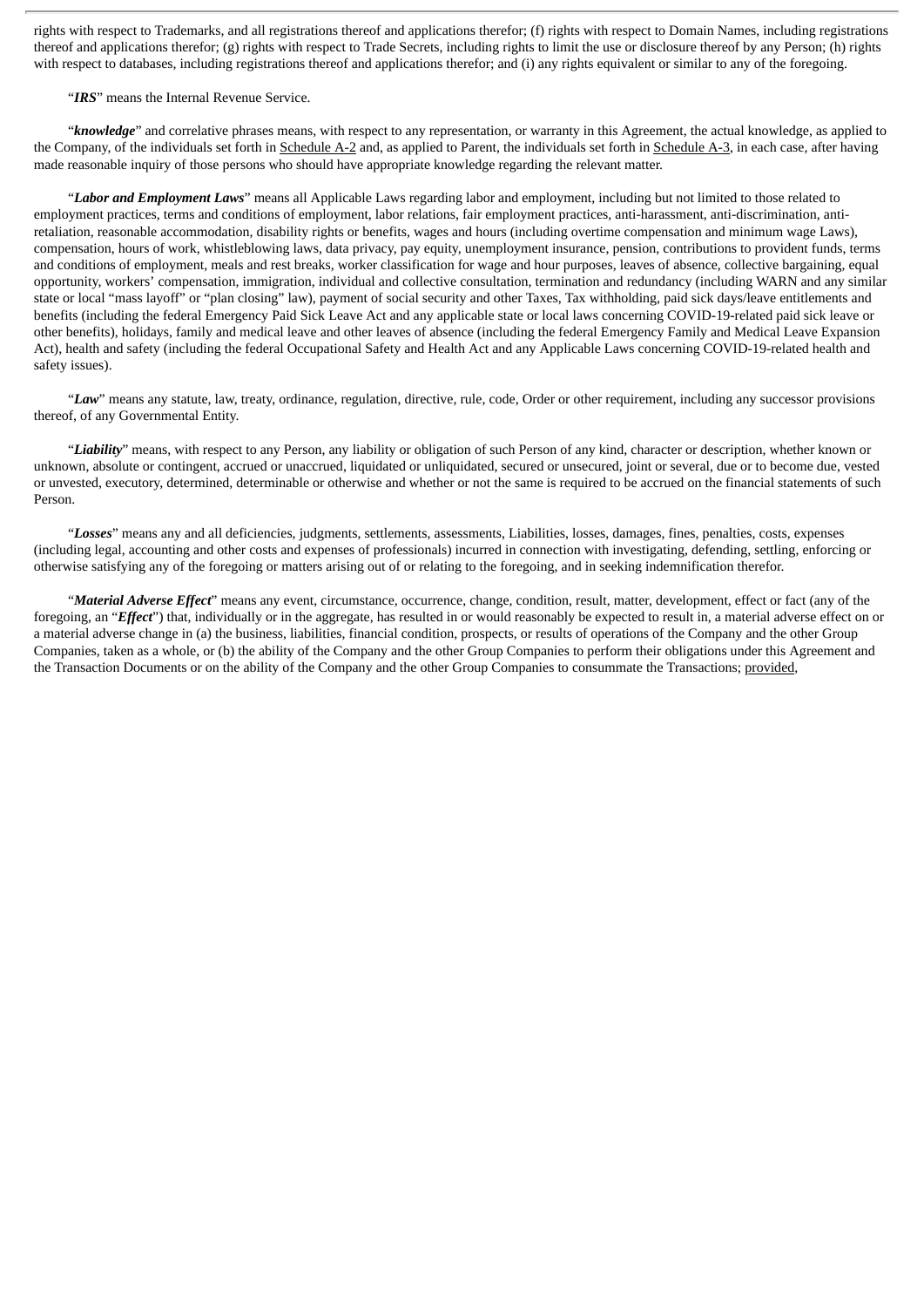however, that none of the following will be deemed, either alone or in combination, to constitute, and none of the following will be taken into account in determining whether there has been or will be, a Material Adverse Effect under clause (a) only: (i) the execution and delivery of this Agreement (provided that this clause (i) shall not apply to any representation or warranty the purpose of such representation or warranty is to address the consequences resulting from the execution and delivery of this Agreement); (ii) any Effect arising out of or attributable to the general economic, financial, regulatory or market conditions affecting the industry in which the Company's business is carried on; (ii) Effects generally relating to worldwide or national conditions or circumstances of an economic, political, financial, currency exchange or regulatory nature, including war, armed hostilities, acts of terrorism and natural disasters; (iii) any changes in GAAP or Applicable Law or interpretations thereof applicable to the Company's business occurring after the date hereof; or (iv) the failure by the Company to meet any internal or published forecasts, projections or estimates (provided that the Effects underlying any such failure may be considered in determining whether a Material Adverse Effect has occurred or will occur); unless, in the case of the foregoing clauses (ii) through (iv), such Effect has had or would reasonably be expected to have, a disproportionate adverse impact on the Company and the other Group Companies, taken as a whole, relative to other Persons operating in the industry sector or sectors in which the Company and the other Group Companies operate.

"*Merger Consideration*" means an amount equal to: (a) the Base Merger Consideration; (b) plus the Aggregate Exercise Price; minus (c) the Closing Working Capital Shortfall (if any); minus (d) the Closing Indebtedness; and minus (e) the Unpaid Transaction Expenses, in each case as set forth and certified in the Closing Spreadsheet.

"*Nasdaq*" means the NASDAQ Global Select Market.

"*Open Source Software*" means Software or other subject matter that is distributed under an open source license such as (by way of example only) the GNU General Public License, GNU Lesser General Public License, Apache License, Mozilla Public License, BSD License, MIT License, Common Public License, any derivative of any of the foregoing licenses, any other license approved as an open source license by the Open Source Initiative.

"*Options*" means all issued and outstanding options to purchase shares of Common Stock (whether or not vested) held by any Person issued under the Company Equity Plan or otherwise.

"*Order*" means any order, judgment, writ, decree, stipulation, determination, decision, award, rule, preliminary or permanent injunction, temporary restraining order or other order of any Governmental Entity.

"*Parachute Payment Waivers*" means the parachute payment waivers, each in a form acceptable to Parent, from each person who the Company reasonably believes, with respect to the Company, is a "disqualified individual" (within the meaning of Section 280G of the Code and the regulations promulgated thereunder), as determined immediately before the initiation of the 280G Stockholder Approval process and who might otherwise have, receive or have the right or entitlement to receive a parachute payment under Section 280G of the Code, pursuant to which such person agreed to waive any and all right or entitlement to such parachute payment to the extent the value thereof exceeds 2.99 times such person's base amount determined in accordance with Section 280G of the Code and the regulations promulgated thereunder.

"*Parent Class A Common Stock*" means Class A common stock, par value \$0.0001 per share, of Parent.

"*Parent Options*" means any options to purchase Parent Class A Common Stock.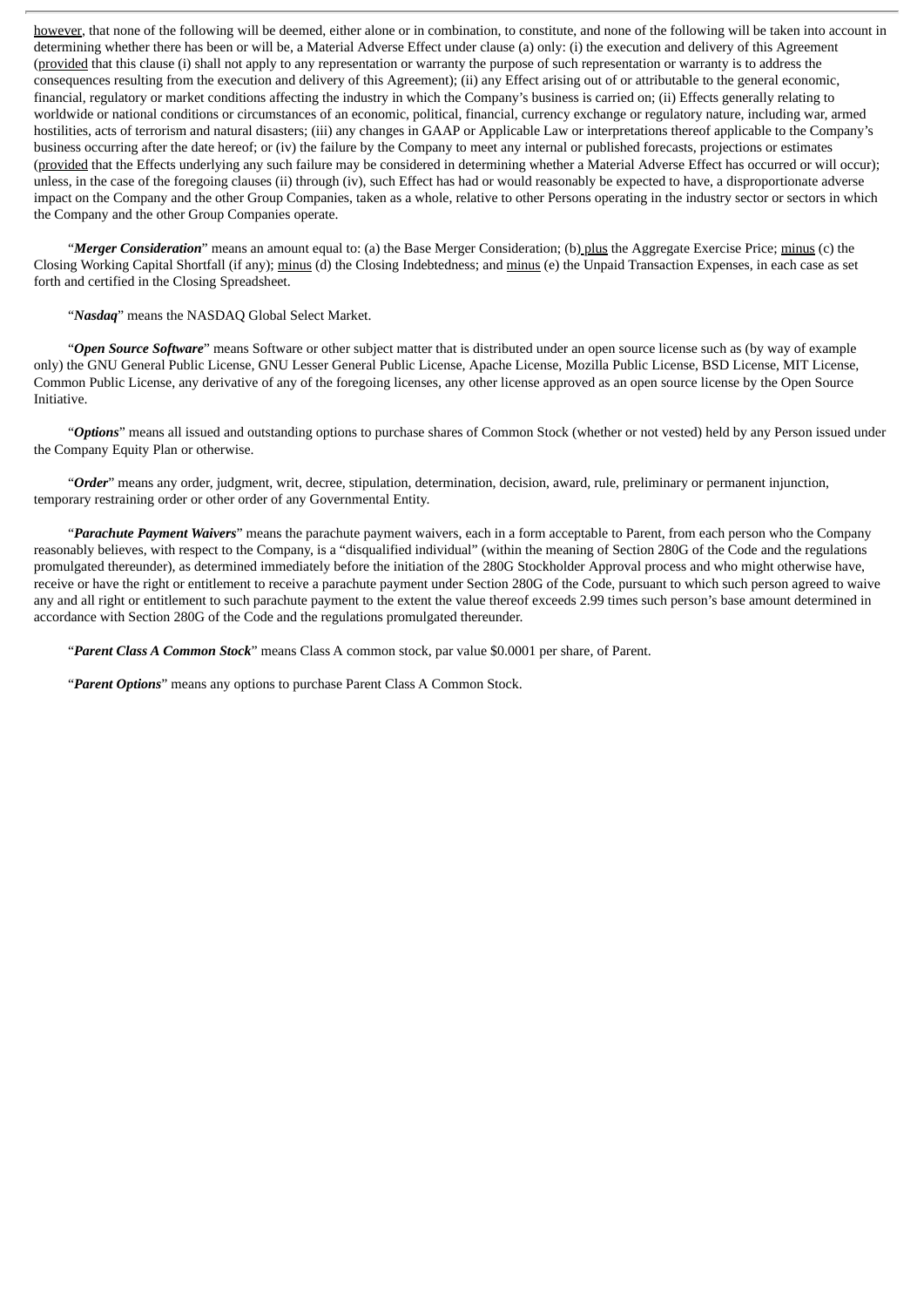## "*Parent Stock Price*" means \$8.82.

"*Patents*" means any U.S. and non-U.S. patents and patent applications (including any continuations, continuations-in-part, divisionals, reissues, renewals and applications for any of the foregoing), inventor's certificates, utility model rights and similar rights, petty patents and applications therefor.

"*Payroll Tax Executive Order*" means the United States Presidential Memorandum on Deferring Payroll Tax Obligations in Light of the Ongoing COVID-19 Disaster, as issued on August 8, 2020 and including any administrative or other guidance published with respect thereto by any Governmental Entity (including IRS Notice 2020-65 and Notice 2021-11).

"*PEO Plan*" means any benefit or compensation plan or arrangement maintained by a professional employer organization for the benefit of current or former employees of the Company or any other Group Company and under which the Company or any other Group Company is a participating employer.

"*Per Share Cash Consideration*" means a dollar amount, rounded to four decimal places, equal to the product obtained by multiplying (a) the Per Share Merger Consideration by (b) twenty-five percent (25%).

"*Per Share Merger Consideration*" means a dollar amount, rounded to four decimal places, equal to the quotient obtained by dividing (a) the Merger Consideration by (b) the Fully Diluted Shares.

"*Per Share Stock Consideration*" means a number of shares, rounded to four decimal places, equal to (a) the product obtained by multiplying (i) the Per Share Merger Consideration and (ii) seventy-five percent (75%); divided by (b) the Parent Stock Price.

"*Permits*" means any permits, licenses, franchises, approvals, accreditations, certificates, consents, waivers, concessions, exemptions, variances, registrations, notices or other authorizations issued by or on behalf of any Governmental Entity or other Person.

"*Person*" means an individual, corporation, partnership, limited liability company, association, trust, unincorporated organization or other legal entity, including any Governmental Entity.

"*Personal Information*" shall mean (i) any information or data that alone, or together with any other data or information, relates to an identified or identifiable natural person (a "*Data Subject*"); and (ii) any other information or data considered to be personally identifiable information or data under applicable Data Protection Requirements (including, financial information and protected health information, as such term is defined under HIPAA) collected or used by the Group Companies.

"*Preferred Stock*" means the Series A Preferred Stock, the Series A-1 Preferred Stock, the Series B-1 Preferred Stock, the Series B-2 Preferred Stock and the Series Seed Preferred Stock.

"*Pre-Closing Tax Period*" means (a) any taxable period ending on or before the Closing Date, and (b) with respect to a Straddle Period, the portion of such taxable period ending on (and including) the Closing Date.

"*Pro Rata Portion*" means, with respect to any Indemnifying Party, the quotient obtained by dividing (a) the sum of the amounts payable to such Indemnifying Party pursuant to Section 1.6 by (b) the sum of the amounts payable to all Indemnifying Parties pursuant to Section 1.6 (prior to deduction of any amounts to be contributed to the Expense Fund, the Indemnity Escrow Fund or any Taxes).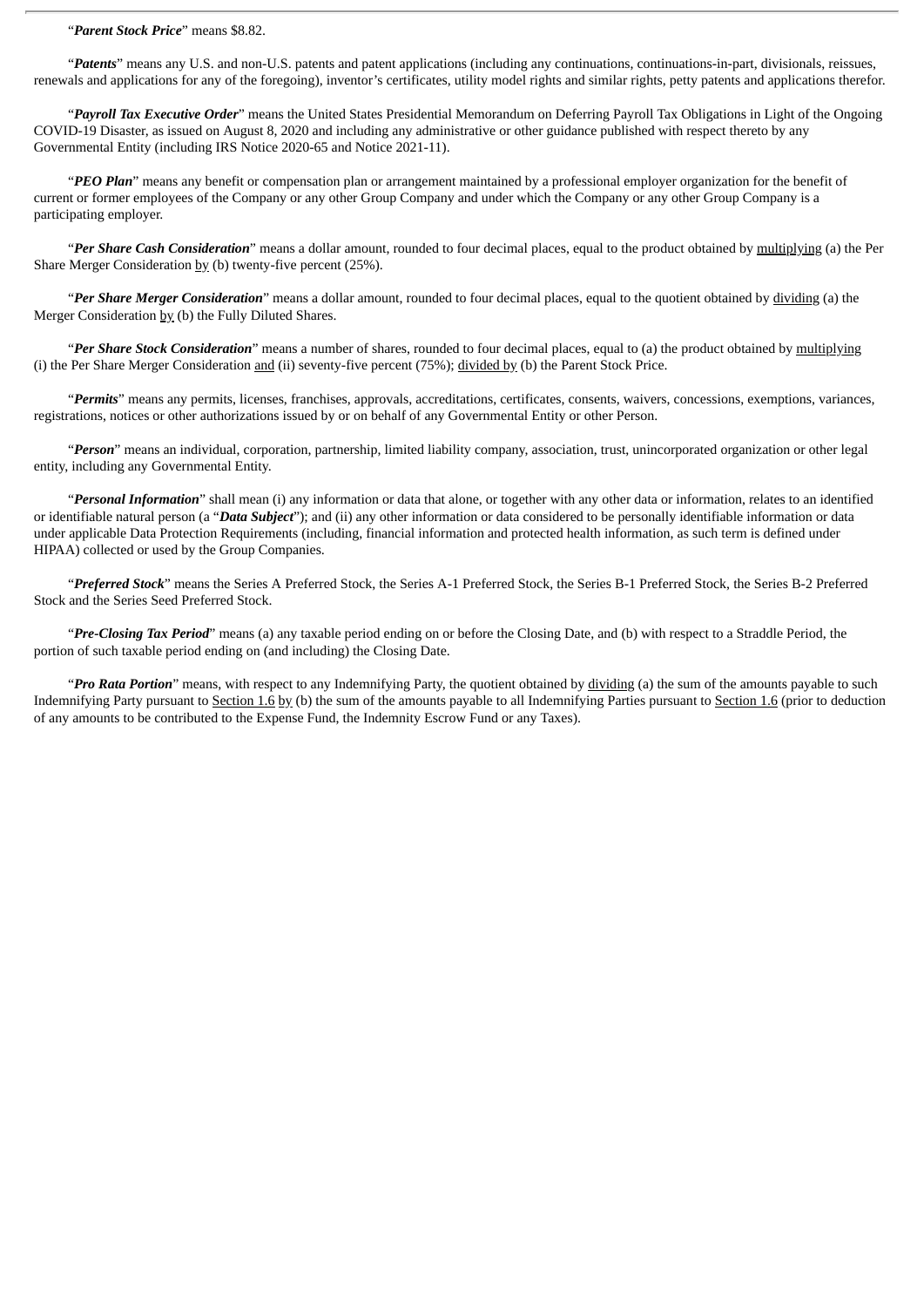"*Proceeding*" means any claim, action, cause of action, suit, demand, tender of indemnity, inquiry, proceeding, audit or investigation by or before any Governmental Entity, or any other arbitration, mediation or similar proceeding.

"*R&W Insurance Policy*" means the Representation and Warranty Insurance Policy to be obtained by Parent in connection with the Transactions, a copy of which is attached as Exhibit K to this Agreement.

"*Real Property*" means all land, together with all buildings, structures, improvements and fixtures located thereon, including all electrical, mechanical, plumbing and other building systems, fire protection, security and surveillance systems, telecommunications, computer, wiring, and cable installations, utility installations, water distribution systems and landscaping, together with all easements and other rights and interests appurtenant thereto (including air, oil, gas, mineral, and water rights).

"*Related Party*" with respect to any specified Person, means: (a) any Affiliate of such specified Person, or any director, executive officer, general partner or managing member of such Affiliate; (b) any Person who serves as a director, executive officer, partner, member or in a similar capacity of such specified Person; (c) any Immediate Family member of a Person described in clause (b); or (d) any other Person who holds, individually or together with any Affiliate of such other Person and any member(s) of such Person's Immediate Family, more than five percent (5%) of the outstanding equity or ownership interests of such specified Person. For the purposes of this definition, "Immediate Family," with respect to any specified Person, means such Person's spouse, parents, children and siblings, including adoptive relationships and relationships through marriage, or any other relative of such Person that shares such Person's home.

"*Representatives*" means, with respect to any Person, such Person's officers, directors, principals, employees, advisors, auditors, agents, bankers and other representatives.

"*Securities Act*" shall mean the Securities Act of 1933, as amended.

"*Series A Preferred Stock*" means shares of Series A Preferred Stock of the Company, par value \$0.00001 per share.

"*Series A-1 Preferred Stock*" means shares of Series A-1 Preferred Stock of the Company, par value \$0.00001 per share

"*Series B-1 Preferred Stock*" means shares of Series B-1 Preferred Stock of the Company, par value \$0.00001 per share.

"*Series B-2 Preferred Stock*" means shares of Series B-2 Preferred Stock of the Company, par value \$0.00001 per share.

"*Series Seed Preferred Stock*" means shares of Series Seed Preferred Stock of the Company, par value \$0.00001 per share.

"*SIG*" means a standards-setting organization, industry body, consortium or other multi-party special interest group, including any of the foregoing that may be organized, funded, sponsored, formed or operated, in whole or in part, by any Governmental Entity, that could require or obligate the Company or any other Group Company to grant or offer to any other Person any license, right or covenant with respect to any Intellectual Property Rights.

"*Software*" means any and all computer programs, including any and all software implementations of algorithms, heuristics, models and methodologies, whether in source code or object code.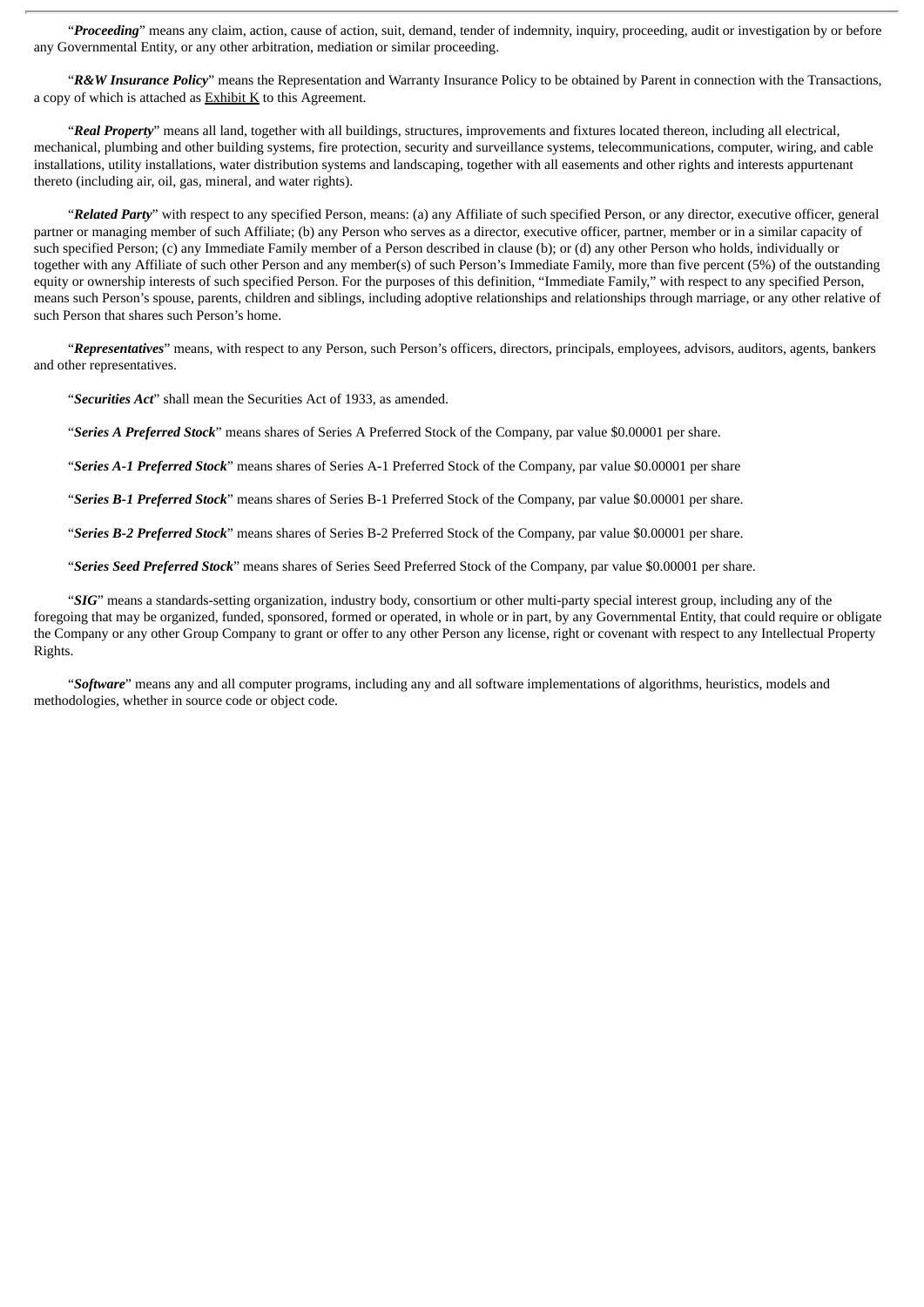"*Specified Option*" means the Options held by Paul Johnson listed on Schedule 1.6(a)(ii).

"*Specified Representations*" means each of the representations and warranties of the Company set forth in Section 2.15 (Privacy and Security), Section 2.19 (Payment Programs) and Section 2.20 (Healthcare Compliance).

"*Standard Inbound Licenses*" means (a) Contracts for Intellectual Property Rights or Technology licensed to the Company or any other Group Company that is generally, commercially available Software with a replacement cost or an aggregate annual fee, as applicable, of less than \$50,000, (b) non-disclosure and confidentiality agreements entered into by the Company or any other Group Company in the ordinary course of business, (d) employee proprietary information, confidentiality and assignment agreements (or similar employee agreements) and (d) licenses to Open Source Software.

"*Straddle Period*" means any taxable period that begins on or before the Closing Date and ends after the Closing Date.

"*Subsidiary*" of the Company, Parent or any other Person means any corporation, partnership, limited liability company, registered or local office, association, trust, unincorporated association or other legal entity of which the Company, Parent or any such other Person, as the case may be (either alone or through or together with any other Subsidiary) (a) owns, directly or indirectly, fifty percent (50%) or more of the shares of capital stock or other equity interests that are generally entitled to vote for the election of the board of directors or other governing body of such corporation or other legal entity or (b) has the contractual or other power to designate a majority of the board of directors or other governing body (and, where the context permits, includes any predecessor of such an entity).

"*Systems*" means the computer, information technology and data processing systems, facilities and services used by or for and in the custody or control of the Company and the other Group Companies, including all Software, hardware, networks, communications facilities, platforms and related systems and services.

# "*Target Working Capital*" means \$4,100,000.

"*Tax*" or "*Taxes*" means any United Kingdom, U.S. federal, national, state, local or non-U.S. net income, alternative or add-on minimum, estimated, gross income, gross receipts, sales, use, ad valorem, value added, transfer, franchise, capital profits, lease, service, fringe benefits, license, withholding, payroll, employment, social security, excise, severance, stamp, occupation, premium, property, unclaimed property or escheat, environmental or windfall profit tax, registration, capital stock, social security (or similar), unemployment, disability, customs duty or other tax, governmental fee or other like assessment or charge in the nature of a tax (including any liability incurred or borne by virtue of the application of Treasury Regulations Section 1.1502-6 (or any similar or corresponding provision of state, local or non-U.S. Law)), as a transferee or successor, by contract or otherwise (other than customary Contracts entered into in the ordinary course of business, the principal purposes of which do not relate to Tax), together with all interest, penalties, additions to tax and additional amounts with respect thereto.

"*Tax Return*" means any return, declaration, report, statement, information statement or other document filed or required to be filed with respect to Taxes, including any claims for refunds of Taxes, any information returns and any amendments or supplements of any of the foregoing.

"*Taxing Authority*" means any Governmental Entity having authority with respect to Taxes.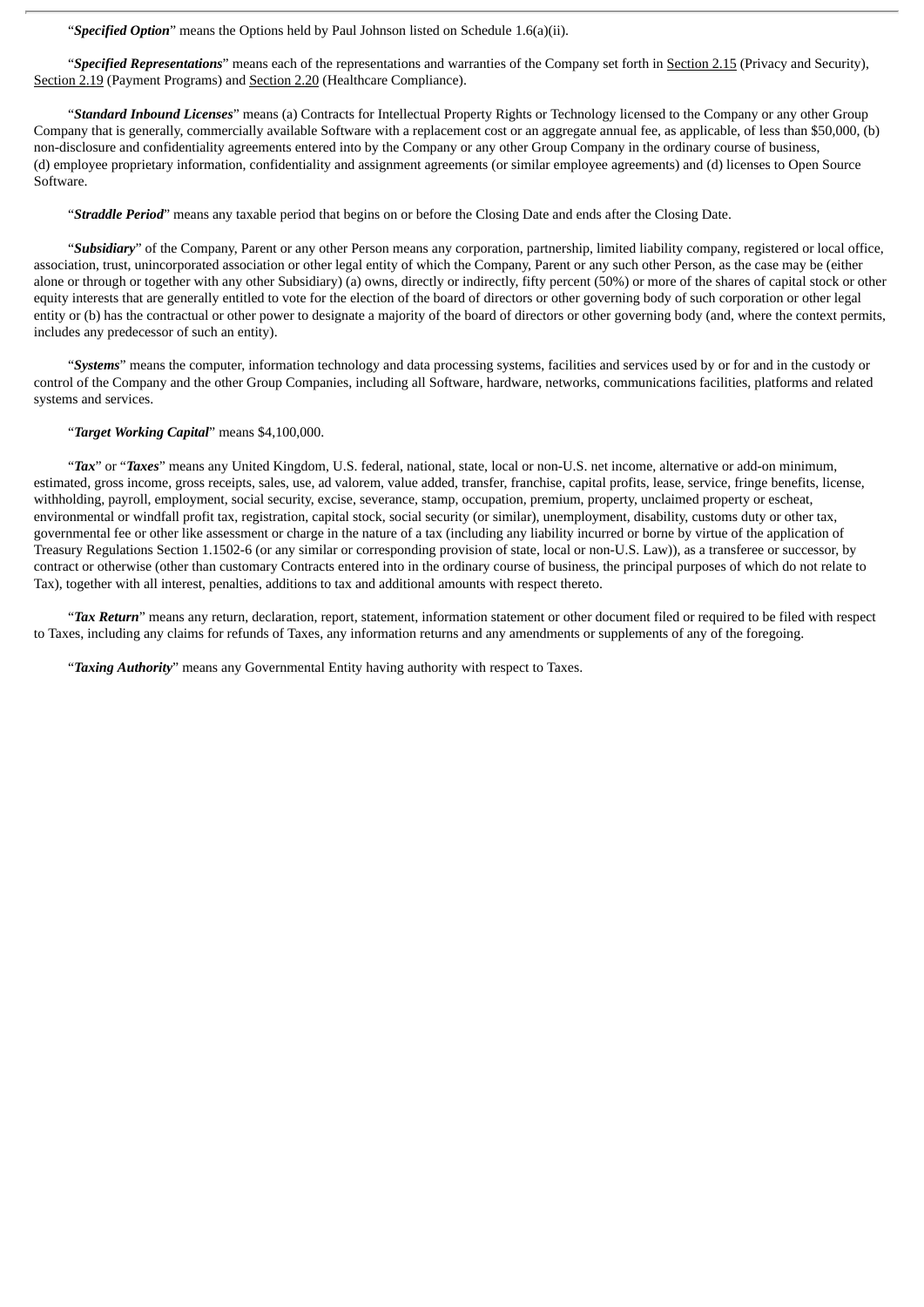"*Technology*" means any and all: (a) technology, formulae, algorithms, procedures, processes, methods and methodologies, models, techniques, know how, ideas, creations, concepts, inventions, discoveries, improvements and invention disclosures (whether patentable or unpatentable and whether or not reduced to practice); (b) specifications, designs, models, devices, prototypes, schematics and development tools; (c) Software, websites, user interfaces, content, images, graphics, text, photographs, artwork, audiovisual works, sound recordings, graphs, drawings, reports, analyses, writings and other works of authorship and copyrightable subject matter or subject matter entitled to mask work protection ("*Works of Authorship*"); (d) domain names and uniform resource locators ("*Domain Names*"); (g) social media and associated accounts, identifiers, handles or short code designations; and (h) Trade Secrets.

"*Trade Secrets*" means any information, including any formula, pattern, compilation, program, device, method, technique, or process, that: (a) derives independent economic value, actual or potential, from not being generally known to the public or to other Persons who can obtain economic value from its disclosure or use; and (b) is the subject of efforts to maintain its secrecy.

"*Trademarks*" means any U.S. and non-U.S. (including state, national or supranational) registered and unregistered trademarks, service marks, trade dress and trade names, together with all registrations and applications for registration of any of the foregoing and all goodwill related to any of the foregoing.

"*Transaction Documents*" means this Agreement, the Company Disclosure Schedule, the Non-Disclosure Agreement, the Employment Arrangements, the Non-Competition and Non-Solicitation Agreements, the Support Agreements, the Relinquishment Agreements, the Option Surrender Agreements, the Releases, the Warrant Surrender Agreements and each of the other agreements, certificates, documents and instruments contemplated hereby and thereby, including all Schedules and Exhibits hereto and thereto.

"*Transaction Expenses*" means, without duplication, all fees and expenses incurred by or on behalf of the Company, any other Group Company or any Securityholder (to the extent borne by the Company or any other Group Company) in connection with this Agreement and the other Transaction Documents and the transactions contemplated hereby and thereby, including: (a) all legal, Tax, accounting, financial advisory, investment banking, consulting fees and expenses and other like fees and expenses of third parties incurred by the Company and the other Group Companies (including on behalf of a Securityholder) in connection with the negotiation, documentation and effectuation of the terms and conditions of this Agreement and the other Transaction Documents and the transactions contemplated hereby and thereby; (b) all fees, costs and expenses incurred in connection with the D&O Tail Policy; (c) any amounts paid or payable by or on behalf of the Company or any other Group Company in respect of third party waivers and consents or Contract amendments and terminations required to effect the Closing as contemplated herein; (d) any Change of Control Payments; (e) any payments pursuant to the Equity Release Agreements; (f) the employer portion of any employment, payroll or similar Taxes with respect to any Change of Control Payments, payments pursuant to the Equity Release Agreements, payment of Merger Consideration with respect to any Options or other compensatory payments in connection with the Transactions (whether payable by Parent, the Company or any of their Affiliates); and (g) fifty percent (50%) of the premiums and underwriting fees incurred to bind and incept coverage under the R&W Insurance Policy.

"*Transfer Taxes*" means any statutory, governmental, federal, state, local, municipal, foreign and other transfer, documentary, real estate transfer, mortgage recording, sales, use, stamp, registration, value-added and other similar Taxes, and all conveyance fees, recording charges and other fees and charges (including any penalties and interest) incurred in connection with the Transactions.

"*Treasury Regulations*" means Treasury regulations promulgated under the Code.

"*Warrants*" means warrants to purchase shares of Common Stock.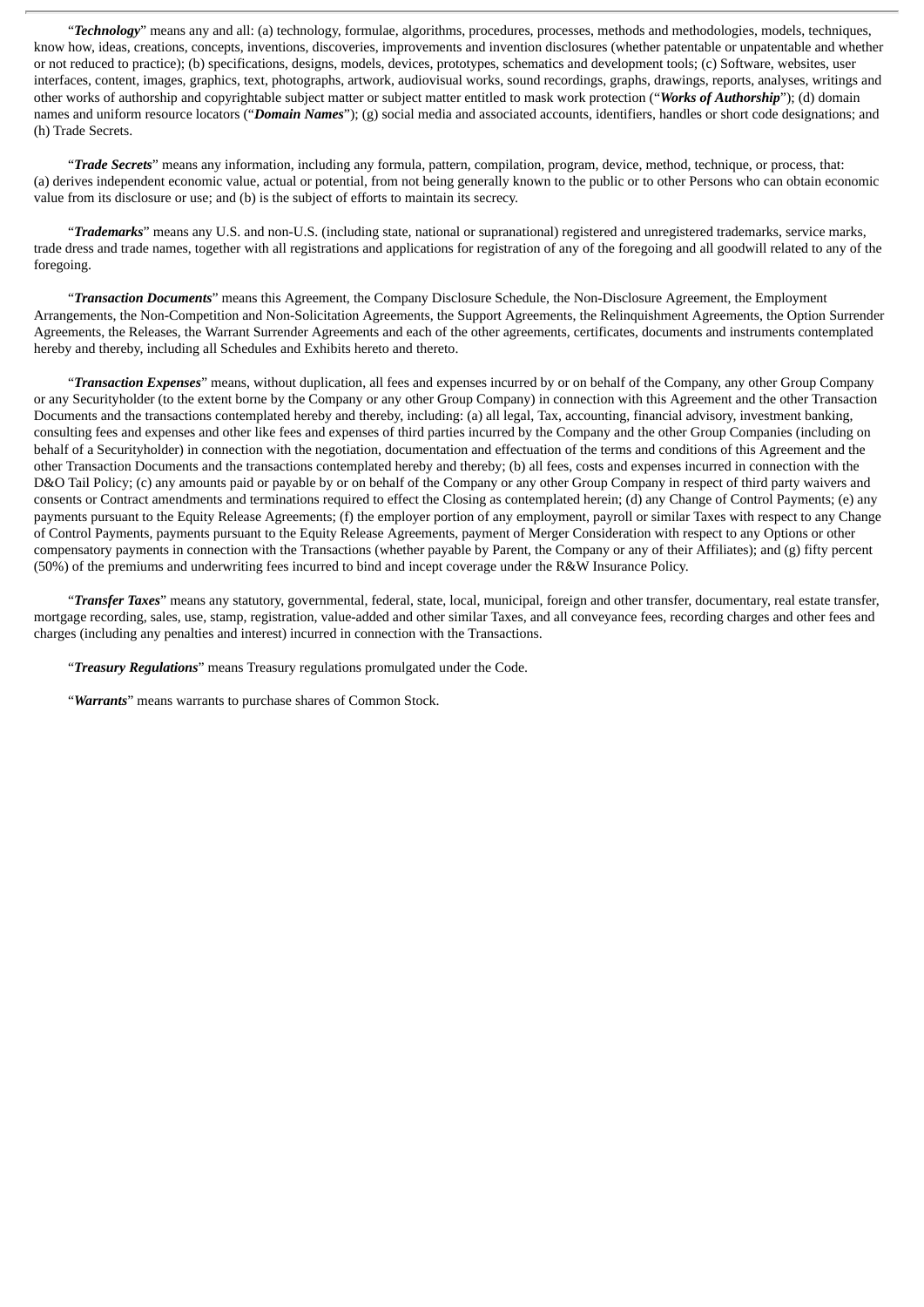"*Working Capital*" means, at the applicable time, the Company's consolidated current assets minus the Company's consolidated current liabilities, in each case determined in accordance with the Accounting Principles; provided, however, that in no event shall Working Capital include any deferred asset or deferred liability in respect of Taxes.

# **DEFINED TERMS INDEX**

| Term                                 | Reference               |
|--------------------------------------|-------------------------|
| 280G Approval                        | Section $4.4(c)$        |
| <b>Accrued PTO</b>                   | Section 4.13(d)         |
| Act                                  | Section $4.16(d)$       |
| <b>Adjudicated Dispute</b>           | Section $7.5(d)$        |
| <b>Adjustment Amount</b>             | Section $1.10(e)$       |
| <b>Advisory Group</b>                | Section 7.3(a)          |
| <b>Agreed Amount</b>                 | Section $7.5(c)$        |
| Agreement                            | Preamble                |
| <b>Balance Sheet</b>                 | Section $2.7(a)(i)$     |
| <b>Balance Sheet Date</b>            | Section $2.7(a)(i)$     |
| <b>Cash-Out Election</b>             | Section $1.6(g)(ii)$    |
| Certificate of Merger                | Section 1.2(b)          |
| Certificates                         | Section $1.8(b)(i)$     |
| Claim Amount                         | Section 7.5(a)          |
| Claim Notice                         | Section $7.5(a)$        |
| <b>Clinical Payment Programs</b>     | Section 2.19            |
| Closing                              | Section $1.2(a)$        |
| <b>Closing Date</b>                  | Section $1.2(a)$        |
| Closing Indebtedness                 | Section $1.9(a)(ii)$    |
| <b>Closing Spreadsheet</b>           | Section 1.9(a)          |
| <b>Closing Working Capital</b>       | Section $1.9(a)(ii)$    |
| Company                              | Preamble                |
| Company Board                        | Recitals                |
| Company Disclosure Schedule          | Article II              |
| Company Indemnitees                  | Section $4.18(a)$       |
| Company Intellectual Property Rights | Section $2.14(a)(iv)$   |
| <b>Company Permits</b>               | Section 2.6(b)          |
| <b>Company Transaction Document</b>  | Section $2.4(a)$        |
| Contaminants                         | Section 2.14(j)         |
| <b>Continuing Employee</b>           | Section $4.13(a)$       |
| D&O Indemnifiable Matters            | Section $4.18(a)$       |
| D&O Tail Policy                      | Section 4.18(b)         |
| <b>DGCL</b>                          | Recitals                |
| <b>Dissenting Shares</b>             | Section 1.7             |
| <b>Effective Time</b>                | Section 1.2(b)          |
| <b>Employee Plans</b>                | Section $2.11(a)$       |
| <b>Employment Arrangements</b>       | Recitals                |
| <b>Enforceability Exceptions</b>     | Section 2.4(a)          |
| <b>Equity Release Agreement</b>      | Section 4.14            |
| <b>Escrow Agent</b>                  | Section $1.8(f)$        |
| <b>Exchange Agent</b>                | Section $1.8(a)$        |
| <b>Excluded Option</b>               | Section $1.6(a)(ii)(C)$ |
| <b>Expense Amount</b>                | Section 7.3(b)          |
|                                      |                         |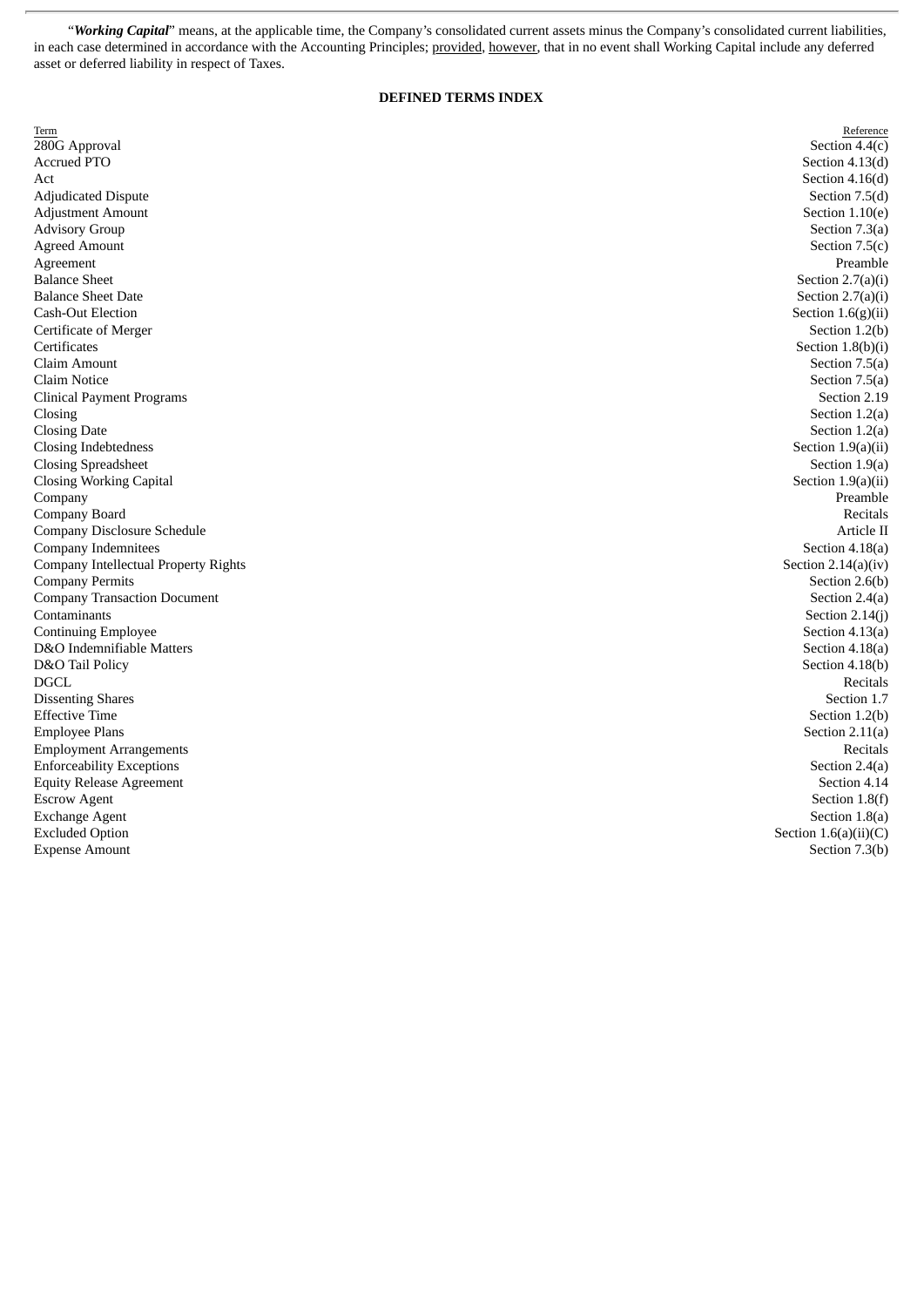Expense Fund Export Approvals Final Effective Time Final Merger Consideration Final Surviving Corporation Financial Statements First Merger First Merger Sub First Step Surviving Corporation Foreign Employee Plan Fundamental Representations G A A P Inbound License Indemnification Claim Indemnified Parties Indemnifying Parties **Information Statement** Interim Balance Sheet Interim Financial Statements Interim Period Investor Suitability Documentation Key Employees Letter of Transmittal Loss Amounts Material Contract Merger Subs Mergers Non-Competition and Non-Solicitation Agreement Non-Disclosure Agreement Notice of Disagreement Objection Notice Option Surrender Agreement Organizational Documents Outbound License Outside Date Parent Parent Benefit Plan Post-Closing Statement Principal Stockholders Privacy and Security Policies Promised Options R&D Sponsor Releases Relinquishment Agreements Reorganization Representation Claims Representative Losses Requisite Stockholder Approval Restricted Parties Sanctioned Countries Second Merger

Section 7.3(b) Section  $2.23(g)$ Section  $1.2(c)$ Section  $1.10(e)$ Section 1.1 Section 2.7(a) Recitals Preamble Section 1.1 Section  $2.11(k)$ Section 5.1(a) Section 2.7(b) Section  $2.14(c)(i)$ Section  $7.1(a)$ Section 7.2(a) Section 7.2(a) Section 4.5 Section  $2.7(a)(ii)$ Section  $2.7(a)(ii)$ Section 4.1 Section 4.15 Section  $5.1(g)$ , Section  $5.1(g)$ Section  $1.6(a)$ (iii) Section  $7.1(a)$ Section 2.18(a) P r e a m b l e Recitals Recitals Section 4.8(a) Section 1.10(b) Section 7.5(b) Section  $1.6(a)(ii)$ Section 2.2(a) Section  $2.14(c)(ii)$ Section 6.1(b) P r e a m b l e Section 4.13(b) Section  $1.10(a)$ Section  $5.1(i)(i)$ , Section  $5.1(i)(i)$ Section  $2.15(a)$ Section 2.3(i) Section  $2.14(k)$ Section  $5.1(i)(iv)$ Recitals Recitals Section  $7.2(a)(i)$ Section 7.3(a) Section  $2.4(c)$ Section 2.23(h) Section 2.23(h) Recitals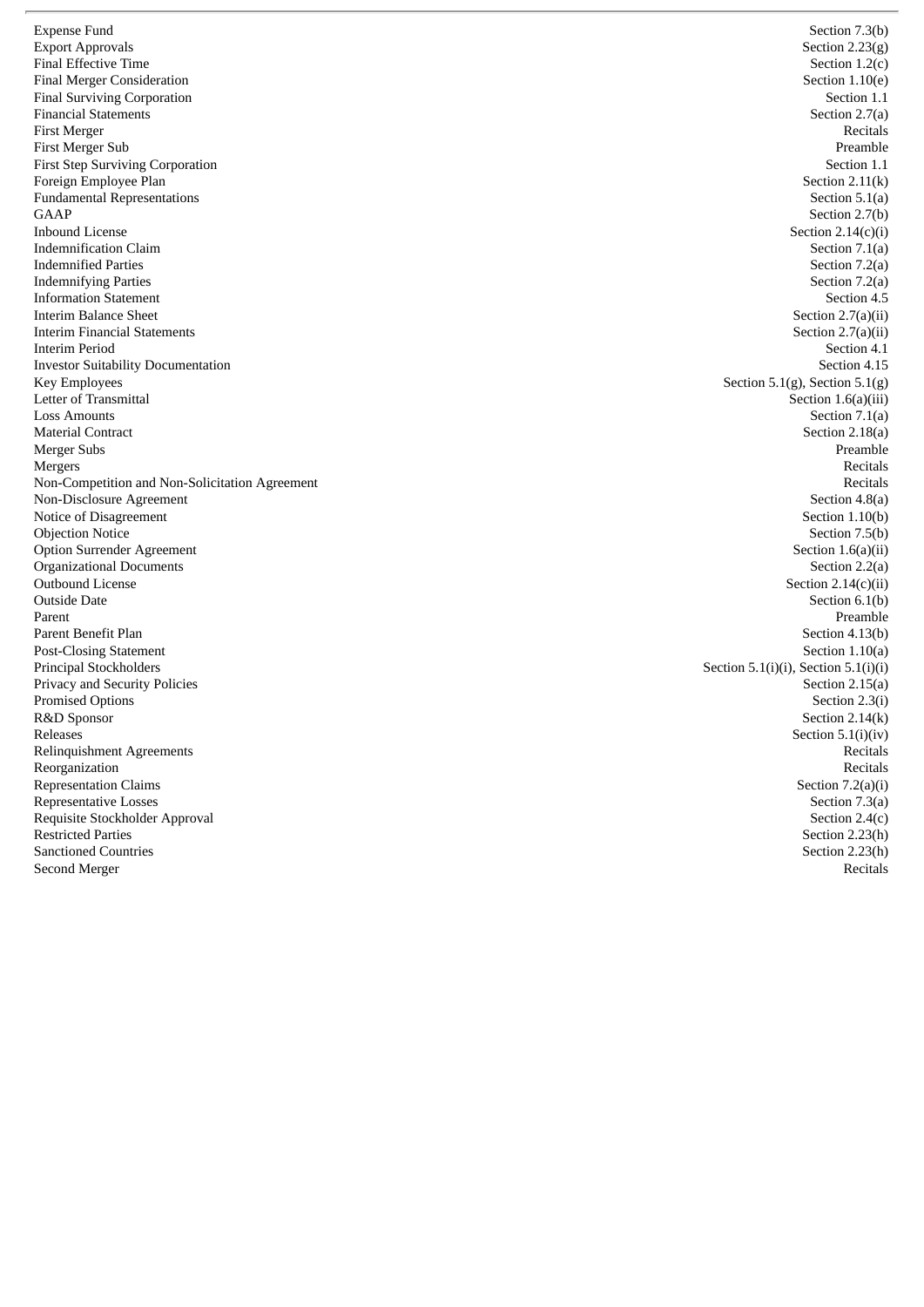Second Merger Sub Securityholder Representative Securityholder Representative Engagement Agreement Securityholder Representative Group **Securityholders** Shares Specified Person Stipulated Amount Stockholders Support Agreement Tax Contest Third Party Claims **Transactions** Unaccredited Investor Unpaid Transaction Expenses WARN Act Warrant Surrender Agreement Warrantholders Written Consent

Preamble Preamble Section 7.3(a) Section 7.3(a) Section 1.8(a) Section  $1.6(a)$ Section 2.3(i) Section 7.5(b) Section 1.8(a) Recitals Section 4.10(b) Section 7.4 Recitals Section 4.15 Section  $1.9(a)(ii)$ Section 2.12(i) Section  $1.6(a)$ (iii) Section 1.8(a) Recitals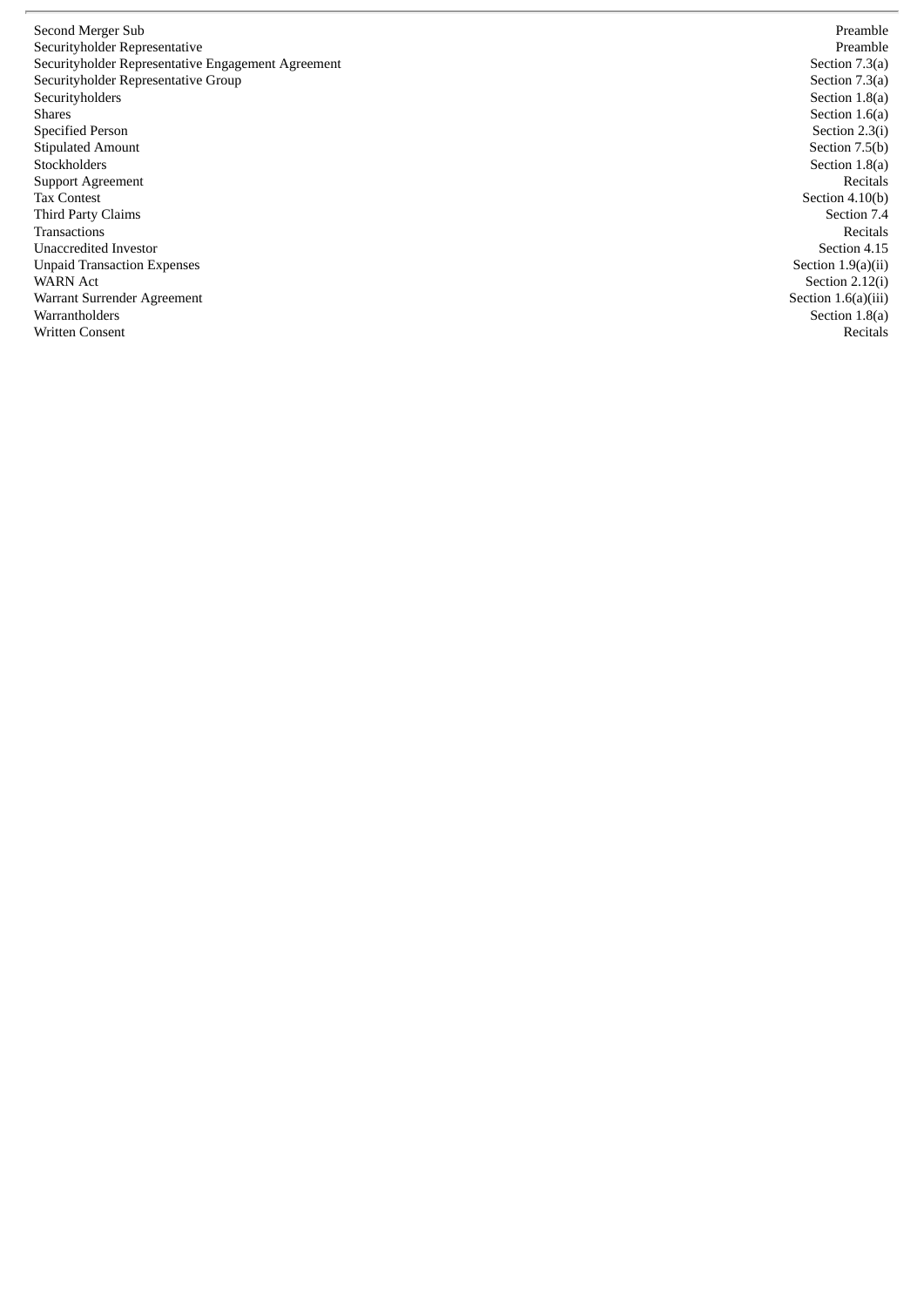#### **23andMe Agrees to Acquire Lemonaid Health**

Acquisition provides telemedicine platform for 23andMe to advance its vision of individualized primary care that empowers consumers to live healthier *lives*

#### *23andMe to host investor webcast today at 10:00 AM ET*

SUNNYVALE, Calif., October 22, 2021 — 23andMe Holding Co. (Nasdaq: ME) ("23andMe"), a leading consumer genetics and research company, today announced the signing of a definitive merger agreement with Lemonaid Health, Inc., an on-demand platform for accessing medical care and pharmacy services online. Under the merger agreement, the purchase price is \$400 million (subject to certain customary downward adjustments), of which 25% will be paid in cash and 75% in shares of 23andMe Class A Common Stock. The acquisition is expected to close by the end of 2021.

The acquisition adds Lemonaid Health's innovative telemedicine and prescription drug delivery services to 23andMe's consumer business. Paul Johnson, CEO and Co-Founder of Lemonaid Health, will become the General Manager of the 23andMe consumer business, and in that role, will continue to run the Lemonaid Health services. Ian Van Every, Managing Director, U.K. and Co-Founder of Lemonaid Health, will manage and grow operations in the U.K.

"We believe that by combining Lemonaid Health's telemedicine platform, including its online team of medical professionals and its pharmacy services, with our consumer business, we are taking an important step in transforming the traditional primary care experience and making personalized healthcare a reality," said Anne Wojcicki, CEO and Co-Founder of 23andMe. "By starting with genetics as the foundation, we will give patients and healthcare providers better information about health risks and treatments, opening up the door to prevent as well as better manage disease. Lemonaid Health's focus on the patient and its philosophy of delivering individualized care fits perfectly with our mission of empowering people to take control of their health."

Lemonaid Health offers patients affordable and direct online access to medical care, from consultation through treatment, for a number of common conditions. Lemonaid Health uses evidence-based guidelines and up-to-date clinical protocols to provide affordable quality care. Within minutes, patients are able to interact with a licensed doctor or nurse practitioner for consultation and treatment. Patients are offered free and fast delivery of prescription medications through the platform, increasing the speed, accessibility, and efficiency of treatment.

"23andMe's mission-driven focus on empowering and transforming the healthcare experience is perfectly aligned with Lemonaid Health's founding principle to improve access to quality healthcare," said Paul Johnson, CEO and Co-Founder of Lemonaid Health. "We are tremendously excited and energized to join the 23andMe team."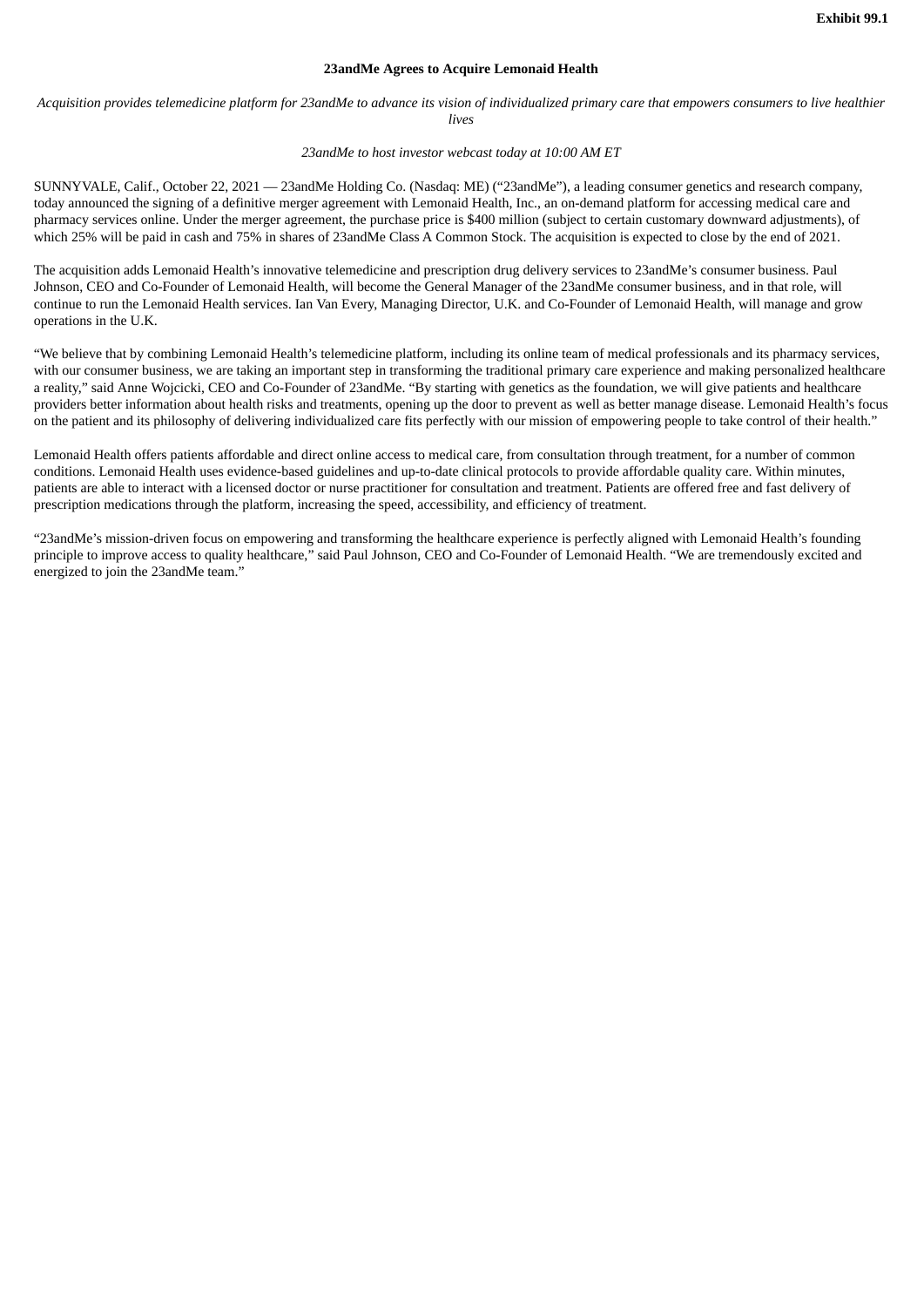#### **Advisors**

Allen & Company LLC acted as financial advisor to 23andMe, and Morgan, Lewis & Bockius LLP provided legal counsel. Fenwick & West LLP and Nelson Hardiman LLP provided legal counsel to Lemonaid Health.

## **Investor Webcast Details**

The Company will host a webcast today at 7:00 a.m. Pacific Time/10:00 a.m. Eastern Time, which can be accessed at https://investors.23andme.com/news-events/events-presentations. A webcast replay will be available at the same address for a limited time within 24 hours after the event.

### **About 23andMe**

23andMe, Inc., headquartered in Sunnyvale, CA, is a leading consumer genetics and research company. Founded in 2006, 23andMe's mission is to help people access, understand, and benefit from the human genome. 23andMe has pioneered direct access to genetic information as the only company with multiple Food and Drug Administration authorizations for genetic health risk reports. 23andMe has created the world's largest crowdsourced platform for genetic research, with 80% of its customers electing to participate. The 23andMe research platform has generated more than 180 publications on the genetic underpinnings of a wide range of diseases, conditions, and traits. The platform also powers the 23andMe therapeutics group, currently pursuing drug discovery programs rooted in human genetics across a spectrum of disease areas, including oncology, respiratory, and cardiovascular diseases, in addition to other therapeutic areas. More information is available at www.23andMe.com.

### **About Lemonaid Health**

Lemonaid Health is a leading innovator in telemedicine and prescription drug delivery. The Lemonaid Health platform leverages clinical algorithms to augment its experienced medical providers' knowledge base, enabling patients to quickly, safely and inexpensively get care and prescriptions for a variety of common medical conditions. The company's mail order pharmacy ships medicine the same day. Lemonaid Health is taking on the challenge of creating a new and better healthcare system for the future. Learn more at lemonaidhealth.com.

#### **Forward-Looking Statements**

This communication contains certain "forward-looking statements" including statements regarding the anticipated timing and benefits of 23andMe's acquisition of Lemonaid Health (the "Transaction"). The words "anticipate," "believe," "continue," "could," "estimate," "expect," "intends," "may," "might," "plan," "possible," "potential," "predict," "project," "should," "would," and similar expressions may identify forward looking statements, but the absence of these words does not mean that a statement is not forward looking. The forward-looking statements contained herein are based on 23andMe's current expectations and beliefs concerning future developments and their potential effects, but there can be no assurance that these will be as